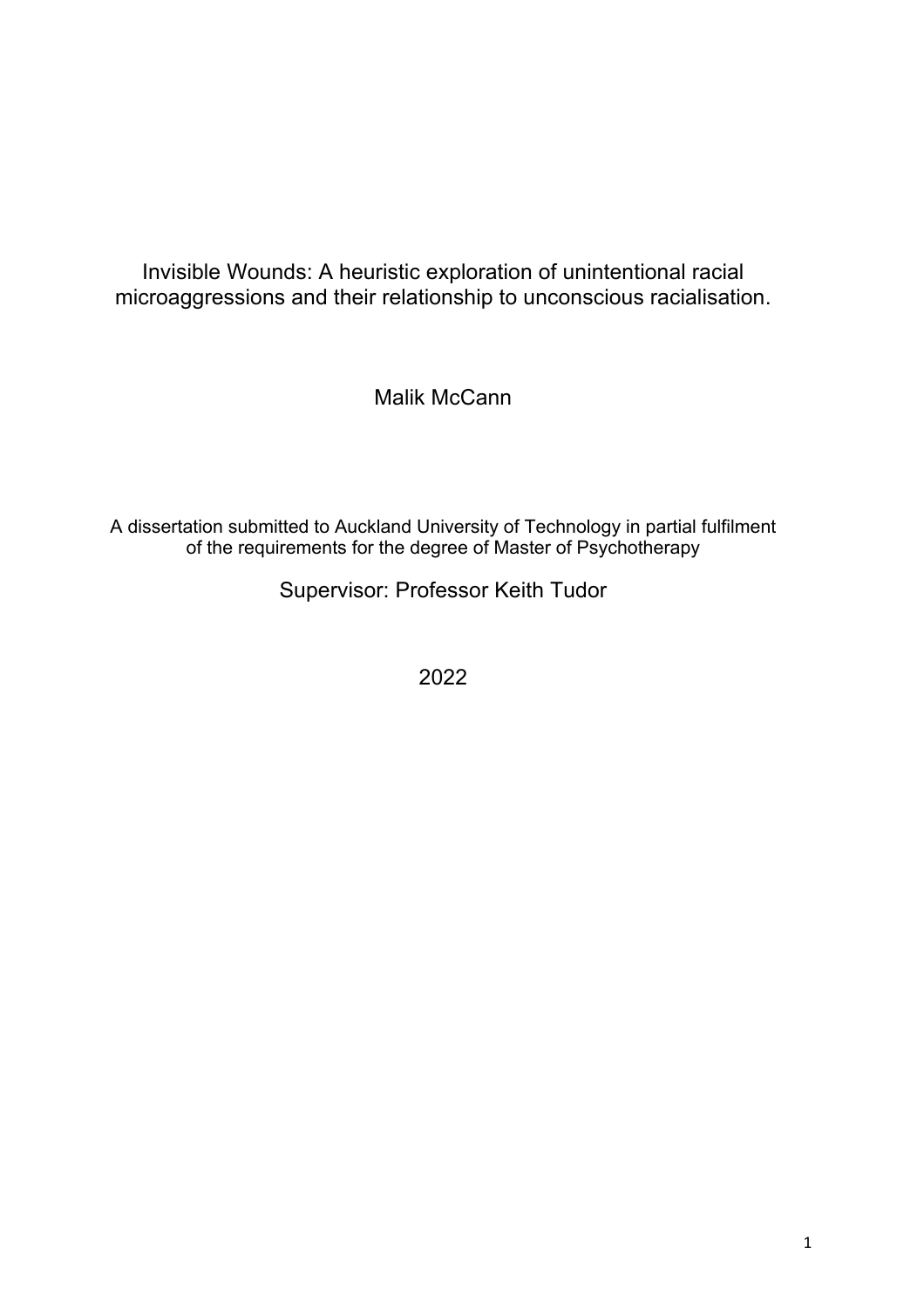# **Abstract**

Unintentional racial microaggressions towards indigenous and minority peoples while injurious to recipients, are often not recognised by the perpetrator, and when challenged, are commonly met with defensiveness. The difference in racial realities exposed in these encounters can lead to breakdowns in recognition, and polarizing dynamics which perpetuate racial division. They also represent missed opportunities for greater understanding.

In this dissertation, I use a vignette of events that occurred during a training course in psychotherapy as an entry point into considering the question, **"**what meaning may be made regarding unconscious racialisation from making, encountering and challenging unintentional racial microaggressions as a person of mixed 'race' in Aotearoa New Zealand".

Through my subjective consideration of the intrapsychic, interpersonal and societal aspects of this phenomenon through heuristic inquiry, I contribute to the therapist's consideration of the mutual influence of unconscious racialisation on the therapeutic encounter. I explore the interplay of subjectivities within the racialised transference-countertransference matrix, and consider how reparational 'I and thou' engagement can be facilitated when unintentional racial microaggressions occur.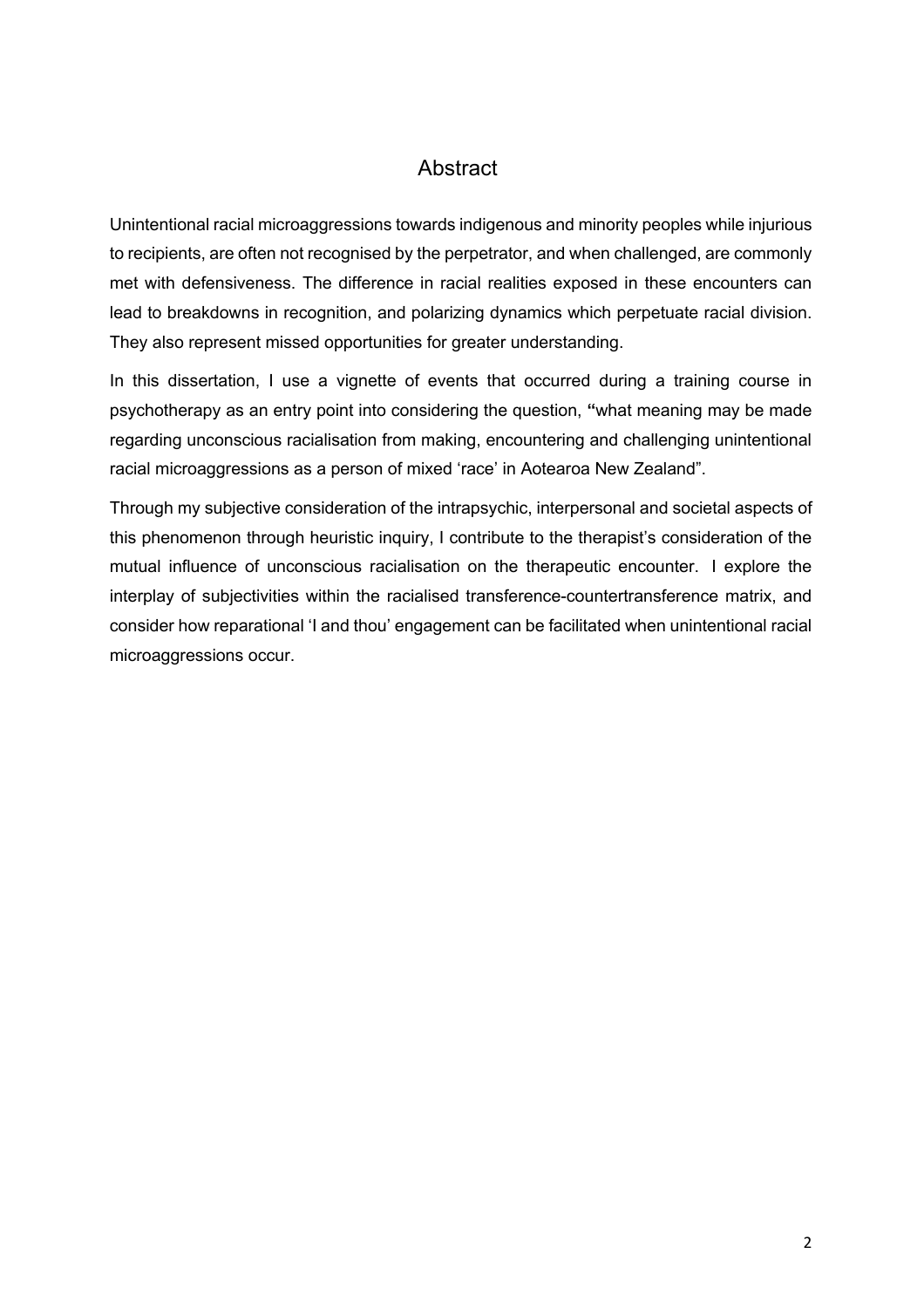# Attestation of authorship

I hereby declare that this submission is my own work and that, to the best of my knowledge and belief, it contains no material previously published or written by another person (except where explicitly defined), nor material which to a substantial extent has been submitted for the award of any other degree or diploma of a university or other institution of higher learning.

Malik McCann (Candidate).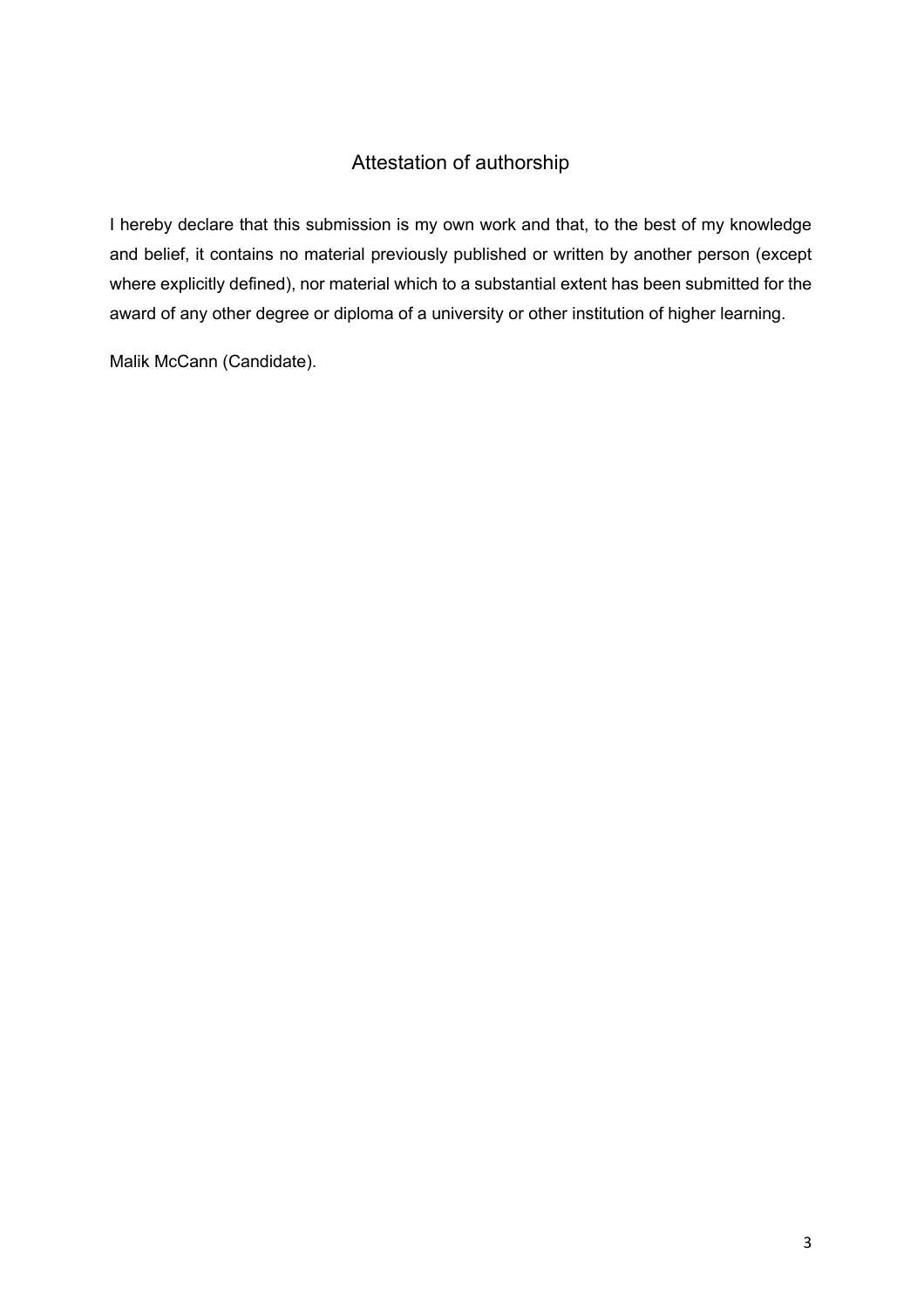# Acknowledgements

I dedicate this dissertation to my husband Cy, and my children Arlo, Meisha, and Remi. Thank you for your patience, belief, and never ending support. You mean the world to me and I love you dearly.

To my sister Roisin, who is with me always.

To my Nana Mokatogaloa my hero, and my parents for the different strengths you have instilled in me.

Thank you Sophie, Amy and Deirdre. My chosen family, for your friendship, faith, and wisdom and for reminding that my voice is valid when I doubted myself.

Thank you to my dissertation supervisor Keith Tudor for your patience, to John O'Connor and Anna Fleming and to Nick Brown-Haysom for generously reading drafts, giving feedback and for vulnerable conversations. Your input was valuable. To Crista for your willingness to engage around conversations of 'race' and culture and in helping me 'see' my blind spots.

Deepest gratitude to Le Va for funding my studies through the Futures That Work scholarship. I hope this work is of benefit to the Pasifika community.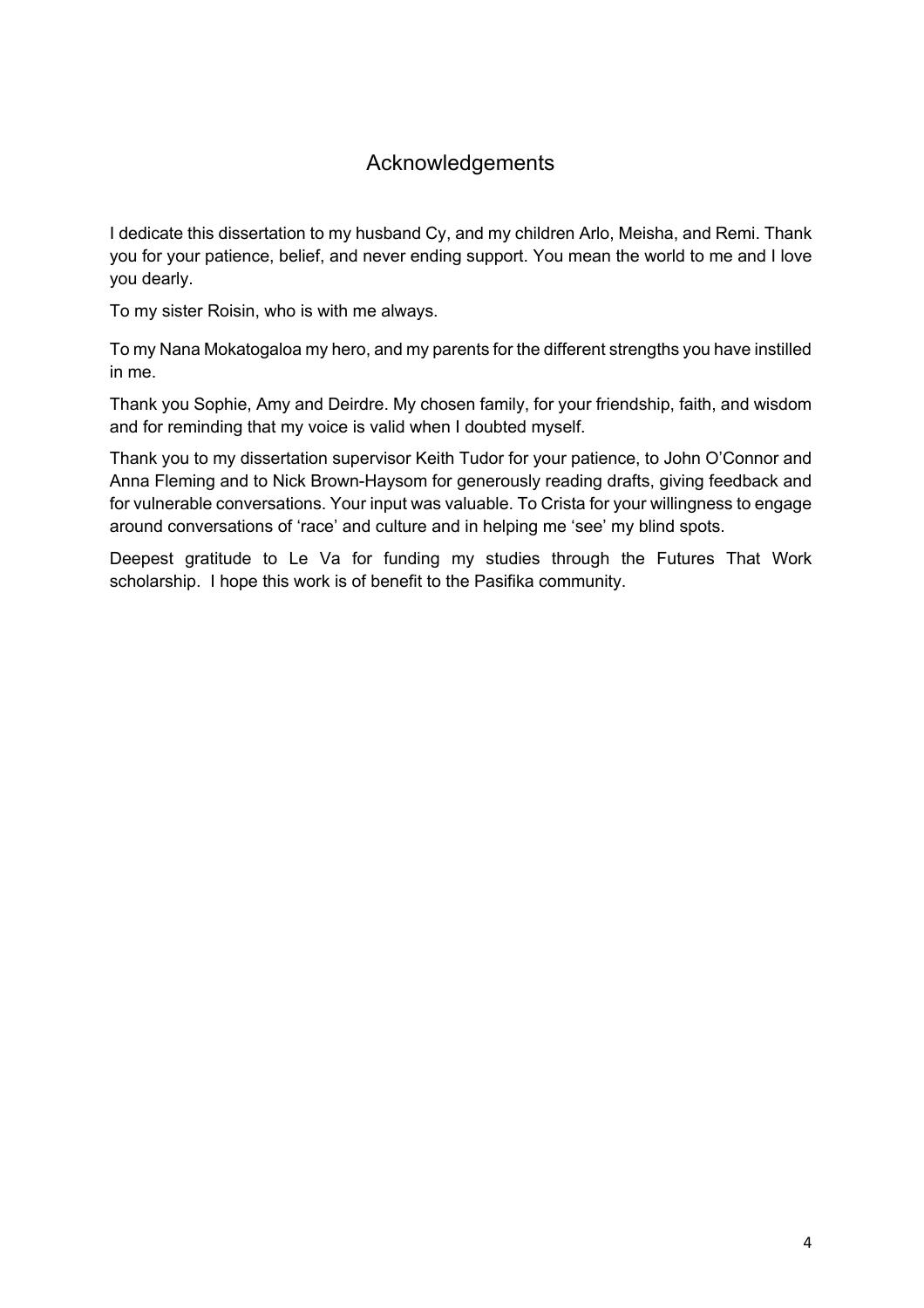# **Table of contents**

|                                                                                                                                                                                                                                      | $\boldsymbol{2}$ |
|--------------------------------------------------------------------------------------------------------------------------------------------------------------------------------------------------------------------------------------|------------------|
|                                                                                                                                                                                                                                      |                  |
|                                                                                                                                                                                                                                      |                  |
|                                                                                                                                                                                                                                      |                  |
| Chapter One- Introduction to racial microaggressions and a vignette ______________________7                                                                                                                                          |                  |
|                                                                                                                                                                                                                                      |                  |
|                                                                                                                                                                                                                                      |                  |
|                                                                                                                                                                                                                                      |                  |
|                                                                                                                                                                                                                                      |                  |
|                                                                                                                                                                                                                                      |                  |
|                                                                                                                                                                                                                                      |                  |
|                                                                                                                                                                                                                                      |                  |
|                                                                                                                                                                                                                                      |                  |
|                                                                                                                                                                                                                                      |                  |
|                                                                                                                                                                                                                                      |                  |
|                                                                                                                                                                                                                                      |                  |
|                                                                                                                                                                                                                                      |                  |
|                                                                                                                                                                                                                                      |                  |
|                                                                                                                                                                                                                                      |                  |
|                                                                                                                                                                                                                                      |                  |
| Phases <b>Committee Committee Committee Committee Committee Committee Committee Committee Committee Committee Committee Committee Committee Committee Committee Committee Committee Committee Committee Committee Committee Comm</b> |                  |
|                                                                                                                                                                                                                                      |                  |
|                                                                                                                                                                                                                                      |                  |
|                                                                                                                                                                                                                                      |                  |
|                                                                                                                                                                                                                                      | 41               |
| Aotearoa based racial microaggression research                                                                                                                                                                                       | 41               |
|                                                                                                                                                                                                                                      | 43               |
|                                                                                                                                                                                                                                      |                  |
|                                                                                                                                                                                                                                      | 47               |
|                                                                                                                                                                                                                                      |                  |
|                                                                                                                                                                                                                                      |                  |
| Overview 52                                                                                                                                                                                                                          |                  |
|                                                                                                                                                                                                                                      |                  |
|                                                                                                                                                                                                                                      |                  |
|                                                                                                                                                                                                                                      |                  |
|                                                                                                                                                                                                                                      |                  |
|                                                                                                                                                                                                                                      |                  |
|                                                                                                                                                                                                                                      | 65               |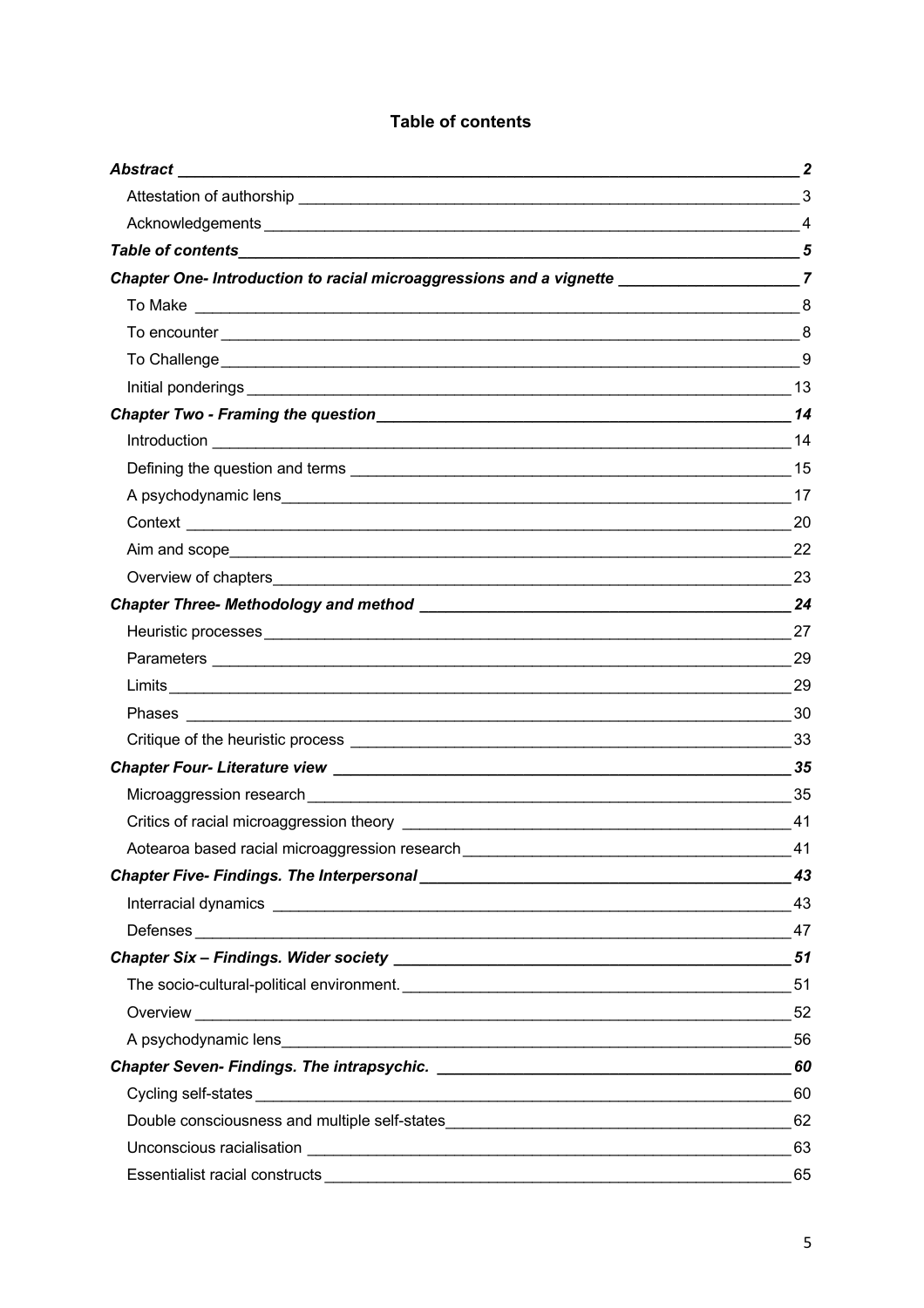|                                                                                                                        | 69  |
|------------------------------------------------------------------------------------------------------------------------|-----|
|                                                                                                                        |     |
|                                                                                                                        | 75  |
|                                                                                                                        | 75  |
|                                                                                                                        |     |
|                                                                                                                        |     |
|                                                                                                                        |     |
|                                                                                                                        | 78  |
| Racial microaggressions and unconscious racialisation <b>Constitution</b> and the material constant of the material of | 73  |
|                                                                                                                        | -80 |
|                                                                                                                        | 80  |
|                                                                                                                        |     |

# **List of Figures**

| Figure 1. Wilber's four quadrants of knowledge (1995).               | 37  |
|----------------------------------------------------------------------|-----|
| Figure 2. Dissociated racialised self-states                         | 64  |
| Figure 3: The impact of essentialists constructs on my own identity. | 67. |
| Figure 4: The interracial intersubjective third.                     | 73. |
| Figure 5. Flow chart of racial microaggressions                      | 80. |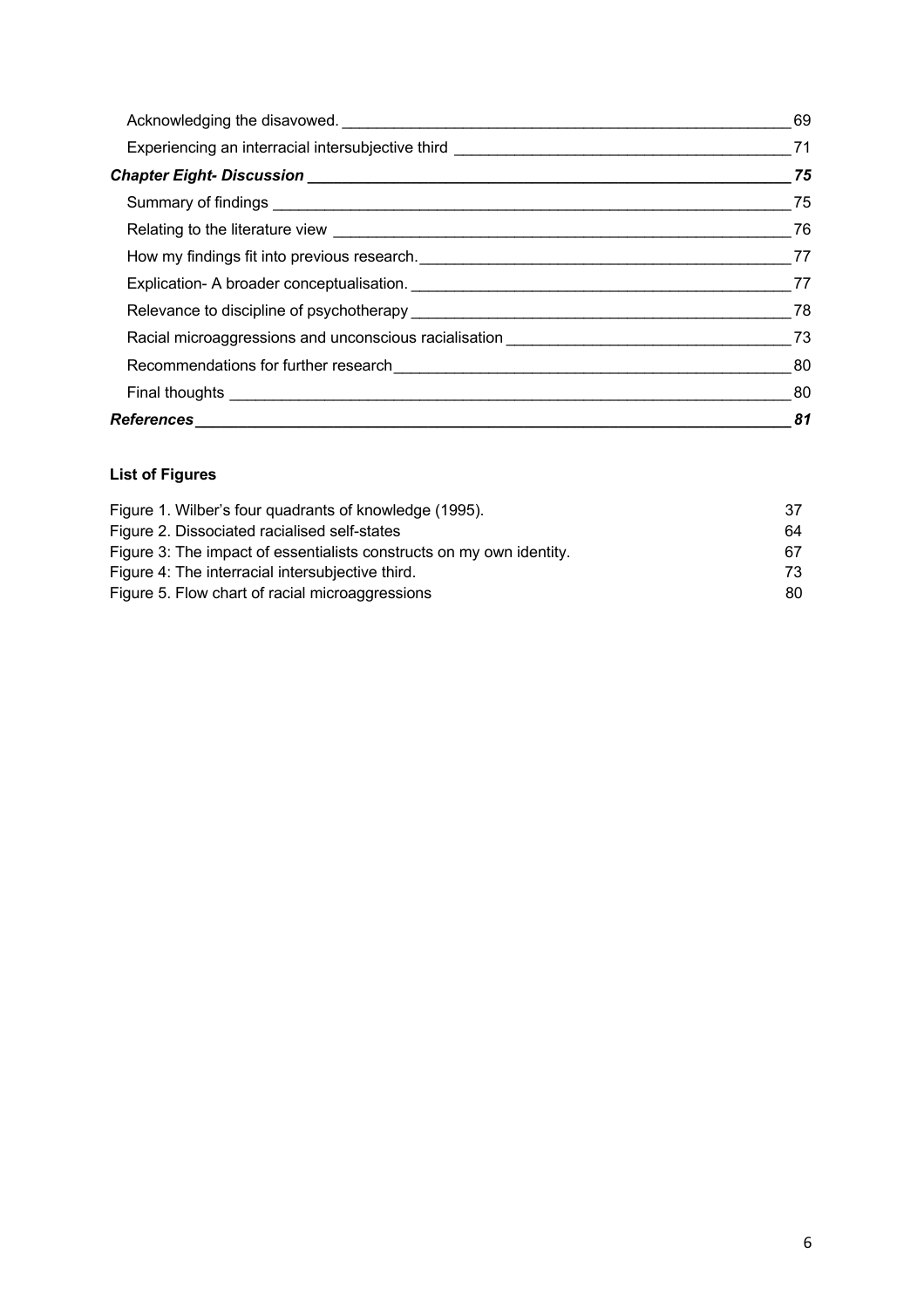# **Chapter One- Introduction to racial microaggressions and a vignette**

In 2007, Sue and colleagues popularised the term 'racial microaggressions', in the landmark paper "Racial microaggressions in everyday life: and their implications for clinical practice".

> Racial microaggressions can be defined as the identifiable outcomes of racism, whether conscious or unconscious, and are brief and commonplace daily verbal, behavioural, or environmental indignities that communicate hostile, derogatory, or negative racial slights and insults toward people of colour (Sue et al,. 2007. p. 273).

Sue and colleagues (2007) proposed a taxonomy to distinguish the overt and covert forms of racism which exist in contemporary society (McCann, 2019). Three sub-categories further delineated minority and indigenous peoples experience of this phenomena.

> Micro-assaults; referring to an explicit verbal or non-verbal racial attack which is intentionally meant to hurt the intended victim. Micro-insults; characterised by communications that convey rudeness and insensitivity and demean a person's racial heritage or identity. Microinvalidations; characterised by communications that exclude, negate, or nullify the psychological thoughts, feelings, or experiential reality of a person of colour (Sue et al., 2007. p. 274).

In societies with a history of colonialism and oppression of indigenous and minority peoples, subsequent generations are prone to inherit the racial bias of their forebears (Sue, 2005). These biases can exist unconsciously alongside individuals conscious beliefs in equality and social justice (Burkard & Knox, 2004; Sue, 2005). Unconscious beliefs can manifest as comments or behaviours in the form of unintentional racial microaggressions which convey denigrating messaging to minorities. Subtle microaggressions are damaging because they are insidious and covert, and often leave the recipient questioning themselves (Fleischer, 2017; Sue, 2008).

The invisibility of unintentional expressions of bias indicate the normalisation of negative constructs of 'race' (Sue, 2010). While perpetrators are often not aware they have made an unintentional racial microaggression, the cumulative damage of such messaging can have major psychological consequences for recipients including anxiety, paranoia, depression, a sense of worthlessness, loss of drive, intrusive cognitions and false positives (Holder et al., 2015).

What follows is a vignette of my experience of encountering and challenging what I perceived to be an unintentional racial microaggression during my psychotherapy training, which brought this issue to the fore in my life in an immediate way.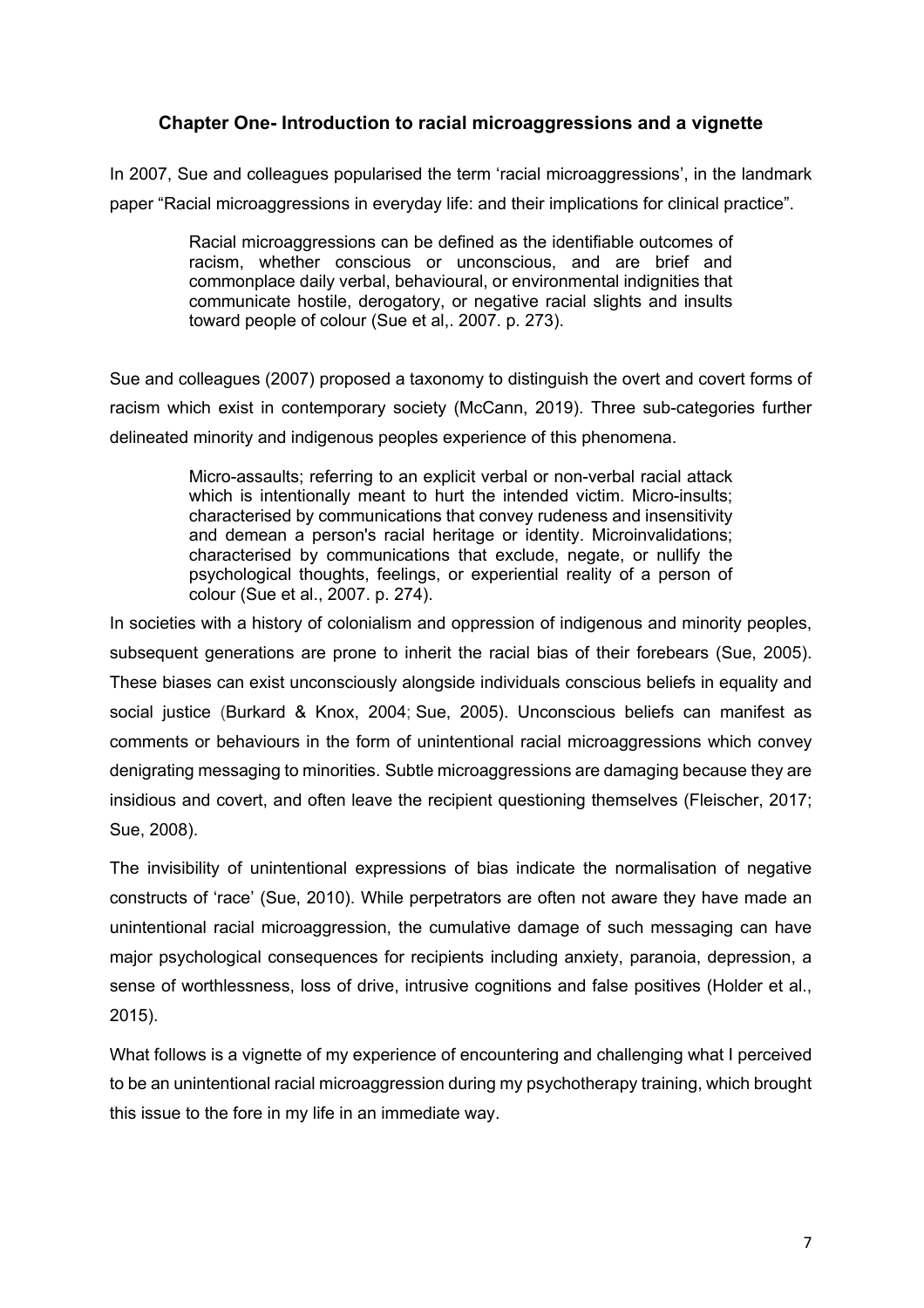# **To Make**

A statement was made in relation to a discussion about the potential impact of using robots in rest homes and occurred in an ethics class. A fellow student spoke of the need to be careful about perpetuating racism towards Brown people, noting that a recent study had found that people saw brown robots, like Brown people, as "more shit".

This statement was made with the intent of protecting against perpetuating racism towards Brown people, yet the way it was said without consideration of its impact on 'Brown people' felt jarring. None of the other students (both Brown and Pākehā) or the tutor appeared to have registered anything amiss which seemed to indicate it was a common perception. Being a phenotypically brown woman of mixed heritage in a Pākehā dominant society, my difference was a normalised constant, but in this moment my racial and cultural difference, world view, and life experience were felt intensely.

## **To encounter**

My reaction to the initial encounter was an intense autonomic nervous system response; I felt an emotional flooding of hurt, anger, and confusingly, shame. I did not resonate with this generalisation, and as a 'Brown person' I felt deeply offended. I asked, "What people?", and they responded that the study referred to an average representation of the population.

> *In this moment as a 'Brown person', I felt hyper-visible while my emotional response felt invisible. It felt like the statement was spoken about me and how the people in the room 'see' me, yet they weren't aware of this. It exposed something inside myself that was crushingly painful.*

## *Journal entry 6th April, 2020.*

Taffel (2020) highlights the way microaggressions are in fact anything but micro, and can represent the totality of an individual's experiences of negative racial messaging. The impact of racial microaggressions derives from this cumulative effect over a lifetime (Solorzano et al., 2000; Sue et al., 2007). The power of racial microaggressions lies in the perpetuation of denigrating messaging and behaviour towards minorities, which further normalise these beliefs in perpetrator's and recipients alike (Sue, 2005).

Recipients often describe a vague feeling that they have been attacked, disrespected, or that something about the interaction is not right (Franklin, 2004; Reid & Radhakrishnan, 2003). Because microaggressions are often invisible to perpetrators who are likely to react defensively when challenged, recipients often feel put in a bind and feel pressure to stay silent (Sue, 2007).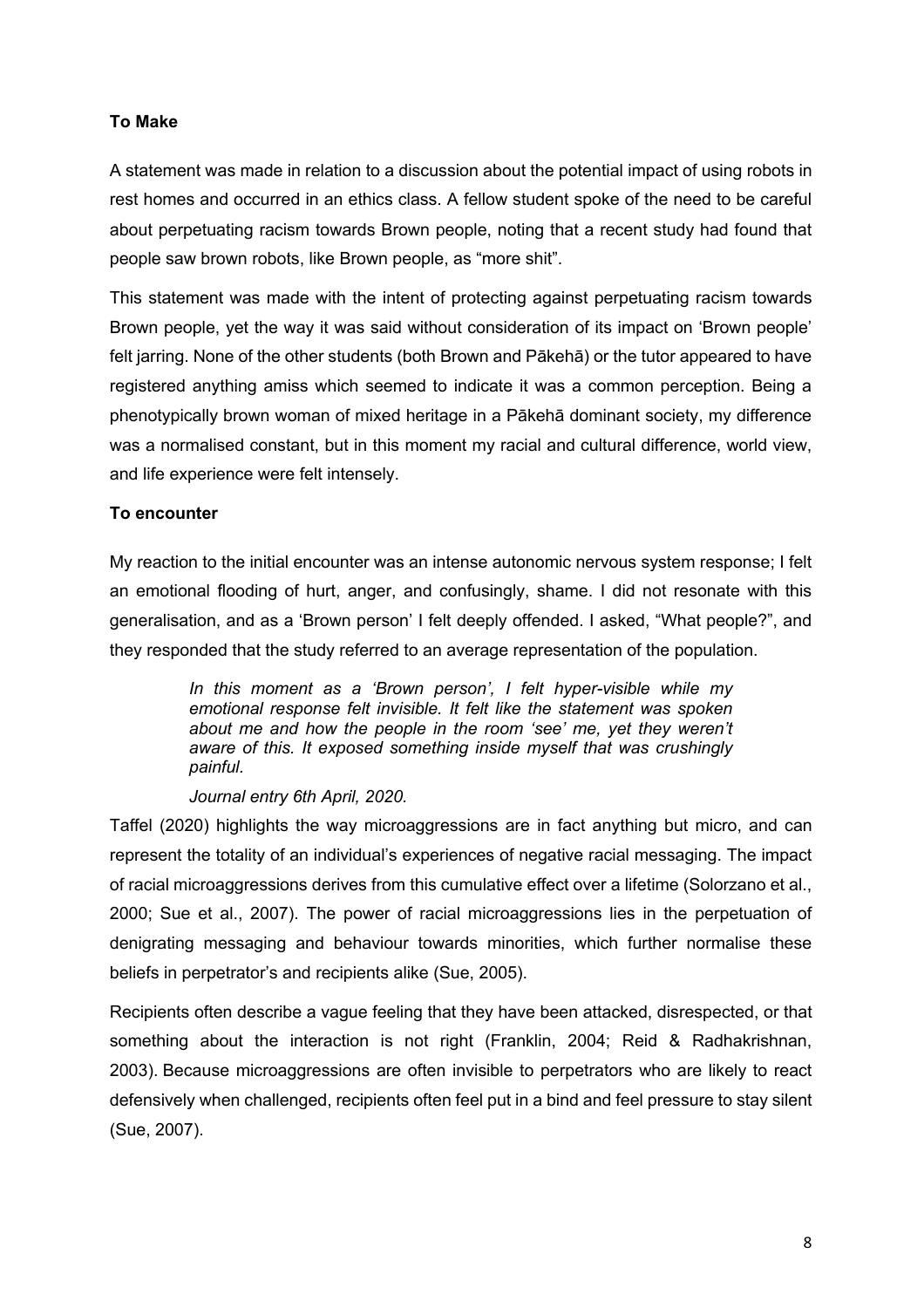This vignette illustrates a dilemma commonly identified in the dynamics of racial microaggressions, in the clash of racial realities (Sue, 2008a). Where the majority of white people do not view themselves as racist or capable of racist behaviour, minorities can perceive them to be racially insensitive and prejudiced (Sue, 2008a). Research confirms the widespread existence of unconscious racism in well-intentioned White people (Dovidio & Gaertner, 2000). Therefore, they state, the assessment of whether a racist act has occurred is most accurately identified by the marginalised (Jones, 1997; Keltner & Robinson, 1996).

It felt as though my colour was not seen in this interaction. Colour blindness is a common form of microinvalidation which denies the experiential reality of people of colour (Helms, 1992; Neville et al., 2000; Sue, 2007). Colour blindness negates difference, and is a common justification for perpetrators to claim that they have not acted with prejudice (Neville et al., 2000). 'We are all the same' communicates the message that the differing racial and cultural experiences of marginalised minorities are invalid (Neville et al., 2000).

# **To Challenge**

I tried to make light of this interaction to myself, but later it hit me and I cried. I thought of my children hearing the statement in a class one day and this was painful to consider. I wondered whether this was a commonly accepted fact and puzzled at the intensity of my response while others seemed unaffected.

> *I knew that the statements were unintentional, yet they had turned my world upside down. I was angry and hurt but I also felt shame, and I realised if I didn't speak to this statement it would be reinforced in my own psyche. It felt important not to appease the shame by staying silent.*

#### *Journal entry 4th June, 2020.*

Naming my feelings to the group felt like a necessary first step to challenging this shame in myself. I also sought to clarify this statement and to heal the invisible rupture I felt towards people with whom I had a personal relationship.

Not responding to a microaggression has the potential to result in psychological harm (Sue, 2007). "It may mean a denial of one's experiential reality, dealing with a loss of integrity, or experiencing pent-up anger and frustration likely to take psychological and physical tolls" (Sue, 2007. p. 279).

I felt fearful of sharing my response and was anxious that I would lose the courage to do so in person. I initiated a dialogue in our private group chat. My intention wasn't to shame or alienate but to share my experience in that moment as a Brown person; the hurt, the realisation that it had spoken to a fear that lived inside me, and the sense of collusion I would feel if I didn't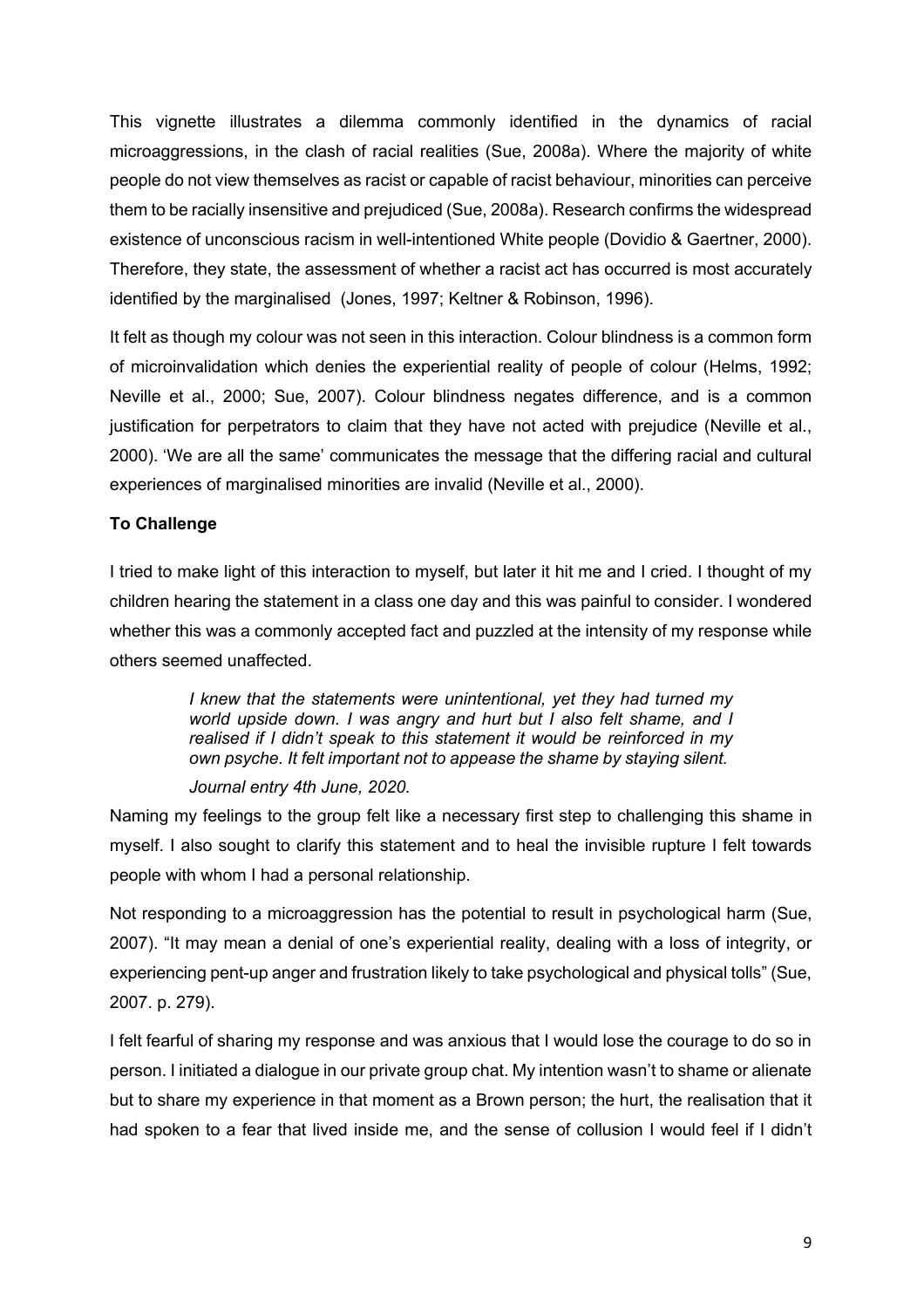honour my experience by sharing it. I was hopeful that it could be the beginning of a mutually vulnerable conversation.

Excerpts of my messages follow.

*Speaking as one Brown person in the room, the statement made in class yesterday hurt.*

*I know I can't speak for all 'brown people' but I'm sharing this with you in the hope that you can gain some understanding from a perspective other than your own. They were not just objective observations to me, but spoke about me and the way 'people see' me in everyday life.*

*I want to give voice to what usually stays unspoken and of course this course encourages us to do just that.*

*Malik McCann, personal communication via private group message. 2018.*

My initial approach was conciliatory and tentative. I shared how damaging this statement had felt. I expressed anger towards the ambiguity of the study and to the racism that existed in society. This unconscious compromise formation perhaps felt safer than a direct challenge to the speaker or group, a middle ground of naming my anger and hurt without bringing it between us.

There were a few responses which acknowledged my experience, and expressed regret that recognizing the ambiguity of the study was left to myself as the minority. In a way the study became the convenient common enemy, the container of racism. The experience of sharing my thoughts and experience initially felt validating and healing of the rupture that I had felt in relation to my peers.

I sought out the study which stated that "people have similar automatic biases towards darker coloured robots as they do toward people with darker skin colour" (Bartneck et al., 2018, p. 1). Automatic bias is unconsciously held, and can sit alongside conscious beliefs in equality, a condition that potentially relates to us all (Fiske, 2021). Studies on unconscious racial bias provide evidence that we are all prone regardless of what colour we are, partly because of our psychological make up as humans to separate each other into 'us' and 'them', but also as the result of cultural socialisation into societies where racialized norms are part of the fabric of our social lives (Fiske, 2021).

The initial reception of understanding I had received in the group messages gave me the courage to state that we had villainized the study, and that it actually referred to automatic (unconscious) bias, and that none of us were necessarily immune, myself included. An excerpt of my communication follows.

> *As much as I'd like to focus my frustration on 'those people' or on a shitty experiment, I know we need to bring it back to us because if the results*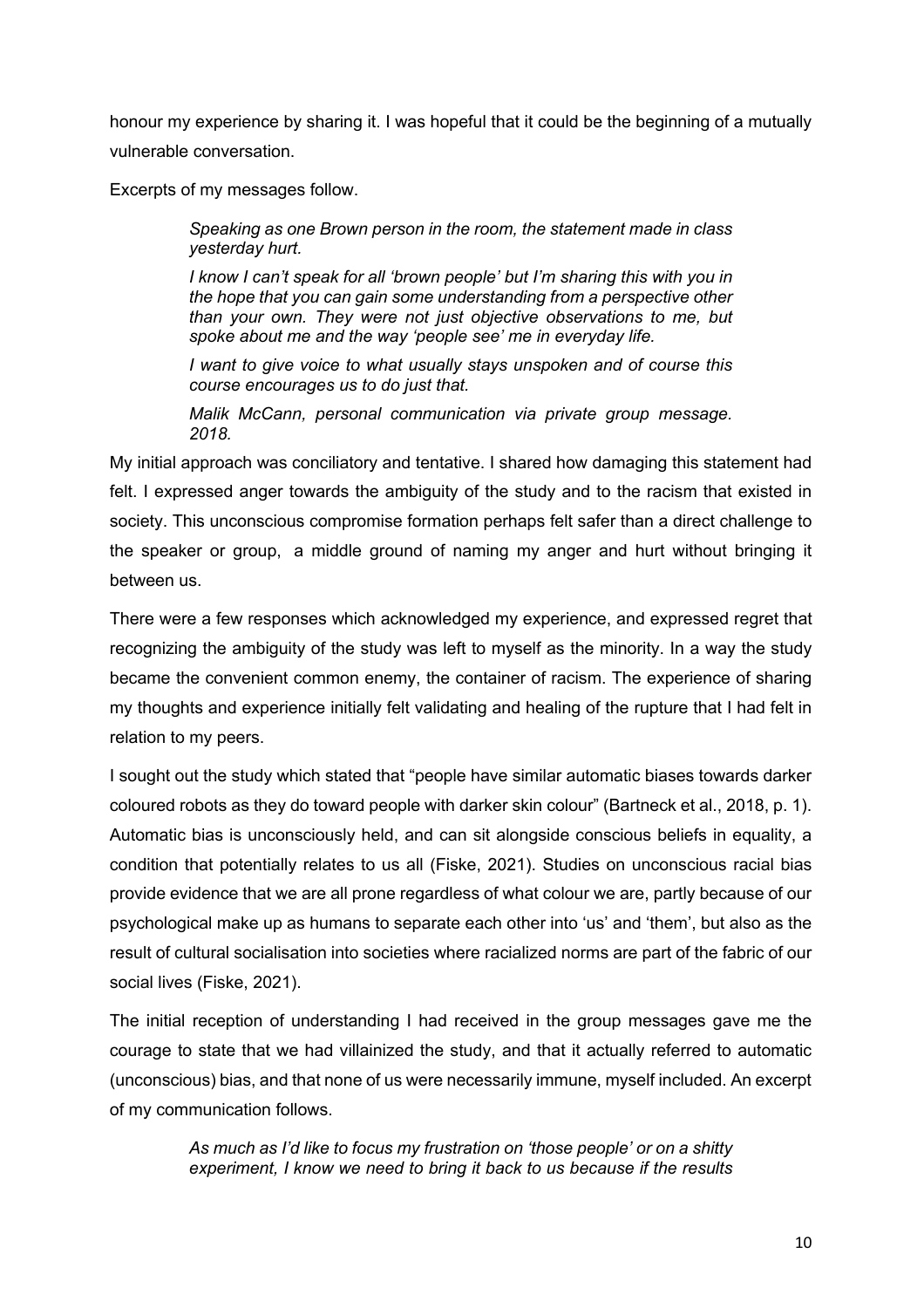*of the study are a representation of an average population, it's talking about us.*

*Malik McCann, personal communication via private group message, 2018.*

No-one replied to this message. I posit that perhaps this was a response to my bringing the issue of racism and a different racial reality into the 'here and now' between us. In the next class our regular tutor, who had been away the week before, asked what she had missed. Upon hearing about the interactions and my communication via group chat, the tutor asked if we'd like space to speak more about it. There was a tense energy in the room, a few people shook their heads to indicate they didn't want to speak and the discomfort of the group felt palpable. I was given an opportunity to speak, and I did. I tried to approach the topic from an honest, non-defensive stance of 'this is what happened for me', to share my affective response, the questions it raised and my discovery that the study actually referred to unconscious bias.

I experienced the energy in the room as deeply uncomfortable. A small number of the fourteen people in the class responded. The responses felt defensive, those who were previously supportive online were silent or dismissive in their comments and I perceived an overwhelming discomfort and guardedness in the group. A common sentiment was that nobody related personally to the study and didn't believe themselves to be racist, but the statement itself although conveyed harshly, was stating fact. I asked the speaker how they felt about what I'd shared. They responded that our private social media chat was an inappropriate forum to share my views, that they were simply relaying the results of a study and the only thing they regretted was using the term 'shit', but had done so to convey how reprehensible racism was. My perception of the emotion in this response was cold hostility. I, in turn, felt confused and deeply 'othered', aware that my reality and hurt had been dismissed and the fact that the study referred to unconscious bias had been avoided. In other circumstances where the issue wasn't regarding 'race', I consider it would be easy to say 'I'm sorry you felt that way, that wasn't my intention', or to voice the discomfort of considering this topic in relation to the self. What was happening in this interaction that 'I and thou' relating was no longer possible?

I felt shocked by the responses of the group, which I perceived to be further (and more defensive) unintentional racial microaggressions which held an undercurrent of hostility. This felt familiar to other experiences where racial aggression was cloaked in righteousness, formality and civility, a dynamic I have always struggled to know how to respond to.

The discussion was ended by the tutor who I sensed was empathetic to my experience but seemed unable to use the opportunity to facilitate further discussion. I felt that I had become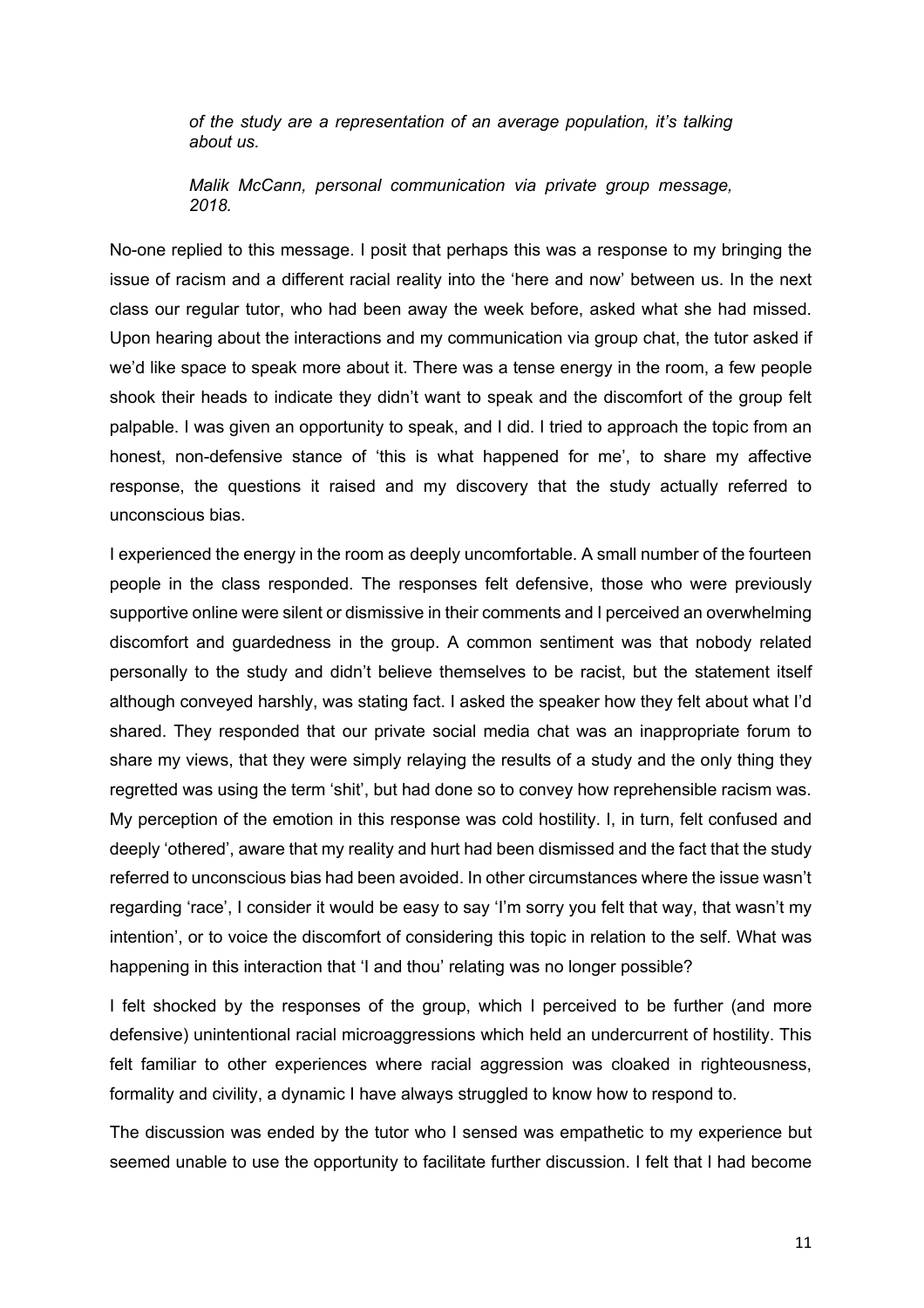the container of the group's discomfort around issues of race, that I had broken an unspoken rule in communicating a different perspective. Feeling hurt, angry and very alone, I walked out.

Perpetrators often perceive there to be minimal harm from racial microaggressions (Sue, 2007). "When individuals are confronted with their micro-aggressive acts the perpetrator usually believes that the victim has overreacted and is being overly sensitive and/or petty. After all, even if it was an innocent racial blunder, microaggressions are believed to have minimal negative impact" (Sue, 2007. p. 279). Research supports the detrimental impact of covert forms of racism (Chakraborty & McKenzie, 2002; Clark., et al, 1999). "This contemporary form of racism is more problematic, damaging, and injurious to persons of colour than overt racist acts" (Sue, 2003, p. 48).

As I reflected on what had occurred, I saw a similarity with this situation and the experience of minorities in greater society when challenging racism or highlighting injustice, where various defenses are used to invalidate and dismiss minority world views and experience.

This felt important, and I decided to share this reflection with the group, regardless of how what I said was going to be received. I'd found a strength in myself and felt liberated from the need to belong to the group if it was conditional on silence or submission. I shared that wanting to address racism towards Brown people but not wanting to acknowledge the voice of a Brown person felt hypocritical. I reiterated that the statement had been made in such an extreme way, misrepresenting that it referred to unconscious racial bias and that not personally relating to the study was a misnomer, as unconscious racial bias was by nature not available to conscious thought. I wondered if the comment would have been made in a room full of Brown people and reflected that I believed the marginalisation of minorities in greater society was being enacted in the group. There was no further response from my peers and after awkward silence, the tutor stated that this was an important issue and the class continued.

Responding with anger or challenging unintentional racial microaggressions (perhaps a healthy reaction) is likely to result in negative consequences for recipients (Sue, 2007). The interactions were never spoken of again even as we later covered the topics of racism and group dynamics in the class. Sue (2007) highlights the catch twenty-two of responding to microaggressions, the 'damned if you do and damned if you don't dilemma. If I hadn't spoken up I intuit this would have reinforced my internal sense of 'less than' and voicelessness. But there was also a cost to speaking out, in the loss of trust, safety and belonging I felt towards the group.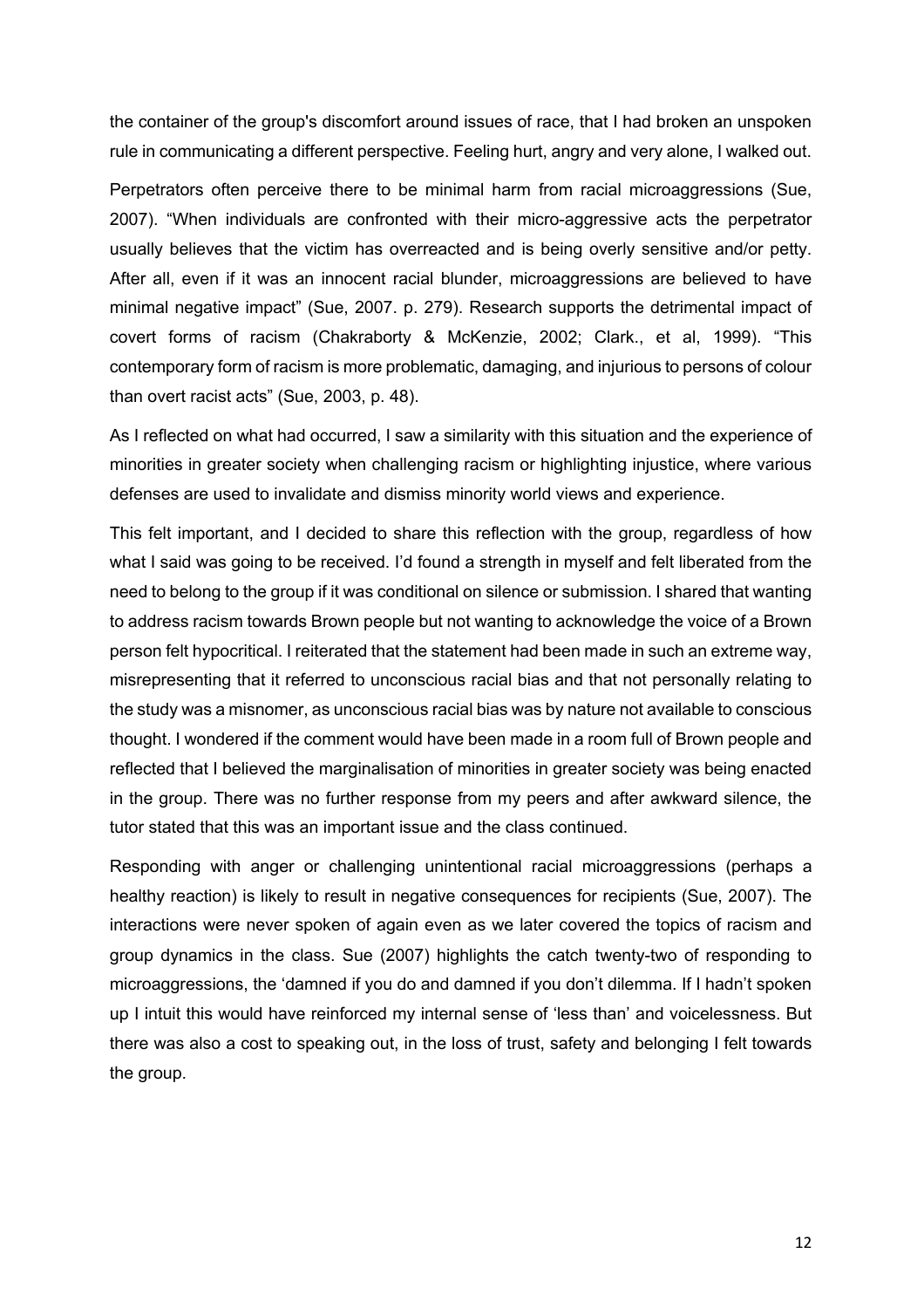## **Initial ponderings**

These interactions had opened a wound I didn't realise I had and the intensity of my feelings told me they were not just about this moment. As I began to question why this statement had affected me so intensely, I wondered if a split-off part of myself had feared that this was how I was seen or, even more alarmingly, how a part of me saw myself and had worked hard to counter-identify with this disavowed belief. If this was the case, this vulnerability sat alongside a strong and conscious sense of identification and pride in myself as a Brown woman. Did this split play a part in my social anxiety about being seen as wrong or different? If I harboured these beliefs about myself, did they manifest in my perceptions and behaviour towards other people of colour?

I feel confident that, as a group, we generally held conscious egalitarian values and were fortunate to have the space to consider racial dynamics and socio-cultural context within our training. Because of this I had hoped this was a space where we could have these challenging conversations about 'race'.

Unintentional racial microaggressions are difficult to challenge. Part of the nature of this phenomena is that interracial conversations about racism can bring deep anxiety, defensiveness, fear, guilt, shame and aggression for all parties, often resulting in rupturing impasses (Sue, 2005; Taffel, 2020). This interaction illustrates how painful unintentional racial microaggressions can be for the recipient, and how being challenged on them can be painfully confronting for the offender. This can lead to breakdowns in recognition, and expose divisive, polarizing racial realities and paranoid schizoid dynamics.

How was I contributing to the group interaction in ways of which I was unaware? I feel that mutual projection was happening, but what part was mine, what part was theirs? What meaning can be made of this rupture when considered through a relational lens? How does the societal context in which we live influence these interactions?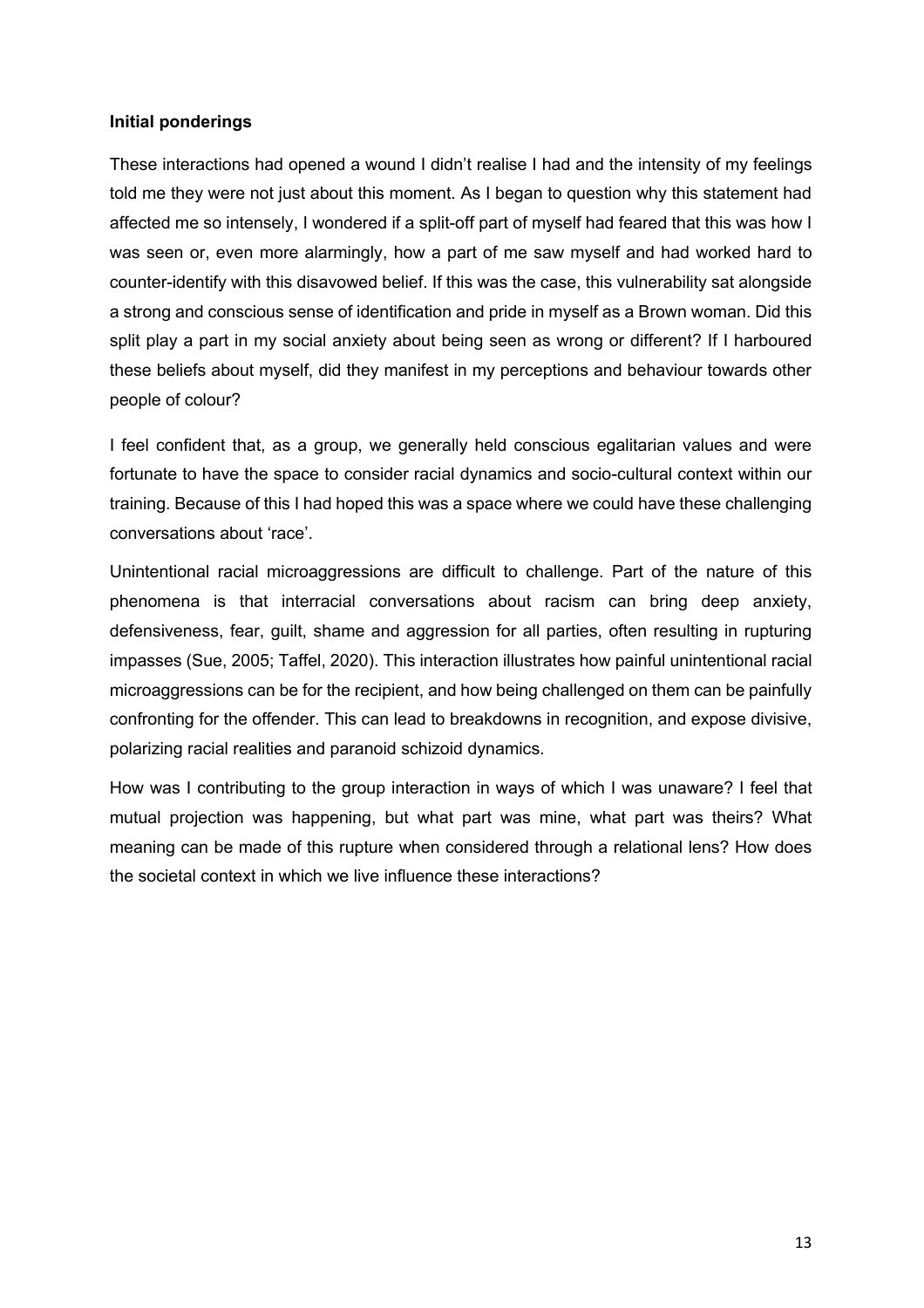# **Chapter Two - Framing the question**

# **Introduction**

In this dissertation I use heuristic methodology and self-search inquiry to consider the question **"**what meaning may be made regarding unconscious racialisation from making, encountering and challenging unintentional racial microaggressions as a person of mixed 'race' in Aotearoa New Zealand". In this chapter I frame the question, defining terms and conditions, and place it in the context of my own life, in the discipline of psychodynamic psychotherapy and in the context of Aotearoa New Zealand.

#### *Why this question?*

I was becoming conscious of a rather disturbing internal phenomenon in the early years of psychotherapy training. Rather than sharing my thoughts and perspectives freely, I noticed myself filtering my responses to what I considered an unhealthy extent. Cognitively I knew that my perspective was as valid as anyone else's and that different perspectives could co-exist. Yet I had a sense of holding back for fear of being 'wrong', as if there was a 'right' perspective I was measuring against. This censoring and hypervigilant self-consciousness was attached to a fear of being exposed as 'other', and came with feelings of shame. I understood these dynamics as a form of 'false self', an adaptation to my early childhood experience.

Through the experiences described in the vignette I recognised there was another intersecting layer to this internal dynamic. Although I know this experience of self-censoring is not uncommon, for myself it included an internal split involving a censoring of my 'Brown' self. This anxiety occurred more in group situations and involved an internal negotiation between what I thought and felt, and what I deemed acceptable to share. I wondered if, along with parental objects, I had internalised a societal object that required me to be a certain way to be 'acceptable'. Was my 'false self' racialised to maintain a sense of belonging and acceptance in society? (Winnicott, 1960; Long, 2011) Did my 'Brown' self hold a subordinate position, accommodating to the western perspective? (Brandchaft, 2007).

The experience in the vignette brought this internal dynamic to light, gave me insight into how it may have formed through relational experience, and was perpetuated by the dynamics of racism in wider society. This experience opened a door to a consideration of this phenomena and was to be the motivation for the topic of this dissertation.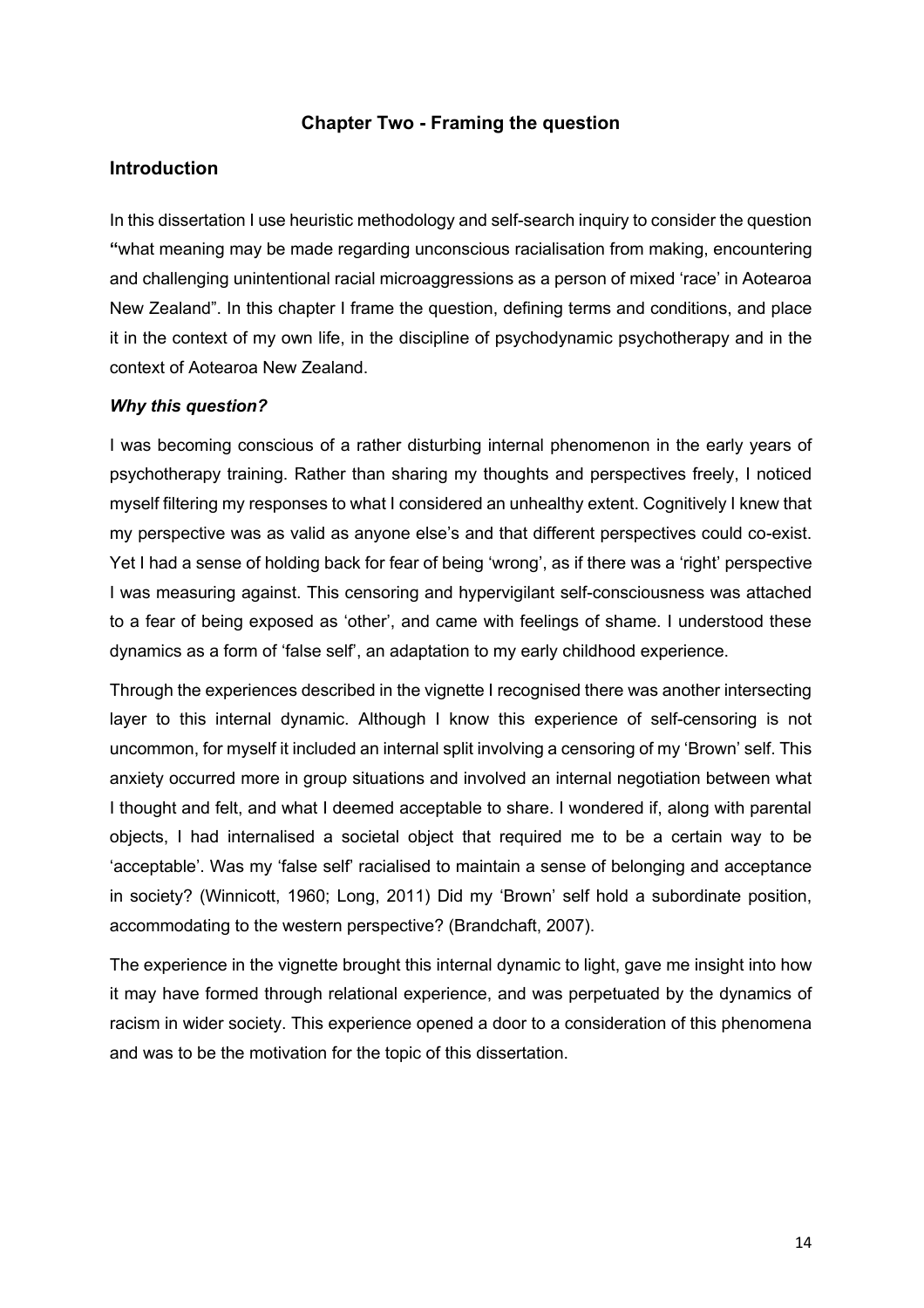#### **Defining the question and terms**

#### *Racism*

Racism is anything—thought, feeling or action—that uses the notion of race as an activating or organising principle. Or to put it another way, racism is the manufacture and use of the notion of race (Dalal, 2002. p. 258).

It is a categorization which exaggerates the similarity of 'us' and the difference of 'them' which can exist outside of our conscious awareness (Tafjel & Turner, 1979). It is "a complex system rooted in unequal power relations by 'race', ethnicity and culture that involves shared social cognition (prejudice), as well as social practices (discrimination), at both the macro level of social structures and the micro level of specific interaction and communicative events" (van Dijk, 1993 p. 47). Racism is woven into the foundation of our society and is intimately tied to an asymmetry in power, control and privilege (Dalal, 2002).

### *'Race'*

My classmates comment about 'Brown people' referred to 'race'. Genetic studies have refuted the existence of bio-genetically distinct 'races' (Dalal, 2002; Morgan, 2002). Noting that genetic differences are about 1.5% and occur within, as much as between 'races' (Begley, 2008). Rather ideas of 'race' are conceptualised as social constructs which reflect specific attitudes and beliefs imposed on different populations (Takezawa, 2020). Certain ideas of racial ranking developed around the beginning of European exploration and colonisation in the 16th century (Hopkinson, 2020). These pseudo-scientific constructs formed a colonising ideology which put Europeans at the top end of a biologically based racial hierarchy (Hopkinson, 2020). Although 'race' is an imagined construct, it has profound significance and influences whether we will survive birth, our level of education, how much money we'll earn, and how long we can expect to live (DiAngelo, 2018). This ideology or "racial worldview" has allowed for "an unequal distribution of political and economic power" (Lovchik, 2018. p. 3). While 'race' is socially constructed, it is an enduring and complex social dynamic whose real life impact must be acknowledged and considered (DiAngelo, 2018). I use 'race' in apostrophes in this dissertation to acknowledge the socially constructed nature of this category. I also capitalise racial groupings- Black, White and Brown, to emphasise the meanings, symbols and associations that have become attached to these constructs, highlighting the depth to which they have seeped implicitly into social consciousness.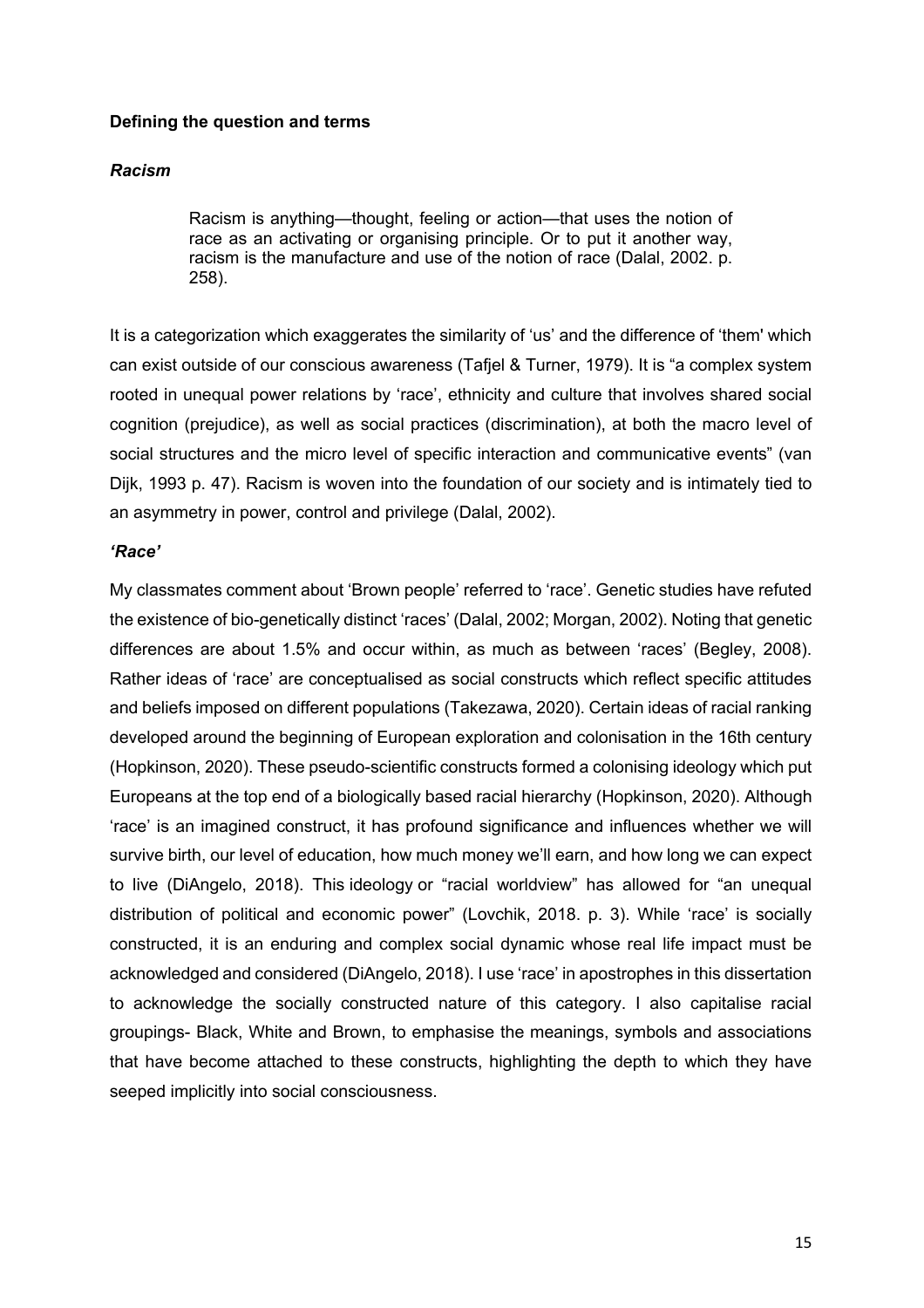### *Ethnicity and ethnocentrism*

Closely associated with 'race' is ethnicity, which relates to *self-identified* cultural affiliations, membership and a sense of identity with a group sharing common history, cultural traits and language (Bryce, 2020). In multicultural societies like Aotearoa, prescribed assumptions of ethnicity are often rigid, and don't take into consideration the complexities, evolution and fusion of shifting self-identified or mixed ethnic affiliations (Bryce, 2020).

Specific to Aotearoa and many other western colonised nations is Eurocentrism, a world-view that implicitly and explicitly normalises European history, systems, values and achievements as the superior norm, thereby justifying European domination (Ruddick, 2009). It is a binary perspective which juxtaposes a "white progressive civilised European identity" against a Black/ Brown/ indigenous "underdeveloped, uncivilised, barbaric 'Other' in the colonies" (Ruddick, 2009. p217). The term 'new racism' or 'cultural racism' coined originally by Martin Barker (1981) has been used to describe the shift from assumptions of superiority regarding perceived biological differences based on 'race', to prejudice and discrimination based on cultural differences between ethnic or racial groups (Barker, 1981; Hopkinson, 2020). Beliefs in racial and cultural difference are interlinked, resulting in discriminatory practices such as exploitation and domination (Barker, 1981). This elevation of one (socially constructed) group of people over others, is the foundation of oppression (Sue, 2010).

## **Unintentional racial microaggressions**

The term racial microaggression was first coined in 1978 by Chester Pierce and colleagues "to denote subtle, often automatic, verbal and non-verbal communications which are racially based put downs" (p. 66). Other terms have been proposed to describe (less conscious or unconscious) contemporary iterations of racism. Aversive racism (Dovido & Gaertner, 1986), symbolic racism (Kinder & Sears, 1971), modern racism (McConahay, 1986), and implicit or unconscious bias (Banaji & Greenwald, 1995).

This dissertation looks specifically at unintentional racial microaggressions. These are microinsults and microinvalidations which "tend to be expressed unconsciously by the perpetuator, yet communicate a hidden demeaning message to the person of colour" (Sue et al., 2008. p. 329). I conceptualise unintentional microaggressions as observable outcomes of unconscious racialisation. I use the term unintentional in this dissertation to indicate that they are used without conscious intent but with a caveat that they serve an unconscious purpose of maintaining a racially hierarchical status quo which benefits the dominant group.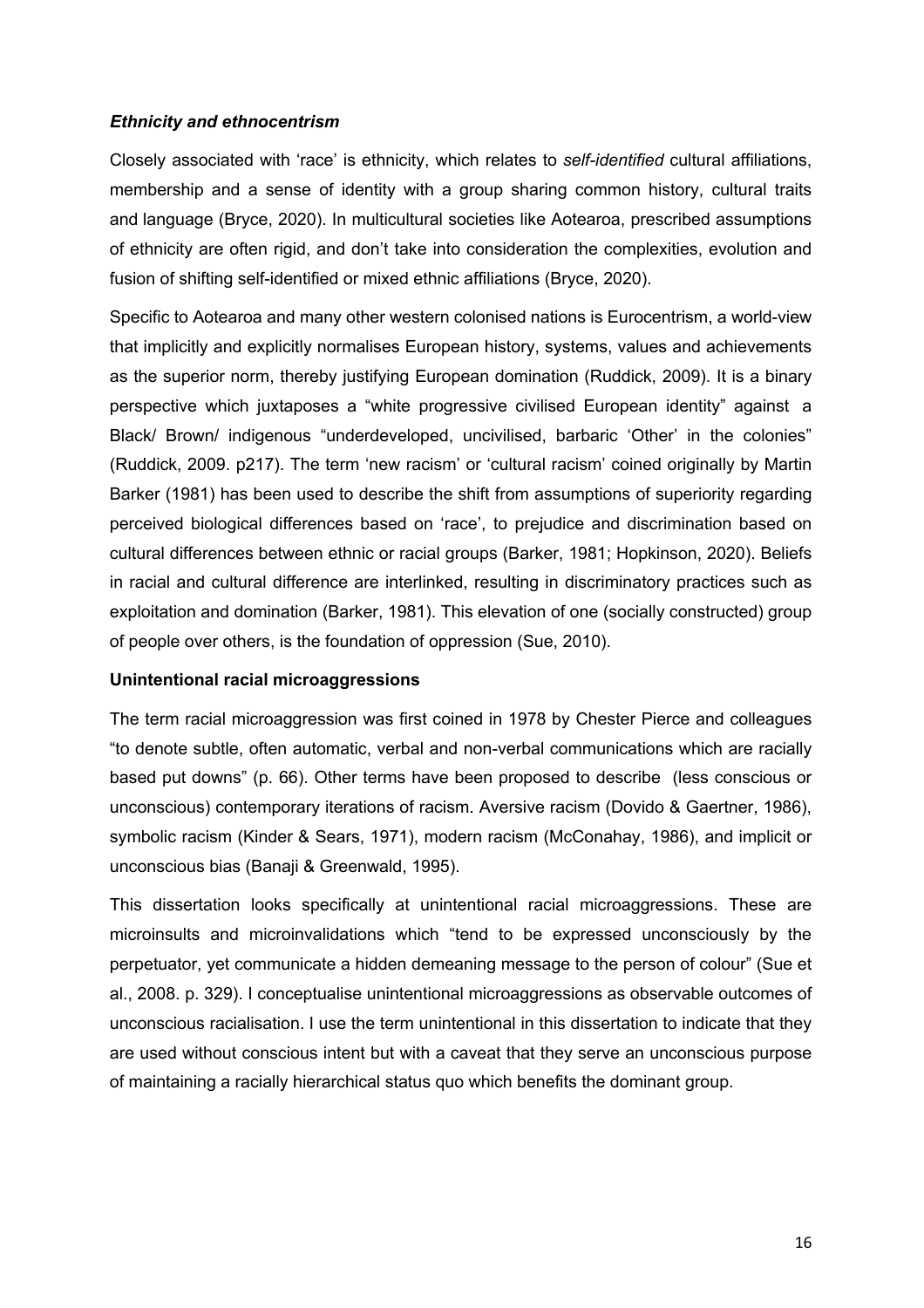# **A psychodynamic lens**

I use a psychodynamic lens in this study for its focus on intrapsychic processes and the unconscious, to consider what unintentional racial microaggressions, the observable manifestations of unconscious beliefs can reveal about unconscious racialisation. I use psychodynamic and psychoanalytic interchangeably in this research.

## *Intrapsychic mechanisms of racism*

Psychoanalysis often uses Kleinian object relations theory (Klein, 1928; 1952) to explain the intrapsychic mechanisms of racism (Altman, 2000; Balbus, 2004; Caflisch, 2020; Dalal, 2002; Fanon, 1982; Kovel, 1995; Rustin, 1991). Klein's conceptualisation of the paranoid schizoid position, the relationship between love and hate, between guilt and rage, and the emphasis on shifting self-states captures some key aspects of racialised dynamics (Rasmussen, 2013; Stephens, 2020).

Using Kleinian object relations theory, one side of the dyad of racism uses the projective mechanism of splitting of good and bad across the 'us-them' divide of 'race', which places what is projected at a safe distance from the subject (Fanon, 1986). Projective identification is understood to involve normal infantile mental states or, in the adult, psychotic states of mind, which explains the force of racist thinking (Davids, 2006). Rustin asserts that race is an empty construct, making it an ideal container for projecting unwanted aspects of the self (2001).

> The problem of racism and discrimination largely comes from a defensive process of disavowing one's unwanted parts, one's unwanted impulses and insecurities, locating them in the other person and then hating that other person in order to protect one's self (Hart, 2017. p. 13).

Being of infantile or psychotic intensity, these projections are highly resistant to rationality or reason and the return of projected content threatens annihilation and must be avoided at all costs (Rustin, 1991). This projection of the disavowed implies that the object of racism is strongly compelled to contain it through projective identification (Davids 2006).

On the other side of the dualistic relationship of racism, introjection or internalisation is the mechanism by which what is projected comes to reside in the self. This introjection results in the splitting of the self in the face of the projective gaze of the other (Fanon, 1952; Stephens, 2020). Du Bois described this "peculiar sensation, this double-consciousness, this sense of always looking at one's self through the eyes of others" which is felt intra-physically by the marginalised on whom the disavowed is projected (1903. p. 2). Davids (2006) asserts that the internalised racist is a normal developmental achievement, yet I question this perspective.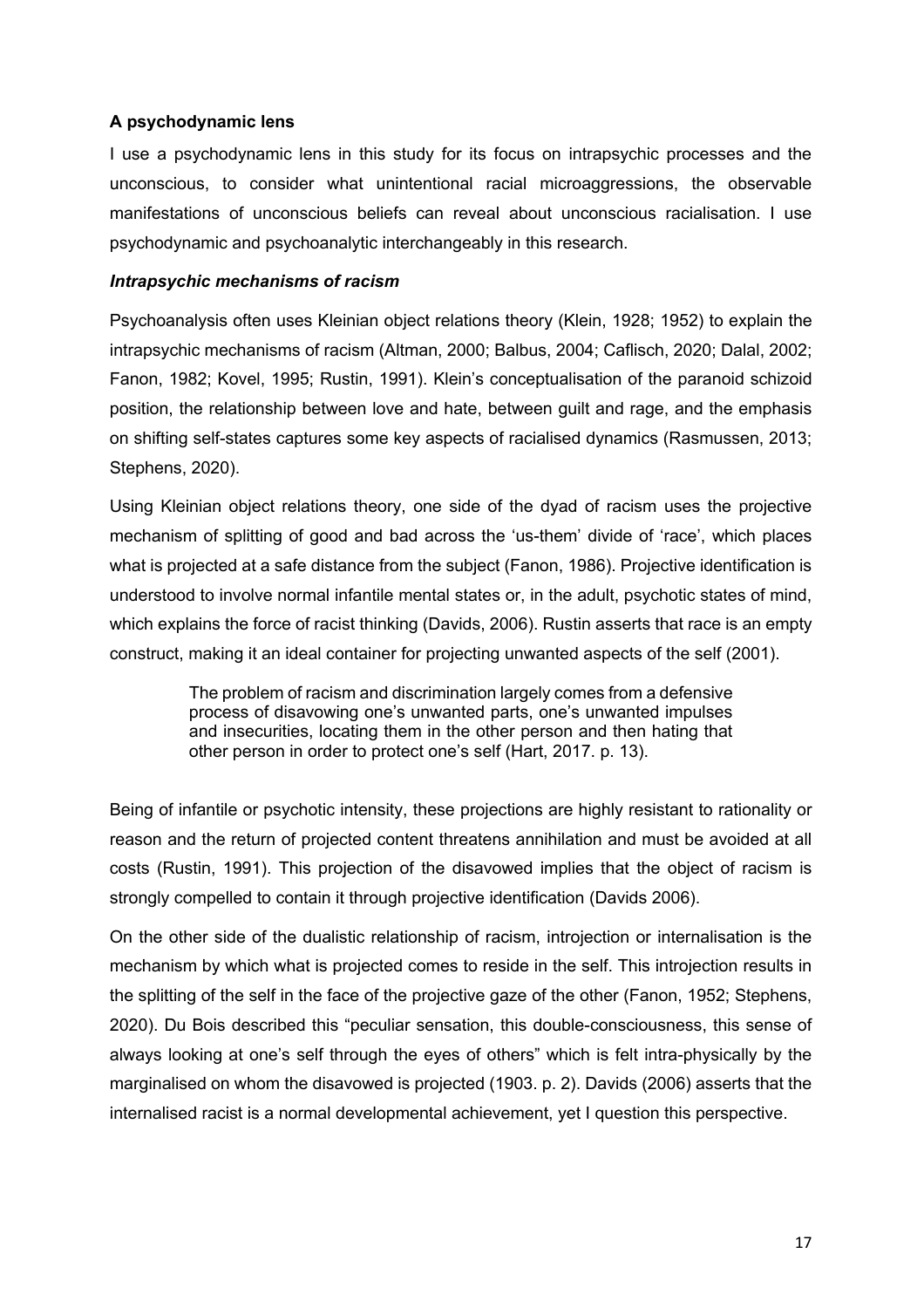## *A socio-genesis of unconscious racism*

I am drawn to the arguments of theorists such as Altman (2000) and Dalal (2001) who see 'race' as a social construct and racism as having socio-genesis. Altman suggests the concept of 'race' emerged from dichotomized thinking along the poles of rationality/ irrationality inherent in enlightenment philosophy (2000). Rationalizing 'race' (and other dualistic social categorising like gender and sexuality) in physical terms conceals their domineering intent by making these categories innocently appear to mirror nature (Altman, 2000). Foucault (1980) argues that every social dichotomy establishes a hierarchy. This hierarchy puts one category on top of the other for the purpose of domination and control, which is "the philosophical basis and justification for European colonialism" (Altman, 1995. p. 138). Yet according to Layton (2020) "subordinate group identities are never fully determined by the power of dominant groups" (p. 193) and the identities that minorities fashion for themselves can be healthier than the psyches of those who conform to "split cultural ideals of whiteness" (p. 193).

# *How social constructs of race impact the psyche.*

The sociologist Norbert Elias (1969) extended Foulkes (1964) conceptualisation of the influence of families and communities on the psyche, to include the influence of society as a whole (Dalal, 2002). Elias illustrated, through his studies on the evolution of manners in European society, how social distinctions were a way to differentiate the 'haves' from the 'must not haves' and how it was the powerful who defined what was perceived to be 'good' and 'bad' (1969). Over time, norms defined and enforced explicitly by the upper echelons of power are internalised in the psyche and become automatised internally as the imprint of society on the inner self, which then governs the individual's behaviour internally (Dalal, 2002). These mechanisms of exclusion and subjugation become invisible amongst day to day life (Elias, 1969).

## *The process of racialisation*

Dalal applies Elias' (1969) conceptualisation to the understanding of 'race' and colour, exploring how language and constructs of 'race' set by those in power to maintain power, also become imprinted and automatised in the self (Dalal, 2002). Davids summarises Dalal's formulation that "manifestations of racism that appear to have an internal origin…actually reflect powerful processes of racialisation, external in origin, that have been deposited deep inside us" (2003. p. 168). Dalal (2002) states that through socio-developmental processes, all psyches are inevitably racialized and colour coded. This suggests that on some level we are always perceiving (whether conscious or not), ourselves and others as racialised objects. If 'race' is a social construct, and the power asymmetry created by racism is both the outcome and motivation for this construct, racialisation then is the process by which we come to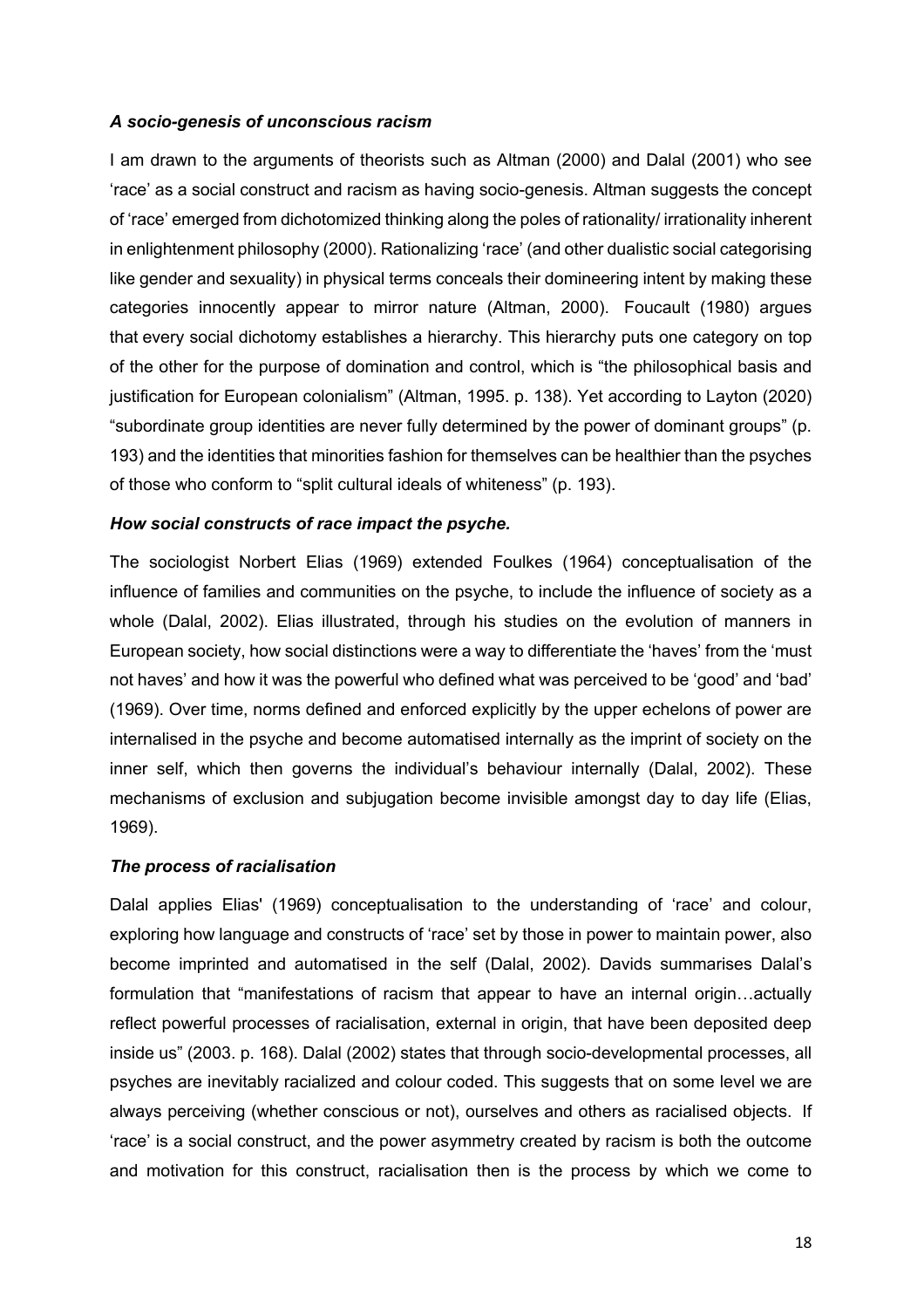internalise the imprint of racial self and 'other'. I am interested in the way unconscious racialised object relations and external racial dynamics interact.

> The fact that we inhabit a racialized and color-coded world means that, through the psychosocial developmental process, each of us, of necessity, imbibes a version of that world order, such that our psyches, too, become color coded and racialized. And then, in turn, we continue to reproduce and sustain the processes of racialization, despite our efforts not to do so (Dalal, 2006. p.157).

I began this dissertation initially intending to explore unconscious racial bias, yet as I deepened into this process I found that this term did not adequately capture the breadth of the phenomenon I was exploring. I chose to use unconscious racialisation as it implies a process which is ingested from outside and internalised by *all* individuals in society, including the unconscious racialised matrix of self in relation to 'other'. The use of the term racialisation is becoming more prevalent in psychoanalytic literature (Dalal, 2002 & 2006; Layton, 2006 & 2020; Goedert, 2020; Stephens, 2020). My focus is unconscious racialisation, that which is beyond conscious awareness.

# *The social unconscious*

How are racial constructs formed in the colonial era still alive in a 'post-colonial' society and how do they exist alongside conscious egalitarian beliefs?

To make sense of this I consider the 'social unconscious', a concept with its origins in group analysis, which examines the interrelations between intrapsychic and social realities, and how these manifest in the group (Geyer, 2017). The phenomena of a social unconscious first proposed by Fromm (1962) and developed further by Foulkes (1964) became an important concept in group therapy. Foulkes (1964) deduced that members of a group co-construct a shared unconscious or 'matrix' which involves not only the individual unconscious, but processes which occur through and between members in the intersubjective space (Weinberg, 2016). The theorisation of the social unconscious suggests that groups share hidden myths and motives which guide behaviour, as well as shared defenses (Hopper & Weinberg, 2016). These processes drive social groups in the same way that unconscious forces drive individual's out of their awareness. The idea of the social unconscious helps to explain the relative uniformity of the collective perception of racial identities. The social unconscious is a concept which has gained more attention in recent years (Geyer, 2017).

Brown (2001) proposed four ways the social unconscious manifests;

1. Assumptions – what is taken for granted and 'natural' in society. 2. Disavowals – disowning knowledge or responsibility for things that are unwelcome. 3. Social defenses – what is defended against by projection,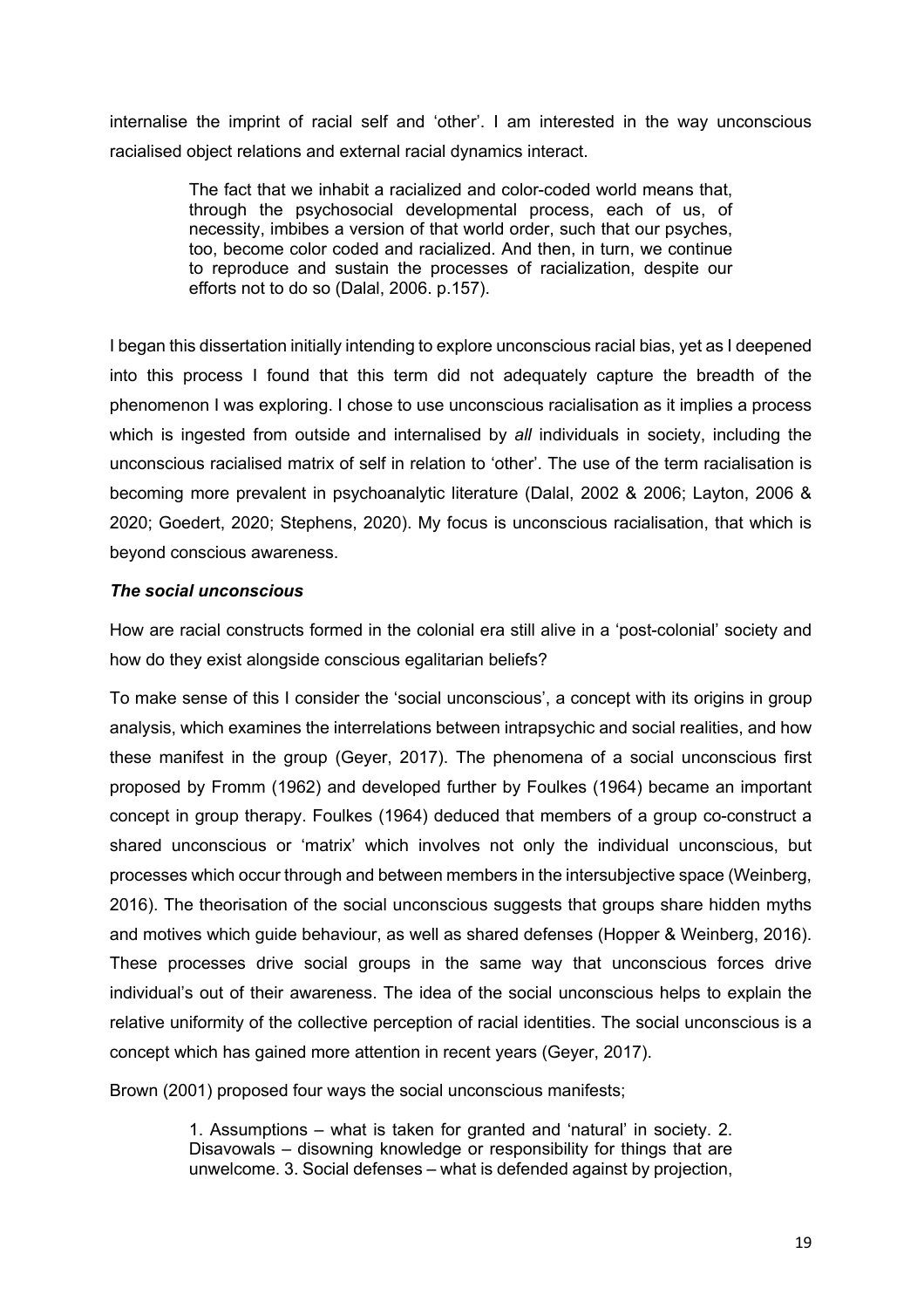denial, repression or avoidance. 4. Structural oppression – control of power and information by competing interests in society (cited in Weinberg, 2018. p. 311).

Other considerations in regards to the social unconscious include the influence that power has in both subjective experience and interpersonal interactions, which direct the flow of communication within and between social systems in disparate ways (Dalal, 2001). Hopper (1996) suggests "a link between trauma and the social unconscious through a psychic process of 'equivalence'" (p. 13) in which social systems unconsciously recreate unresolved historic societal trauma and equate it with the current situation using projection, introjection and repetition compulsion (cited in Geyer, 2017). These re-enactments condense past and present events in paranoid-schizoid ways, limiting possibilities for repair (Weinberg, 2007). Layton uses the term "Normative unconscious processes to refer to that aspect of the unconscious that pulls to repeat patterns that uphold the very social norms that cause psychic distress in the first place …these are the oppressive psychological consequences of living in a culture in which many norms serve the dominant ideology" (2006. p. 242).

The unconscious racialisation I explore in this dissertation includes the intrapsychic mechanisms employed in racial dynamics, and also expands on them. Considering the intrapsychic alone, without placing it in the context of the social, risks simplifying these dynamics solely as natural by-products of human cognition. The concept of the social unconscious helps to shed light on why racialisation is so pervasive, persistent and transgenerational, and can exist alongside consciously egalitarian beliefs. It allows for a broader consideration of societal norms, societal racialisation (including racial positioning) and transgenerational transmission of racialisation, and the way these dynamics imprint unconsciously in the psyche.

## **Context**

## *Placing this study in time and place*

I use both the Māori and English names of Aotearoa and New Zealand to acknowledge our commitment to bi-cultural partnership under the terms of Te Tiriti o Waitangi. However, I will use Aotearoa for the remainder of this dissertation to privilege Aotearoa's indigenous people, whose right to partnership and self-governance has not always been acknowledged. Although many non- European minorities experience racism in Aotearoa, I focus specifically on the experience of Māori and Pasifika, as the impact of historical and ongoing racism towards these groups can be clearly linked to discrepancies in treatment and disparities in well-being outcomes. Research by Te Atawhai o te Ao, Independent Māori Institute for Environment and Health (Ellis, 2021), indicated that 93 % of Māori experience racism every day. Furthermore,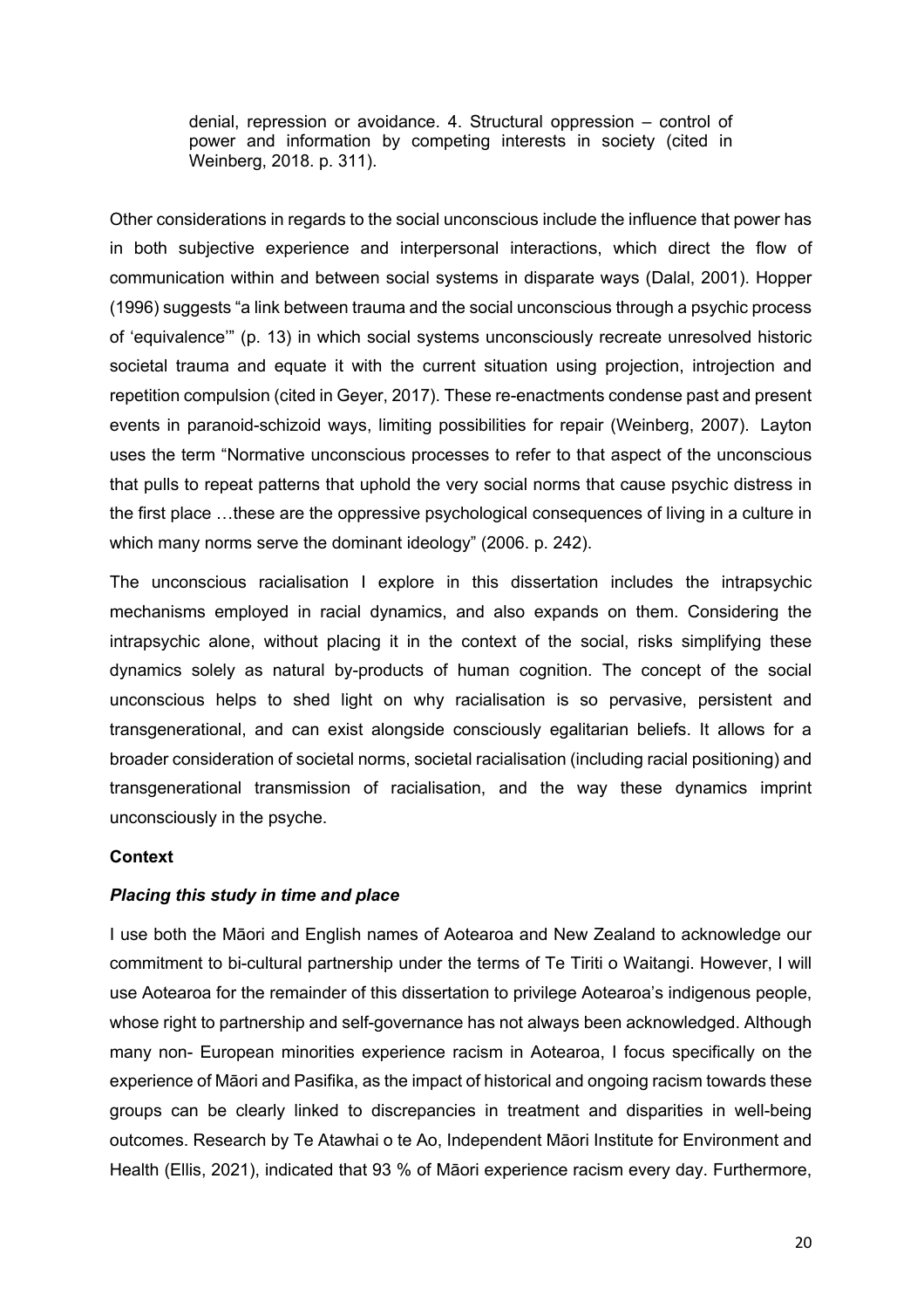recent Human Rights commission research found that 50% or more of Māori, Pasifika, Chinese and Asian respondents have experienced racism since the start of the COVID 19 epidemic (Human Rights Commission, 2021). Although I could not source research on what percentage of people in Aotearoa would consider themselves to hold racist beliefs, I suggest that there would be a high discrepancy between this percentage and the experiences of racism by minorities, illustrating the widespread nature of unconscious racism in Aotearoa.

> *As tau iwi (non-Māori) I feel it must be acknowledged that all citizens of Aotearoa by invitation of the Crown, including Pasifika, have been accommodated at a cost to Māori wellbeing. Although I explore both Māori and Pasifika together in this dissertation, I do not want to minimise the exploitation that Māori have experienced. I speak instead to the commonalities of our marginalisation.*

*Malik McCann, Journal entry. 20th February, 2021.* 

This also highlights the challenge Pasifika and other marginalised minorities hold in Aotearoa's politically bicultural society, in sitting between Pākehā and Māori as another marginalised 'other'. Non-indigenous minorities "whose needs also claim visibility, find themselves competing with the (indigenous) 'have nots', but without the status of the indigenous group and without clearly demarcated policy or processes to support their needs'' (Salpitikora, 2015. p. 74). This can generate conflicting feelings of identification with Māori and invisibility in relation to Māori.

As a politically bi-cultural society with a colonial heritage, and a multicultural population, Aotearoa has had a gradual cultural and political shift since the 1970's, and racist norms which were once commonplace, are now increasingly considered to be unacceptable. However experiences of racism remain, as illustrated by countless anecdotal testimonies from indigenous Māori, Pasifika and other more recently immigrated minority peoples of colour (Broughton, 2019; Cormack, Stanley & Harris, 2020; Gerritson, 2020; Meredith, 2020; Muru-Lanning; 2020; Nielson, 2020; Palmer, 2020; Pickering- martin, 2020; Tuuta, 2020; Walters, 2021).

Current statistics on nearly all indicators of wellbeing reveal disparities and poorer outcomes for Māori and Pasifika (Ministry of Treasury, 2019). It has been established that unconscious racial bias contributes to inequity in Aotearoa through systemic, institutional and interpersonal engagement, despite concerted efforts to address these inequalities (Walsh & Grey, 2019).

As to the current international context in which I write this dissertation, COVID-19 has changed life as we know it. In this atmosphere, social inequities including racial injustice have come to the fore. In the U. S. the murder of George Floyd by police officers was captured by video footage from bystanders (Forliti & Karowski, 2020). This event appeared to be a tipping point for minorities around racial injustice, and led to the "Black Lives Matter" movement regarding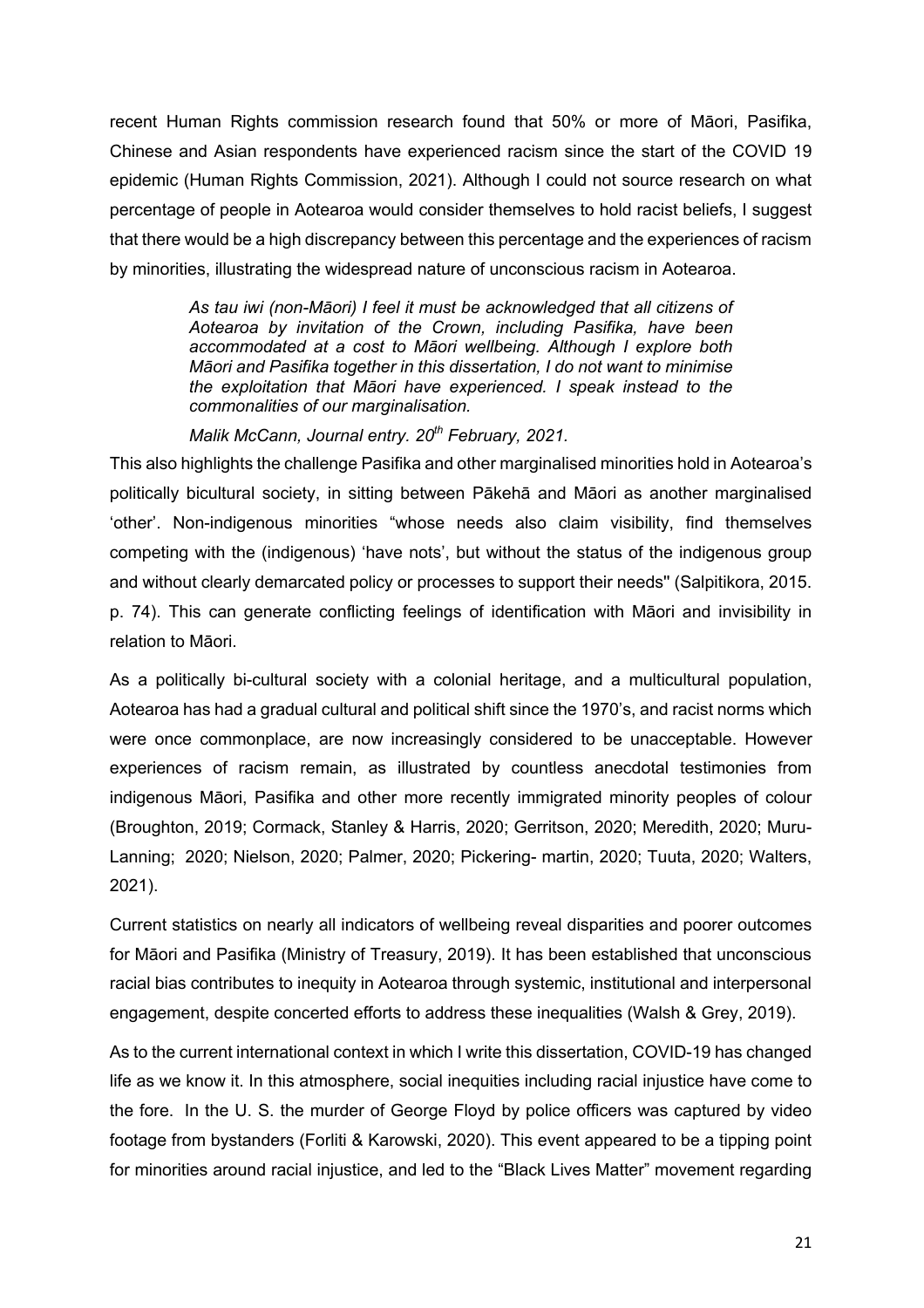ongoing racism and disparity in the U.S. and in the wider world, including Aotearoa. In 2020, with the uncertainty and existential fear of survival and security in the COVID environment, modern manifestations of racism towards marginalised minorities have increased and at the same time they are increasingly challenged, leading to a volatile environment around racial issues.

## *Placing myself in this study*

I am a forty-three year old female, born and raised in Aotearoa. I identify as a mixed heritage Aotearoa New Zealander. The first generation born in Aotearoa on my Father's Irish side, and the second generation on my Mother's Niuean, Samoan, Chinese side, I am phenotypically brown. I can claim to be 'NZ European' on a census, yet there is no option to claim a 'NZ Samoan, Niuean or Chinese' identity. This subtly positions Pākehā as belonging, and nonindigenous minorities as 'other', a racial microaggression which illustrates the 'hiding in plain sight' nature of normative unconscious processes. I was raised by my Mother and Nana until I was fourteen and then by my father through my teenage years, so have had a split cultural experience which has afforded me a unique position of being both a participant and observer of my two family cultures. Issues of culture and 'race' were peripheral through most of my life, and it is through the knowledge and experience gained through the study of psychodynamic psychotherapy that I recognise consciously, the impact these have had, both in my sense of myself in the world and in my self-identity.

My husband is of first generation New Zealand European descent and we have three children. My role as a mother is another lens I bring to this work: my children are a mix of shades between fair, blond and blue eyed to dark brown, dark haired and brown eyed. I have a vested interest in addressing the unconscious racism that still exists in our society today as I would like to think that all my children will get the same opportunities and treatment, and in our current climate I fear that this will not be the case. I feel passionately that addressing our unconscious racism as a society is necessary in order to pass on a more equitable legacy to our future generations.

#### **Aim and scope**

Through this research I explore the intrapsychic layers that operate unconsciously in the experience of unintentional racial microaggressions. I am interested in how we can access and change unconscious racialisation through exploring what we discover in the space between racial realities which becomes visible during racial microaggression encounters. I question whether deeper understanding can be fostered inter-psychically (through, with and by) "the joint functioning and reciprocal influences of two (or more) minds" (Bolognini, 2004. p. 337). The theory and research on racial microaggressions provides an observable foundation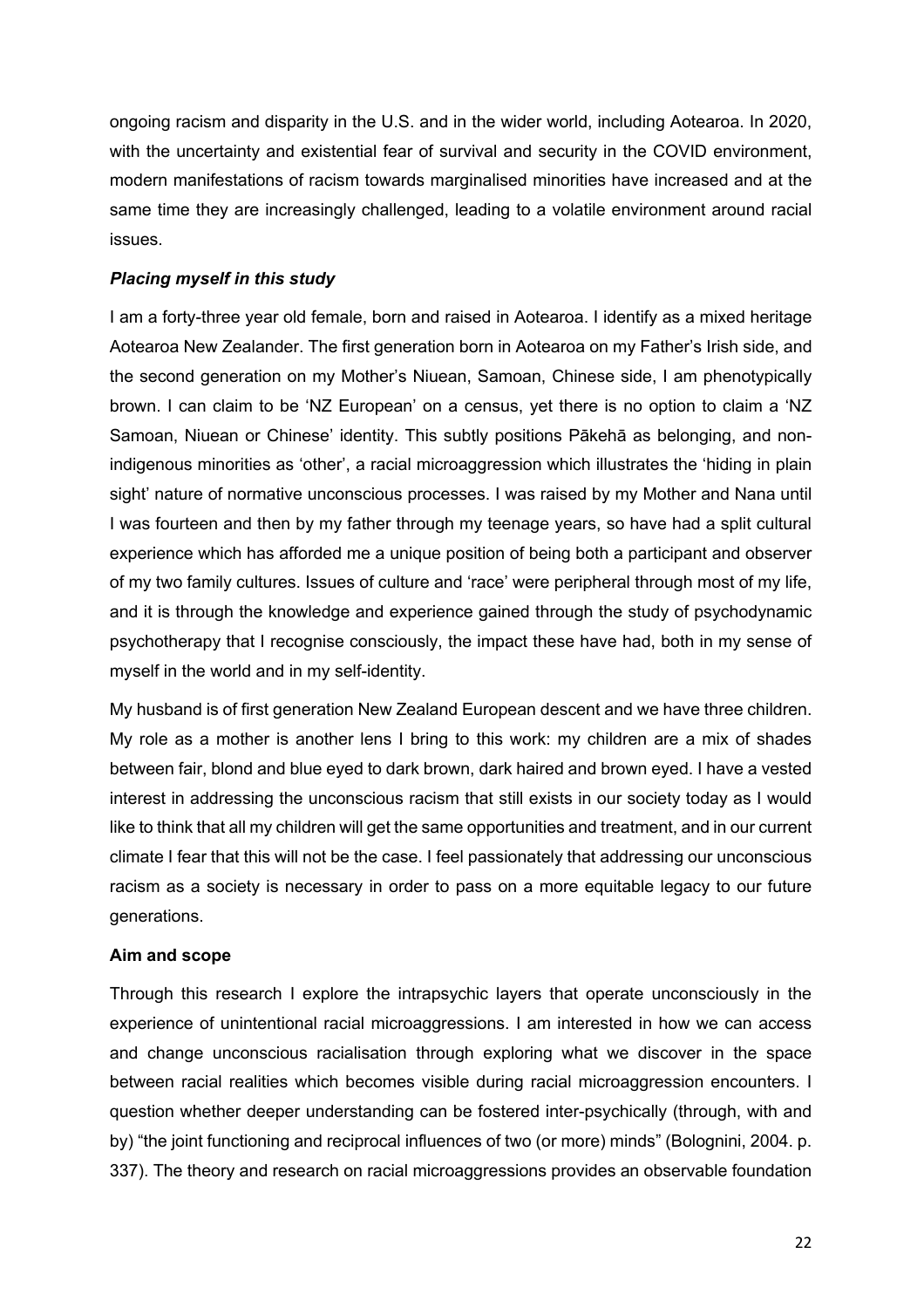and a language for my exploration. I build on this knowledge using a psychodynamic lens to explore subjectively, the deeper processes of unconscious racialisation. I could not source unintentional racial microaggression research specific to psychodynamic psychotherapy in Aotearoa, a context in which I suggest it is clearly relevant. I contribute a study of this experience in Aotearoa, via heuristic exploration. The scope of this research includes a subjective exploration of the intrapsychic processes of unconscious racialisation in both recipient and perpetrator, and the underlying dynamics which occur intersubjectively. I contextualise this with a historical overview and exploration of racial engagement in Aotearoa.

### **Overview of chapters**

In chapter one, I introduce racial microaggression research and consider this in relation to the vignette which was the inspiration for this research. In chapter three, I explore the methodology with which I undertake this exploration, I outline the method and the phases of a heuristic selfstudy and my experience of this journey. The fourth chapter contains a literature view on racial microaggression research. The following two chapters are part of my immersion process; chapter five is a subjective microanalysis of the dynamics in the vignette through a psychodynamic perspective; chapter six explores Aotearoa's historical and contemporary societal context. Chapter seven summarises my findings- the illuminations, explication and creative synthesis of my heuristic self-search. Finally, chapter eight includes the discussion of findings and implications for the field of psychotherapy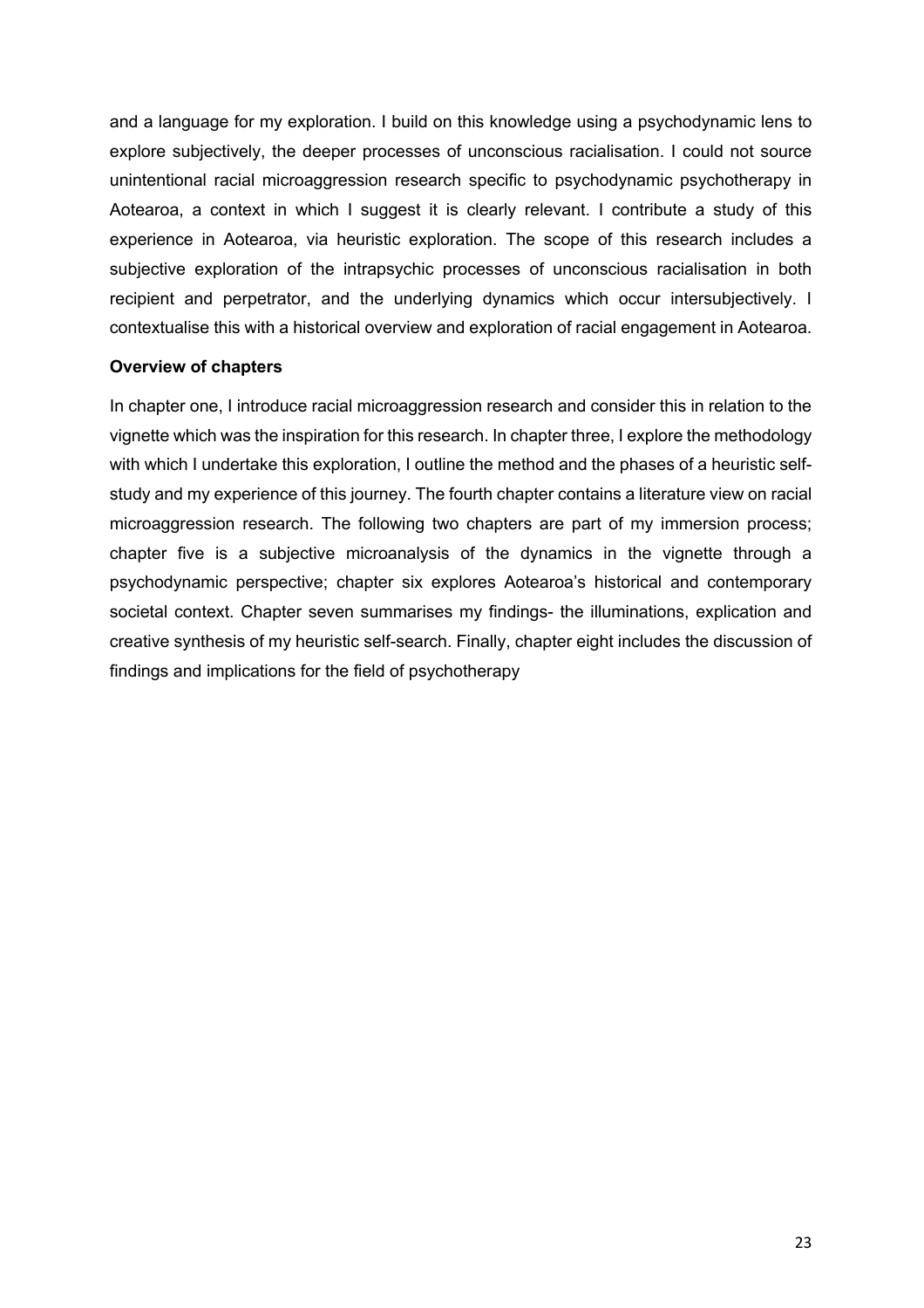### **Chapter Three- Methodology and method**

### **Heuristic methodology and method**

Heuristic self-search inquiry is my chosen methodology and method for this research, in which I journey into this previously unexplored territory inside myself. The following poem reflects my sense of self-discovery and liberation through this experience, of bringing something painful into the light so it could be understood, grieved, and processed. In this chapter, I explore the theoretical underpinnings of this method, outline the paradigm within which it sits, explain why I chose this methodology and how it resonates with my worldview, my topic, and the discipline of psychotherapy.

My voice She felt them. Those words, the feelings a key to a door that has never been opened, to a secret universe where She hides*.*

Her voice, a whisper. Where silence is safety she wants Her voice, it's time.

She opens the door the 'I who feels' and finds Herself in a lonely sanctuary, or was it a prison

inside herself. The journey a final frontier,

A pioneer For her own liberation.

*My voice.* Malik McCann *7th July, 2020.*

Heuristic research was first elucidated by Moustakas (1990). It is a qualitative phenomenological research methodology and method, which aims to discover meaning in significant human experience (Douglass & Moustakas, 1985). It is a process of exploration which emphasises the interiority of experience (Sela-Smith, 2002). Douglass & Moustakas describe it as "a passionate and discerning personal involvement in problem solving, an effort to know the essence of some aspect of life through internal pathways of the self" (1985, p. 39).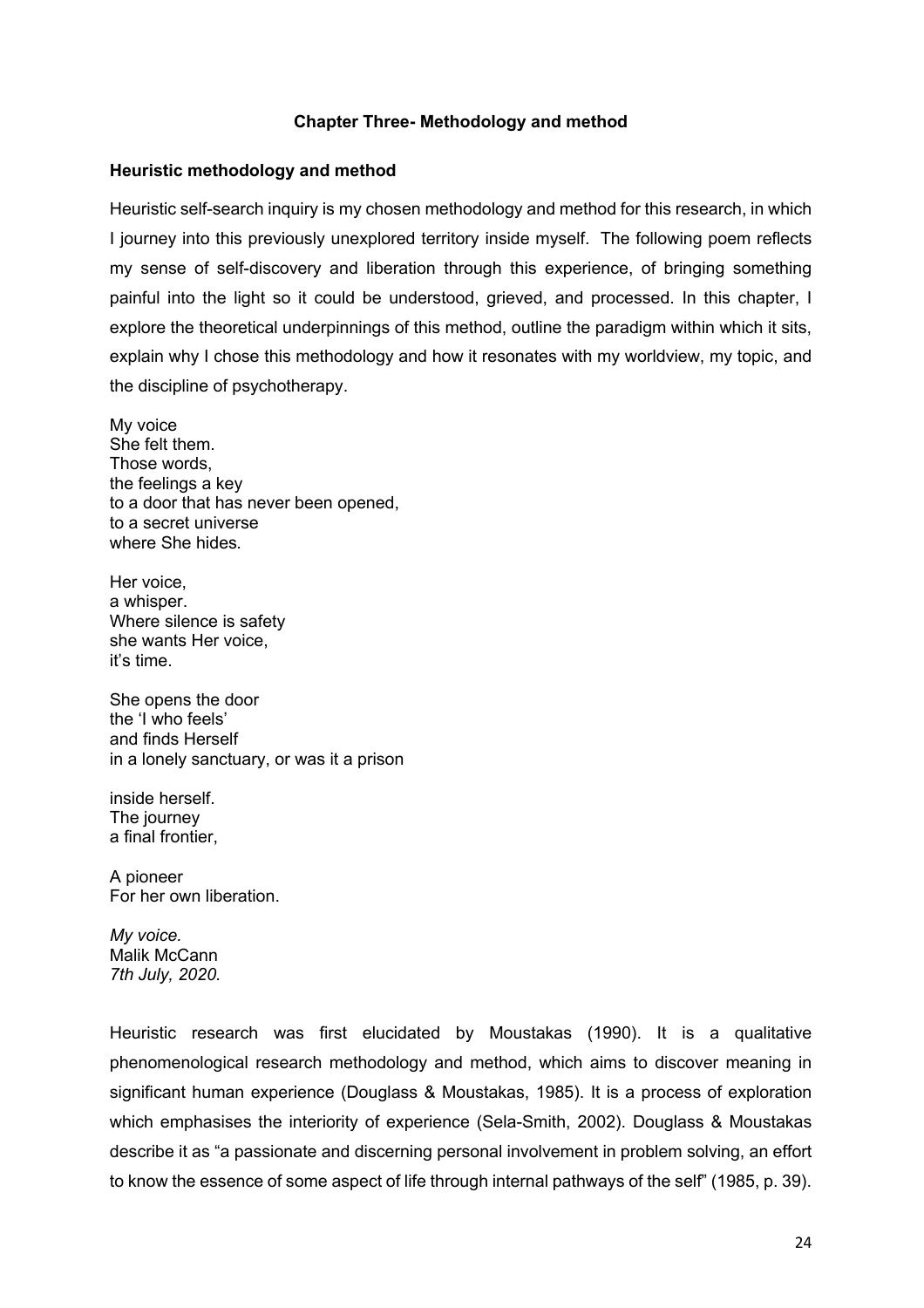In the heuristic process the researcher's "attention is focused *inward* on feeling responses of the researcher to the outward situation" (Sela-Smith, 2002. p. 59). Moustakas describes it as a deeply personal investigation involving "self-search, self-dialogue, and self-discovery" (1990, p. 11). It is a process which values "imagination, intuition, self-reflection and the tacit dimension in the search for knowledge" (Douglass & Moustakas, 1985. p.39). Unlike other phenomenological studies, heuristic research requires that the experience is undergone by the researcher in a vital way (Moustakas, 1990). New understanding gained through the heuristic process can result in self-transformation (Moustakas, 1990).

This research is motivated by my lived experience which aligns with the heuristic research approach (Moustakas, 1990). Undertaking this internal exploration on the heuristic path which has been walked by others feels reassuringly holding on a journey into the unknown depths of myself. It is a methodology which allows space to explore what may come from the inward journey, as opposed "to discovering the truth of a hypothesis" through objective observation as quantitative methodology entails (Grant & Giddings, 2002, p. 14).

## **Interpretive paradigm**

Heuristic methodology is situated within the interpretive paradigm (Guba & Lincoln, 1994). The central aim of which is to seek understanding of subjective human experience (Guba &Lincoln, 1994). Interpretivism assumes ontologically that reality is constructed in our minds, and that there are multiple realities (Edirisingha, 2012), which are relative and perception based (Hirschman, 1986). Perceptions of reality are understood to be both time and context specific (Edirisingha, 2012).

Epistemologically, interpretivism assumes that people construct knowledge both subjectively and intersubjectively (McCann, 2019), rather than determining it objectively through sensory observation as positivism suggests (Carson, et al., 2001). It posits that there are multiple truth's which are discovered through thought (Grant & Giddings, 2002). It is socially and culturally influenced with a focus on people's 'life world', (McGregor & Murname, 2010). Qualitative methods are generally used in interpretive research (Guba & Lincoln, 1994). The structure of interpretive research is flexible, receptive, and open to new knowledge rather than narrowly focused on hypothesised cause and effect relationships (Edirisingha, 2012).

## **Resonating**

Having a spacious framework which guides me into the meaning of my experience, feels validating of my experience which is sometimes questioned in my position as a mixed 'race' minority in a western dominant society. This valuing of experience feels holding in moments where I find myself consumed by self-doubt in this process.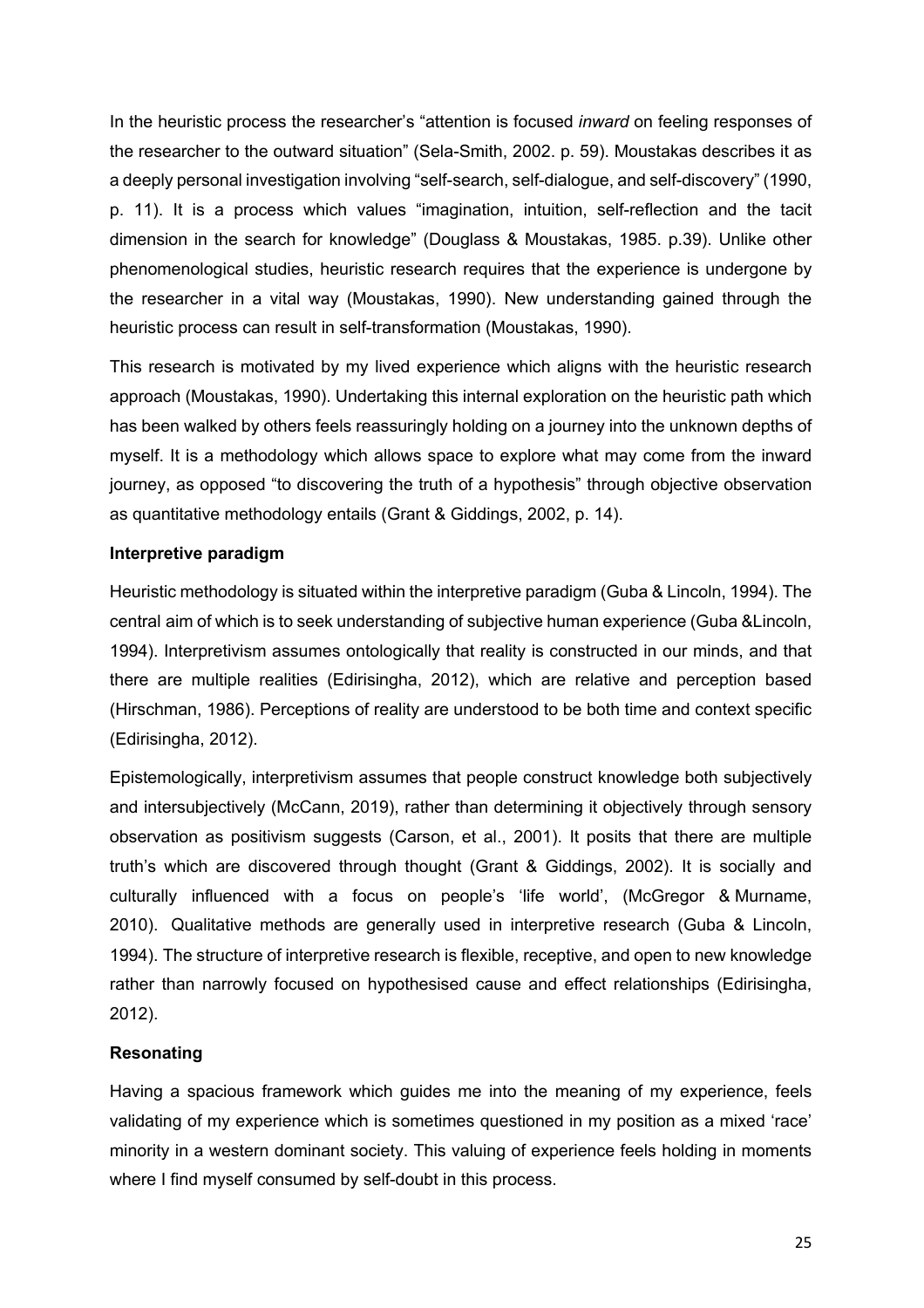I appreciate that it incorporates subjective experience into research that has previously been dominated by a positivist philosophy (Sela-Smith, 2002). I believe it is important to capture the intangible elements of the experience, and that a focus only on what can be observed misses so much of what is vital to our understanding of our own humanity. For this particular topic, it feels vital that I capture the essence of my subjectivity within the context of society and relational engagement, in order to elucidate the pervasive themes which lie beneath the shadowy territory of unconscious racialisation.

Heuristic research honours "knowledge that is embedded and integrated within the self through understanding of the self in relation to, and in the context of the dynamic whole" (Moustakas, 1990. p27). It includes transparency, and the values and world view of the researcher, rather than defining and bracketing them as phenomenology requires (Sultan, 2019). As a woman of mixed heritage, born and raised in Aotearoa, my values, world view, and the context of my life are inherently interwoven with the meaning I make of my experience of unintentional racial microaggressions and their connection to unconscious racialisation. The explicit inclusion of these factors feels necessary to capture the essence and meaning I make of my experience which is also subjective, intangible and context specific.

Sela-Smith (2002) describes the cyclical nature of feeling responses to external experience, which create meaning that in turn influences our being in the world and organises our culture, worldview, and paradigms of reality. This is pertinent in the study of unintentional racial microaggressions as a doorway into unconscious racialisation, because of the interactive nature between societal, interpersonal and intrapsychic realms of experience. It also speaks to the value of learning about the macrocosm by going deeply into the microcosm and vice versa. It suggests that what is discovered in the deepest and most intimate details of one person's experience may contribute to understanding of the phenomena as a whole.

Heuristic methodology is research primarily of introspection, with the intention to gain insight into ourselves much like the journey of psychotherapy (O'Hara, 1986). It is also relational and contextual, and inherently honours the interacting relationship between self and the environment. Sela-Smith speaks of the interiority of our experience as the 'final frontier' which has the potential to bring expanded understanding (Sela-Smith, 2002. p54). It asks us to 'travel inward' as we ask our clients to 'travel inward' in order to form new and reorganising insight, which can lead to transformation. I believe we must look towards our own unconscious racialisation, if we are to address racism in a meaningful way.

Psychodynamic training hones this muscle of self-reflection and indwelling which is imperative in heuristic methodology. It asks the researcher to "follow the feelings" (Sela-Smith, 2002. p.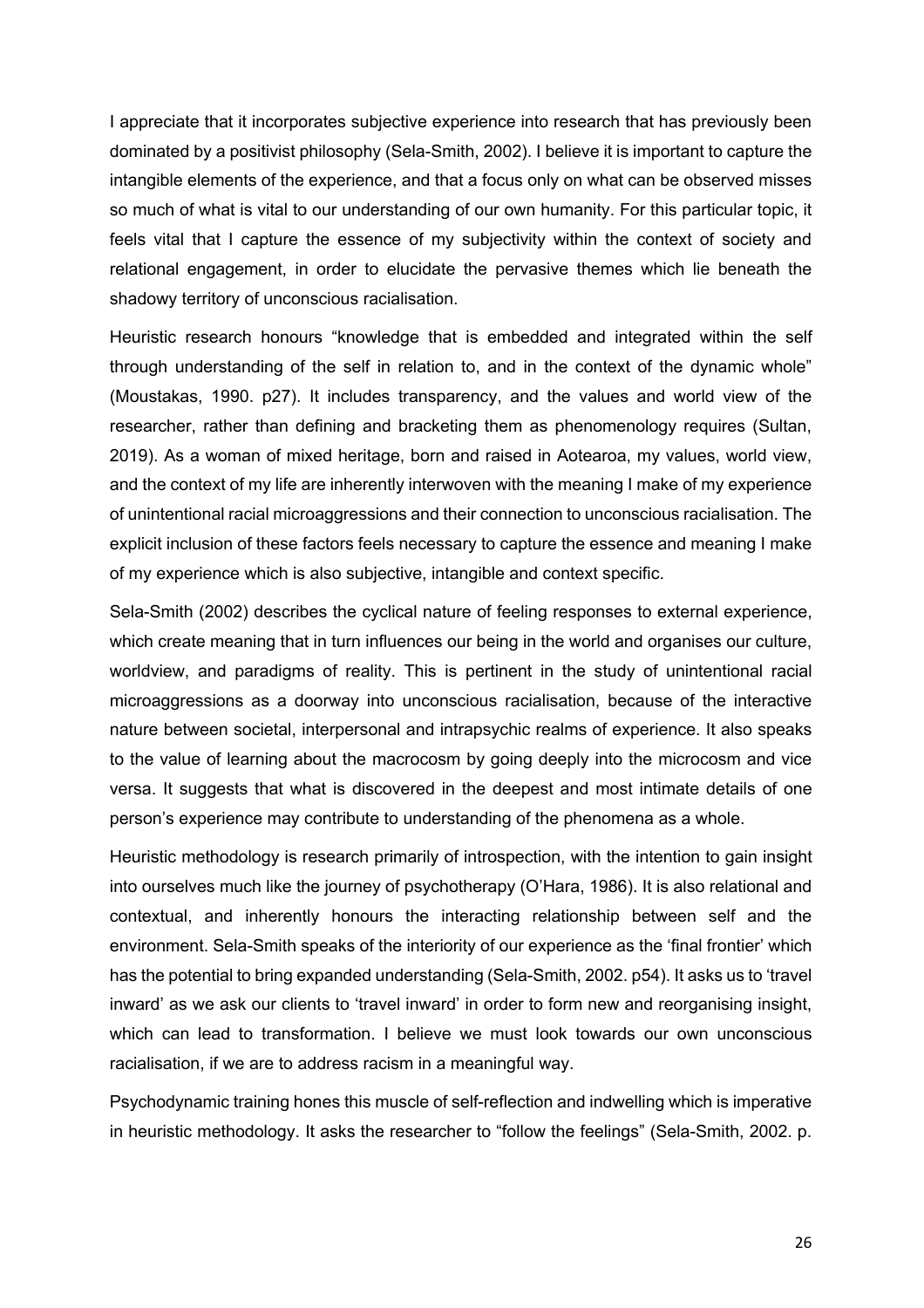61) in the same way that we guide clients to follow their feelings, to value the wealth of selfknowledge that they tap into, bringing what is unconscious into the light of conscious knowing.

# **Heuristic processes**

"What meaning may be made regarding unconscious racialisation from making, encountering and challenging unintentional racial microaggressions as a person of mixed race in Aotearoa New Zealand?". To answer this question heuristically asks that emphasis is placed on my own internal frame of reference, self-dialogue, tacit knowing, intuition and indwelling (Moustakas, 1990).

Sela-Smith (2002) further clarified this method, and extrapolated that psychological research incorporates the internal subjective experience of the *I-who-feels* (p. 59). "Feeling" provides the door, and heuristic inquiry provides the key to the territory of the upper left quadrant of the "I who feels" ( Sela-Smith, 2002; Wilber, 1995). Sela-Smith (2002) speculates that it is not the thinking-observing self, but rather the *I-who-feels* who is experiencing the feeling that provides access to the aspects of the tacit dimension of nonverbal thought. The 'I who feels' refers to the upper left quadrant of Wilber's (1995) four quadrants of knowledge.

Figure 1*.*

*Wilber's four quadrants of knowledge (1995).*

Reproduced from Sela-Smith, 2002*.*

| Interior- The 'I' intentional subjective   | Exterior- 'You' (it) behavioural objective   |
|--------------------------------------------|----------------------------------------------|
| Thoughts, emotions, memories, states of    | Material body (including brain) anything you |
| mind, perceptions and immediate sensations | can see or touch in time and space           |
| Interior- "We' intersubjective cultural    | Exterior- 'Them' (it) inter-objective social |
| Shared values, meanings, language,         | Systems, networks, technology,               |
| relationships and cultural background      | government and the natural environment       |

Note: I observed and dialogued with these quadrants in my own exploration; the collective 'we' and 'them', the objective 'you', returning to the 'I who feels', my subjective internal response to these perspectives.

Wilber's (1995) integral philosophy (cited in Forman, 2010. p. 3) captures the essence of intersubjectivity that I found valuable to hold in mind, holding both the 'reality' of my own perception while leaving space for other 'realities' alongside it.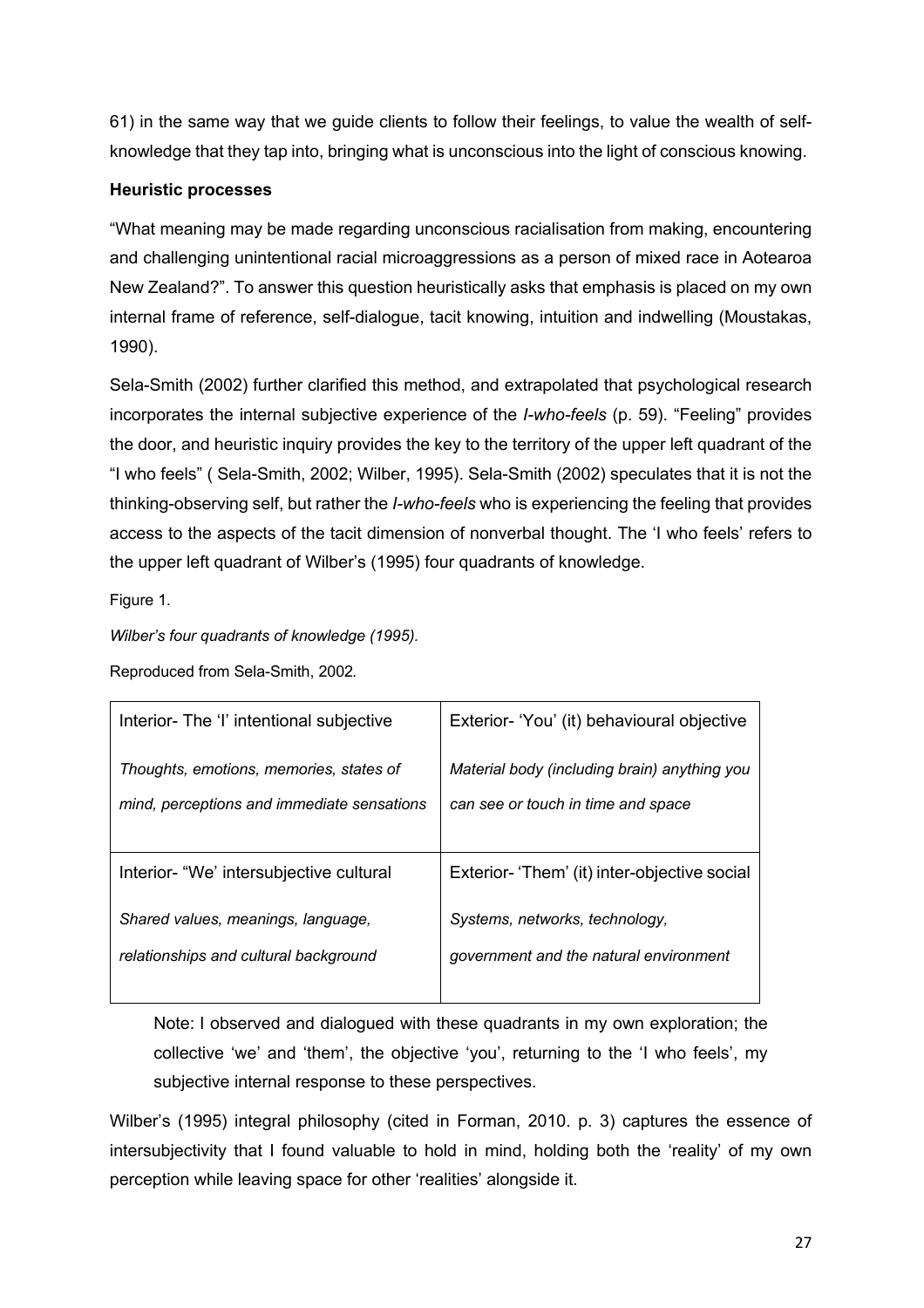- What is real and important depends on one's perspective.
- Everyone is at least partially right about what they argue is real and important.
- By bringing together these partial perspectives, we can construct a more complete and useful set of truths.

Heuristic processes always relate back to the internal frame of reference. "Whether knowledge derived is attained through tacit, intuitive, or observed phenomena—whether the knowledge is deepened and extended... through indwelling, focusing, self-searching, or dialogue with others—its medium or base is the internal frame of reference" (Moustakas, 1990. p. 27).

Self-dialogue is the vehicle to be able to discover the constituents and qualities that make up an experience (Moustakas, 1990). One's own self-discoveries, awareness, and understanding are the initial steps of the process (Moustakas, 1990). In immersion I began a dialogue with this phenomenon, considering and reflecting between its observable manifestations and my own experience, "to engage in a rhythmic flow with it—back and forth, again and again" (Moustakas, 1990. p.16) from whole to part, from concept to experience, from thoughts to feelings, from societal to individual and back again, to understand the problem more fully through the power of direct experience. "In self-dialogue, one faces oneself and must be honest with oneself and one's experience relevant to the question or problem" (Moustakas, 1990. p. 23).

Tacit knowledge is deeply embedded in the self and not normally available to conscious awareness (Moustakas, 1990; Polanyi, 1969). Sela-Smith states "The tacit dimension of personal knowledge is that internal place where experience, feeling, and meaning join together to form both a picture of the world and a way to navigate that world" (2002. p. 59). It is a continually growing multileveled structural foundation on which all other knowledge stands (Sela-Smith, 2002). This deep dimension of knowledge is under construction each time a new experience is introduced (Sela-Smith, 2002). An ongoing process occurs by which "if what is 'out there' doesn't match 'in here', new evaluations, thoughts, feelings and behaviours must be formed to make new wholes" (Stern, 1985, p. 260). I believe this process was necessary to transform my own incorrect tacit knowledge regarding unconscious racialisation.

Intuition refers to "an internal capacity to make inferences and arrive at a knowledge of underlying structures or dynamics" (Moustakas, 1990. p.24). Through intuition a bridge is formed between the implicit knowledge inherent in the tacit and the explicit knowledge which is observable and describable (Moustakas, 1990). "Intuition makes immediate knowledge possible without the intervening steps of logic and reasoning" (Moustakas, 1990. p.24). Surrendering to one's inner wisdom is required to achieve integration, unity and wholeness (Moustakas, 1990).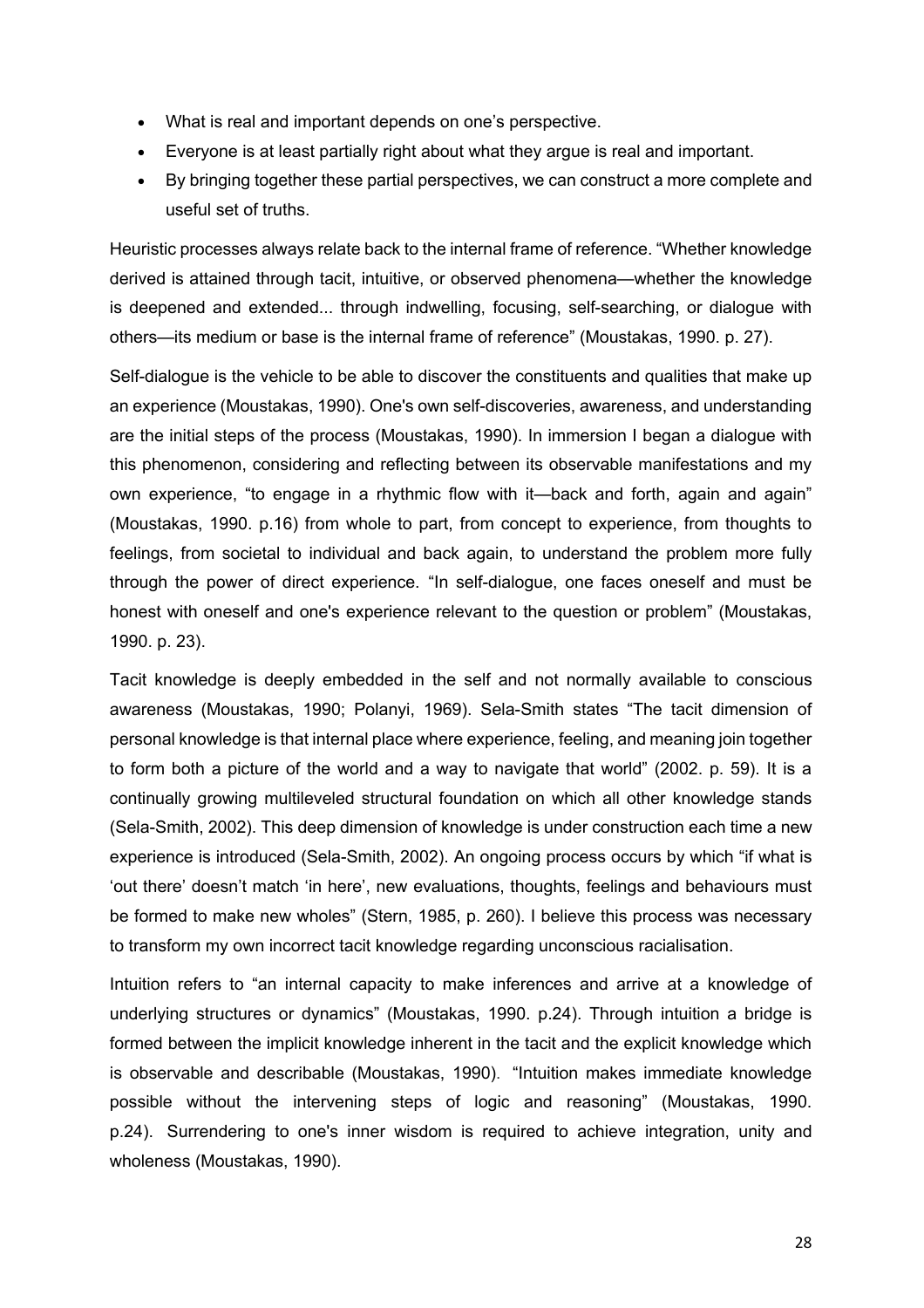"Indwelling refers to the heuristic process of turning inward to seek a deeper, more extended comprehension of the nature or meaning of a quality or theme of human experience" (Moustakas, 1990. p.25). Every possible nuance, texture, fact and meaning is drawn from dwelling inside the peripheral and central factors of the phenomenon (Moustakas, 1990). "It follows clues wherever they appear; dwells inside them and expands their meanings and associations until a fundamental insight is achieved" (Moustakas, 1990. p.26). Unwavering attention to the researcher's experience is required to foster understanding of its qualities and to find holistic creative synthesis (Moustakas, 1990).

These processes align well with the self-reflexivity fostered in psychodynamic psychotherapy training. They feel essential to make meaning of the experience of making, encountering, and challenging unintentional racial microaggressions which are observable but whose meaning is interpreted subjectively through each individual's internal frame of reference. This framework allows me to explore the dynamics of unconscious racialisation which is abstract and not suitable for purely positivistic interpretation.

#### **Parameters**

As this is a self-study, the findings of my experience will not represent that of all Pasifika and Māori people. I am aware of the danger of absolutes and arbitrary categorizing of racial, ethnic, and cultural experiences as being clearly defined and separate. I generalise Māori, Pasifika and Pākehā identities for practicalities sake in this dissertation while acknowledging that these groups are not homogenous. While there are commonalities which are valuable to identify within 'races', ethnicities and cultures, there are always differences within and similarities between these identities. Being a heuristic study, the literature view and theories I choose to frame my experience are not exhaustive; rather they represent that which I was personally most drawn to.

#### **Limits**

Being a heuristic self-search inquiry, I offer my own subjective experience, perception and interpretation of events and dynamics including my perception of others who do not have a voice in this dissertation. A consideration of my perception of 'the 'other' felt essential in coming to understand my own process and to make meaning of what occurred intersubjectively in these moments. With the guidance of qualitative and quantitative research on this topic and various theoretical conceptualisations I suggest underlying dynamics of those who are a counterpoint to my position in these interactions, but emphasise that this is only my interpretation. I use group supervision and feedback from others of diverse racial and cultural backgrounds as recommended by Rose and Loewenthal (2006), to assist in alerting me to my blind spots. Because of the nature of this topic, I imagine I will still inevitably have them.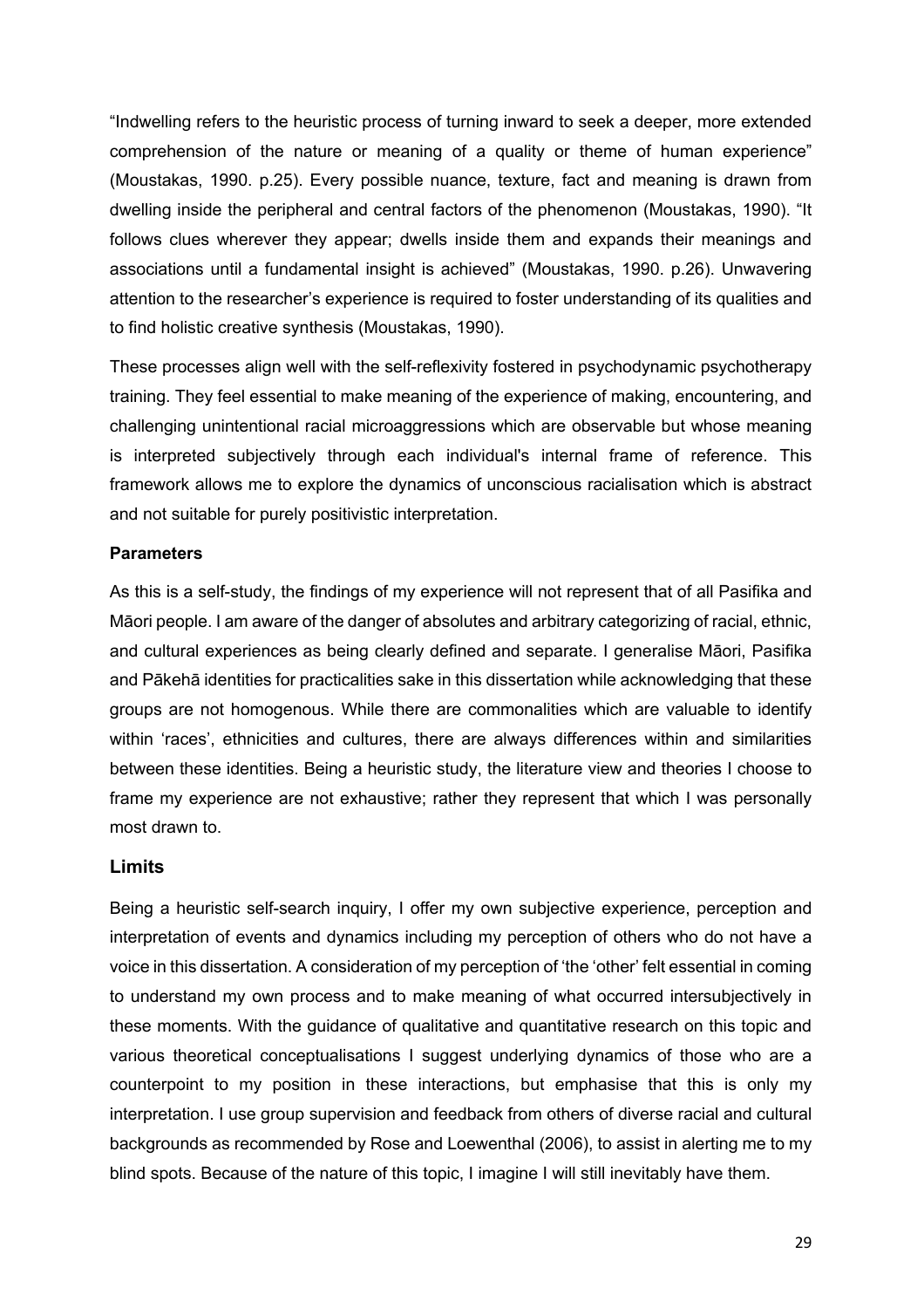#### **Phases**

In this chapter, I describe the method of heuristic self-search inquiry, its phases, and my experience of each phase. The framework for heuristic inquiry outlined by Moustakas (1990) follows six phases. Initial engagement, immersion, incubation, illumination, explication and creative synthesis (Moustakas, 1990).

> The researcher must remain internally focused and dwell within the feelings of the tacit dimension, allowing the six phases to unfold naturally by surrendering to the feeling state of the subjective "I." (Sela- Smith, 2002, p. 63).

#### *Initial engagement*

"The task of the initial engagement is to discover an intense interest, a passionate concern that calls out to the researcher, one that holds important social meanings and personal, compelling implications" (Moustakas, 1990. p. 27). My engagement with this topic began with a profound experience, which opened up an only vaguely known place inside myself which I felt a deep desire to understand. Moustakas (1990) speaks of the personal question, rooted in tacit knowledge, creating a sense of unease that the researcher seeks to resolve, which also has a potentially broader significance. This phenomenon of unconscious racialisation is difficult to grasp at its depths from an empirical perspective. It holds great significance as it is part of the invisible framework of society and thus the social unconscious, and therefore cannot easily be addressed. It is a phenomenon which insidiously leaves the imprint of society in the psyche, which is maintained through social discourse over generations. Formulating something which is usually unspoken has been challenging. Discovering the language of racial microaggressions, I found a foundation, an observable starting place. Adding unconscious racialisation to my question satisfied the depths to which I wished to go in this exploration. I hoped to use the observable manifestations of unintentional racism to explore the intrapsychic processes and outcomes of unconscious racialisation. I included making, encountering, challenging unintentional racial microaggressions intentionally, as a way to remain open to the reality that I may at times be a perpetrator as well as a victim in this phenomenon. An intersubjective focus on the dynamics of this issue, highlights its' relational and cyclical nature in that what gets unconsciously ingested is likely to be unconsciously egested in some form.

#### *Immersion*

Loewenthal and Winter (2006) describes immersion into the topic in question to the point where it permeates every aspect of day to day life. My immersion involved journaling to capture my own process and my responses to social discourse, research, current affairs, social media threads, and other depictions of racial microaggressions in Aotearoa. I was alarmed at how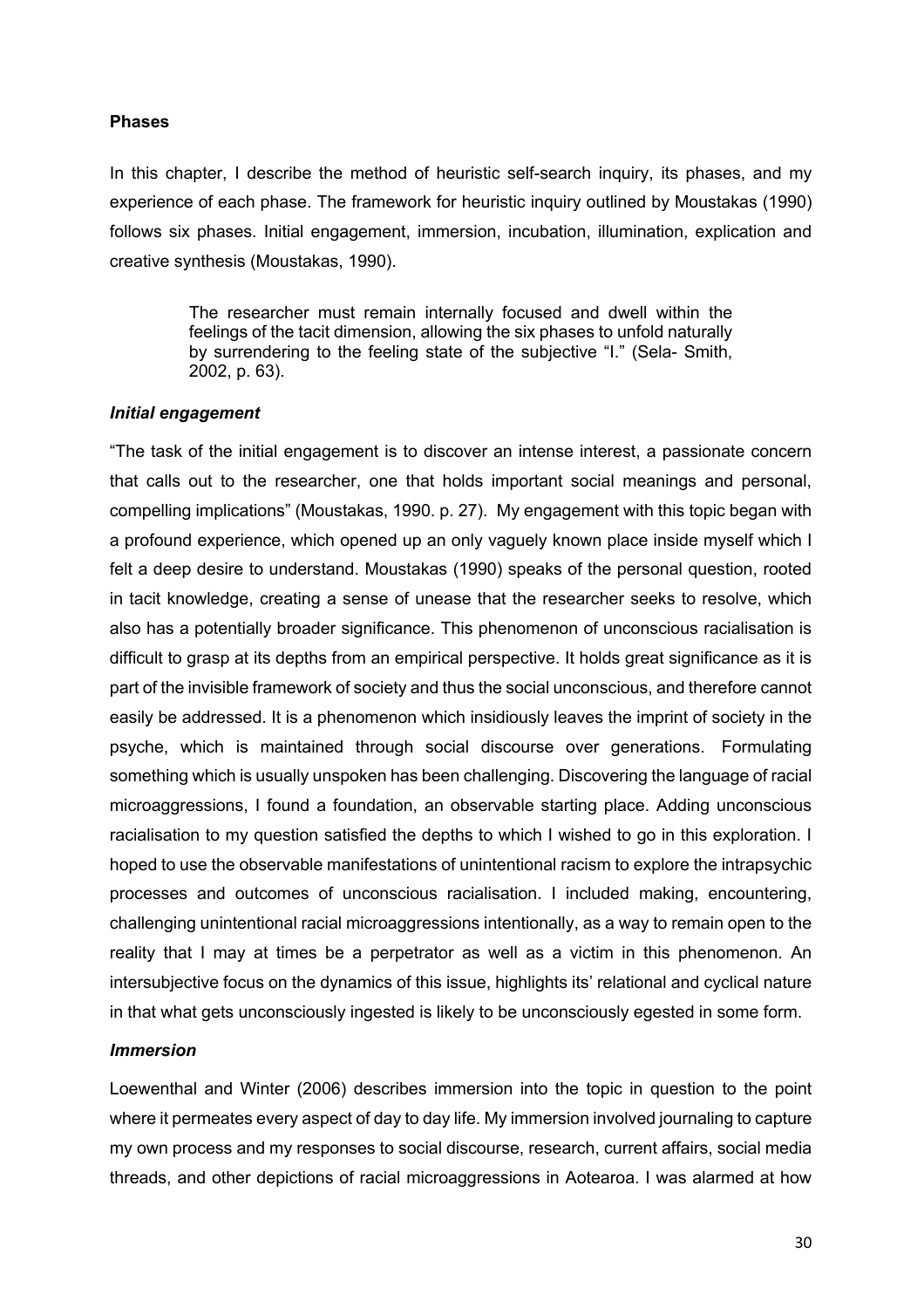prevalent racial ruptures were, and was unsure if this was due to current social issues and/ or I was becoming more attuned to what was always there. During immersion, I was drawn to explore the interpersonal aspects of my personal experience in the vignette, to put words to my sense of the underlying interpersonal dynamics, and to place my experience in context by exploring the historical and societal environment of Aotearoa. These explorations were unavoidably a subjective interpretation, and I was concerned I was diverging from the purely inward focused heuristic inquiry. Yet as I went deeper into the process, I felt that the splitting of psyche and society were reflective of the dynamics of this phenomenon. I found the external exploration crucial in making meaning of my own unconscious racialisation.

### *Resistance*

At times my immersion into the relational and societal aspects of this question became a distraction, which reflected the resistance that Sela-Smith described to feeling unbearable pain which can lead us to "shift the research from the self's experience of the experience, to focusing on the idea of the experience" (Sela-Smith, 2002. p. 52). She counselled overcoming this ambivalence by recognising and acknowledging one's own resistance.

> *If I can find the external enemy I can engage, challenge and sometimes attack but what it protects me from is recognising that there are two battlefields, and the other resides in myself.*

*Journal entry. 3rd September, 2020.*

At times, (as I perceived both society and the group to do), I used racism 'out there' as a convenient container to rally against, rather than attending to the discomfort of addressing aspects of my own racialisation. Fighting it 'out there' was perhaps an unconscious reprieve from confronting self-examination. As my journey progressed, I began to understand resistance as a vital aspect of this phenomenon. Even in the process of looking outward, I was learning about aspects of my own psyche, which I was not yet fully able to grasp.

## **Incubation**

*I am not in immersion or illumination right now but in a crushing state of inertia and stress. Incubation?*

#### *Journal entry. 6<sup>th</sup> June, 2020.*

Incubation often happened of its own accord when I reached saturation, a place I would often reach not by choice, but out of necessity. It also happened outside of any scheduling I had planned, a protective mechanism which kicked in when my feeling, thinking self was spent. Incubation necessitates retreating from the intense, concentrated focus on the question (Moustakas, 1990). Detaching from conscious contemplation to allow a resting phase facilitates a space where tacit knowing and intuition can surface (Moustakas, 1990). The space to clarify and understand on levels outside of immediate awareness "results in discoveries that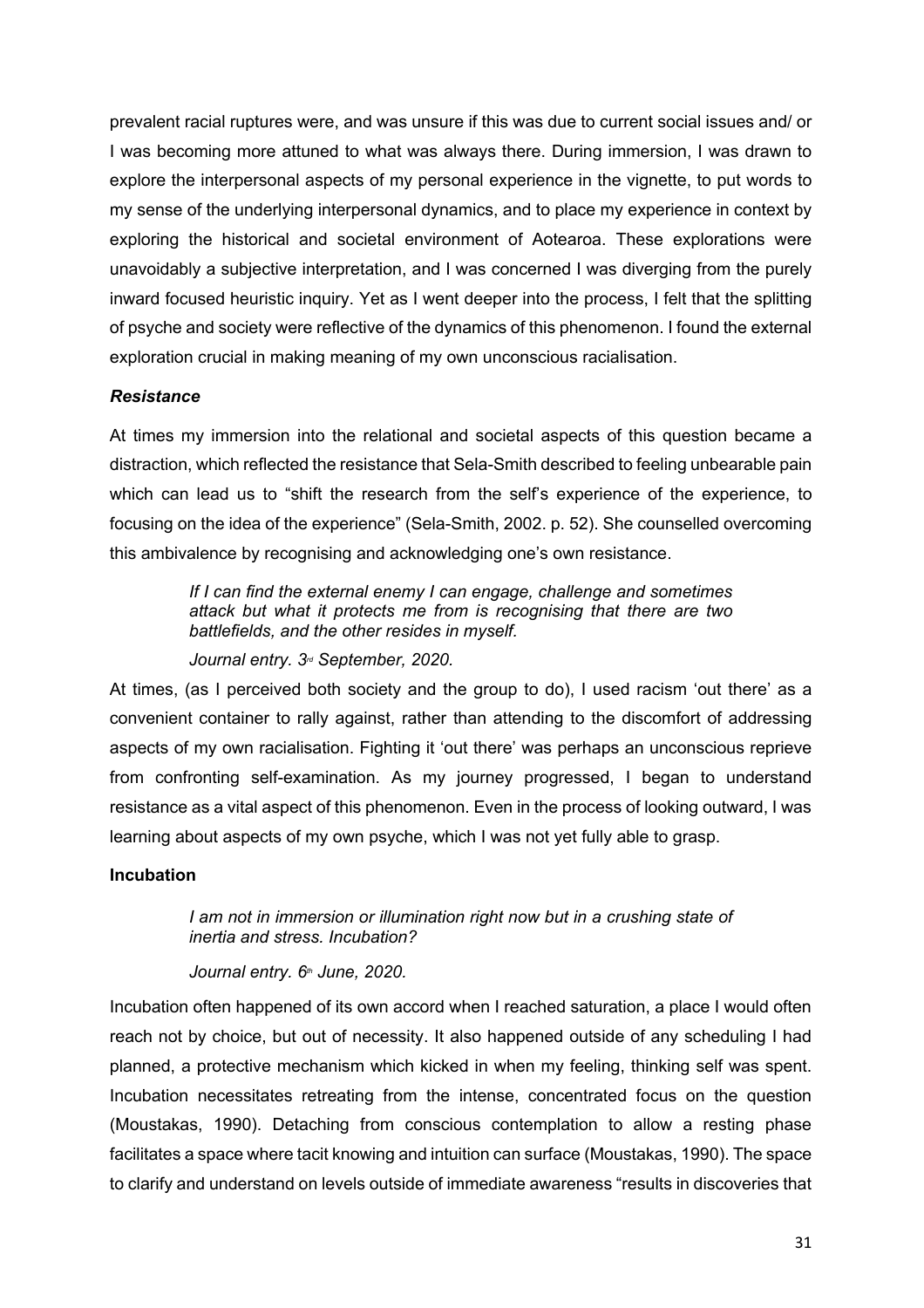do not occur through deliberate mental operations and directed effort" (Moustakas, 1990. p. 29). Incubation, particularly moments of freedom from the grip of intense deliberation often led to illumination.

## *Illumination*

Illumination involves facilitating a receptive state of mind without conscious striving or concentration, a space for synthesis (Moustakas, 1990). It felt magical to experience the way tacit knowing and intuition created these moments of illumination that came when I was absorbed in a task where conscious thought felt suspended. In the shower, while walking, swimming in the ocean, when driving; these were the seemingly inconsequential moments when new insights would rise from the unconscious. Illumination came in fragments, which can be summarised in five themes- 1. Internalised racial self-states and their relationship to the 'I who feels'; 2. Awakening to the power of unconscious racialisation and its' influence on my psyche; 3. The impact of essentialist racial constructs; 4. Opening to my own disavowed. 5. Healing experiences of an interracial intersubjective third. These are discussed in chapter seven.

## *Explication*

Explication is "to fully examine what has awakened in consciousness, in order to understand its various layers of meaning" (Moustakas, 1990. p31). I utilise focusing, indwelling, and selfsearching, allowing meanings which were unique and distinctive to my experience and which depended on my internal frame of reference. This phase oriented my own experience within the wider context of society and interpersonal engagement. A zooming in, then out, then in again from my inner world, to the outer world and back.

> *I feel like Neo in the Matrix, woken from an illusion. Much like the Matrix, I believe society and the social unconscious to constitute a powerful force which creates an invisible web that suspends us in a system much greater than ourselves, but is also sustained by us as individuals. Like a child adapts unconsciously to their early environment in ways they are unaware, I believe I too have adapted unconsciously to hold (hierarchical) racialised positions which exist in society and echo in my psyche.*

#### *Journal entry. 3rd June, 2021.*

This journal entry captures my sense of explication as a growing critical consciousness, "learning to perceive social, political, and economic contradictions, and to take action against the oppressive elements of reality" (Friere, 1994. p. 17). Watts and colleagues (1999, p. 255) described critical consciousness as an "antidote to oppression" due to its ability to provide people with the awareness, motivation, and agency to recognize and address societal inequities. I see this awareness as also necessary to recognise and address the imprint of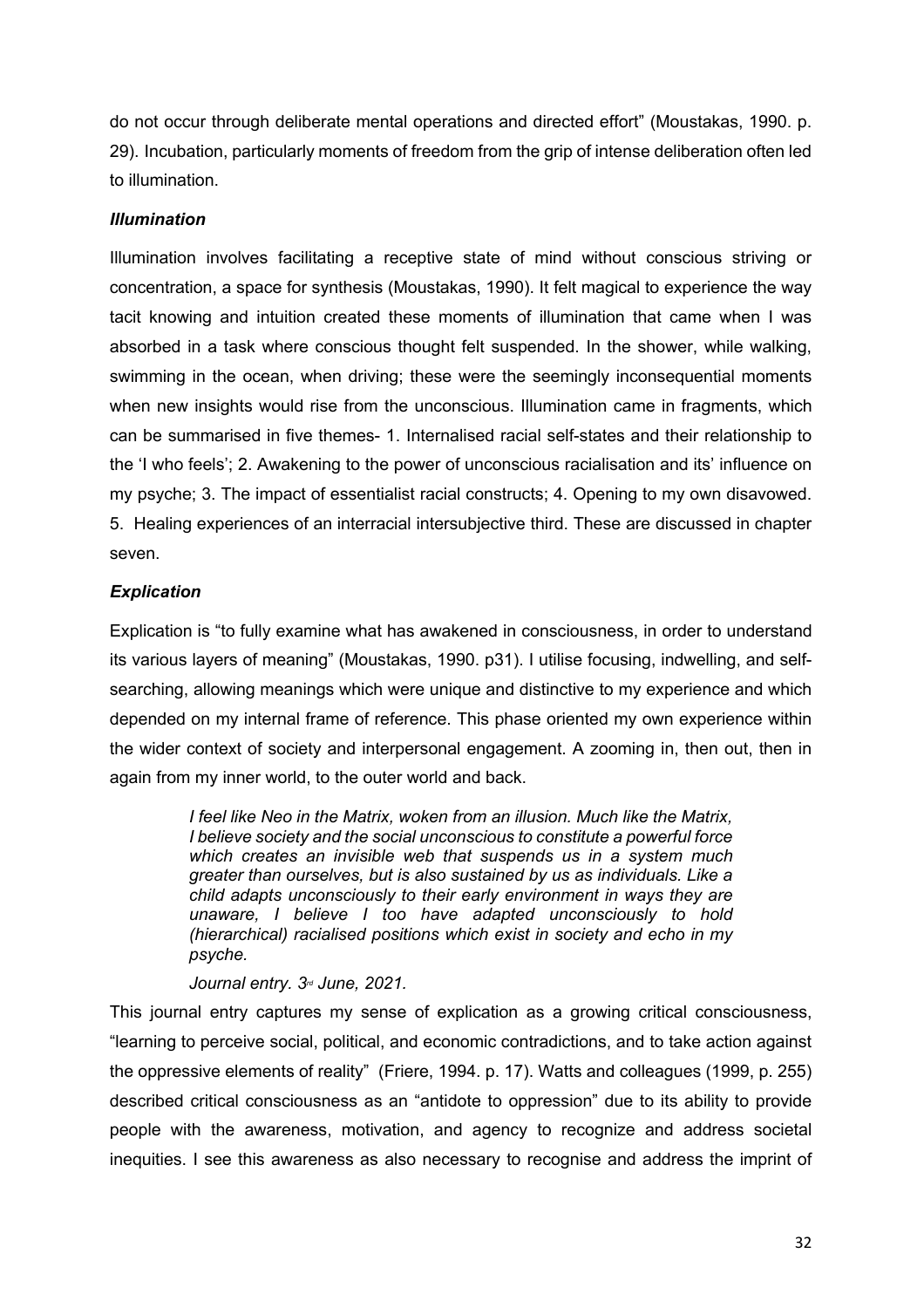racialisation (both oppression, oppressed and oppressor) on my inner self which involved painful confrontation of my own disavowed racialisation, a recognition trauma on both sides of this binary equation.

## *Creative synthesis*

There is something transpersonal about what emerges that seems to take on a life of its own. It is an amazing time of synchronicity, harmony, connection and integration. (Sela- Smith, 2002, p. 69).

Creative synthesis occurs when the components, core themes and learnings about the question can be synthesised and communicated. Moustakas (1990) notes that these phases do not follow a linear progression and may occur and be revisited many times. I identify key learnings through creative expression, which translated into transformation in my tacit knowledge and self-transformation.

> *I am finding freedom from the exhaustion of feeling I have to conform, to prove I am something else. This dissertation is shaking off the shackles of an invisible imprisonment in a world of measuring myself between two ideals, the western perspective and the essentialist notions of being Pasifika and finding myself coming up short. A freeing of the desire to have to prove myself to be enough. To realise that 'wrong' or 'right' are arbitrary. I am more complex than any binary constructs which exist outside of myself. I am acceptable to me.*

*Journal entry. 4th June, 2021.*

From my internal frame of reference, the narrative of my life experience, I gain a sense of how my particular iteration of racialisation was formed. This also illuminated how it was previously unconscious; it was woven into the fabric of family and my society and hidden in plain sight, as I imagine it is for all of us, regardless of 'race' in Aotearoa.

# **Critique of the heuristic process**

# *Limits*

I found the freedom within this process terrifying at times. The permission I had within this method to follow my intuition, hunches, and curiosity led to an expansive exploration of context, environment, and the in-between; an overwhelming deluge of stimuli to metabolise. At times, trusting the process was a challenge, and my level of self-doubt was overwhelming, particularly in my internal experience of viewing this phenomenon from shifting and varying paranoid schizoid racialised self-states.

I find it challenging to hold the vulnerability that my findings are my truth in this moment as opposed to The Truth. The vulnerability I feel in my self-disclosure in this research, and the part of myself which projects invalidation within this topic, are deeply uncomfortable to sit with. An ethical consideration in the heuristic process alongside the challenge of self-exposure is of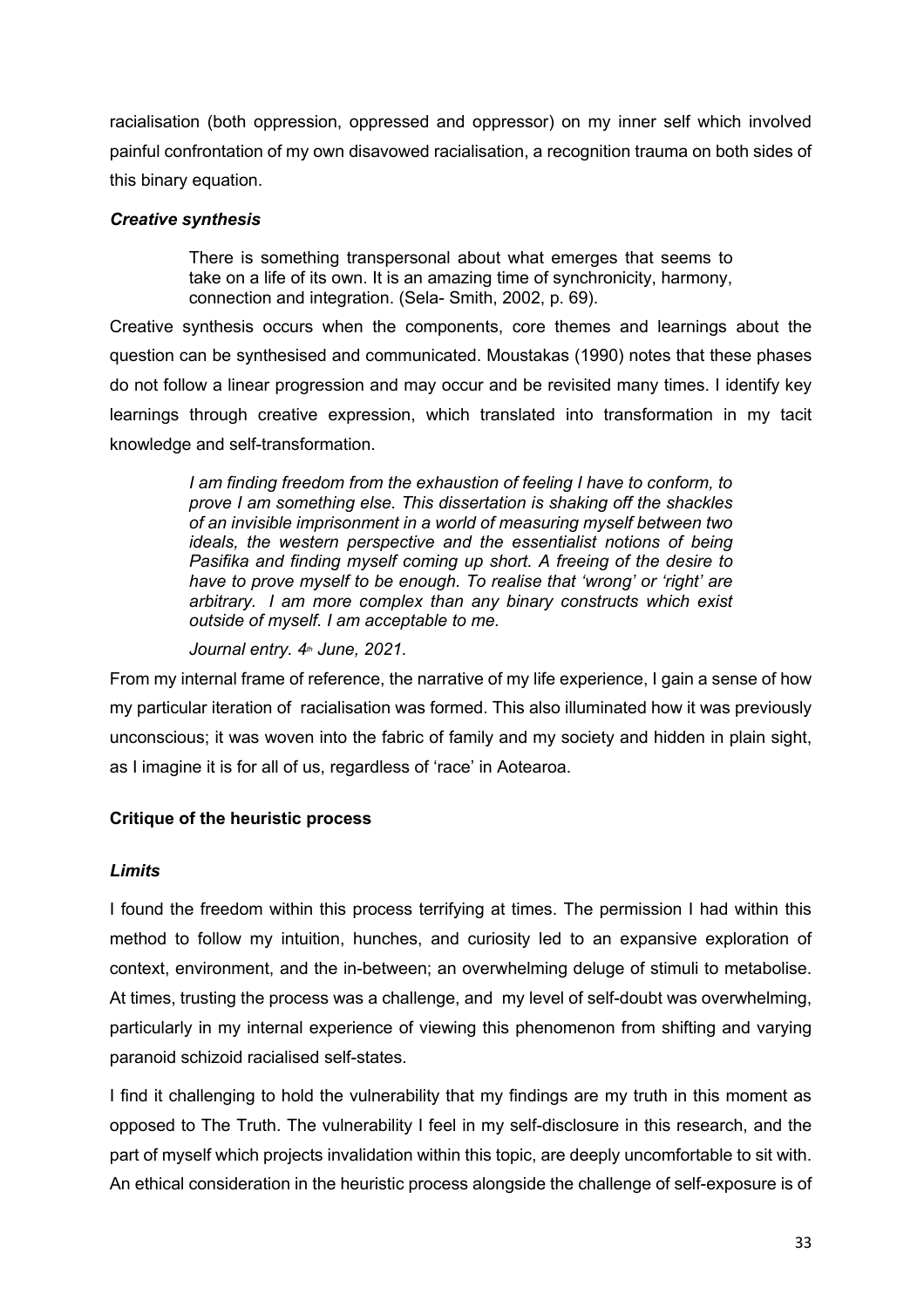being true to my experience while protecting the identity of others. Affective distancing, the protective comfort of concrete 'knowing' and the safety of framing individual experience anonymously within some research methods are comforts which aren't afforded in this process.

# *Strengths*

The strengths of this process represent the flip side to the limits already defined. The spaciousness of the heuristic process was liberating. As a person who lives historically by many 'should's', I found this framework 'holding enough' while feeling free to forge my own path within it. Observing and journaling my experience through periods of self-doubt and fragmentation as part of the Heuristic process were crucial in coming to understand them as manifestations of this phenomenon. I was also assured that feeling lost was a common aspect of the heuristic journey, which helped me maintain trust in the process. The knowledge that this dissertation speaks to my truth or 'a' truth, helped me to be wary of concrete thinking which is an integral challenge in this phenomenon which tends towards binary and concrete thinking. There is a freedom from external judgements of 'right' and 'wrong' in knowing that my conceptualisation primarily needs to feel valid to myself.

Another strength in the heuristic method is the consideration of intersubjectivity and the macro (society and the interpersonal) in relation to the micro. This felt essential in this exploration which feels so clearly about the interplay of society, the interpersonal, and the self. "It is now broadly accepted that central issues concerning self-consciousness should not be studied by taking into account the individual alone, but also by exploring the role of intersubjectivity and interaction with the social environment" (Crone & Huemer, 2018. p.2).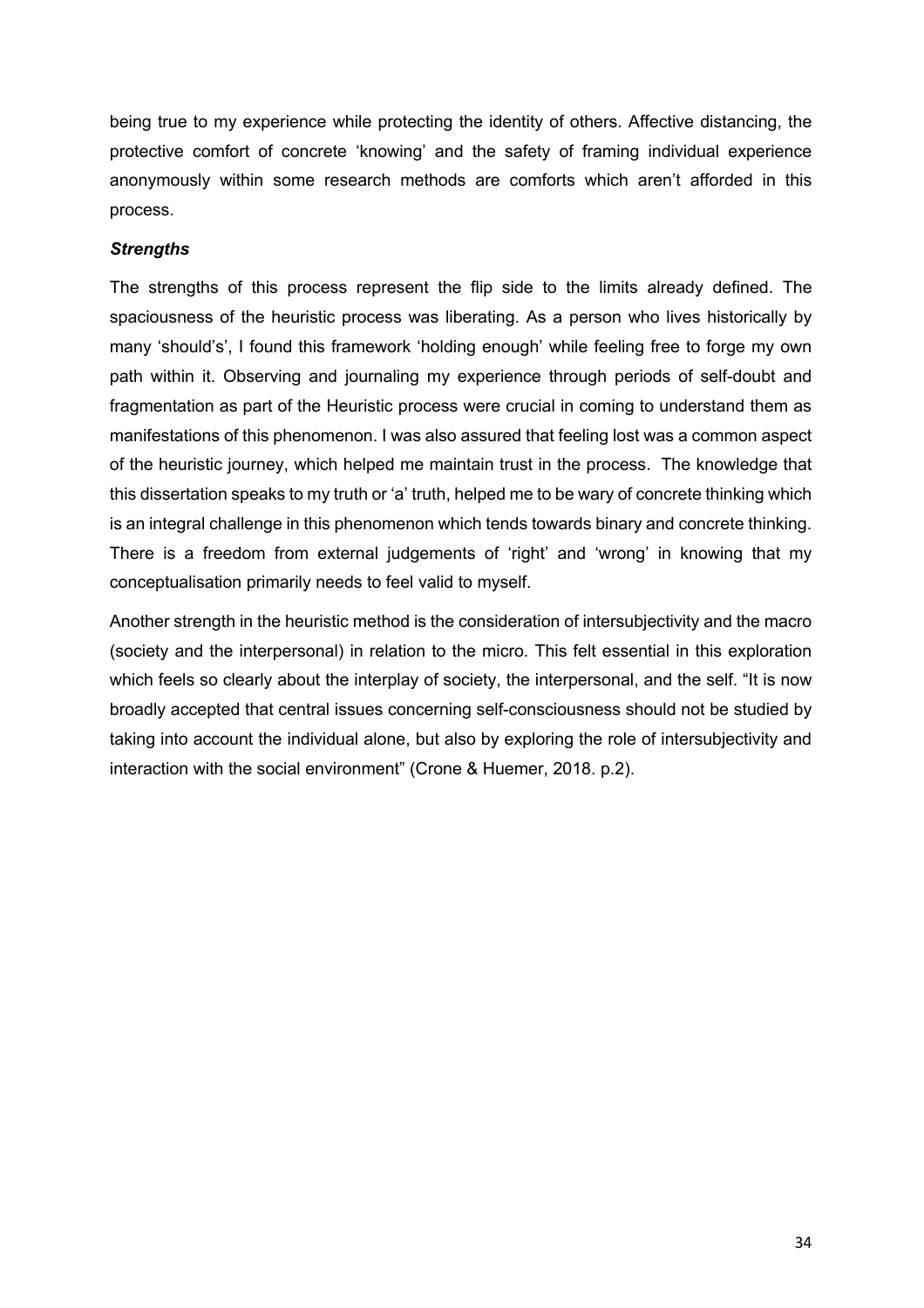#### **Chapter Four- Literature view**

The impact of racial micro-aggressive experiences reside in the body, and are often inaccessible to words (Schmidt, 2018). The feelings that arose from my experience as illustrated in the vignette in chapter one felt deeply embodied, yet putting words to the experience took time. In this literature view I explore research on the experience of racial microaggressions for a variety of minority peoples in everyday life, within academic and training settings, in the workplace and finally, in the therapeutic environment.

There are twelve research papers included in this chapter. Research was sourced from psychotherapy and psychology databases- PEP, Psych-articles and Psych-info. Initially the search terms "racial microaggressions" and "qualitative research" were used, with the edition of "psychotherap\*", "therap\* alliance" and "counselling" to source research specific to the clinical setting. The research is predominantly qualitative, sourced from psychoanalysis and associated disciplines of psychology, social work and counselling.

#### **Microaggression research**

#### *Minorities experience of everyday racial microaggressions*

Everyday experiences of racial microaggressions by varying minority groups have been elucidated through research. This includes Asian Americans (Sue, et al., 2007b), Filipino Americans (Nadal et al., 2012), Black Americans (Sue et al., 2008a), and university students of Indigenous Canadian descent (Canel-Çınarbaş & Yohani, 2019; Clark, et al., 2014). Racial microaggressions were experienced by all minority groups studied, with both global themes and others which appeared 'race' specific. For Black Americans, themes included denial of individual racism, assumption of criminality, inferiority and lower intellect and colour-blindness (Sue et al., 2008a). For Asian Americans themes included being an alien in one's own land, perpetually foreign even when second or third generation, denial of their racial reality, invalidation of 'racial' difference, pathologizing of cultural values and communication styles, second class citizenship, and invisibility (Sue, et al., 2007b). For indigenous Canadians overt expressions of racism were commonly experienced, including discrimination and racial segregation (Canel-Çınarbaş & Yohani, 2019). Covert racial microaggressions including assumption of inferiority and criminality, invalidation, denial of personal racism and the myth of meritocracy were also reported, aligning with other minority experiences (Canel-Çınarbaş & Yohani, 2019). These studies gave voice to the experience of racial microaggressions by minorities in The United States, Canada and The United Kingdom.

> *These everyday microaggressions form a picture of specific racial constructs which have in common, the positioning of a discrete inferior*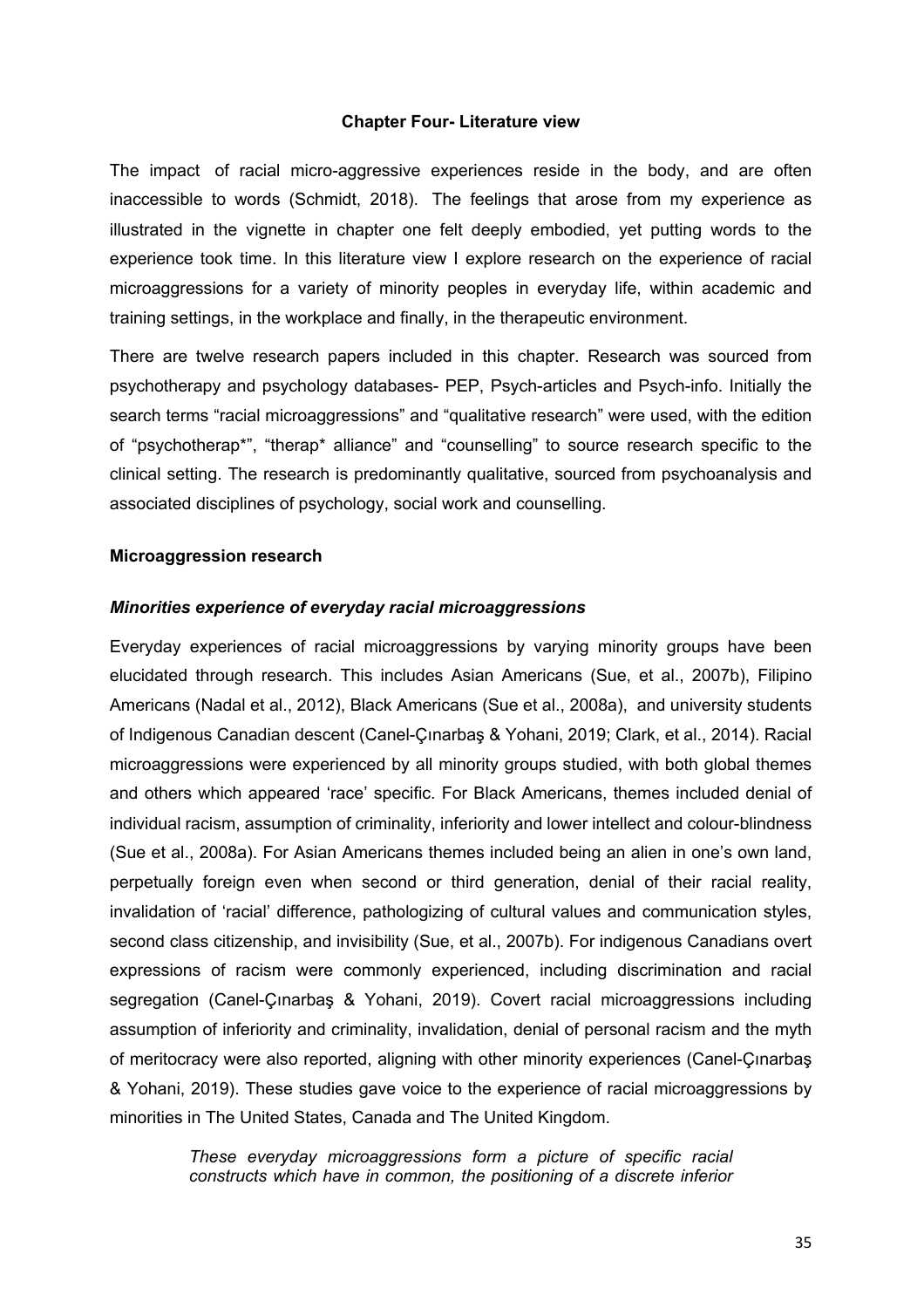*racial 'other'. There is an unspoken juxta positioning within these assumptions for those on the opposite side of this binary, which infer belonging, entitlement, superiority, trustworthiness, validation, visibility, and a 'right' way. To me this captures the intrapsychic privilege of Pākeha and the intrapsychic disadvantage of minorities which can play out unconsciously in microaggression dynamics. I have experienced many of the microaggressions discussed, as a 'Brown' person in Aotearoa committed by individuals who believe they are not racist. As a person of mixed heritage, have I internalised both positions?*

*Journal entry, 4th April, 2021.*

#### *Reaction to racial microaggressions*

Sue and colleagues (2008b) explored the psychological processes of Black American participants regarding their perception and interpretation of racial microaggressions. Unintentional micro-aggressive incidents were categorised as verbal (such as assumptions based on stereotypes), non-verbal (for example a shopkeeper placing change on the counter rather than into a customers outstretched hand), and environmental (for example people of colour in predominantly entry level positions or middle management, while executives are predominantly White). Psychological responses of recipients involved the difficulty of deciding whether the incident was intentional or not and following this, deciding whether or how to respond (Sue et al., 2008b). Paranoia was identified as a common response to regular experiences of racial microaggressions (Sue et al., 2008b). Common strategies to manage the affective disturbance of these experiences included sanity checks with other of the same 'race' and self-validation, "it's not me, it's their white unconsciousness" (Sue et al, 2008b, p. 332). Another common factor identified was resistance to confronting the racial microaggression for fear of hurting the offender, a form of rescuing (Sue et al, 2008b). The interpretation by participants of these experiences included "you are intellectually inferior", "you do not belong" and "you are all the same" (Sue et al, 2008b. p. 333). The psychological effects of racial microaggressions included feelings of invisibility (not being noticed or acknowledged); forced compliance; a sense of powerlessness to question subtle acts of discrimination for fear of being labelled hypersensitive or angry and the necessity of presenting an accommodating false self (Sue et al, 2008b. p. 334).

Constantine and colleagues (2008), explored the experience and impact of racial microaggressions in academia by people of colour who worked in counselling/ counselling psychology. Themes included inadequate mentoring; identifying which intersecting social constructs the discrimination was based on (for example gender, 'race' or class); alternating feelings of invisibility and hypervisibility; credentials being questioned by colleagues and students (Constantine et al., 2008). Participants described a sense of needing to work harder to be recognised as legitimate scholars (Constantine et al., 2008). Strategies described to cope with racial microaggressions included confronting the perpetrator/s; distancing from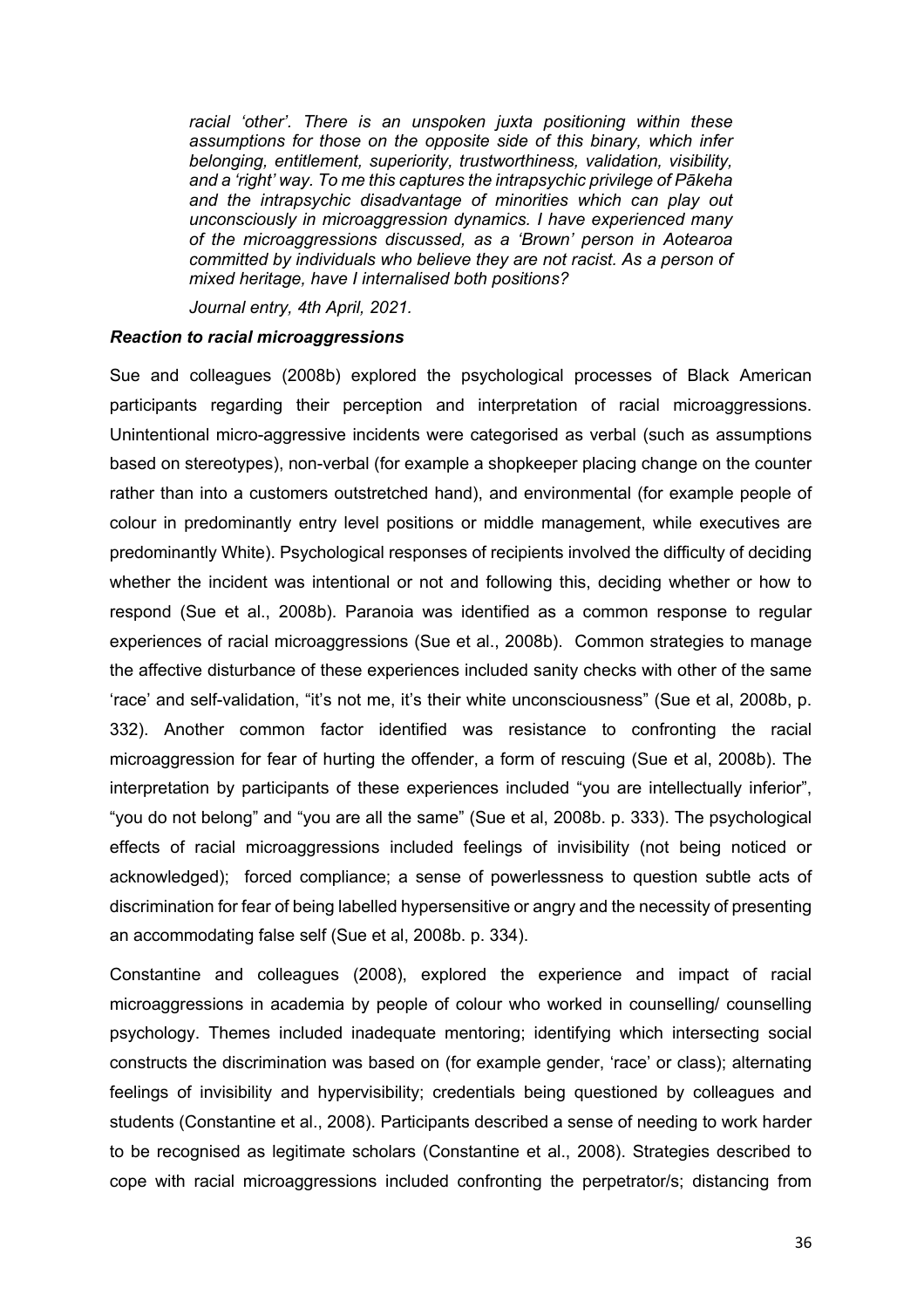colleagues and acquiescence to the reality of racism in the academic environment (Constantine, 2008).

> *Aside from challenging microaggressions (which often comes at a cost), the strategies outlined by minorities to manage their responses involve a great deal of psychological effort and self-management, while the behavioural implications and overall impact on those in the dominant position seem minimal. I feel deep sadness as I consider the psychological effects of experiencing microaggressions- the powerlessness, paranoia, sense of invisibility, fear of being labelled angry or over-sensitive and acceptance that 'this is just how it is' which resonate with my own internal experience. I also consider the intersectionality of 'race', class and gender constructs representing layers of discrimination which are difficult to distinguish at times. I feel so frustrated by this dynamic which seems designed to silence minorities and maintain comfort for the perpetrator, reinforcing an asymmetrical status quo.*

*Journal entry. 4th April, 2021.*

### *Racial microaggressions within counselling and psychology training*

An interracial study of post-graduate counselling students in the United Kingdom explored how issues of 'race' were implicit within their training and supervision regarding clinical work (McKenzie-Mavinga, 2005). Themes for students of colour included "finding a voice" and "recognition trauma", while the discomfort of talking about racism, processing guilt and defensive reactions were identified as central themes for White participants (McKenzie-Mavinga, 2005).

> *This process of exploring racial issues was what I was hoping to initiate in sharing my experience. I imagine how valuable it would have been to experience the difficulty of 'race talk' within our training, and to build tolerance and recognition of how unconscious racism/ racialisation manifests in ourselves, before experiencing these dynamics in the clinical environment.*

> *This dissertation is my own process of 'finding a voice' and 'recognition trauma'. I feel myself emerging from what feels like racial dissociation. I am more attuned to recognising damaging racialising experiences, which I imagine I previously managed out of conscious awareness, and to feel their impact on my psyche. I also resonate with the guilt and discomfort of facing my own racism and its impact on others, a grieving process on both sides of the equation.*

### *Journal entry. 5th April, 2021.*

Constantine & Sue (2007) conducted qualitative research on the experience of Black supervisees in cross-racial dyads. Microaggression themes included stereotypic assumptions made by supervisors regarding clients and supervisees of colour; invalidation of racial and cultural issues; supervisors focusing primarily on clinical weakness and reluctance to provide authentic performance feedback for fear of offending the supervisor. Racial microaggressions were identified as "detrimental to supervisees, the supervisory relationship, and, indirectly, to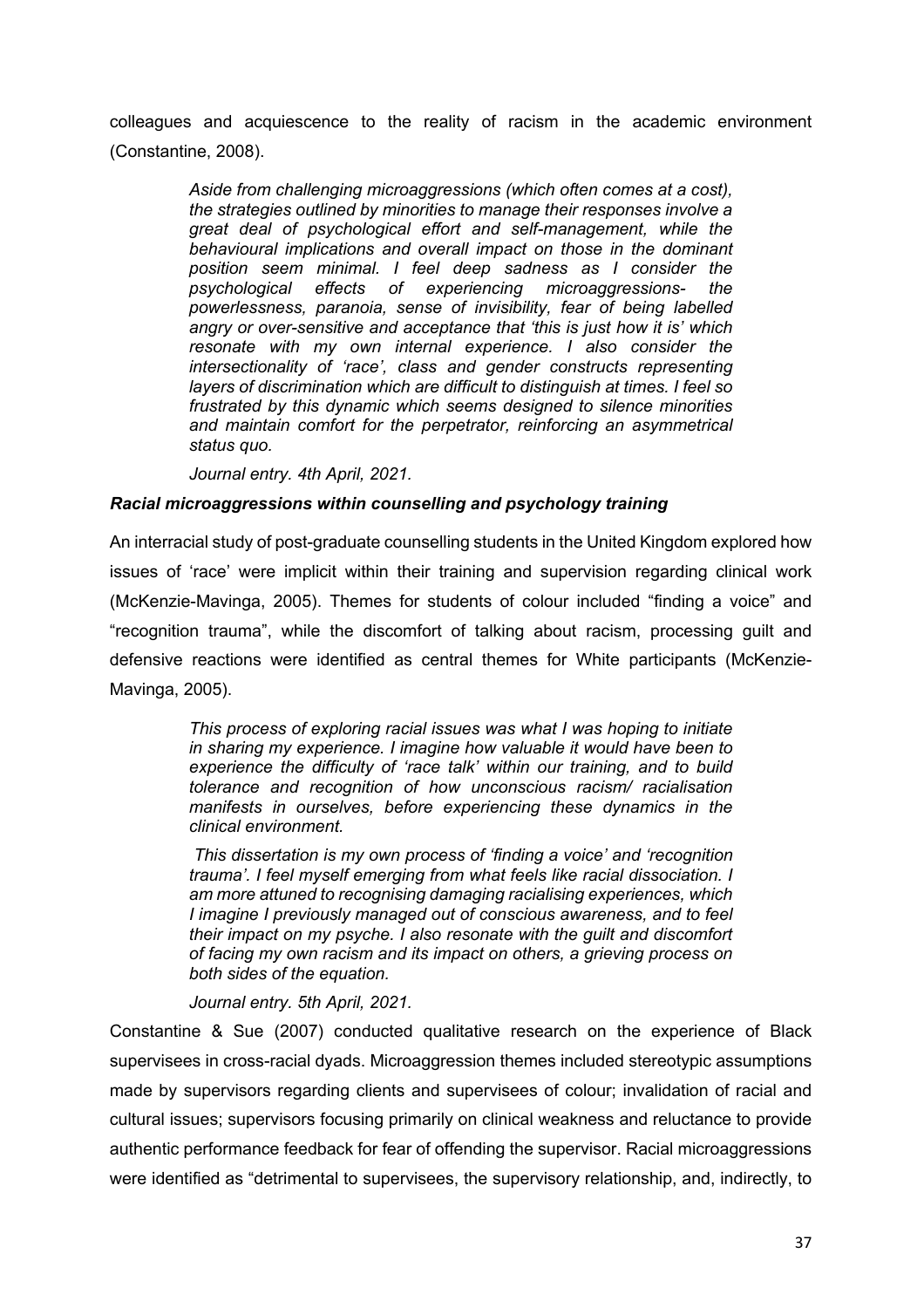clients of colour" (p. 142). It was noted that unconscious racism could manifest in the supervision process by supervisors even after cultural competence training (Constantine & Sue, 2007).

> *My own supervision experiences have varied. When racial and cultural differences were acknowledged and able to be spoken about, this contributed to a sense of mutual respect, recognition and safety. I found it valuable to be able to consider unconscious racialised positions and realities between the supervisor, myself and clients and how these might interact with each other in the context of greater society. I felt both supported and challenged in my clinical work.*

> *These contrast with interracial supervision experiences where I've felt silenced regarding racial dynamics. In one experience during training I shared with a clinical supervisor that I was feeling increasingly unseen in the supervision relationship and was finding it difficult to hold my own mind alongside theirs. I acknowledged that my internal dynamics (my racialisation) were part of the picture and that I thought this was related to the inherent power asymmetry and different lived experiences between us as a Pākeha male supervisor and a 'Brown' female supervisee. I perceived the supervisor to respond defensively, asserting adamantly that this feeling was due solely to my projection, and maybe it was. Yet his conviction without self-reflection felt telling and familiar. I felt increasingly unsafe and wary in the supervision space and wanting to be transparent and respectful, I spoke with my supervisor directly, requesting a more suitable fit. This request was ignored and I was later failed on the learning outcome of 'using supervision for self-reflection of client work'. Although accurate in this situation, I found this ironic. As I perceived it, his defensiveness, resistance to reflect or dialogue on racial issues inevitably resulted in my lack of trust and safety in the supervision relationship. In this experience I felt silenced and stuck, with no clear institutional guidelines through which to navigate this issue.*

*Journal entry. 7th April, 2021.*

# *Racial microaggressions in the clinical setting*

Recent studies have centred on racial microaggressions in the clinical setting, exploring how they are experienced, addressed or not addressed, their impact on the clinical relationship and on micro-interventions by which microaggressions may be addressed to navigate ruptures.

Constantine (2007) conducted a mixed method study which explored African American clients' experience of racial microaggressions by therapists in interracial counselling. The study found a correlation between unaddressed racial microaggressions and perceived lower therapeutic alliance, counsellor competence and satisfaction with the overall therapeutic relationship (Constantine, 2007 cited). The study concluded that racial microaggressions left unaddressed, may result in ruptures to the therapeutic alliance and can contribute to early termination of therapy by minority clients (Constantine, 2007). Qualitative focus groups exploring racial microaggression themes in the clinical encounter were also undertaken. Emergent themes echoed the everyday racial microaggressions identified by Sue and colleagues (2005), with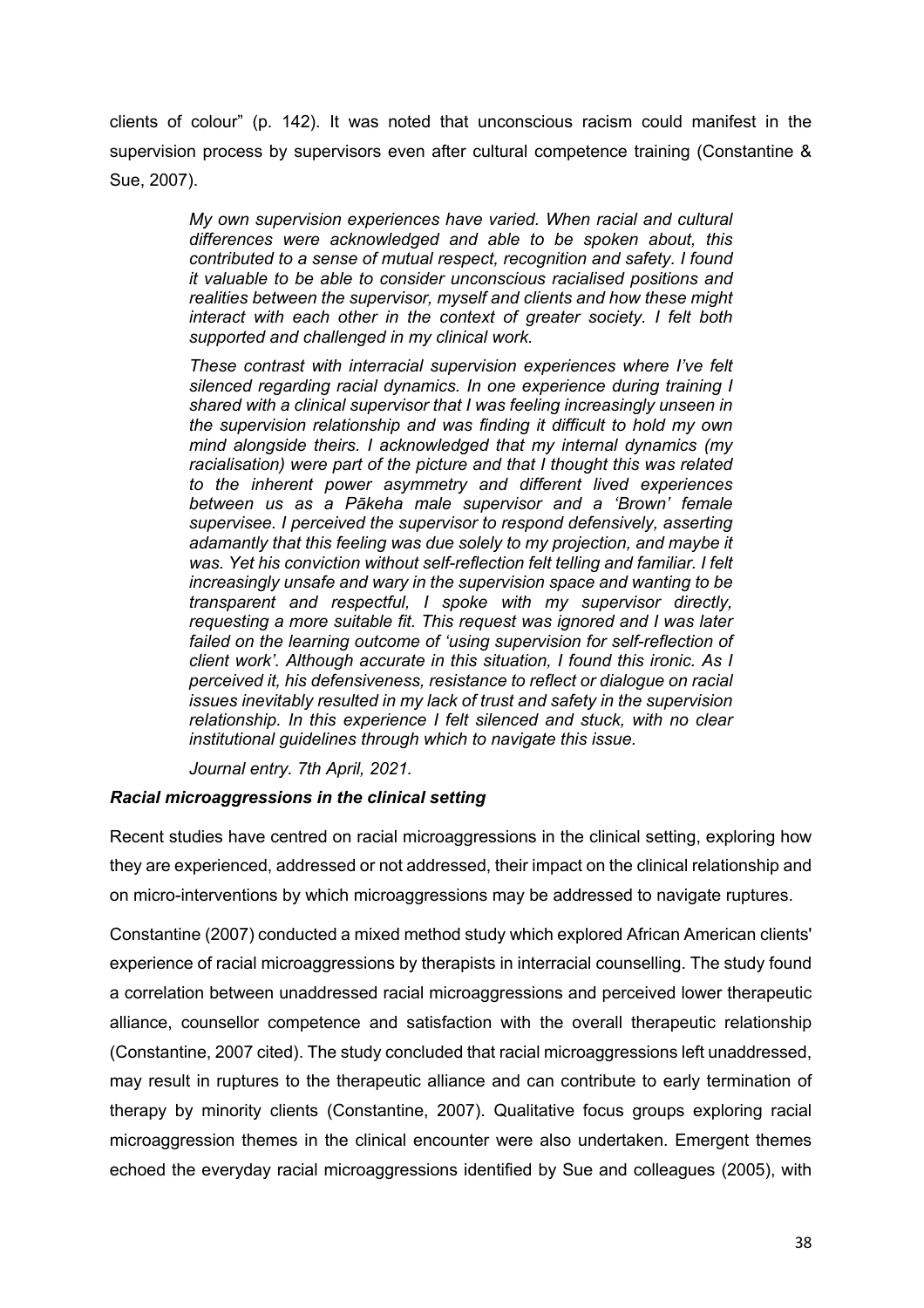the addition of themes related specifically to the therapy environment (Constantine, 2007). Themes included denial of personal racism, colour-blindness, over-identification, minimising of cultural issues, accused hypersensitivity around racial issues, assumption of stereotypes, culturally insensitive treatment recommendations, sub-optimal behaviours accepted because of racial membership, idealisation and dysfunctional helping or patronising (Constantine, 2007). Clients noted that attempting to address the racial microaggression often resulted in further misunderstanding and was potentially more injurious than the initial microaggression (Constantine, 2007).

Miranda (2013) conducted a qualitative, semi-structured interview study exploring the experience of racial microaggressions in cross racial therapy by second generation Asian and Latina women. This study found that the therapeutic relationship mirrored participants everyday cross racial interactions (Miranda, 2013). Navigating racial microaggression encounters which involved managing and repairing the therapeutic relationship were identified as key tasks by participants (Miranda, 2013). Repeated incidents of racial microaggressions when challenged by the client, were frequently reported to be minimised or invalidated by the therapist (Miranda, 2013). These incidents were often followed by the clients early termination (Miranda, 2013). Some participants reported handling racial microaggressions by compartmentalising issues of 'race' to protect themselves from additional micro-aggressive injury (Miranda, 2013). Navigating multiple identities (American, and Latino or Asian) were identified as a supplementary difficulty faced by participants (Miranda, 2013).

Chang and Berk (2009) determined that racial microaggressions were a common experience in therapy. When microaggression ruptures were raised, acknowledged, and processed together they were reported to form a stronger therapeutic alliance (Chang & Berk, 2009). However, therapist responses to conversations about racial and cultural difference using the strategies of colour-blindness and undermining or invalidating the client's experience tended to create further ruptures, often resulting in early client termination (Chang & Berk, 2009).

Lee and colleagues (2018) used critical discourse analysis to examine the dialogue of cross racial dyads, exploring how clients and therapists strengthened or resisted contested values, norms, and power using discursive tactics in therapy conversation. Examining therapy transcripts where racial and culturally relevant conversation occurred in a cross-racial dyad, all seven microaggressions proposed by Sue and colleagues (2007) were identified (Lee et al., 2018). Lee and colleagues (2018) concluded that in cross-racial therapy, racial microaggression ruptures are unavoidable. They recommended the study of these moments as being beneficial towards increasing therapists inter-cultural reflexivity (Lee et al., 2018).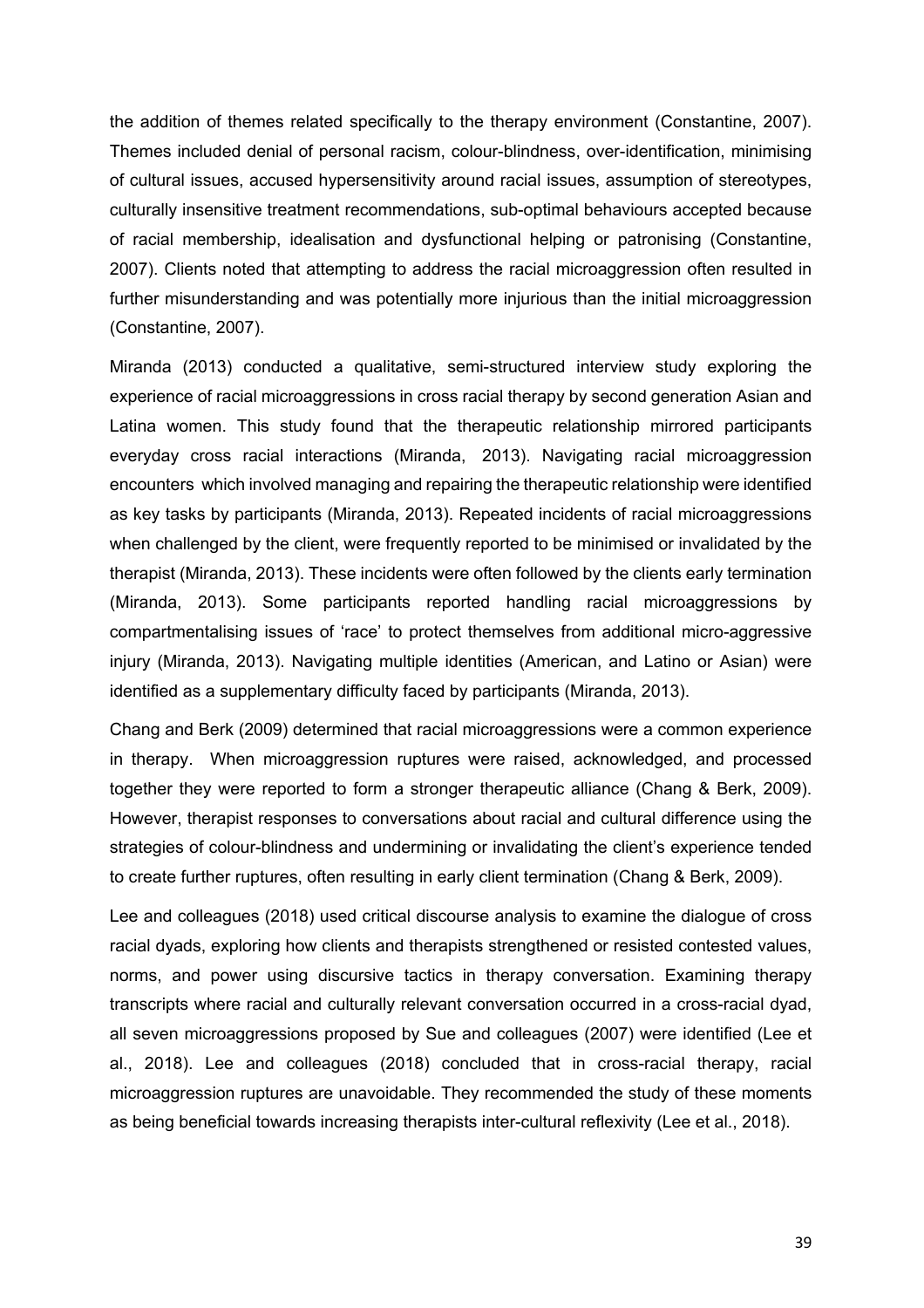Santos and Dallos (2012) conducted a qualitative study in the United Kingdom exploring the experience of cross racial dyads. This study had value as it looked at the cross-racial experience from both the client and therapist's perspectives, although it did not explore racial microaggressions specifically. Themes identified for White therapists in the thematic analysis included wariness about speaking directly to 'race' for fear of offending the client, and hypervigilance about political correctness (Santos & Dallos, 2012). Negative aspects of working with Black clients were tempered by positive identifications towards the client group. Clients (who identified as English, of African- Caribbean descent), stated that to make use of their therapy experience, they followed an implicit rule of not speaking about racial issues in therapy (Santos & Dallos, 2012). Minority clients were conscious of the power differential at play in the therapy relationship which mirrored this phenomenon in their wider world (McCann, 2019). Santos and Dallos (2012) recommended that therapists be more active in bringing the topic of race into the therapeutic space in order to take full account of the clients whole identity. This research highlights the difficulty of talking about 'race' in cross racial dyads but also how cultural competence includes the ability of therapists to do so (Santos & Dallos, 2012 cited in McCann, 2019).

> *In my experience, having a therapist who was open to talking about 'race' and racism, and to acknowledging our different racialised positions in this dynamic so that what happened between us could be explored was deeply beneficial and healing. Statements I experienced as unintentional racial microaggressions felt safe to raise, and were able to be worked through in relationship. The dynamics of racialisation were acknowledged as being mutually alive in the room, and not a pathology that existed solely in myself. This facilitated a safety in which I could consider my own conscious and unconscious racialisation and develop critical consciousness of its presence in the external world.*

> *This research highlights the anxiety and resulting avoidance that therapists can feel in speaking to racial issues in interracial engagement. When racism (which is unconscious racialisation) is revealed or perceived through unintentional racial microaggressions and the client challenges this, it is often responded to with denial. This protects the therapist from acknowledging or recognising their own racialisation at great cost to the client and the therapy relationship.*

> *As the research highlights, this seems to be a common racial enactment. Without acceptance of the likelihood of their own unconscious racial bias and racialisation as therapists (as an inevitable response to a racist society), they will not able to use the opportunities that arise in these moments as an avenue into the clients exploration of their own unconscious racialisation.*

*Journal entry. 10th April, 2021.*

### **Ethical considerations regarding racial microaggressions research**

An ethical consideration mentioned in racial microaggression research is the dilemma of defining between (homogenised) categories of 'race' and ethnicity, which are highly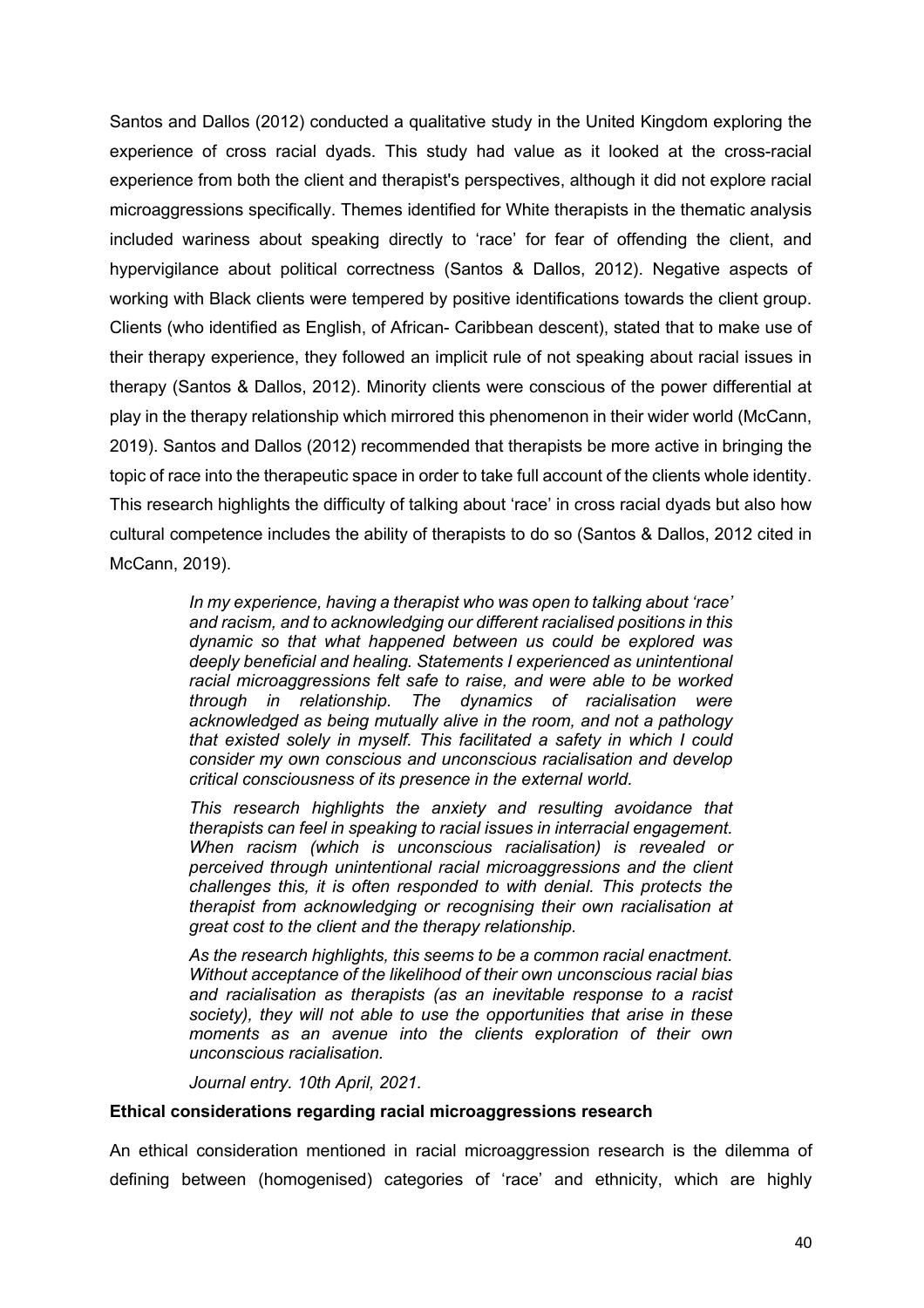ambiguous. Researchers tended to navigate around this difficulty by declaring the use of these terms interchangeably and stating that participants in the studies self-identified their racial or ethnic category.

Another ethical consideration is the impact that partaking in these studies may have for those participants in professional academic settings as students and employees in terms of both the psychological cost and professional repercussions. It may be beneficial to factor this into the research design.

# **Critics of racial microaggression theory**

Lillenfield (2017) critiqued the conceptual basis for microaggressions as well as the scientific rigor of academic scholarship on the concept. His arguments included concern for ambiguity; asserting that 'aggression' implies a conscious intent where these transgressions are unintentional, creating a paradox which encourages aggression in recipients. He also suggested that calling out microaggressions created a victim culture in minorities, encouraging hyper-vigilance and racial tension. Lilienfield (2017) framed microaggressions as cognitive distortions in which individuals assumed "without attempts at verification—that others were reacting negatively to them" (p. 147).

Williams (2020) systematically deconstructs Lilienfeld's argument, highlighting that it omits the fact that microaggressions are caused by racial bias and prejudice into which individuals are socially conditioned. Williams refers to social-dominance theory (Sidanius & Pratto, 2012), which suggests that socially constructed group based inequalities are fortified through intergroup behaviours (microaggressions), including behavioural asymmetry and individual prejudice (Sidanius & Pratto, 2012). Behaviours which are justified by socially constructed legitimizing cultural myths, and perpetuate fabricated stereotypes that reinforce and perpetuate inequality (Sidanius, Pratto, & Devereux, 1992).

While making an important point that cognitive distortions can occur, Lilienfield seems unaware of the mutuality of distortions that occur on the other side of this dyad, or to the societal context in which these are formed (assumably as a result of unconscious racialisation and racialised object relations). This illustrates unconscious racialisation which pathologizes and invalidates minority perceptions while the similar cognitive processes which occur in the psyches of the privileged are conveniently omitted.

### **Aotearoa based racial microaggression research**

Mayeda, Ofamo'oni and Dutton (2014) interviewed 90 high achieving Māori and Pacific university students on their experiences with every-day colonialism and racism in Aotearoa. The study identified interpersonal microaggressions and institutional Eurocentric norms as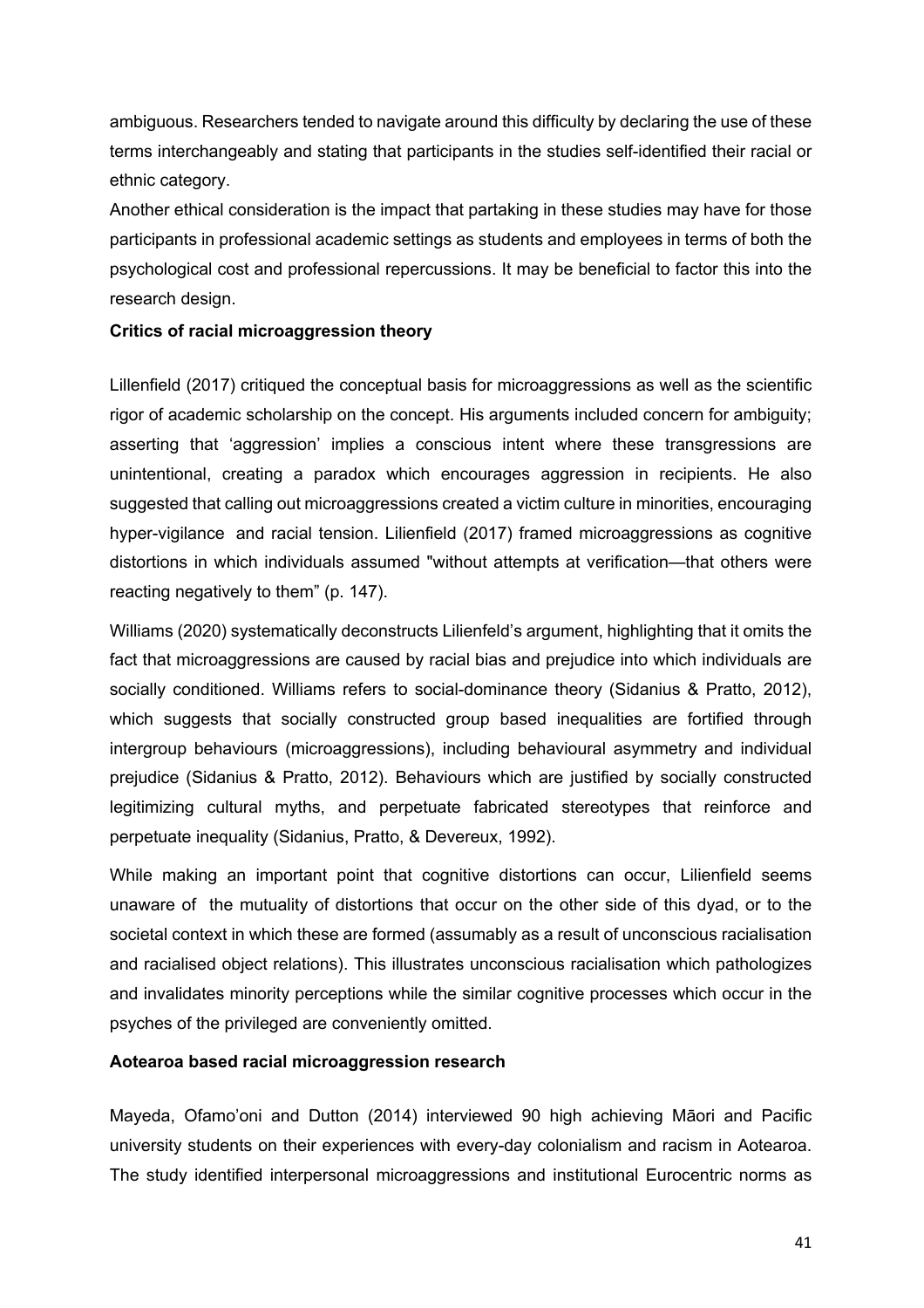detrimental to Māori and Pacific students' feelings of inclusion and achievement in University settings. Common racial microaggressions identified were the expression of surprise at Māori and Pacific academic success, and invalidation of students who accessed training through equity programmes. Intervening protective factors included integration of Māori and Pacific learning practices, positive ethnic identity and support from university and family role models (Mayeda et al, 2014; Walters & Simoni, 2002). Microinvalidations were not included in this research.

# **Aotearoa based research on how to work with internalised racism in the client.**

Emma Ellis's (2015) work on how internalised racism in minority clients is identified and treated by Pākehā psychotherapists feels complementary to this research, as it includes the interplay between the unconscious racism of minority clients and Pākehā therapists in the clinical encounter. Ellis interviewed four Pākehā therapists, identifying themes seen as beneficial to the therapeutic process of addressing internalised racism. These included "recognising and naming the client's acceptance and identification with negative cultural and racial stereotypes and representations (and linking this with wider social racism); the understanding of clients' dis -identification from their racial or cultural heritage; the therapist's explicitness about racial differences as an intervention; and connection to culture as a therapeutic aim" (Ellis, 2015. p. 88). Therapists recognised that racial microaggressions contributed to ruptures which led to premature termination of therapy by minority clients, but found it difficult to identify their role in these dynamics (Ellis, 2015).

This literature view illustrates that microaggressions occur interracially in many contexts including the therapeutic setting, and contribute to ruptures in relating and early termination in therapy. This dynamic is an interplay of subjectivities and as Ellis (2015) highlights, those of the dominant race often find it difficult to identify exactly how their unconscious racial bias manifests, suggesting this as an area for further research.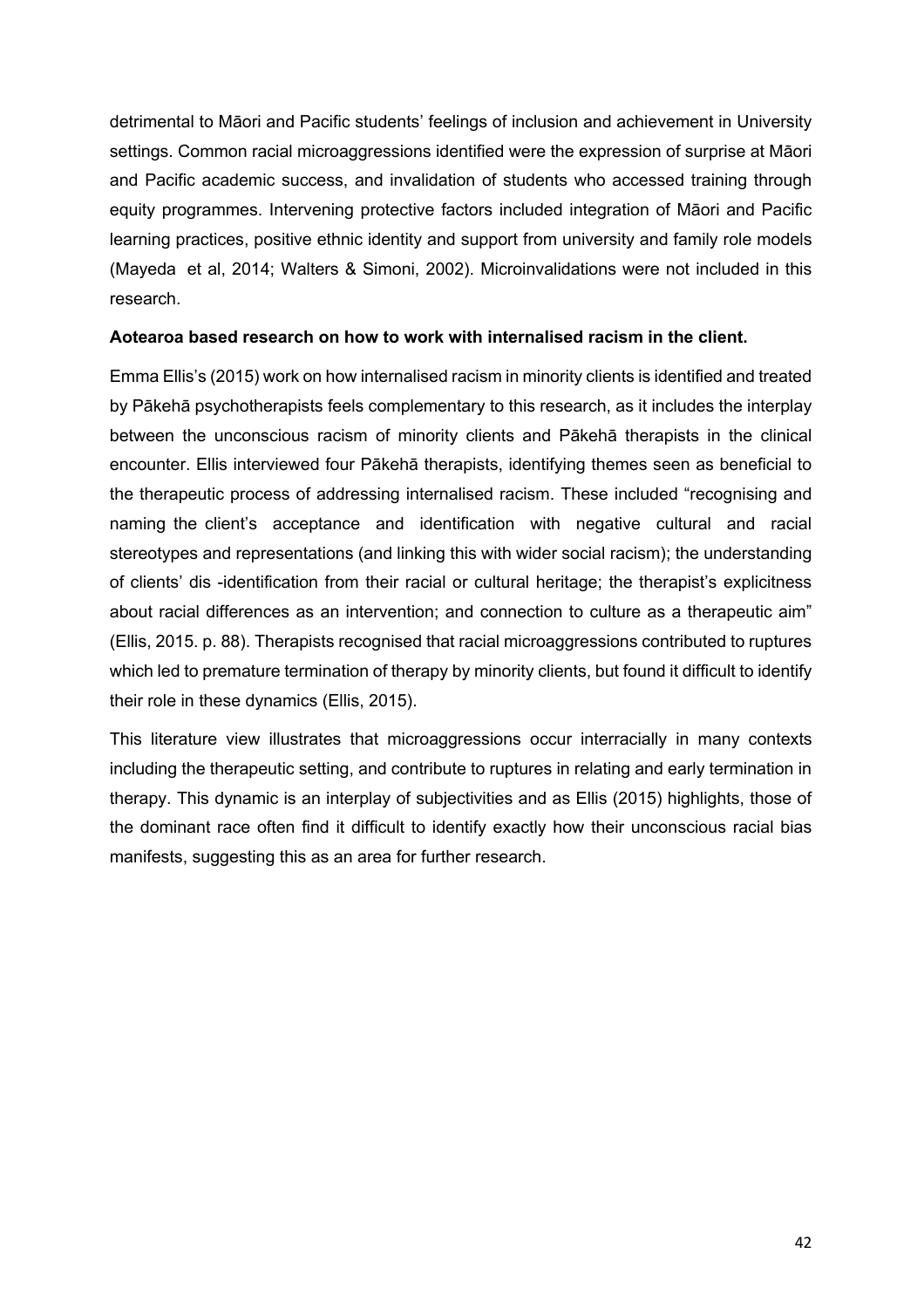### **Chapter Five- Findings. The Interpersonal**

In this chapter, I share a micro-analysis of my perception of the unconscious racial dynamics in the vignette. This analysis is unavoidably influenced by my own selfobject and object relations. Others perceptions of these interactions would undoubtedly differ. Yet considered intersubjectively, an interplay between my internal world, and the self-object and object relations of the group occurred which I felt drawn to explore. I make blanket observations of 'the group' but acknowledge that there were many differing subjectivities in the room.

#### **Interracial dynamics**

I posit these interactions reflect the interplay of dynamics that commonly occur in moments of interracial conflict. Ellis (2018) states that, "for members of the dominant culture, racism becomes embedded as automatic attitudes and behaviours towards minorities, despite the conscious holding of liberal and non-racist beliefs and values" (p. 99). Yet paradoxically, not being seen as tolerant of different 'races' and cultures can provoke anxiety and fear of being labelled racist which can lead to a "silencing of inner responses and a state of bewilderment, confusion and paralysis" (Dalal, 2012. p. 6). Where for minorities, racist representations of culture and race become identified with or distanced from, perpetuating inferiority, low self-esteem, hypervigilance and shame (Ellis, 2018. p. 99). These descriptions capture my perception of the dynamics alive in these interactions.

I was confronted with my own disavowed racialisation in response to the initial comments which I experienced as unintentional racial microaggressions. These interactions brought alive a sense of double consciousness; of seeing myself as a 'Brown person' through the eyes of the group who had ironically not recognised me as the 'Brown people' initially spoken of. In speaking up, I was perhaps attempting to disempower a negative internalised view of myself which was activated by the interactions as well as drawing attention to the assumptions made by the group.

I suggest that highlighting assumptions (people see Brown people as "more shit") and disavowals (but not us), and sharing the impact of the interactions on myself in the moment, also brought a sense of White double consciousness alive in the group, (a view of themselves through my racial reality). I perceived this to trigger defensiveness and discomfort. For Whites, honest discussions about 'race' are "impeded by fears of appearing racist, of realizing their racism, of acknowledging White privilege" (Sue, 2015. p. 663). However resistance towards authentically engaging means self-reflection doesn't occur, and unconscious beliefs are acted out without being directly addressed (Sue et al., 2013).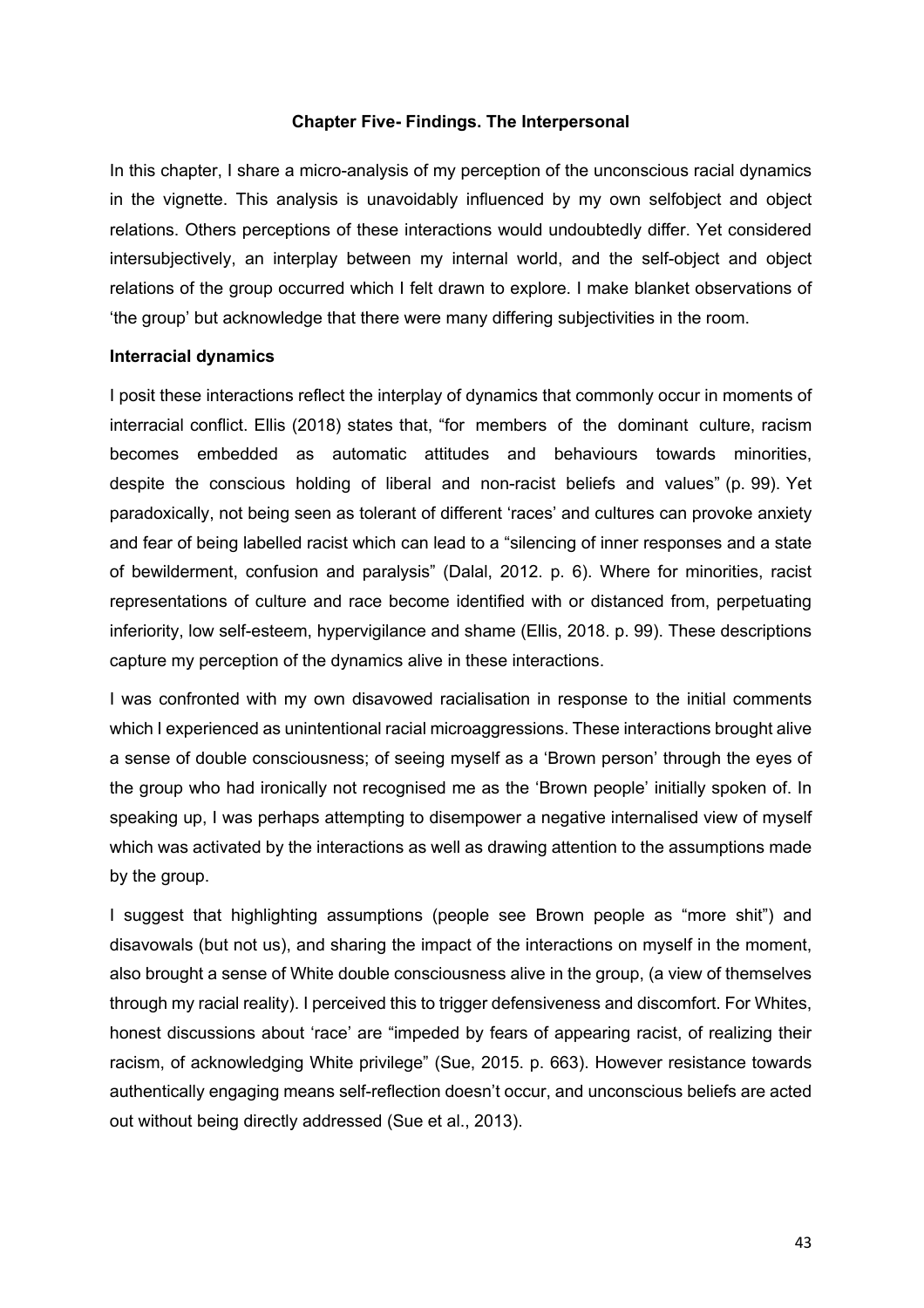This dynamic feels infuriating, confusing and crazy-making. Dalal (2002) speaks of the double bind of these experiences, one prong of which is racism, the other, denial of racism. As the minority in the experience, my options felt limited. I suggest that the unconscious racialisation of both myself and others in the group were palpable in these interactions. In my opinion this moment was a moment of potential which was missed.

## *Racial re-enactments*

Drawing attention to a different racial reality can destabilise group cohesion, activating unconscious defenses to avoid unbearable feelings (Hopper, 2003; Fanon, 1986; Layton, 2006). Acknowledging difference threatens a fantasy of wholeness and sameness (Layton, 2006). I suggest that this challenge initiated a re-enactment, a hierarchically racialised trauma present in Aotearoa's social unconscious, in Hopper's terms 'an equivalence'. Hopper states that the social unconscious is revealed when traumatized societies display in-cohesion, containing different presentations of aggression, and protection against aggression, where "members of a group purge themselves of unacceptable and dangerous feelings, ideas, attributes and qualities by projecting them into particular people and sub-groups, who are then peripheralized, marginalized, shunned and even banished" (Hopper, 2003. p. 337). This is achieved with attitudes of indifference, hostility and withdrawal in response to "threats to identity and to the boundaries of the self, narcissistic injury, affronts to self-esteem, confusion and failed dependency" (Hopper, 2003. p. 336). This response resonates with my experience. I felt scapegoated by what felt like the group's unconscious decision to protect a self-idealised non-racist identity at the cost of acknowledging my racial reality and affective response.

# *Persecutory anxiety*

The defensive responses to my challenge could be interpreted as a shift into the paranoidschizoid position, where non-racist idealisations of self were challenged and the group were defending against a binary view of themselves as all-bad (Caflisch, 2020; Klein, 1946). Where fearing exposure of something "bad" in the self, the other is experienced as "fundamentally threatening, simply for witnessing and holding a mirror to our internal process" (Rankine & Loffreda, 2016 cited in Caflisch, 2020. p. 589). In the paranoid-schizoid position, guilt is experienced not as a feeling from within, inspiring concern and repair, but as a threat or injury from without, which is defended against (Caflisch, 2020). Persecutory guilt can lead to breakdowns in thinking, self-reflection and dialogue. (Caflisch, 2020; Davids, 2011; DiAngelo, 2018; Esprey, 2017).

> This can give rise to projection of our guilt and aggression onto others in an attempt to protect ourselves from persecutory anxiety, leading to a confusion between subject and object in which the harmed other, and the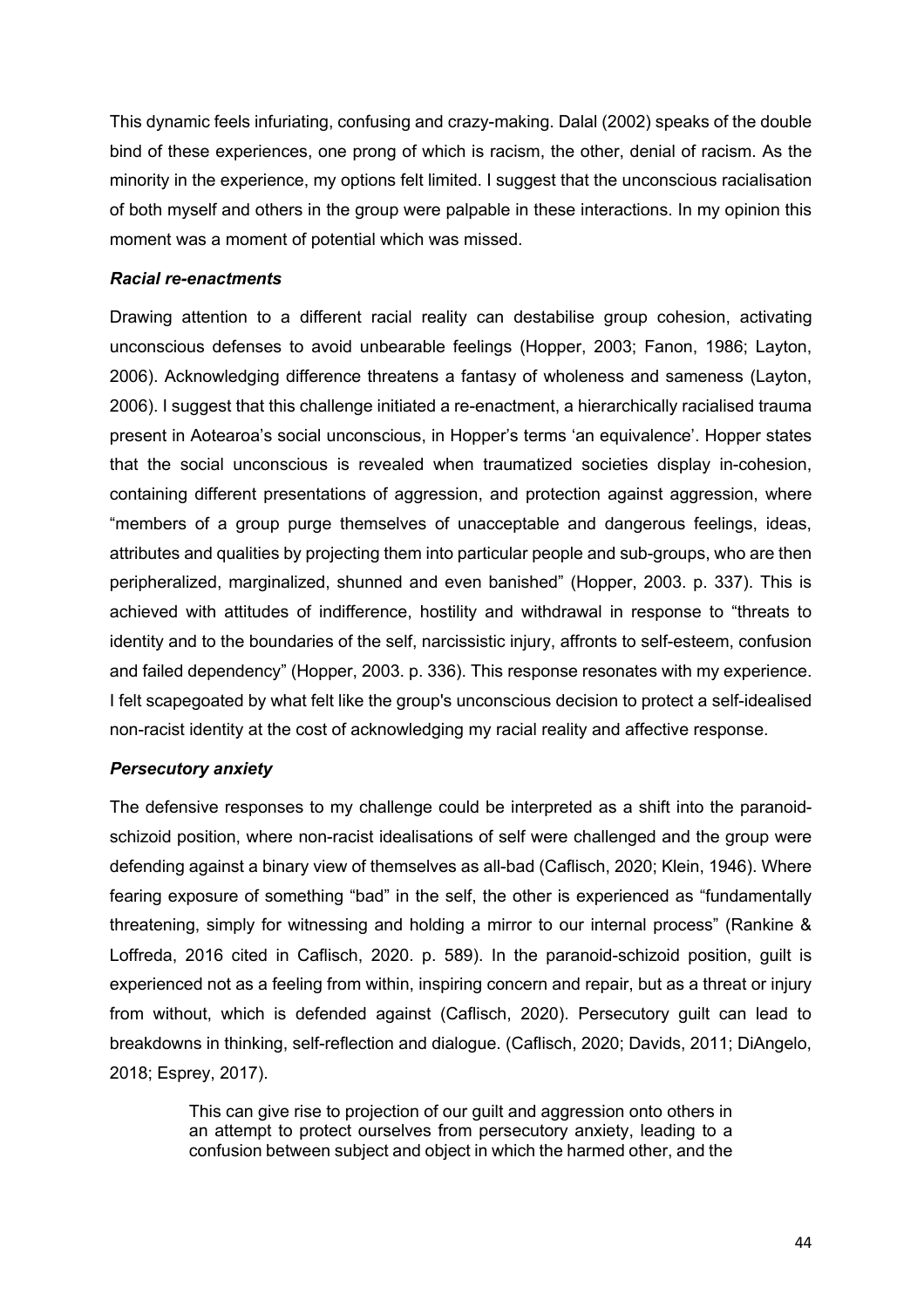fact of their suffering, comes to be experienced as a threat to the idealized self (Caflisch, 2020. p. 584).

I too was perhaps defending against persecutory anxiety from exposure to my own disavowed. My conscious process initially was not 'they are bad and I am good'. It was the sense that something of my own had come alive in response to something that was missed by the group. By sharing my subjective experience I was asking for space for more than one racial reality in the room. I didn't feel like I was attacking in my communications but I felt they were received as an attack. When the response to my challenge felt defensive and aggressive, I intuit I shifted to the paranoid schizoid position myself, and also became defensive. I was infuriated and began to respond to the group as a 'bad' White object in response to feeling perceived as a 'bad' Brown object.

# *The idea that good people can't be racist*

This series of interactions seemed to be driven by a resistance to recognising racism in the self. Morgan notes the basic assumption that "we are all inherently decent, and that evil and hatred belong to others" (Morgan, 2008. p. 41). She asserts that in order to rid ourselves of the uncomfortable notion that we aren't inherently decent, we must find others to whom the badness belongs. Extreme racists then become the convenient container to which our racist self is projected (Morgan, 2008). There are painful costs to allowing an exploration of racism in ourselves. It can raise uncomfortable feelings including shame, guilt, envy, denial, defiance, fear, of saying something unforgivable and of exposing internal badness (Morgan, 2008). Lousada suggests that genuinely addressing racism means "being able to live in the presence of our own positive and destructive (negative) thoughts and instincts..(this) is the only basis on which the commitment to change can survive without recourse to fundamentalism" (Lousada, 1997. p. 41).

# *Racialised positioning in the social unconscious (unconscious racialisation)*

We unconsciously ascribe certain fantasies to ourselves and others based on racialized groupings and then act accordingly (Goedert, 2020). In these interactions I felt a sense of double consciousness, an internal observation of myself as a Brown object, which held a subordinate position in relation to a White object. From this place I viewed my subjective experience as invalid, over sensitive and misguided. What fortified my sense of validity was the fact that in this situation I was speaking of my experience in the moment as a Brown person, an issue in which, I rationalised, I was qualified to speak.

In challenging the group, I experienced them as claiming a superior position. This felt communicated as prioritising their affects, perspective and racial reality over mine. Projection of my internal racialised object world was undoubtedly part of the picture, but I posit that this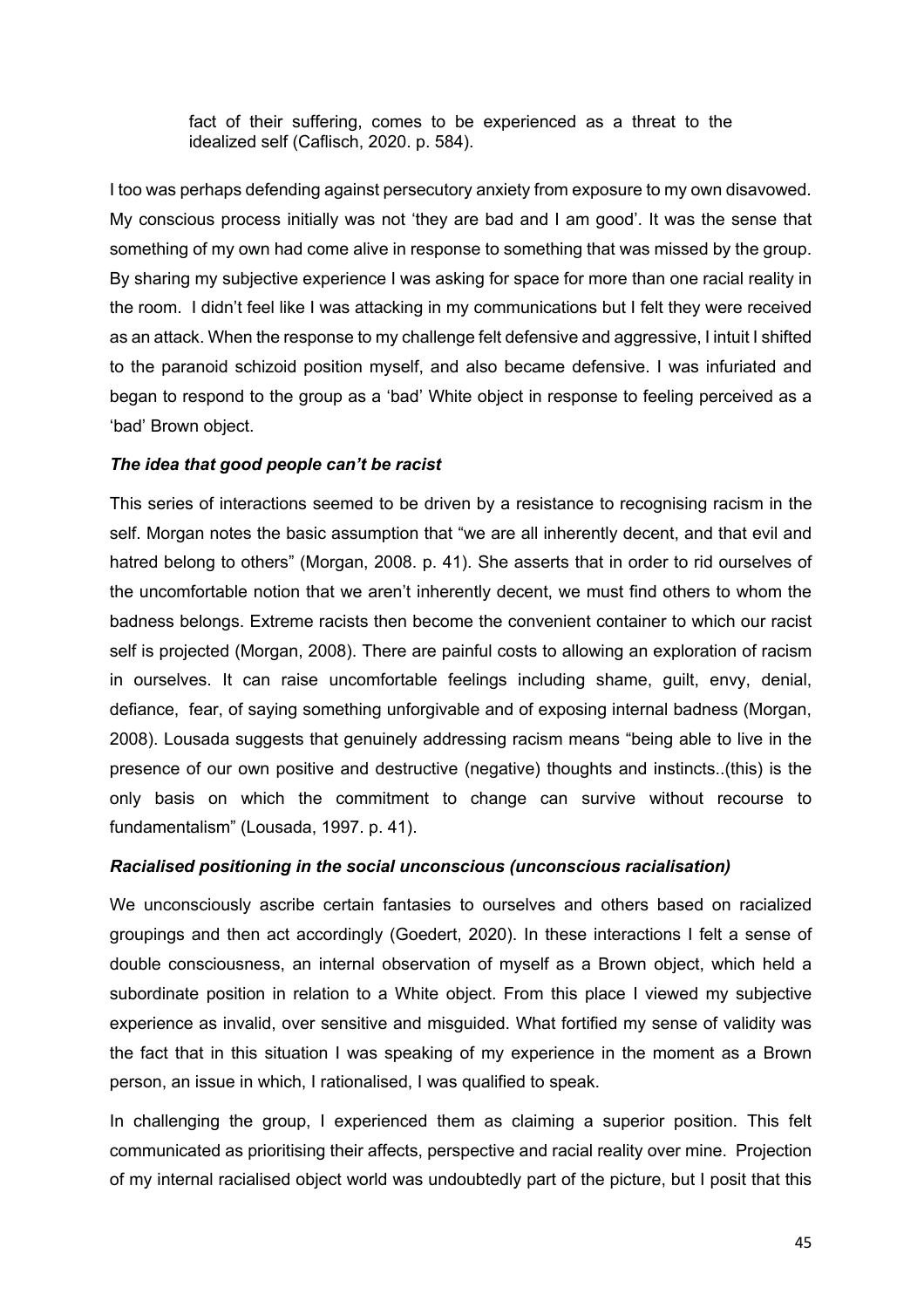met with the group's projected racialised object relations. I intuit these interactions hooked into pre-existing unconscious racialised inferior and superior positions (alive in the social unconscious) which were brought alive between us and enacted in the 'here and now'. Dominance and oppression are hierarchical positions that cannot exist without the other. These positions can be utilised unconsciously in moments of conflict by the dominant, to restore and maintain supremacy and the disavowal of supremacy (Di Angelo, 2018).

### *Who is the aggressor?*

I found the dynamic of doer and done to, proposed by Benjamin, where a mutual breakdown in recognition occurs, helpful to consider in this situation (2004). These interactions represented a complementary impasse where it seemed each person felt done to, and not like an agent in a co-created reality (Benjamin, 2004). Benjamin notes that in these dynamics, conflict cannot be processed, observed, or mediated and there is instead an unresolved opposition based on each party's use of splitting (Benjamin, 2004). Complementary relations reflect a symmetry wherein both parties experience the impossibility of acknowledging the other's reality without abandoning one's own (Hoffman 2002). Complementarity is an ongoing struggle for superiority, dominance, and self-regard always at the expense of the other (Shaw, 2018). Benjamin (2004) speaks of a kill or be killed power struggle, where there seem to be only two choices, either submission or resistance.

> In the doer/done-to mode, being the one who is actively hurtful feels involuntary, a position of helplessness. In any true sense of the word, our sense of self as subject is eviscerated when we are with our "victim," who is also experienced as a victimizing object. An important relational idea for resolving impasses is that "the recovery of subjectivity requires the recognition of our own participation (Benjamin, 2004. p. 11).

This sense of being experienced as a 'victimizing object' after challenging the groups assumptions resonates. I suggest that what occurred was a breakdown in mutual recognition where neither party was seeing a subjective other.

# *Unconscious associations*

I was curious about why such a denigrating term as 'shit' was used. In psychoanalytic thought, this spoken error could be considered a parapraxis or a Freudian slip, defined as unintentional errors regarded as revealing unconscious feelings (Freud. 1901).

In 1966, James Hamilton proposed the psychoanalytically based 'anal theory of racism' describing the "anal components of white hostility towards Negroes" a theory which influenced analytic thought at the time (Stoute, 2017). Kovel recalls a supervisor interpreting black people in his client's dream as representing her faeces (2000). He recognised the idea was grossly reductive, subjectivistic and deeply offensive but it illustrated how, for White people, racism is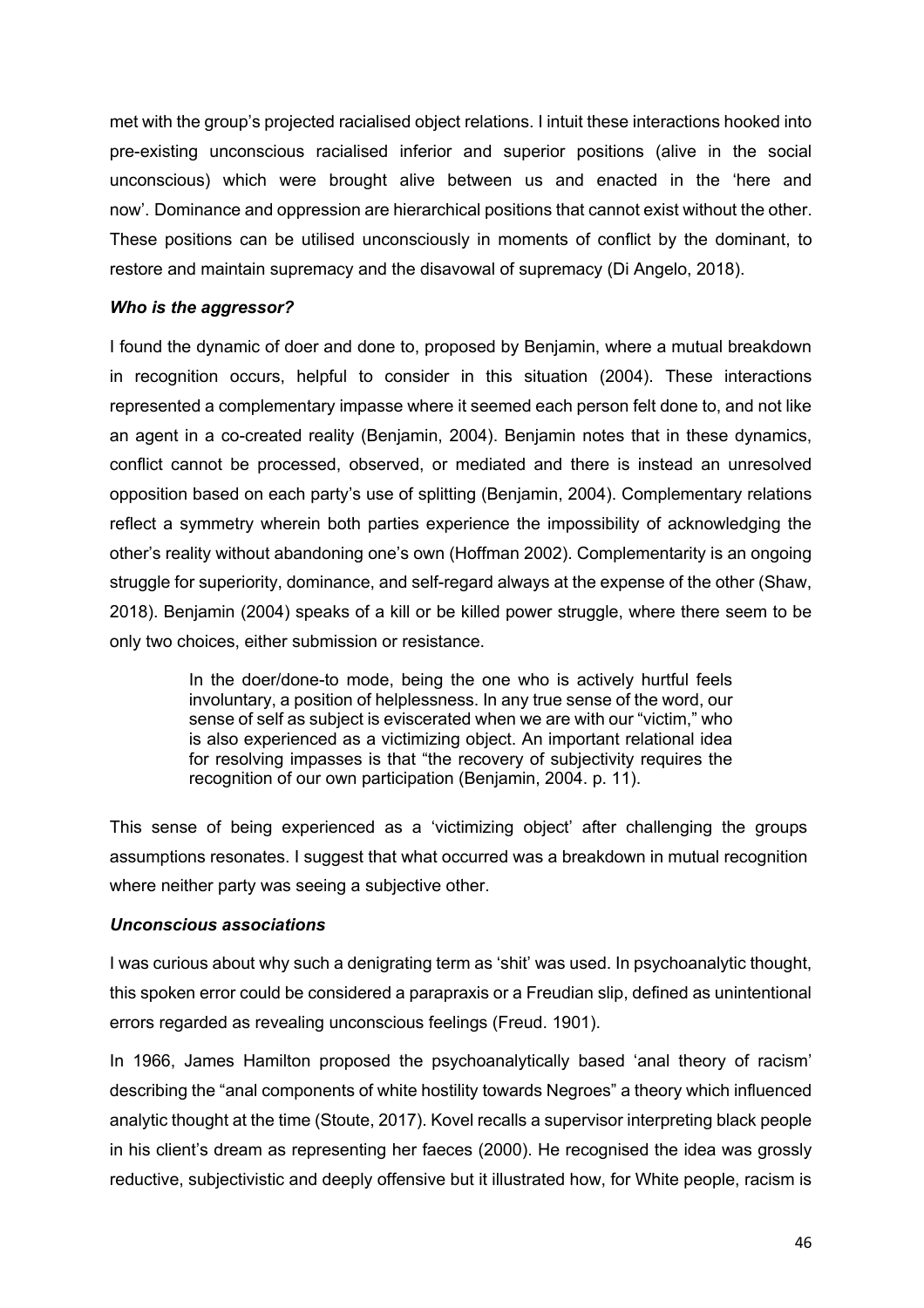not simply behavioural but through symbolic association becomes part of the fabric of the 'social unconscious' (Kovel, 2000).

> The fact is that in racism, a whole category of human beings was being regarded and treated as excrement—their history and culture taken from them, their individuality and indeed their very souls denied. From this standpoint, it might be said that racism was inserted into the social unconscious and, like a virus, would replicate itself and take varying forms in the mental life of people (Kovel, 2000. p. 583).

Kovel's intention was to acknowledge external reality non-reductively, and to connect this with an understanding of the psyche. Kovel challenged the popular belief that racism could be engineered away simply through addressing racist behaviour (2000). He suggested that racism had been inserted into the social unconscious taking various forms in the individual psyche (Kovel, 2000, Altman, 2000). He argued that addressing behaviours alone would not expunge racism from the social psyche, but entailed engagement in an ongoing process of recognizing the racist thought as it appears in the mind (Kovel, 2000). I acknowledge the history and resulting dynamics between black and white in the United States is comparatively more extreme and polarised than the situation between Pākeha, Māori and Pasifika in Aotearoa. Yet I find Kovel's conceptualisations valuable to reflect upon in relation to unconscious racialisation and its relationship to the social unconscious

This analysis captures my perception of the normative unconscious processes- denials, disavowals and assumptions- which underlie the conflict in interracial encounters.

### **Defenses**

### *Gas lighting*

The invalidation of my racial reality felt like a form of gaslighting, where a person or group sows seeds of doubt in the recipient, making them question their own memory, perception, or judgement (Dorpat, 1996). Using denial, misdirection, contradiction and disinformation, gaslighting involves attempts to destabilize the recipient and delegitimize their beliefs (Dorpat, 1996). Gaslighting or invalidation is a common response to challenges regarding unintentional racial microaggressions, and represents a second micro-aggressive act (Williams, 2020) which compounds the damage from the initial transgression (Rini, 2018). No matter how sensitively recipients approach offenders, they are typically met with further aggression or heightened emotional responses (Minikel-Lacoque, 2013). Invalidation in the moment compounds the cumulative invalidation of racial realities that minorities face in wider society (Williams, 2020).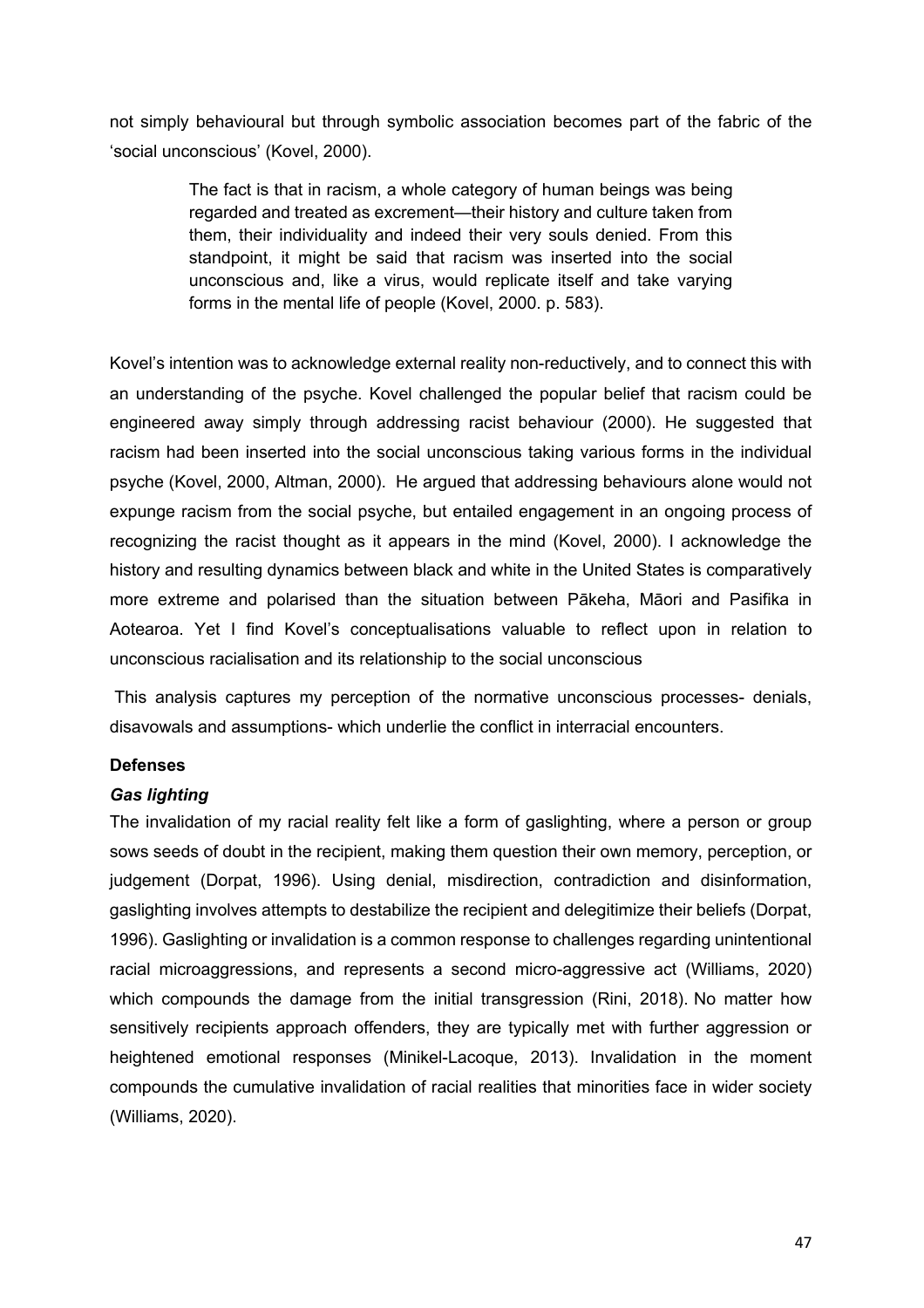## *Racism lives 'out there'*

The initial statement was made as 'people see' while the study referred to unconscious bias. The reframing of the study to address explicit overt racism allowed it to be considered as an extreme position which could be condemned, while the term 'people' was used - yet no-one in the group related personally to the statement. I believe that nobody did personally relate, yet I suggest it illustrated a disjunctive cognition. Using generalized symmetrical identity constructs that 'people' are racist towards 'Brown people' (and therefore Brown robots), while assuming an asymmetrical caveat that the individuals in the group were exempt. If the statement referred to an average representation of the population but not us, who exactly was it referring to? This feels reflective of Matte-Blanco's (1988) asymmetrical and symmetrical bilogic, the abstraction and manipulation of similarity and difference relating to the formation of group identities (cited from Dalal, 2002). I posit this sophisticated form of splitting is a common element of modern racism (Caflisch, 2020; Dalal, 2002; Davies, 2011). I suggest that much of the damaging racism in contemporary society is committed by individuals who acknowledge society's racism but deny their own.

> If we said that racism is "out there," in racist society, and not "in here," in our very psyches, we would be splitting off and denying an important "bad object" experience between us (Altman, 2000. p. 597).

### *Minorities distance from racism too.*

There were a number of other phenotypically brown people in the class, a few of whom shared with me outside of the group that they felt similarly when their self-identified groups were targeted, where evidently 'Brown' was interpreted as Māori and Pasifika. Another voiced that their support for the issue I raised but didn't feel confident to speak to the group.

The reality is that there is risk to challenging racial microaggressions. Recipients learn that should they challenge behaviours, they may be responded to with anger, defensiveness and denial (DiAngelo, 2012; Sue et al., 2007). Challenging those in positions of power is particularly risky, as the offense caused by the challenge can lead those in the dominant position to abuse their power in retaliation. Williams (2020) notes there is often strong social pressure to endure these encounters without recourse. I can't profess to know the internal process of my fellow minority students but for much of my own life I've stayed silent in these moments, unsure, and fearful of challenging assumptions, stereotypes or subtle put downs. I understand the social pressure to remain silent is a normative unconscious process, an unspoken rule conveyed implicitly to minorities (Sue, 2013).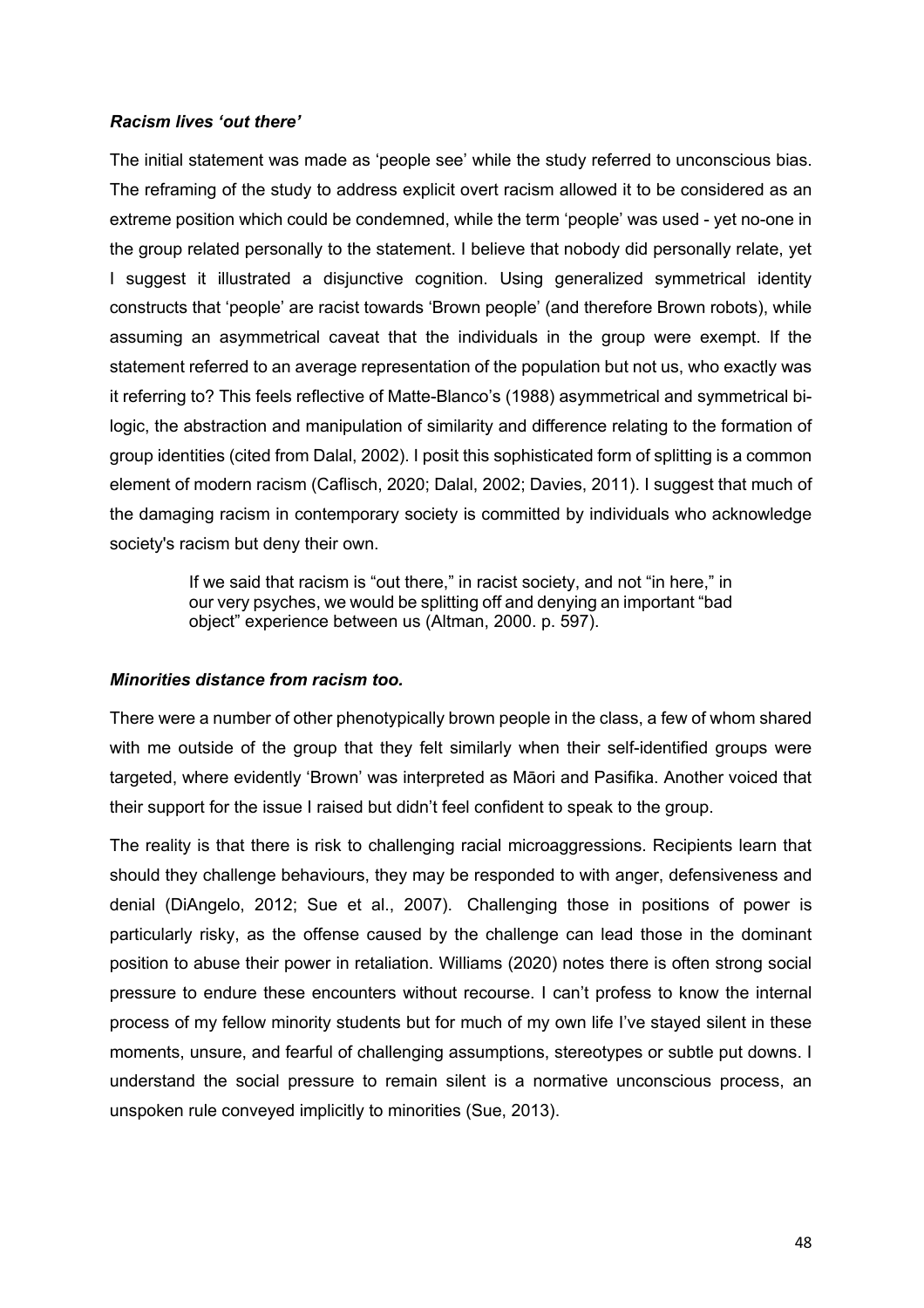# *Denial of 'not knowing'.*

I felt the group defended against their 'not knowing' in relation to the original statements. Rather than acknowledging 'I did not realise that what was said could be hurtful to someone of a different racial reality', the responses communicated that my perception was invalid. This defence against acknowledging 'not knowing' seems to be a common element of conflictual inter-racial engagement (Hart, 2017). Morgan (2008) reflects the difficulty of those who are accustomed to being in a position of power or knowledge, to acknowledging their 'not knowing' in regards to the issue of 'race'. The person of minority 'race' is likely to be far more knowing regarding issues of 'race' and racism (Morgan, 2008). For learning to take place, the person in the position of power needs to become conscious that, in this matter, they do not know (Morgan, 2008). To sustain a place of knowing for those in power, their unconscious incompetence must be projected back into the other (Morgan, 2008). As a result I suggest 'internal racist organisations' (Davids, 2011) remain unchallenged and racialised positions are reinforced.

# *Resistance to recognising the minority voice*

What was driving the resistance to hearing my voice as a Brown person? Morgan (2008) describes the well laid system of assumptions and pattern of uncritical thought of colonial white western culture in regards to racism, which she asserts needs to be aggressively broken through to 'challenge the squatting rights of our internal colonizer' in the unconscious. Morgan quotes Hogget (1992. p. 29) who states that uncritical thought is not simply passive but will "actively cling to certain beliefs… where it will reject and refuse any view that may contradict it". This resonates with my experience in this interaction, which I experienced as a wilful ignorance, a refusal to hear or acknowledge my perspective (Sue, 2015).

# *Confusing paternal benevolence with allyship*

In the initial statement, there was an implicit positioning of the speaker as a rescuer or protector, 'Brown' people as the victim and racist people 'out there' as the perpetrators. In these interactions I felt repositioned as the persecutor, and became aware of the triangular dynamic of rescuer, perpetrator and victim alive in racialised interactions (Altman, 2000; Benjamin, 2020).

Granted, it came from a place of wanting to protect but it also placed the speaker in a position of power which implied protection over a helpless 'other'. Challenging someone who has positioned themselves as the rescuer is difficult when placed in the position of victim. The difference between paternalistic protection and allyship were illustrated by the refusal to acknowledge my perspective when it differed from their own. I believe this phenomena is familiar to the colonial narrative. Under the conscious narrative of protection, when we rescue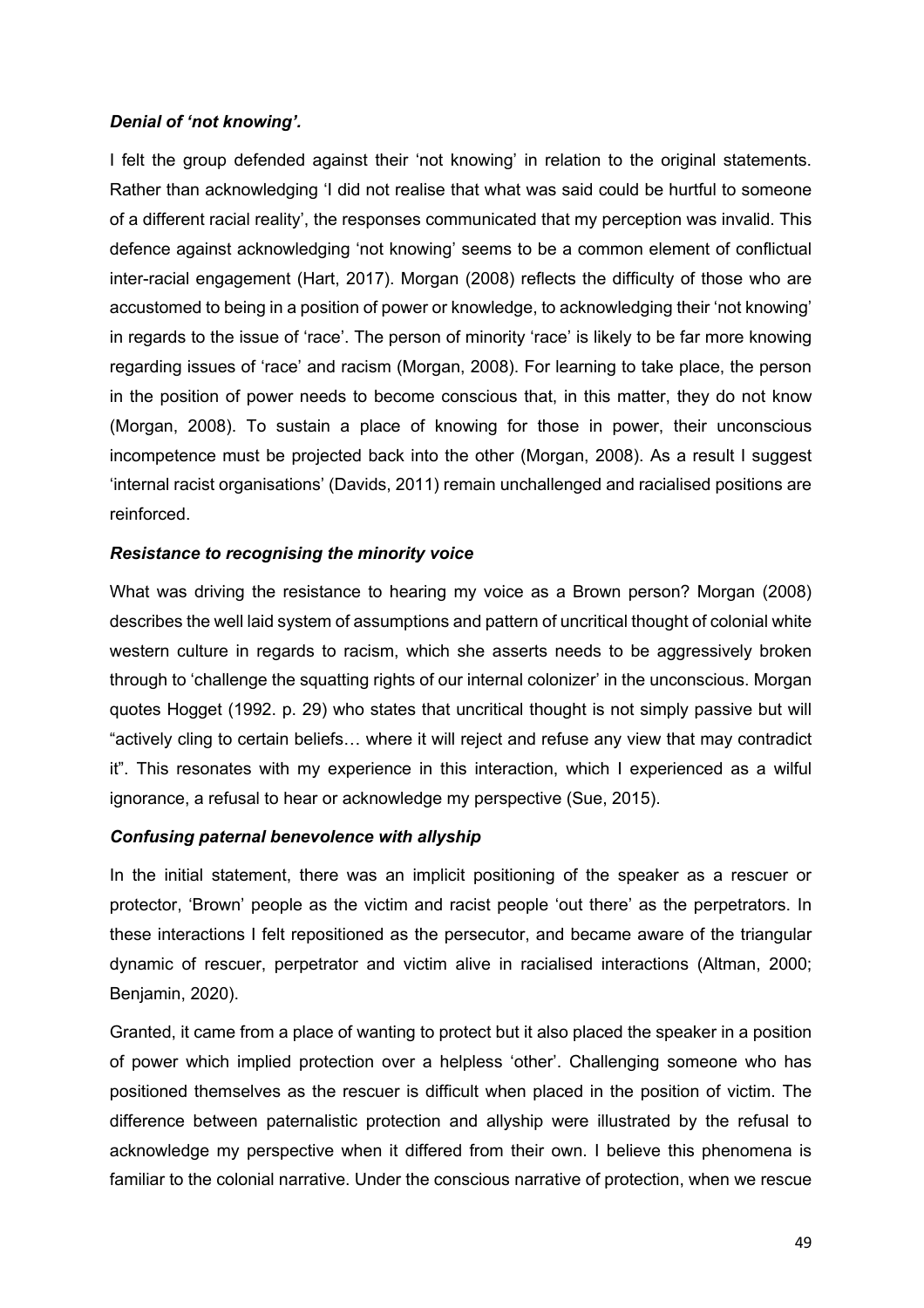'the other' there is a risk of unconsciously undermining them, reinforcing power relations as we require the other to be in a victim state as a counterpoint to our rescuer state (Straker, 2018). There is a sense of 'we know what is best for you' or 'we can help you with what we believe you aren't capable of doing yourselves'. I believe this attitude of paternalizing benevolence differs from that of an ally, in that it seems to involve speaking for, as opposed to listening to, the minority voice.

Through this analysis I formed a subjective picture of the interplay of unconscious racialisation and the disavowed in both minorities and the dominant group, the 'norms' which maintain racial oppression in the social unconscious, and how they can interact relationally. This analysis felt like a coming into focus of what Layton terms 'normative unconscious processes' (2006).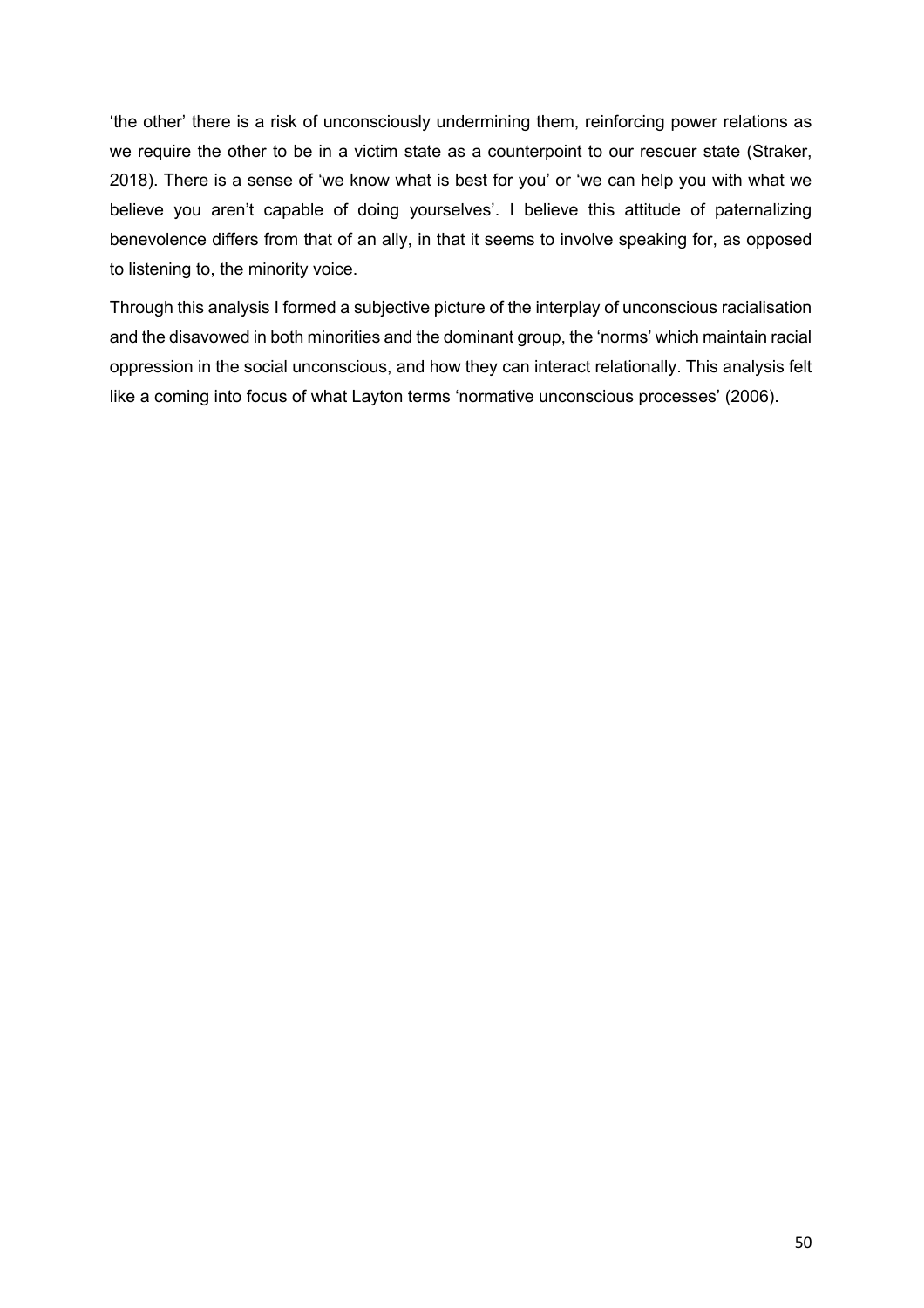# **Chapter Six – Findings. Wider society**

So long as we police our psychoanalytic frame in such a way that family memory remains distinct from collective memory, from the Big History, we will not be able to adequately deal with the soul wounds of class inequities and classed racism (Layton, 2019. p115).

# **The socio-cultural-political environment**.

During immersion, I felt drawn to place these interactions in their larger context; to understand the relationship between colonisation, racism and disparity within Aotearoa's historical sociocultural-political context in which they have manifested, and their relationship to unconscious racialisation. I explore our colonial history and societal developments in 'race' relations. The issues we currently face in regards to racism as a society are explored.

# *Examining colonialism in Aotearoa through the lens of Fanon's theory*

According to Fanon (1952), colonialism constructs its own discourse and perpetuates itself through creating a powerful divide between the coloniser and the colonised (Dalal, 2006).

Fanon saw colonialism as an ideology with both a conscious and a social unconscious (Dalal, 2002). The conscious mythology of colonialism regards itself as a civilising project of humanizing the primitive native, masking its true intentions which are exploitative and economic (Fanon, 1952). One of these conscious mechanisms is the day-to-day repetition of myths or stereotypic assumptions about 'the other' achieved through social discourse (Fanon, 1952). The second is the appropriation of history in which the coloniser casts himself as the civilising founder of a land of primitive natives, for whom his presence is beneficial (Fanon, 1952). This implies a form of suspended reality where exploitation is performed under the narrative of benevolence.

This discourse creates a binary equation between 'us' and 'them'. A world of absolutes- good and bad, coloniser and colonised. Fanon posits that this becomes part of the belief system of those it denigrates and is repeated and perpetuated by them too (1952). The colonised has internalised the colonial gaze, causing an internal fragmentation, a splitting of the self (Dalal. 2002; Fanon, 1952).

> In the colonial situation, the black person has to look in the white man's eyes to give himself substance, to find himself, but instead of himself he finds the white mans' perception of himself, in effect he is torn asunder and becomes an object to himself (Fanon, 1952 cited in Dalal, 2002, p. 97).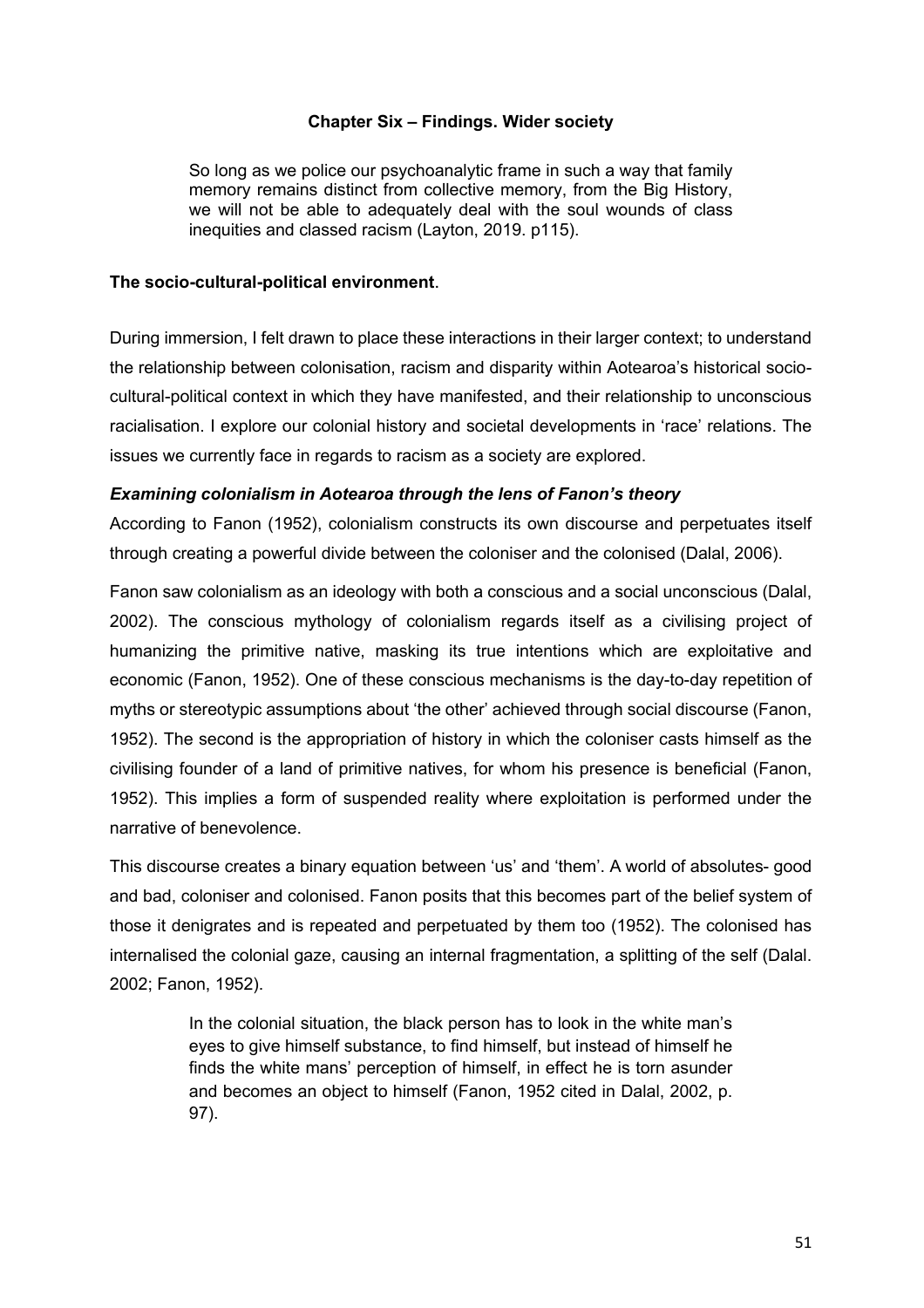### **Overview**

### *How racism and Eurocentrism manifested in colonial Aotearoa*

Europeans had a long history of conquest and colonisation before the British arrived in Aotearoa in 1769 (Waswo, 1996). Racist and Eurocentric beliefs were well established in the British Empire, which was far reaching and had developed a complicated discourse through which to justify colonisation (Waswo, 1996). Namely that of a duty to spread Christianity and civilisation to heathen and savage peoples (Waswo, 1996). Although 'race' relations in Aotearoa started out with trade and diplomacy, it evolved into unjust treatment towards Māori when resources and power weren't able to be acquired through diplomatic means (Barnes & McCreanor, 2019 ; McCreanor, 1997).

In Aotearoa, both prejudice towards Māori and Eurocentric ideology became normalised and institutionalized in law (Barnes & McCreanor, 2019). Māori endured escalating prejudicial treatment, cultural oppression and marginalisation which escalated after the signing of Te Tiriti o Waitangi in 1840, despite the reo version specifying kawanatanga (governorship) of Māori to be retained by Māori (Taonui, 2012; Houkamau, Stronge & Sibley, 2017). This commitment to protection and self-governorship was largely dismissed for over a century (Taonui, 2012 & Houkamau, Stronge & Sibley, 2017). Efforts to protect Māori sovereignty and land were attempted through rebellion, protest, war, diplomacy, activism and appeals to the Queen (King, 2003). Assimilation of Māori into colonial culture was employed through policy (Phillips, 2021). Systemic discrimination towards Māori include legislation such as The New Zealand Settlements Act (1863) and the Tohunga Suppression Act (1907). In total it has been established that colonisation dispossessed Māori of 95% of their land and resources (Mutu, 2019).

Racist beliefs became normalised in the general population (McCreanor, 1999), and became what Fanon termed myths, which became self-perpetuating. McCreanor (1999) notes in his historical overview of Māori/ Pākeha relations, split constructs of 'good Māori', "those who fit successfully or unobtrusively into Pākeha society" (p.42) and 'bad Māori', "those who protest, agitate or fail in Pākeha society" (p.42). This allowed discursive flexibility to label selectively, depending on compliance (McCreanor, 1999), which I imagine exerted psychic pressure on Māori to assimilate.

Denigrating stereotypes labelled Māori as lazy, slovenly, violent, uncivilised and inefficient by the news media (Belich, 2011). The active dismantling of Māori culture, confiscation of land, negative profiling and second class citizenship under the guise of 'progress' resulted in widespread displacement, economic disadvantage, psychological trauma and transgenerational consequences for Māori in Aotearoa's colonised society (Mutu, 2019).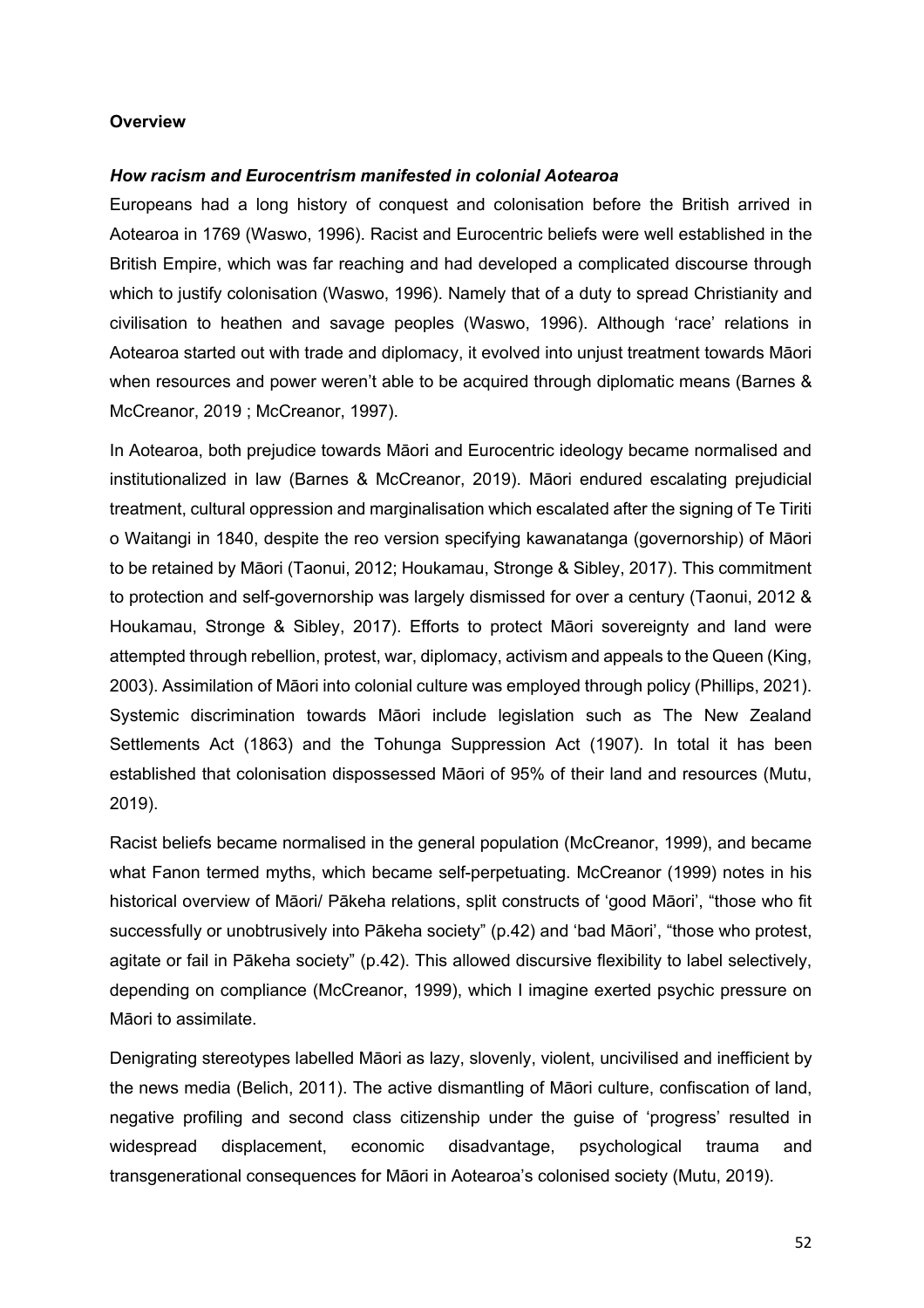Pasifika peoples had varying experience of colonisation and European intervention, and an introduction to Christianity in their own homelands, exposing them to assumptions of a binary racial, ethnic, and spiritual hierarchy which favoured the western view before their arrival in Aotearoa. In the 1950's and 1960's when Aotearoa was expanding the manufacturing sector, access to immigration was opened up to Pacific people as demand for cheap labour increased, resulting in an influx of Pasifika to Aotearoa (Phillips, 2005). However in the 1970's, when economic conditions deteriorated, scapegoating and stigmatising of Pasifika peoples as a drain on the economy was touted by politicians and reinforced through the media (Loto, 2006). Populist opinion regarded Pacific Islanders as taking the jobs of New Zealanders and they were blamed for the deterioration of inner-city suburbs, and for law and order problems (Spoonley, 2011). Many with short-term work visas were subjected to the invasive 'dawn raids' by the police from 1974 to 1980, despite European migrants more frequently working on expired visas (Pearson, 2021). Pasifika were objectified as the scapegoat for Aotearoa society's ills (Loto et al,. 2006).

A 2006 study on the portrayal of Pasifika in Aotearoa print media revealed that they were predominantly portrayed as "unmotivated, unhealthy, and criminal others who are overly dependent on Palagi (European) support" (Loto et al,. 2006. p.100). This portrayal echoes the stereotypes that were developed towards Pasifika during the 1970's, illustrating that these myths remain nearly four decades on. Although Pasifika have been marginalised in Aotearoa for a much shorter period of time, the outcomes in general wellbeing are staggeringly similar to that of Maori and I posit that Pasifika were positioned in a similar vein to Maori as a homogenized, inferior 'other'.

Dalal (2002) concludes that denigrated images of the 'Other' are conveyed through "language and societal structures and their images and associations will remain deeply embedded in the psyche of those born into those systems" (Woodard & O'Connor, 2020. P.100). Inherent in the complex history of colonial Aotearoa are the deeply entrenched normalisation of negative stereotypes of firstly Māori and later Pasifika culture, ethnicity and 'race', and a privileging of the Eurocentric worldview. Therefore these images and their binary implications were embedded (and normalised) in the psyches of both Pākehā and minorities in Aotearoa, as unconscious racialisation, and have resulted in very real disparities in economic distribution and overall well-being.

# *Racial justice movement of the 1970's*

Through the 1970's, activism regarding racial injustice increased in Aotearoa as it did around the world. Key movements included the Tākaparawhā (Bastion Point) protest, the 1975 Māori land march, and the formation of anti-racism groups such as Ngā tamatoa, and the Polynesian Panthers who worked together to fight racial injustice (Consedine, 2011). In 1973, the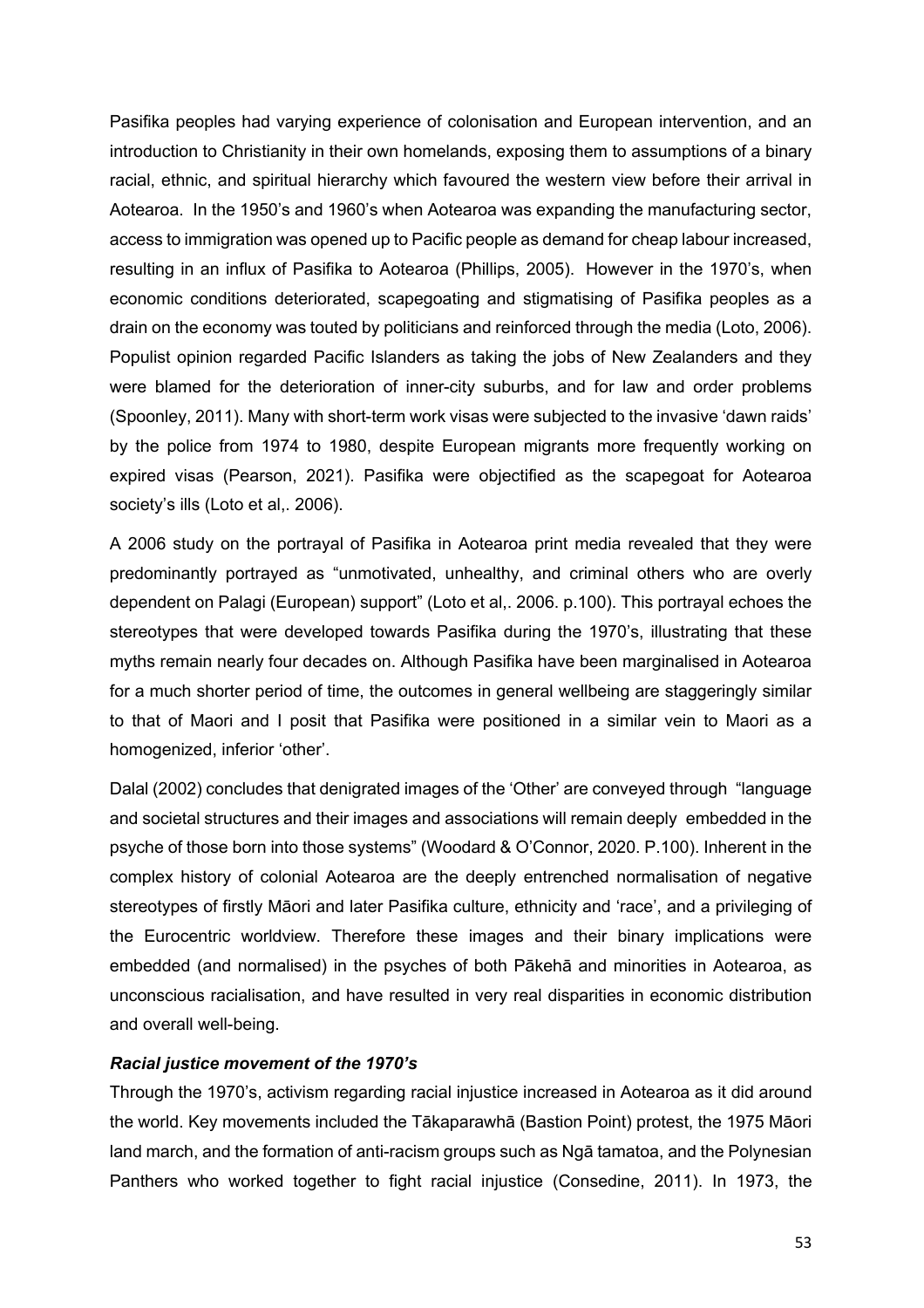Auckland Committee on Racism and Discrimination (ACORD) was formed to research and expose institutional racism in the education, health, social welfare and justice systems (Consedine, 2011). The Waitangi tribunal (1975) was formed to define the true terms of Te Tiriti. In 1987, the government adopted a policy of bi-culturalism and a commitment to honouring treaty principles which meant addressing the inequalities that existed between Māori and Pākehā (Houkamau, Stronge & Sibley, 2017). This era raised wider awareness of racial justice and marked a shift in critical consciousness (Cornell, Fleras & Spoonley, 2001). Overtly racist sentiments which were once commonplace were increasingly seen as unacceptable, and racism began to evolve in its manifestations to subtler forms (Cornell, Fleras & Spoonley, 2001; Houkamu et al., 2017).

#### *Developments*

It has been recognised that a growing cultural renaissance since the activism of the 1970's has increased pride and connection to culture, and a stronger voice for the rights and needs of both Māori and the Pasifika diaspora in Aotearoa (van Meijl, 2020; Mackley-Crump, 2015). It appears that Māori and Pacific people are finding their voices and at the same time society is increasingly opening up space for those voices to be heard. Alongside this has been a growing appreciation for the value of collectivist worldviews, particularly that of Māori in Aotearoa (Grimes, McCullough & McKay, 2015).

Over the ensuing years Aotearoa's collective understanding of the phenomenon of racism is evolving, and it's outcomes increasingly recognised. Racism and discrimination have been increasingly acknowledged as a contributing factor to ongoing inequality (Came, 2012; Marriot & Sim, 2014; New Zealand Human Rights Commision, 2013). There are progressive efforts to address the impact of racism on health and mental health of Māori and Pasifika (Harris et al., 2018; Talamaivao, et al., 2020). Aotearoa has comprehensive laws, policies, and practices in place to prevent racism and discrimination (Houkamau et al., 2017). Initiatives to address disparities for Māori and Pasifika such as affirmative action and equity schemes to develop a more diverse work-force were introduced (Curtis et al., 2015). There is growing recognition towards the necessity for including Māori and Pasifika in developing strategies, frameworks and processes regarding how to best work with their communities (Laking, 2012). The Crown's treaty claims settlement policy has given iwi (tribes) an avenue of investigation for illegally claimed lands (Mutu, 2019).

In 2021 developments towards racial equity continue. There is more Māori and Pasifika representation in the ruling party, more reo used in mainstream media (Triponel, 2021). New Zealand (Aotearoa) history and the impact of colonisation on Māori is to be taught in schools from 2022 (Gerritson, 2021). A new Māori Health authority and Pacific health strategy to be led by Māori and Pasifika has recently been announced (Tukuitonga, 2021). In 2021 an official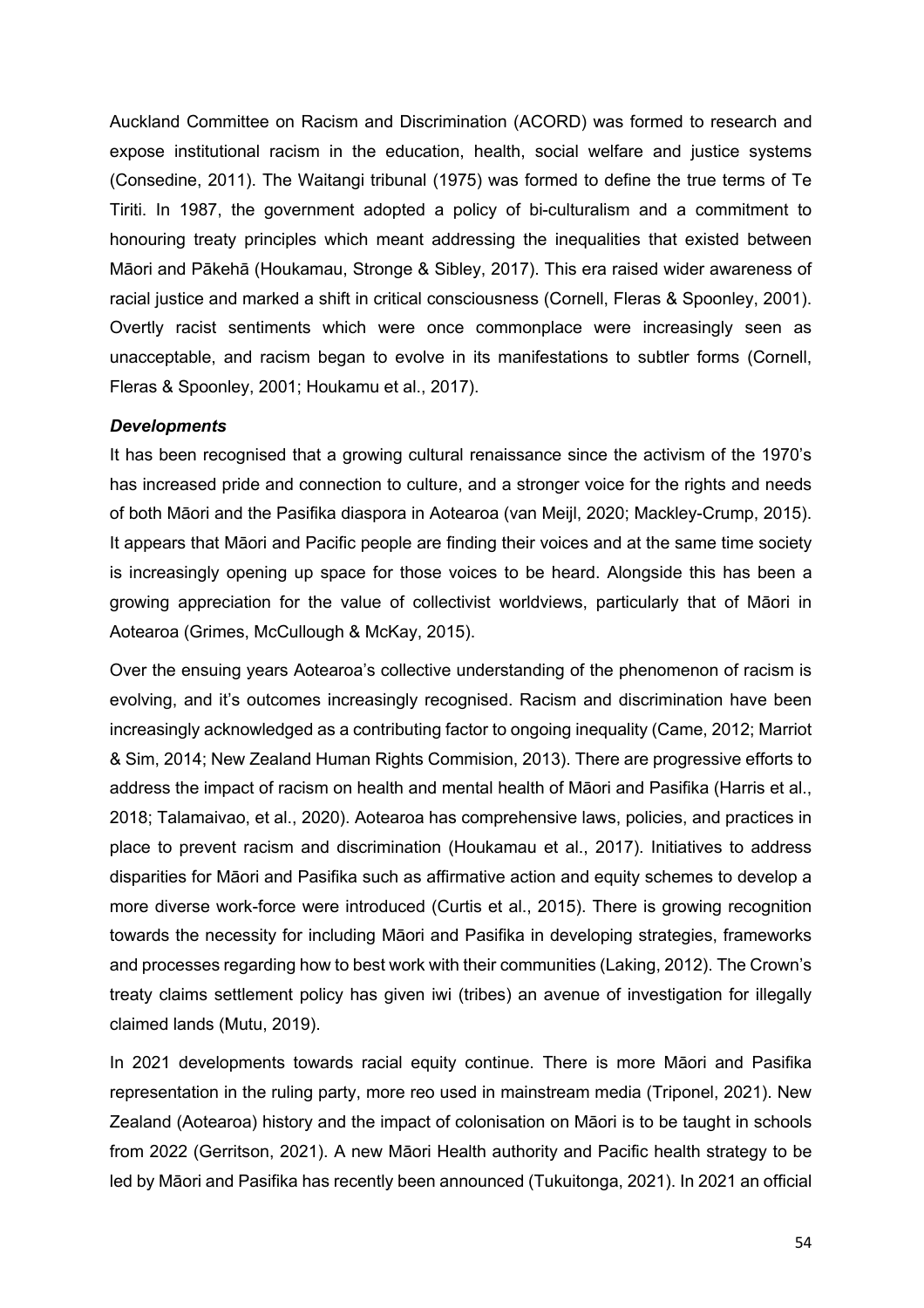apology was made to Pasifika people regarding the Dawn Raids (Gabel & Nielson, 2021). Ardern went on to acknowledge that "to this day, Pacific communities face prejudices and stereotypes established during, and perpetuated by, the Dawn Raids period" (Tokalau, 2021).

### *Yet marginalisation & discrimination continues*

In spite of these important developments and a focus on racial equity, disparities remain (Marriot & Sim, 2014; Ministry of Treasury, 2019). Dalal (2002) noted that racism can be revealed through statistical evidence and analysis. Statistically, the disparities between Pākeha, Māori and Pasifika are stark and infer a level of discrimination and resulting inequality which lies in contrast to the picture of progress. In 2019, Māori and Pasifika still ranked lower in most measures of wellbeing relative to the rest of the population (Ministry of Treasury, 2019). These include lower incomes, education, health, home ownership, poorer housing and shorter life spans, as well as a widening wealth gap comparatively to Pākehā (Ministry of Treasury, 2019; McKenzie, 2020). Furthermore, Māori are still grossly overrepresented in suicide statistics and incarceration rates (Ministry of Treasury, 2019). Racial marginalisation has resulted in a societal structure with an implicit class system where Pākehā are skewed toward the upper ruling class based on wealth and ownership, while Māori and Pasifika are skewed toward the lower end, making up just under half of those living below the poverty line (McKenzie, 2020). It seems unconscious racialisation and the impacts of racism are intrinsically linked to these disparities.

Recent research has provided more evidence of the ways racism is still impacting on the lived experience of Māori and Pasifika. Among these findings, and despite concerted efforts made over many decades to address disparity in these areas, expectations of Māori and Pasifika academic achievement are lower, and levels of expulsion are higher (McDonald, 2018; Mayeda et al., 2014); Māori and Pasifika experts on government health advisory boards were "frequently ignored, debated, contested or perceived as unworthy or invalid" (Came et al., 2019), they are still less likely to receive accurate, effective treatment in health settings by medical specialists (Talamaivao et al., 2020; Cormack et al., 2017); are often paid less for the same roles and experience (Te Kawa Mataaho, 2020), are resented for gaining access to tertiary education through equity schemes (Mayeda et al., 2014) are still likely to be given heavier sentences than Pākehā for the same offenses (Morrison, 2009; Ashton & O'Connell, 2018); and experience more racial discrimination which is associated with poorer self-rated health, poorer mental health, and greater life dissatisfaction (Cormack, Stanley and Harris 2018).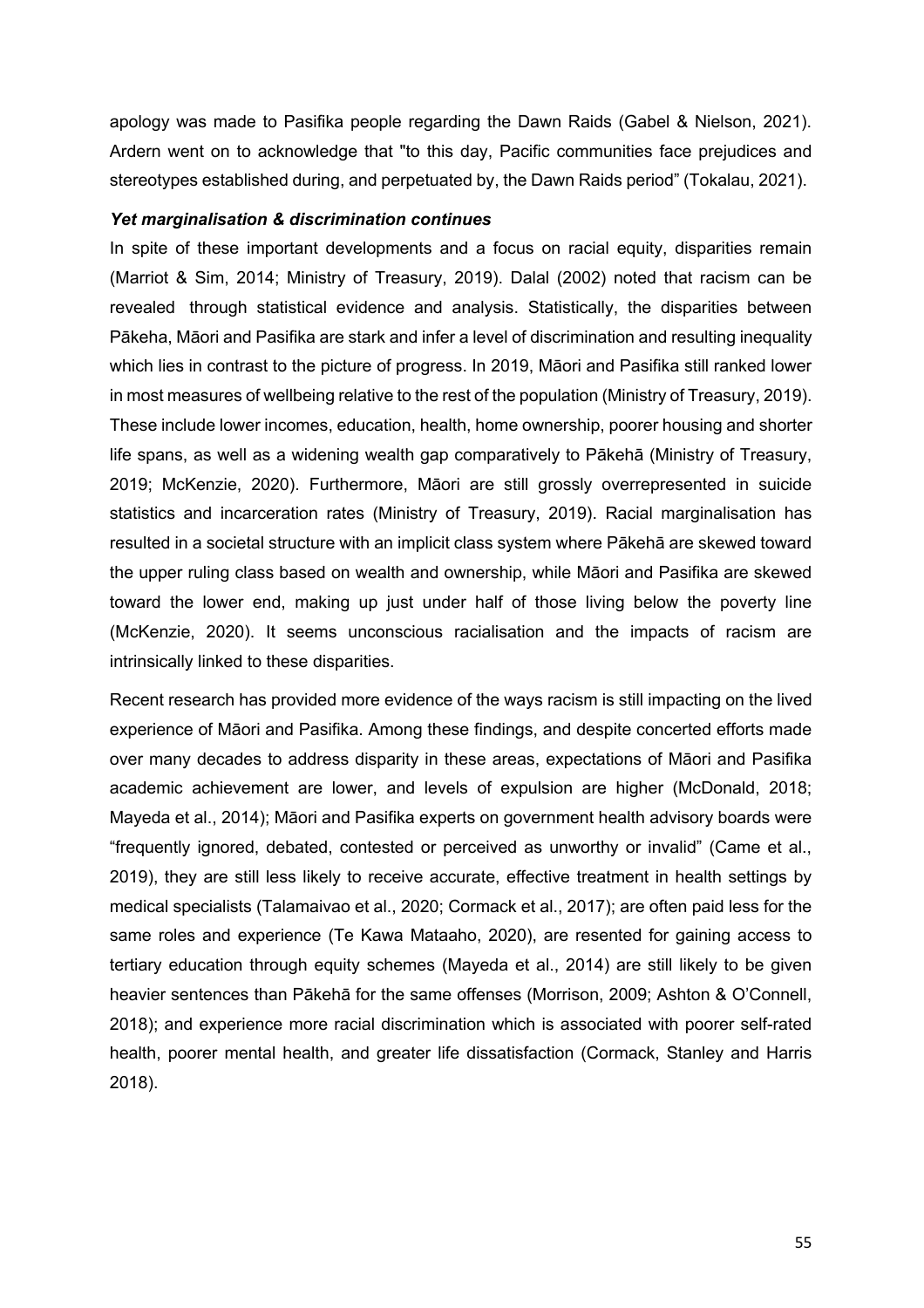# **A psychodynamic lens**

# *Disillusionment*

The current situation as outlined in this overview, paints an ambivalent picture. There is a dissonance between progress, and the continuing (and in some cases increasing) disparity and experiences of discrimination (racial microaggressions) reported by minority people, (although this may positively indicate increased recognition by minorities of subtle racism which were previously normalised). There are clearly genuine attempts to address and acknowledge racism on all levels from the systemic to the interpersonal through what is consciously recognised. I suggest this progress is undermined by what remains unconscious and out of awareness and that unconscious racialisation in both minority and dominant psyches contributes to this discordance.

I felt disillusioned when looking at the macro of this phenomenon, a sense of both disappointment and validation that my own experience wasn't an anomaly. It was uncomfortable to face into the shadows, to hold them alongside the narrative of racial progress. Lynne Layton (2019) advocates for an ethic of disillusionment in order to recognise and disrupt normative unconscious processes, which keep racial oppression in place.

> Disillusionment, the undoing of disavowal, is a painful process. It first entails a willingness to become conscious of historical trauma (Salberg & Grand, 2016), a process that renders visible the ways this trauma, alive in intersectional ghosts, haunts all of our institutions…including the theories and practices of psychoanalysis….The alternative is disavowal, turning a blind eye to painful truths; this lies at the heart of perversion, repetition, and the inability to learn from experience (Layton, 2019. p. 110).

# *Facing illusions*

Steiner (2018) adds to this exploration by using the story of Oedipus to speak to the role guilt plays in the psychic retreat of idealised illusion in response to trauma. Disillusion comes as an awakening via a new event which reveals the disavowed trauma, where its impact can no longer be denied (Steiner, 2018). Unintentional racial microaggression encounters and challenges could be considered an awakening event, and have the potential to be an entry point for both the recipient and offender to awaken to the disavowed of their relative positions and affects.

Steiner's (2018) thoughts on the working through of disillusionment seem relevant to the topic of racism. He asserts that working through first shame and then guilt, which is experienced by both offender and recipient, is essential in reaching the depressive position; but caveats that the guilt must be bearable and that responsibility must be taken without denying the guilt of others (Steiner, 2018). Without this, a return to denial, idealisation, and omnipotence are inevitable. Steiner (2018) notes the importance of guilt being neither minimised or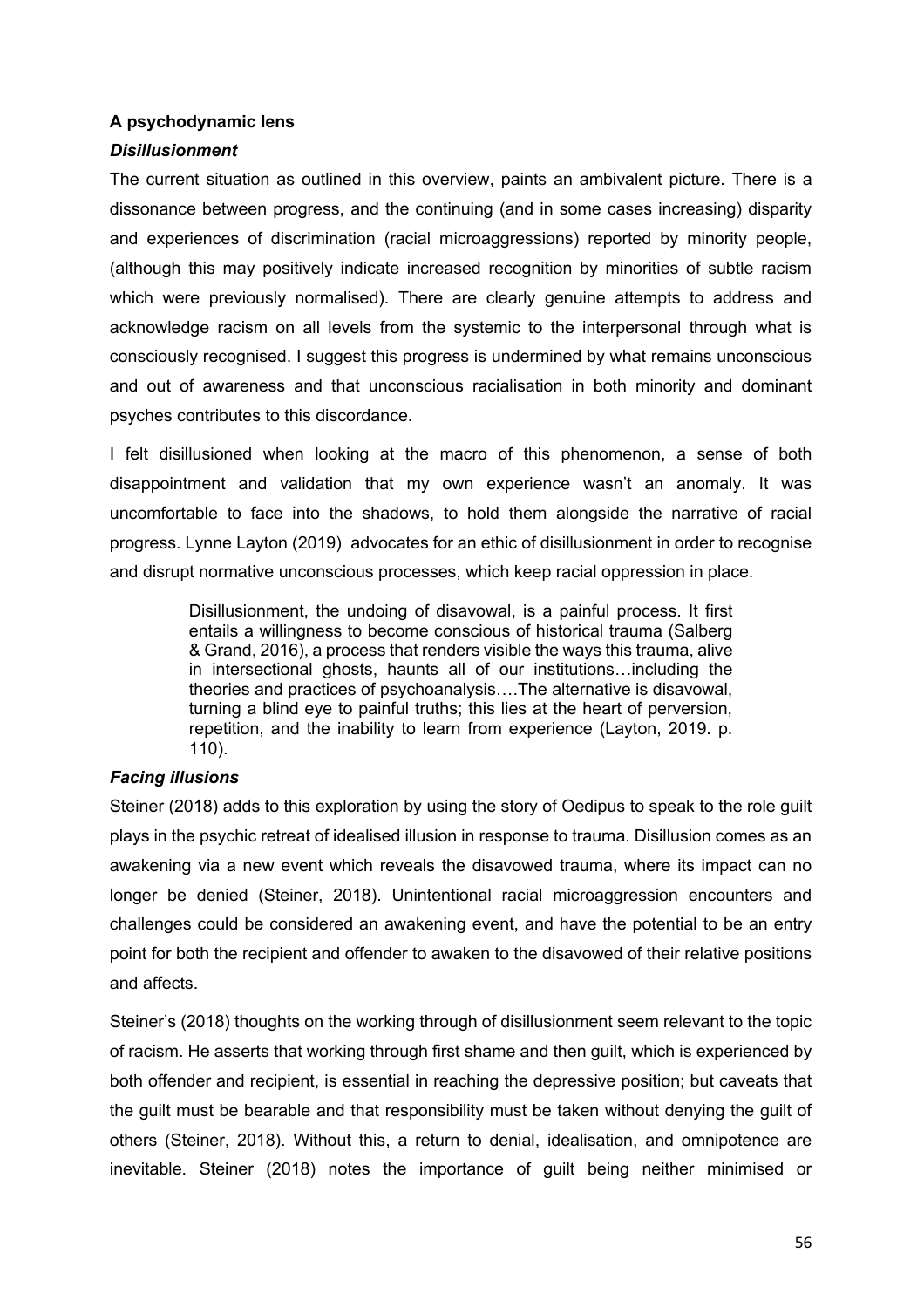exaggerated, but recognised as appropriate to the truth of what happened. When faced into, it often turns out to be less severe than one's unconscious phantasies imply (Steiner, 2018). Persecution lessens as guilt gives rise to remorse and the wish to make reparation (Steiner, 2018). With the case of Oedipus, he must be protected from guilt for the original trauma, but guilt might emerge over the way he turned a blind eye, or suppressed hatred that led to a violent reaction (Steiner, 2018). Steiner gives some direction about how this can be worked through in a therapy relationship.

> The analyst has not only to help the patient accept his guilt, but also help him to attribute guilt where it is appropriate, and this may require that the patient is free to hold the analyst responsible for his errors and enactments. True reparation does not then recreate ideal objects, but accepts real ones and strengthens the capacity to discriminate between them (Steiner, 2018. p. 565).

This implies that both client and therapist must be willing to acknowledge their own illusions and guilt regarding unconscious racist beliefs, behaviours, and norms.

# *White privilege, white fragility and white defensiveness.*

Despite the fact that many Pākehā see themselves as non-racist, and actively advocate for racial justice, unintentional racial microaggressions still occur, presumably regarding beliefs and behaviours which are still unconscious. When these transgressions are challenged, Pākehā are confronted with assumptions, norms and privileges of which they were previously unaware. The spoken word performance in the link below, speaks to the invisible privilege of being Pākehā in Aotearoa, a confronting narrative which speaks to the depths of what may be disavowed and defended against.

# *Norrie, S.(2013). Invisible privilege: Spoken Word. South Auckland poet's collective.*

The term 'White fragility' has been coined to describe the feelings of attack and sensitivity that Pākehā can feel in response to challenges, a defensive response which often seems out of proportion to the transgression. I perceive further un/intentional microaggressions in response to challenges as manifestations of 'White defensiveness'. Resistance to acknowledging the microaggression may unconsciously reflect shame and guilt for the greater trauma of colonisation, along with fear, hostility, and resentment for what might have to be given up in order to achieve true racial equity.

> Today, these black men are looking at us, and our gaze comes back to our own eyes (Jean-Paul Sartre, 1964–1965, p. 13).

With this statement, Sartre was describing the interpersonal impact of people of colour on White subjectivities in the context of decolonization (Stephens, 2020). The "shock of being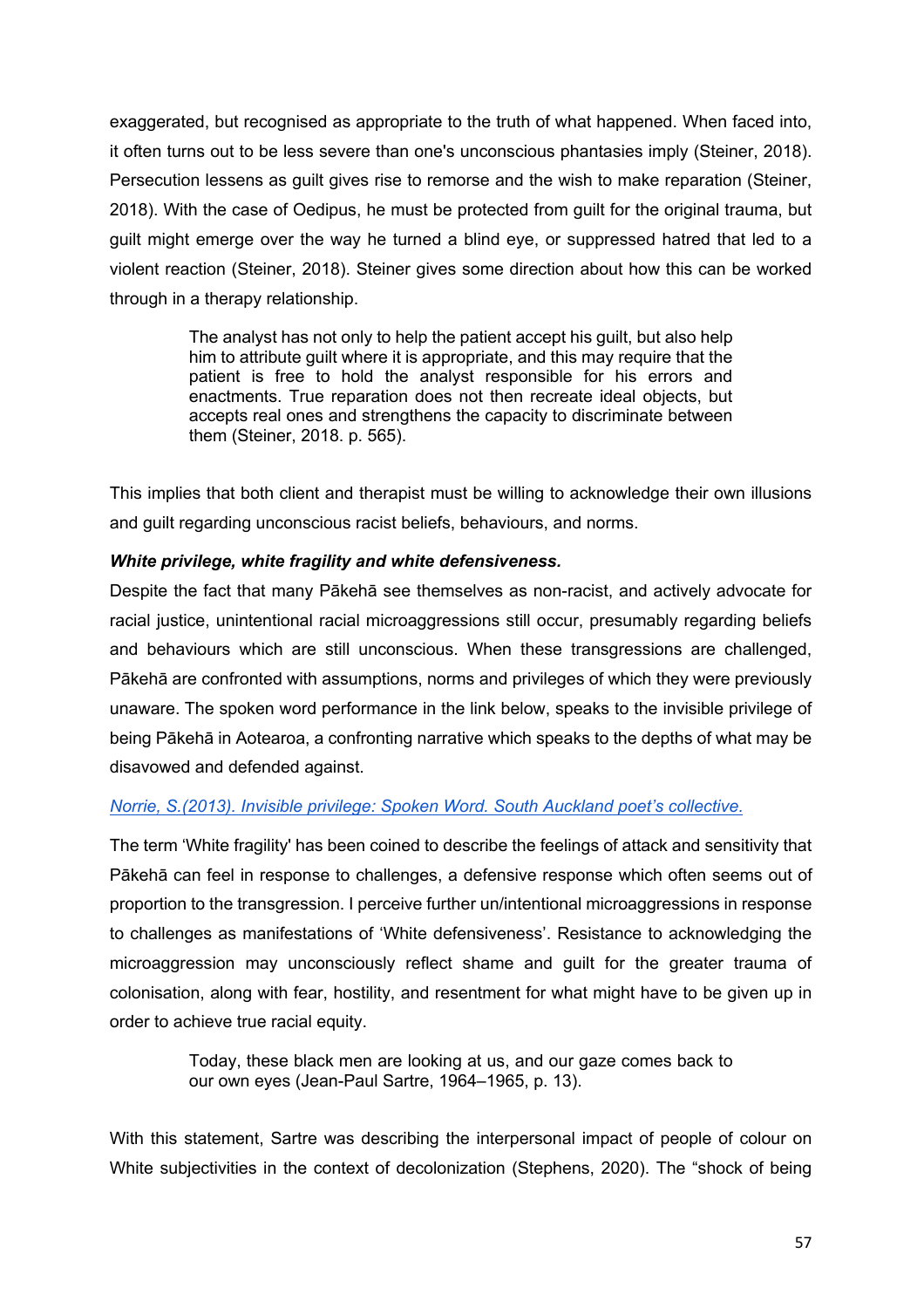seen" as a White subject prompting a form of White double-consciousness, a confronting experience which holds up a mirror to what has been disavowed (Stephens, 2020). This may foster persecutory guilt, which can feel unbearable and annihilating "when reparation is felt to be impossible" (Caflisch, 2020. p. 578). If able to be tolerated, I believe double consciousness (for both Pākeha and minorities) is also how we might come to know our own unconscious racialisation.

> When we stop relating to racism as something abstract and outside ourselves, and begin to reclaim some of our own projections, another possibly irreparable fact emerges: namely, that the history and presentday realities of racism are inscribed in our own minds, permeating and shaping our thoughts, feelings, perceptions, and relationships, at times outside our conscious awareness, or at the edges of this awareness (Davids, 2011. p. 132).

### *Defending internal racist organisations*

Common defences against racial guilt or "Internal racist organizations" (Davids, 2011. p.13) are denial, over-identification, and manic reparation (Caflisch, 2020).

Denial of historical context and current inequities is the subtext in the resentment expressed for the 'allowances' being made to marginalised minorities in addressing resulting disparities. This is captured in statements like 'Māori and Pasifika are now the most privileged in society' (Bassett, 2021). Contradictory to egalitarian values, there is perhaps a (less conscious) resistance to giving up the privileges that come with racial inequity, an inner conflict which might increase persecutory guilt and defenses against recognising these feelings (Caflsich, 2020; Di-Angelo, 2018; Davids, 2011). Stephens (2020) formulates this as 'white resistance', "an inescapable feeling of resentment at needing to submit to a new global, decolonial, racial reality" (p.211). Judith Collins, former National Party leader, exemplifies this defensiveness in which she responds to calls for diverse representation in her caucus, as an attack "Is there something wrong with me being White?" (Collins, 2020). To me, comments like this are a form of microaggression which express persecutory anxiety by framing minorities as the oppressor. "To the privileged, equality feels like oppression" (Nicholas, 2017. p.9) captures my sense of this racial defensiveness.

Over-identification and splitting are also employed to keep the racist at a distance (Caflisch, 2020). I suggest that, in our attempts to avoid guilt, we use more sophisticated splitting, acknowledging that racism exists, 'out there' and 'back then' while the internal racist that lives 'in here' stays hidden. I consider that perhaps my classmates were unconsciously overidentifying with the minority perspective in their initial statements and responses in the vignette. Over-identifying with the minority position, unconsciously bypasses our own affective and self-reflective reckoning with this phenomenon. Di-Angelo (2018) describes another form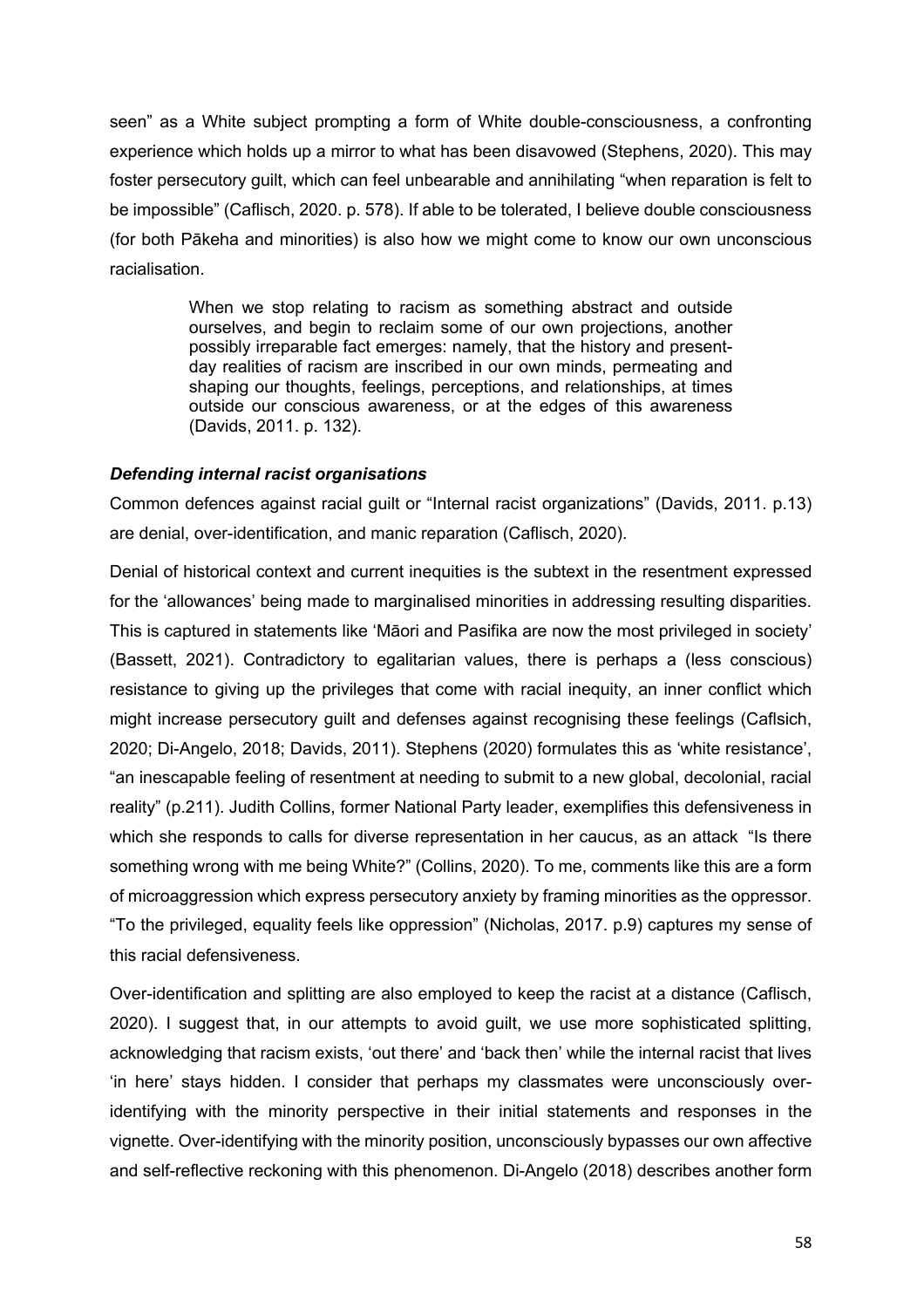of over-identification in 'White progressives'. Because their intentions are good they think they have already arrived and have nothing more to learn. Their defensiveness and certitude make it difficult to explain how they uphold and perpetrate racism (DiAngelo, 2018).

The current equality movement also holds an element of the manic reparation spoken of by Melanie Klein (1940), in the rush to repair in order to avoid disavowed feelings of guilt and anxiety (Dalal, 2012). "Reparative guilt can often become focused more on self than other; inspiring ways of thinking and acting that …have less to do with repair than with protecting ourselves from a sense of persecution by others, and by our own thoughts and feelings" (Caflisch, 2020. p. 582). Manic reparation involves a fantasy of omnipotence and erasure (Caflisch, 2020; Klein, 1935, 1940; Mitchell, 2000). A desire "to repair the object in such a way that guilt and loss are never experienced" (Segal, 1973, p. 95). Caflisch describes this as a narcissistic goal of restoring our idealised 'goodness' (Caflisch, 2020).

To get to the reparative guilt of the depressive position we must begin to synthesise destructive impulses and feelings of both love and hate from both sides of this polarity towards each other as integrated objects (Klein, 1940; Balbus, 2004). Functioning from the depressive state of mind, Caflisch suggests that reparative guilt can instead serve as a compass, guiding us to take responsibility within the limitations of our 'ordinariness' (2020).

> It will necessitate acknowledgement of our own aggression and destructiveness, without collapsing into a view of ourselves as irredeemably harmful or broken; and in respect and concern for those we have harmed, maintaining an awareness of their separateness, rather than identifying with their suffering in an appropriative or masochistic way (Caflisch, 2020. p. 582).

It is when both love and hate can be felt together that feelings of guilt and anxiety for the harm we have caused will be experienced, in order to make true reparation (Klein, 1940; Balbus, 2004).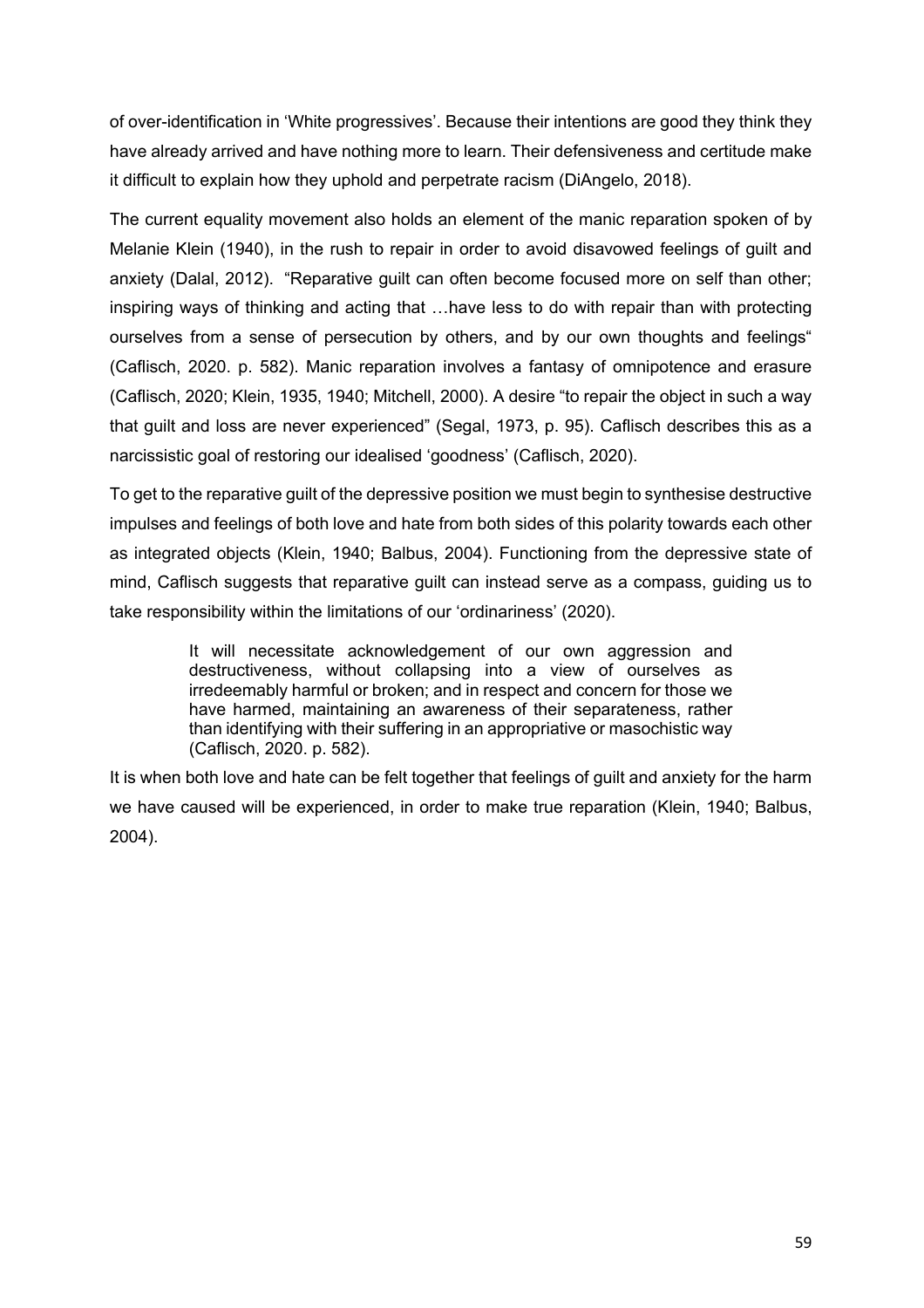# **Chapter Seven- Findings. The intrapsychic.**

In this chapter, I summarise the findings of my heuristic self-search inquiry outlining five key themes of illumination- 1. Cycling self-states; 2. Unconscious racialisation; 3. Essentialist racial constructs; 4; Confronting my own disavowed; 5. The intersubjective racial third.

This uncovering and meaning making is an evolving process. What I offer in this work is a moment in time on this journey of meaning making.

# **Cycling self-states**

# *The 'I who feel's.*

I had ambivalent and fluctuating internal responses to the encounters in the vignette, and found myself cycling through them repeatedly in relation to this phenomenon. My first response came from a self-state I identify as the 'I who feels', my authentic unfiltered response to the casual normalisation of injustice and oppression that the initial statement represented to me.

> *The words were a shock. My body registered them as an attack which invoked a visceral response, my breathing, my muscles, everything on edge, ready to fight, to protest. I felt an outrage which frightened me and underneath that a deep hurt, like a new cut into an old wound.*

*Journal entry. 8th March, 2020.*

I came back to these feelings many times over the course of this dissertation journey. These painful affects which were denied, repressed or otherwise disavowed, belonging not only to this moment but to the enormity of this issue and the helplessness I sometimes feel within it. I also came to know another self-state, an inner voice which arose almost immediately.

# *The divided self- the minority experience*

*I felt fearful and doubted the validity of my response. This dialogic voice fostered self-doubt, it questioned the legitimacy of my feelings, whether I was being irrational, unreasonable, over-sensitive. It invoked a silencing shame. It also brought hyper-awareness to the uncomfortable feelings I might have evoked in others, and fear of retribution for being too confrontational, too oppositional. It rationalised away my anger and hurt, compelling me to hide my feelings, dissociate them or present them in a more palatable way, to question their validity all together. This voice was subjugating, invalidating and minimising.*

*Journal entry. 8th March, 2020.*

This self-state, has been an intermittent invalidating voice of my feeling responses to this issue. This inner judgement is perhaps akin to double consciousness (Du Bois, 1903), the colonial gaze (Fanon, 1952), and internalised racism (Davids, 2011); which are related conceptualisations of the phenomenon of a divided self, a splitting of the self in response to the internal imprint of the external environment. Alleyne's (2007) description of 'The Internal Oppressor', added to my understanding of this experience, "where minorities' struggles are not just concerned with everyday racial external impingements and racial oppression, but also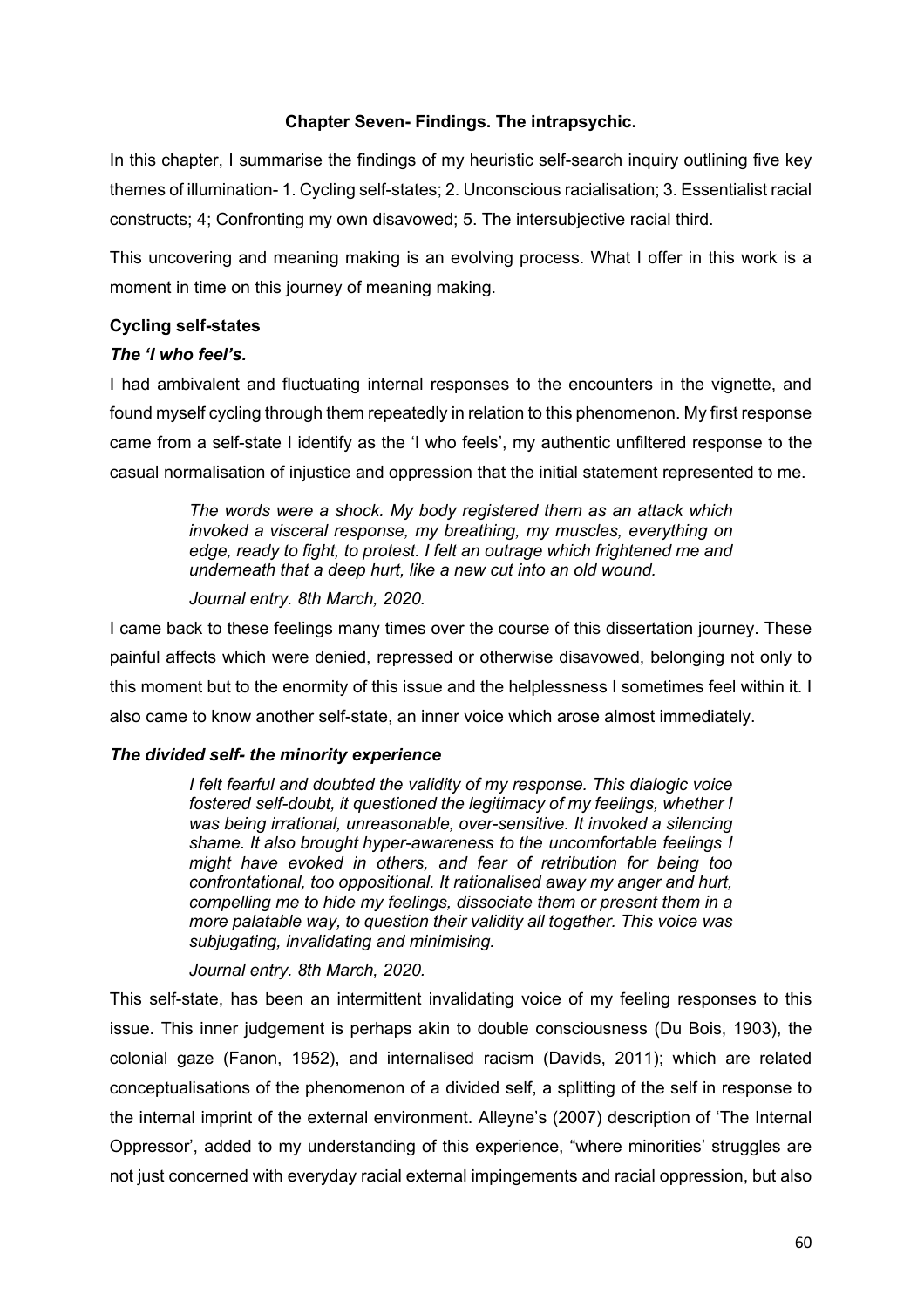with psychic impingements from an internal adversary" which lies dormant, and awakens in contact with an external oppressive situation that is real, perceived or a mixture of both (2004. p. 269).

I found a central challenge in this experience was the difficulty in determining what was due to my own projection and what was related to the behaviour of the group. I felt what I now understand as my 'internal oppressor' (an invalidating White object) come alive in response to the initial statements. Voicing my experience at all represented a victory over this oppressor. In doing so I was also challenging the unconscious assumptions of the group. In sharing my perspective I was perhaps hoping that my fear of invalidation was unfounded, however the groups responses felt like confirmation that my sense of invalidation wasn't solely internal. I posit that these interactions represented an iteration of the kind of relational engagements that created and reinforced the 'internal oppressor' in the first place, and that there was a more complex interplay of racial subjectivities occurring than my internal process alone.

### *The divided self- the dominant position*

*I had an uncomfortable sensation today of inhabiting the dominant position in an initial session with a minority client. I felt this as a sense that I was being experienced as superior, and was missing something important. I felt like I had become the one making unintentional racial microaggressions, judgements, and assumptions.* 

*Journal entry. 23rd June, 2021.*

In this transference/ countertransference dynamic I experienced myself holding a superior position. I felt the rupture as a slow affective disconnect. It was subtle and unspoken but I felt it growing between us and observed my behaviour changing defensively in response to it. I had asked if my client was interested in applying for a counselling subsidy as she was on a sickness benefit (as I would do with any client in that situation). Perhaps this was the catalyst for the shift. Did it feel as if I was implying that she couldn't afford the cost of therapy? Was I denying difference, making assumptions or over-identifying because we were both Pasifika? I had a sense she was experiencing me as fia palagi (trying to be White). This is a selfconsciousness that I sometimes hold as mixed Pasifika/ Palagi (White) heritage with a westernised upbringing. I can't help being westernised, but I am aware that in many ways I am. Were we both defending against or projecting internal judgement? I recognised her affective withdrawal as familiar to moments when I felt positioned as 'less than' but felt trapped in this enactment. I considered how I might approach this next time we met but she never returned. I have thought much about this encounter, what it triggered in us both and how I might navigate it differently. How did the interplay of our unconscious racialisation come alive in this interaction?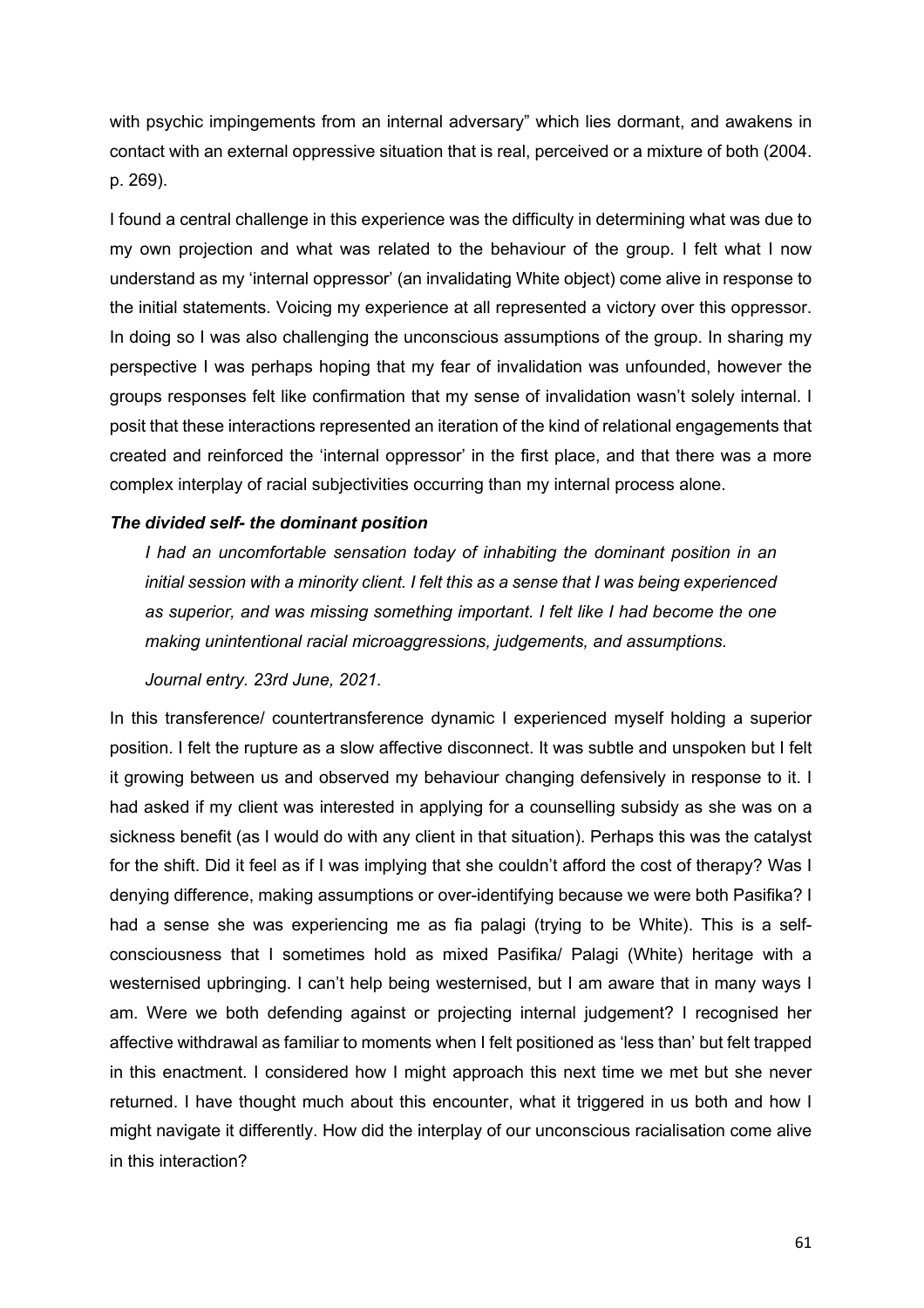It took over a year of focus on this topic to recognise this sense of holding the dominant position in my subjective experience. This speaks to the difficulty of identifying my own internal Whiteness and privilege, perhaps because it is rendered invisible against the baseline of western society.

> The power of ideology is such that the 'whiteness' as organizing principle is unconscious. In other words the white ensign at the centre is invisible, and it is only the black ensign at the margins that is able to be seen. Thus those at the centre feel themselves to be innocent, unfairly assaulted from without. (Dalal 1998, p. 206).

# **Double consciousness and multiple self-states**

These illuminations suggest that my unconscious racialisation is multi-dimensional, dynamic, intersubjective, context specific and relative to the position of 'the other'. Importantly these previously dissociated self-states came into conscious awareness through experiences of seeing myself through the eyes of a perceived racial 'other'. For myself the internal oppressor more easily activated and ego-dystonic.

# *Standing in the spaces*

I relate this sense of double consciousness which views myself through both a Pākehā and Pasifika lens to Bromberg's 'multiplicity of selves' (1996), where experiences of double consciousness brought awareness to dissociated self-states. "We transition between these self-states unconsciously (with the use of healthy dissociation) to produce an overall experience of 'I-ness', maintaining a sense of integrity of the self" (Bromberg, 1996. p. 516). Bromberg suggests that "there are always self-states enacting their experience, because they are not symbolized cognitively as "me" in the here-and-now of a given moment" (1996. p. 525). I believe these racialised self-states can represent not only how I am 'seen' by the 'other' but also how I am viewed by parts of myself.

I found myself cycling between these self-states with increasing awareness through this dissertation journey, while my ability to stand in the spaces and observe them ego-dystonically has increased (Bromberg, 1996).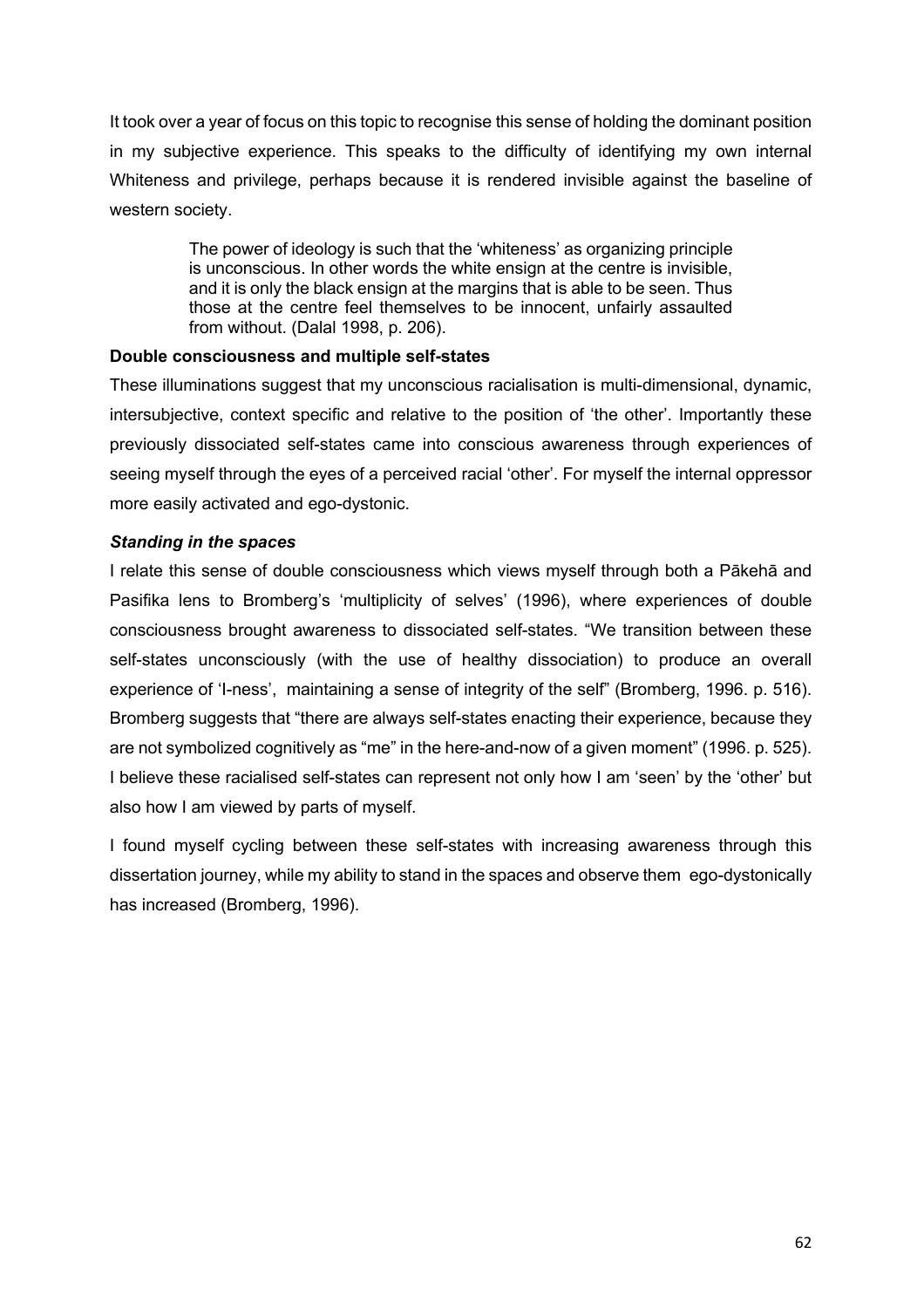# **Figure 2.**

*Dissociated racialised self-states and their relationship to the 'I who feels'.*



Note: this figure summarises my observation of these dissociated racialised inferior/ superior self-states triggered by a projective gaze, and their relationship to the social unconscious.

# **Unconscious racialisation**

Immersion in the heuristic process heightened my awareness of the undercurrents of the social unconscious which sustain disparity and power asymmetry. I apply this to an exploration of my own unconscious racialisation.

According to Neblett and colleagues (2008), racialisation occurs through transgenerational transmission of 'race', culture and positioning communicated by parents. Psychoanalytic theorists such as Dalal (2002), Erikson (1958), and Fanon (1987) explored how ingestion of social material occurs through the nurturing process. I intuit this involves racial positioning and implicit relational adaptations which may include responses to the trauma of cultural oppression and/ or cultural privilege which are dissociated from the experiences which formed them.

I am proud of my Pasifika identity, yet I understand my upbringing to be a mix of Western and Pacific culture. I wasn't raised immersed in the language or traditions of our culture. Despite this, (and in comparison to my Father's culture), what I understand to be Pasifika values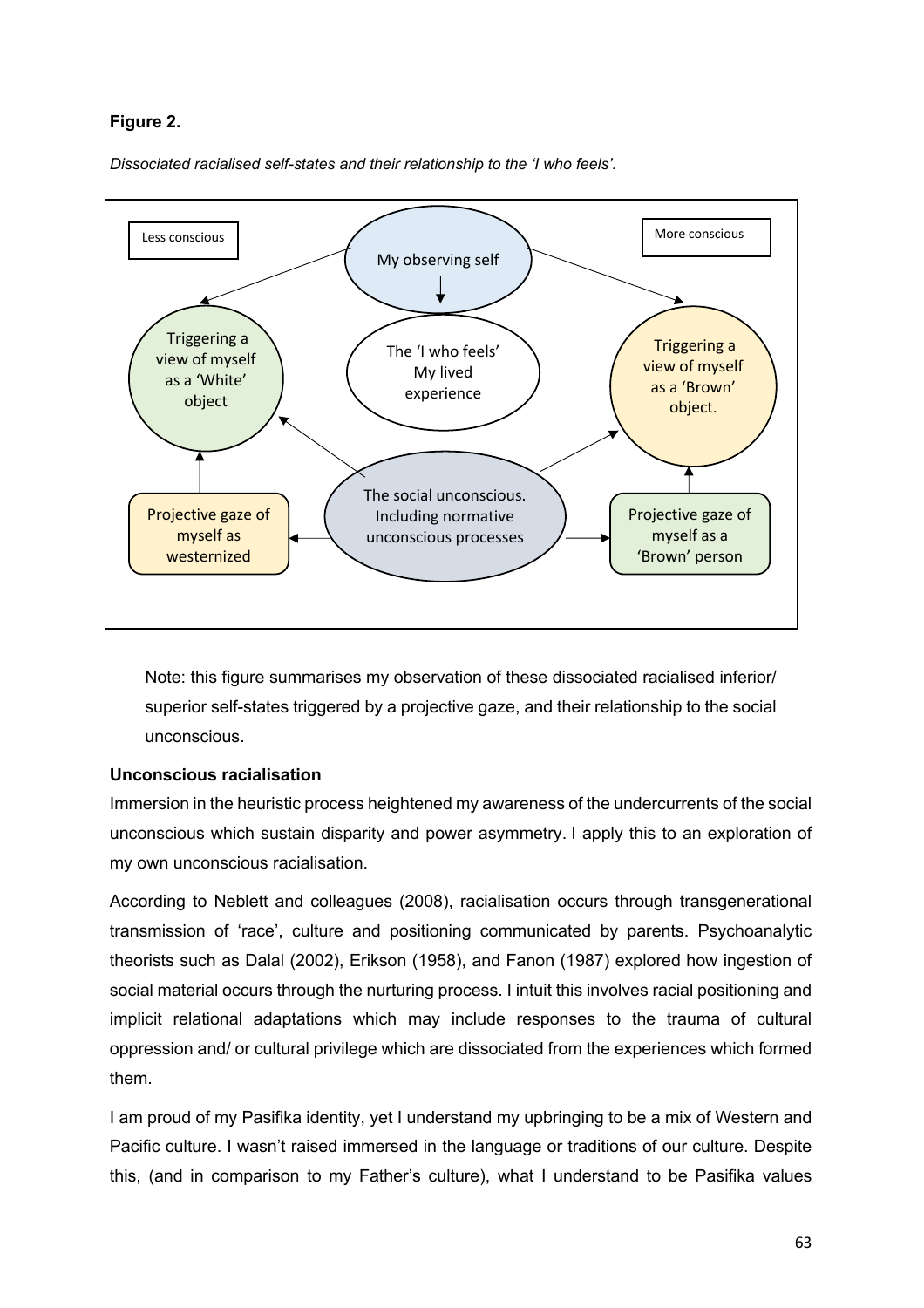(collectivism, humility, duty, and family first) were inherent. Although my Nana was fluent in Niuean and Samoan, she mostly spoke to us in English and dismissed our attempts to learn more of our language, culture and of her life in the islands where she had her first five children. It was unspoken and subtle but she enforced a firm separation between us and our Pasifika culture. The unspoken messaging was to focus on looking forward not backwards. I asked my Mother about this and from her perspective, my grandparents were too busy raising twelve children and many grandchildren to put energy into anything except putting food on the table. There are complexities behind my grandparents' decision (whether conscious or not) to assimilate to Western culture that I can only surmise. As early immigrants to Aotearoa in the mid 1940's I imagine the societal pressure to conform may not have felt like a conscious choice at all (Versey, 2019). By the 1980's there was a strong Pacific community in Ponsonby and my high school was predominantly Pasifika. I became self-conscious of my difference in comparison to my friends who were fully fluent and whose life was steeped in Island tradition in a way that mine wasn't. It is my generation, the grandchildren who feel the loss of our heritage and seek to reconnect.

I recognise modelled ways of being in my family which are perhaps influenced by unconscious racialisation but may also be culturally influenced- a subtle hypervigilance, a relentless work ethic, the expectation of impeccable behaviour, a guardedness and formality outside our own family and rigid rules around not accepting charity. I sense that these were partly unconscious adaptations to counter-identify with negative racial constructs. This anecdotal account of a conversation between Fanon and Sartre spoke to me as capturing something of this internal experience.

> A member of a colonised people must be constantly aware of his position, his image. He is being threatened from all sides, impossible to forget for an instant the need to keep up one's defences. (Bhabha, H.K. cited in Fanon, 1963. p.ix).

I moved to Tauranga to live with my father at fourteen years old and became aware of my cultural self against the back drop of a very different way of being. This experience of double consciousness, of viewing myself through the eyes of Pākehā, who I felt assumed who I was without making efforts to know me beyond their pre-conceptions. I felt viewed as a Brown person, to measures of Pākehā culture in which I didn't feel accepted as different, but unconsciously judged as less than. In this home environment, which was predominantly Pākehā, I adapted to 'fit'. I relate my grandparents' assimilation to my experience of adapting to my father's culture, which felt like survival more than conscious choice. These experiences which I never verbalised but which were incredibly painful, perhaps contributed to the formation of a White invalidating object and an unconscious White object self-state.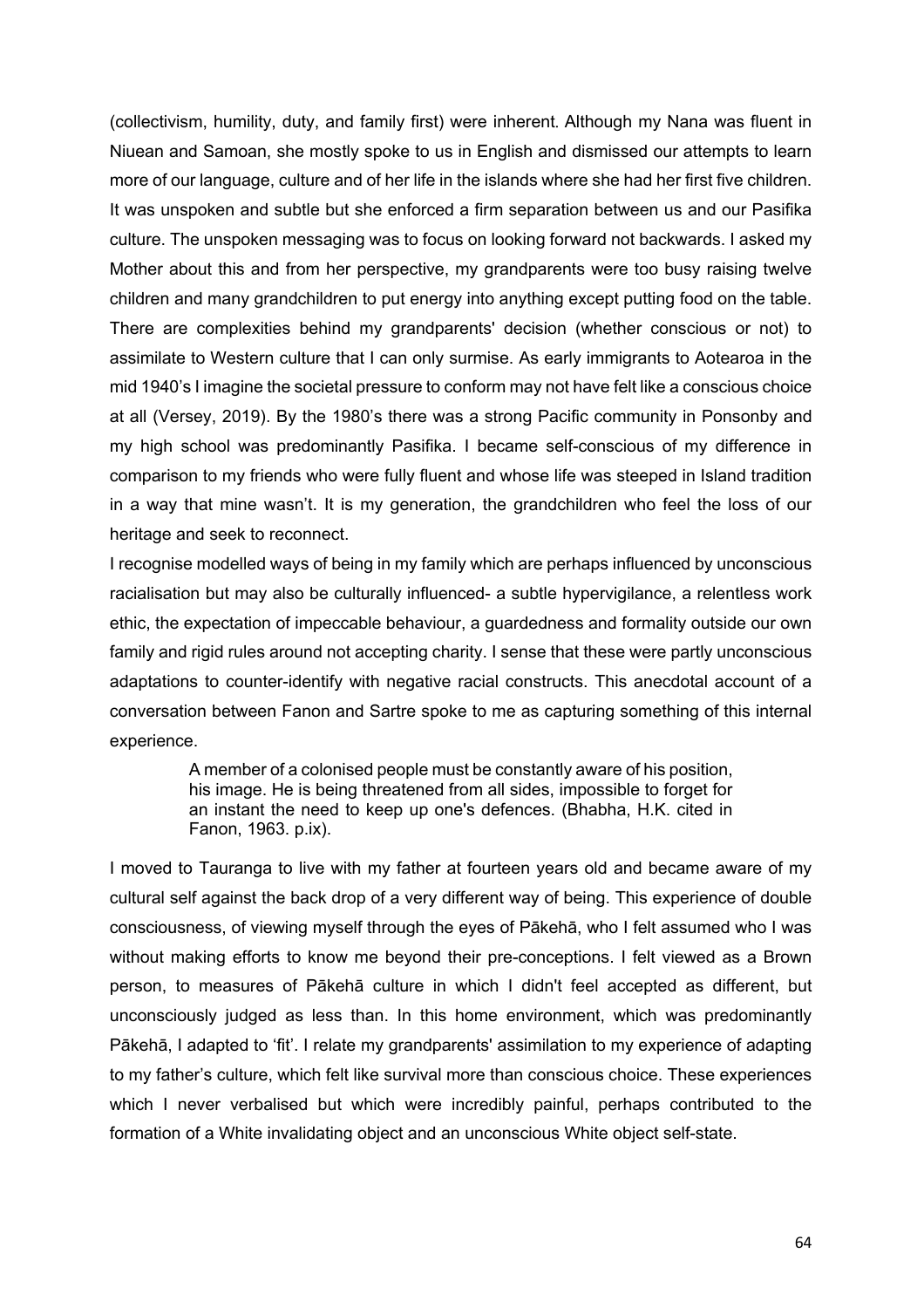I believe the study of unconscious racialisation focused solely on the family unit is remiss without a consideration of racial and cultural socialisation in the wider context of society. This is the broader experience of racialisation through which we are all indoctrinated. In retrospect, from childhood I was socialised into assumptions and myths about different 'races' both in and outside my own family which were so normalised as to be internalised as truths, without critical reflection.

This messaging was conveyed through avenues such as media, social media, education, social discourse and politics. I posit that minorities are racialised about themselves more consciously than Pākeha, and that positive protective experiences of racialisation can occur alongside the oppressive aspects.

# **Essentialist racial constructs**

Layton (2006) asserts that identity categories can be used as a source of strength, but can also be regressive and restrictive (Layton, 2006). Internalised negative beliefs, which exist out of conscious awareness, form racist representations that become introjected and organised into a set of object relationships and form "bad-cultural objects" (Davids, 2011).

> *I counter-identify with these 'bad cultural objects', the denigrating stereotypes and assumptions of both parts of my racial identity, while being hyper-aware of these affects and traits in myself. This results in an internal vigilance in which I feel shame in response to recognising aspects of my own nature.*

*Journal entry 3rd May, 2021.*

Layton defines the regressive force of racial/ cultural identity constructs as the normative unconscious processes that push to consolidate the "right" kind of identity (2006). Idealisation and denigration are both at play in societally constructed hierarchical identities, defining different aspects of self and 'other' to which we identify and counter-identify, and which we project (Layton, 2006).

It seems the cost of this adaptation is that identity is not choice driven, but a reaction to definitions. I believe both idealising and denigrating racial constructs create narrow and contradictory definitions of ascribed racial identity.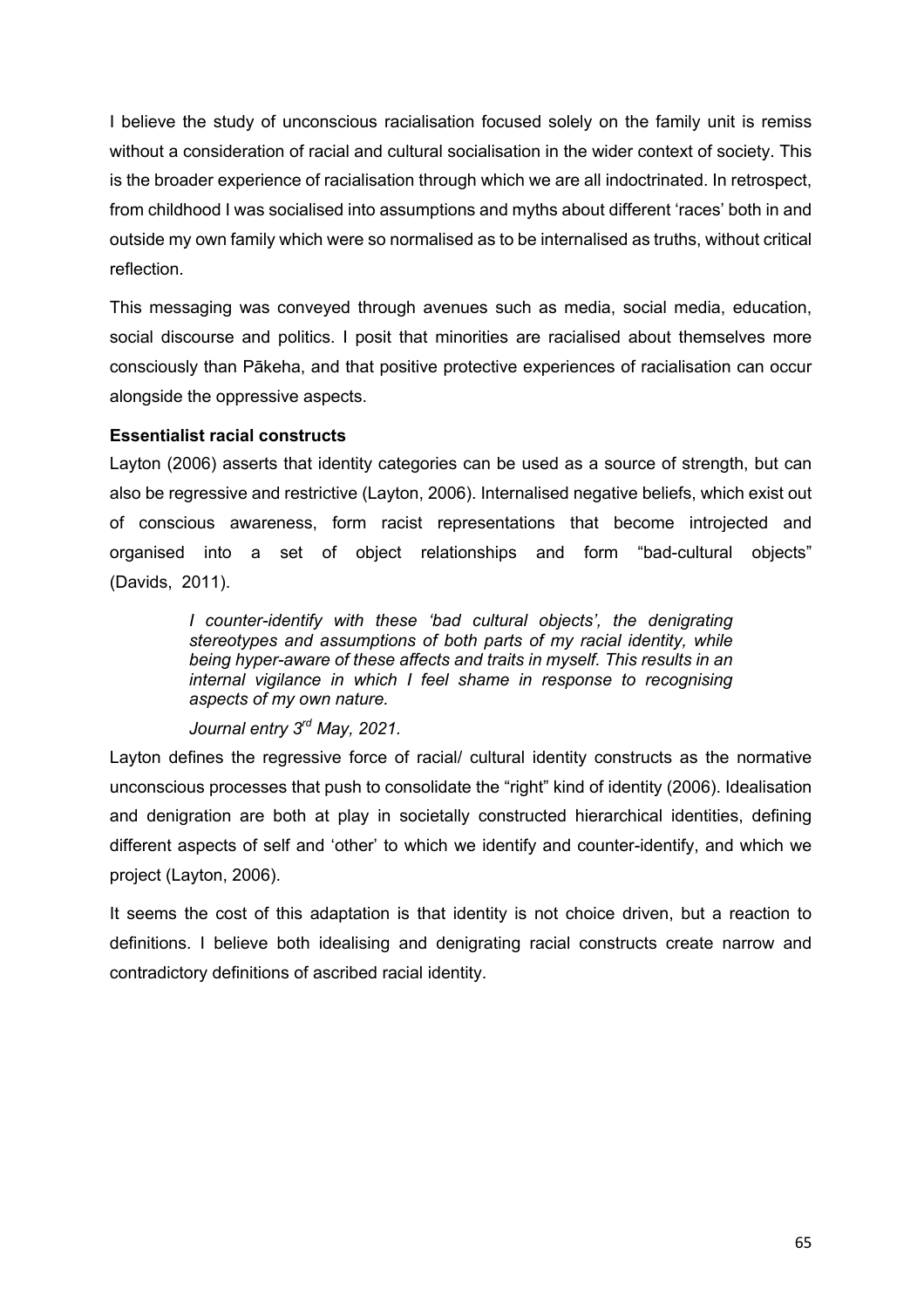### **Figure 3**

*The impact of essentialists constructs on my own identity*



Note: The figure reflects my perception of the stereotypes and assumptions of 'good' and 'bad' in Pasifika and Pākeha which may influence what I strive to be and what I disavow.

### *Narcissistic injury*

I suggest the sense of narcissistic injury and responding defensiveness in the dynamic of racial microaggressions (which I believe occurs in both minorities and Pākeha), are a response to the sense of double consciousness experienced in moments of conflicting interracial engagement. The view of ourselves we 'see' through the other, might also include projections of the way a disavowed part of us sees ourselves, exposing or challenging the racialised traits with which we identify or counter-identify. In response to the sense that we have become the 'bad' cultural object, we may project these judgements as coming from 'the other' as a defence against the way a part of us sees ourselves. Because of the realities of racism, unconscious racialisation, power asymmetry and normative unconscious processes involved, I suggest Pākeha are more efficient at keeping these internal racist organisations out of consciousness.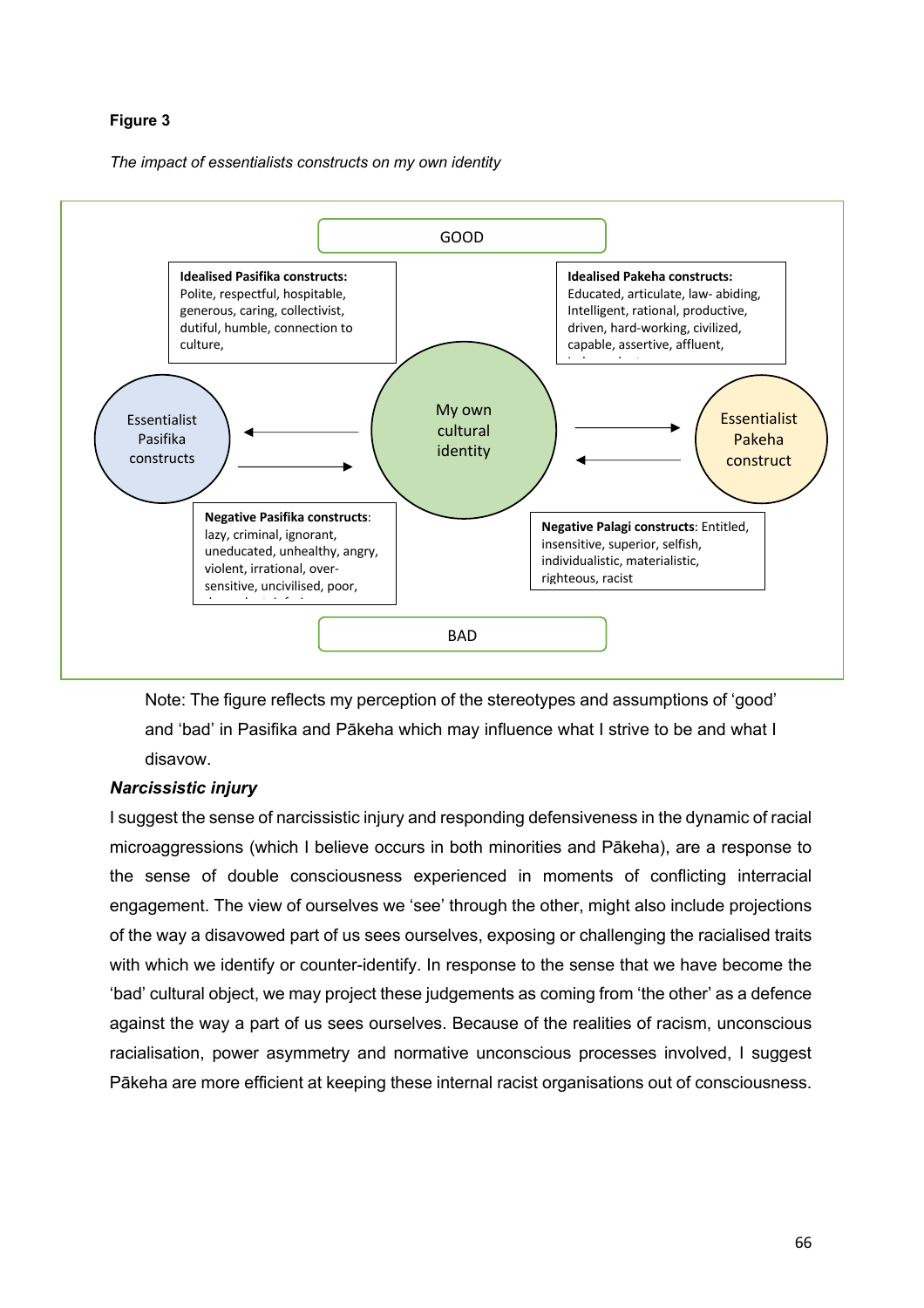## *Being afakase (mixed heritage)*

*I am Pasifika. My brownness is what is seen yet I feel a sense of illegitimacy towards claiming my Pasifika heritage, as if I'm not Pasifika enough. I am also* Pākehā *and this has implicitly influenced my way of seeing the world, yet I do not move through the world as* Pākehā*. I have a sense of belonging to neither and both of my racial identities. Between these two poles of identifying and counter-identifying, my own sense of self gets lost.*

*Journal entry January 16th, 2021.*

These sentiments are reportedly a common experience of multi-racial people (Sue, 2010, Keddell, 2006). Perceptions of minority ethnicities or constructs of race are highly dichotomized and politicized in Aotearoa (Cornell, Fleras and Spoonley, 2001; Keddell, 2006). The pressure to exhibit an ethnicity 'authentically' is experienced both from society and from inside the ethnic group (Keddell, 2006). Those who don't fit these narratives can become marginalised as inauthentic, creating rigid boundaries to negotiate such as those who are of multiple ethnic ancestries (Keddell, 2006).

The term 'fia palagi' which infers 'trying to be White', is a derogatory term used towards those who are afakasi (half cast) or perceived to be overly assimilated to Western culture and therefore don't exhibit an 'authentic' Pasifika identity (Keddell, 2006). This term captures the internalised judgement (the sense of White double consciousness) I feel in being too Palagi (White).

It seems I have both a sense of double consciousness and White double consciousness, a view of my Pasifika self through Pākehā eyes, and a view of my Pākehā self, through Pasifika eyes. A dynamic that makes sense of a previously unconscious hyperawareness of myself in relation to both idealised and denigrating racial constructs.

# *The False Self*

Alleyne (2007) observed that the 'internal oppressor' creates a false self. Winnicott described how a 'false self' or 'caretaker self' defence can develop in order to protect the 'true self' (1960). The 'false self' is turned outward, and is based on 'compliance, adapting and fitting in' to the expectations of the environment (Winnicott, 1965). I relate both conforming (identifying) or resisting (counter-identifying) to an ascribed cultural identity as a form of false self.

My false-self defenses crumbled in the face of the unintentional microaggressions which spoke to my own disavowed- the negative Pasifika constructs to which I counter-identified, while being clearly hyper-sensitive to. At this point in my journey I feel grateful for this experience. Without the destruction of my false self I would not have had the opportunity for the transformation that this experience facilitated. I intuit that my disavowed constitutes the negative stereotypes of both Pasifika and Pākehā as listed in diagram 3. These fears/ beliefs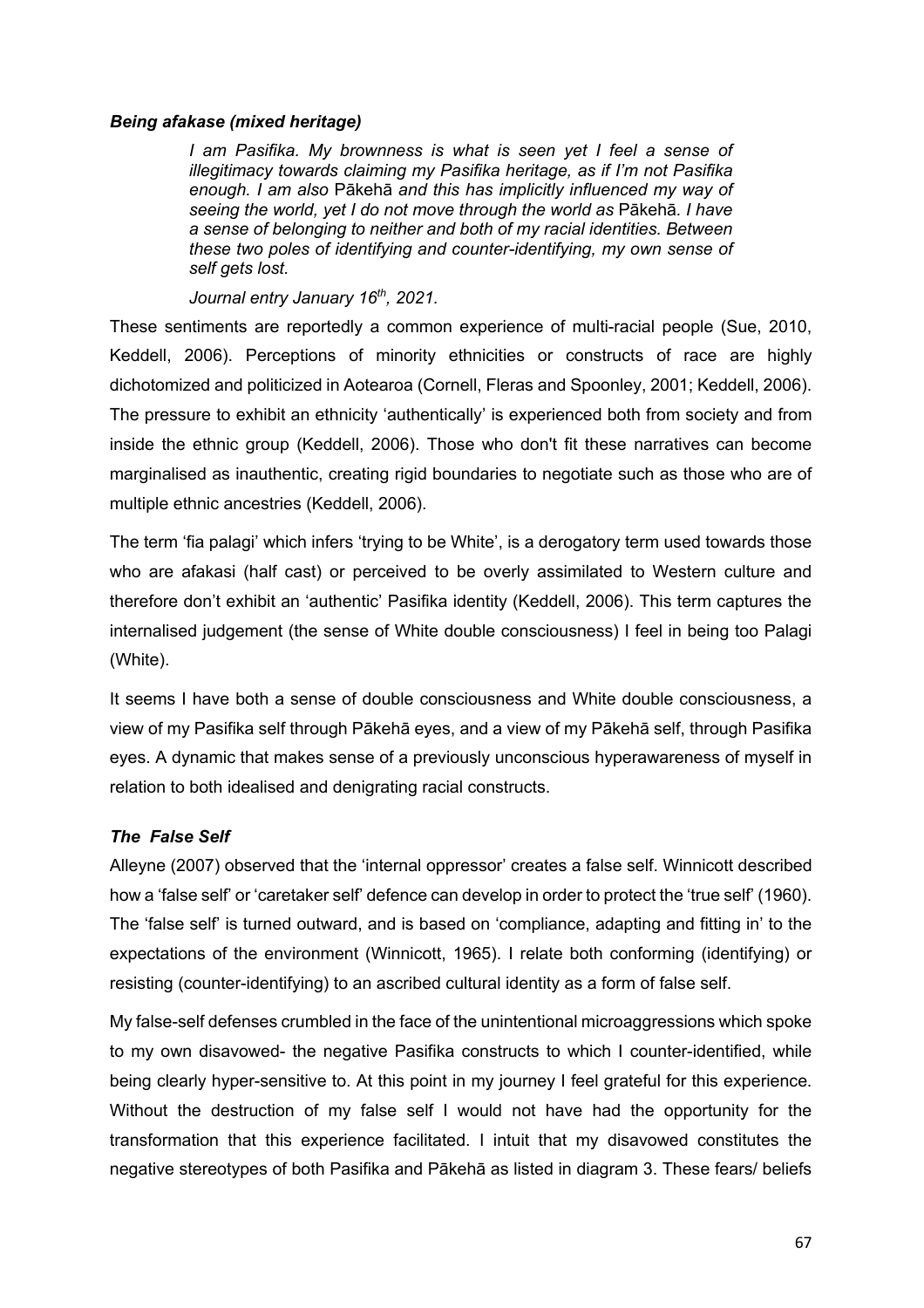belong to self-states that contradict my conscious sense of self, perhaps this is the selfidealised false self that Alleyne (2007) speaks of. In challenging the group I was also challenging the way my 'internal oppressor' sees myself and breaking its' 'rules' of accommodation and silence. Over time, what I felt as a vague cognitive shadow has become more crystallised. Recognising these beliefs belonging to different self-states has allowed a process of acknowledging, accepting, grieving, and addressing these beliefs as being alive in my environment but also importantly residing in parts of myself.

### *Shaking off the shackles of a racialised False Self*

My sense of racial and cultural identity has evolved over the course of this heuristic process. Identifying and counter-identifying with racial constructs has influenced what I accept in myself and what I disavow. When I step back from the experience and view it from a distance, these constructs split traits, affects and behaviours along binary lines creating an illusion (expectation) of perfection which is not based on the reality of human experience. Rather than colluding with this illusion of 'good' and 'bad', I feel able to acknowledge all my thoughts, feelings, traits, adaptations and experiences. Alongside my positive traits, I can at times be hurt, angry, irrational, lazy and ignorant. I can also at times be entitled, superior and express or act out unconsciously racist beliefs, and hold these alongside the 'good', addressing what I discover in myself, rather than falling into or denying a binary view of myself as all 'bad'. Essentially I can resist becoming a White object or a Brown object to myself.

My evolving sense of myself is as a third identity, which encompasses my cultures and my experience of being brown skinned and multi-ethnic, born and raised in the multi-cultural, politically bi-cultural context of Aotearoa. My identity therefore feels somewhat liberated from identifying and counter-identifying with ascribed criteria between racial essentialist constructs and is becoming something I can define on my own terms.

### *Narcissistic wounding*

Alleyne suggests 'the internal oppressor' is the result of narcissistic wounding, which she asserts underlies a compensatory false self (Alleyne, 2007). This explains the depth of my affective response to the unintentional racial microaggressions which were experienced as a personal attack. Narcissistic wounds are characterised by idealisation, denigration and other schizoid dynamics, where exposure of a psychic wound feels annihilating to the self (Kohut, 1966). My narcissistic wounding came from an unintentional racial microaggression which voiced a belief that also lived hidden in a part of myself (my internal oppressor). 'Brown people are seen as less than'. This pathogenic belief still feels painful, but I can tolerate it. I have come to accept that it also exists in the social unconscious, where I suggest it contributes to racial disparities through discrimination towards minorities, but also through self-denigrating behaviours and beliefs minorities might hold toward themselves, through unconscious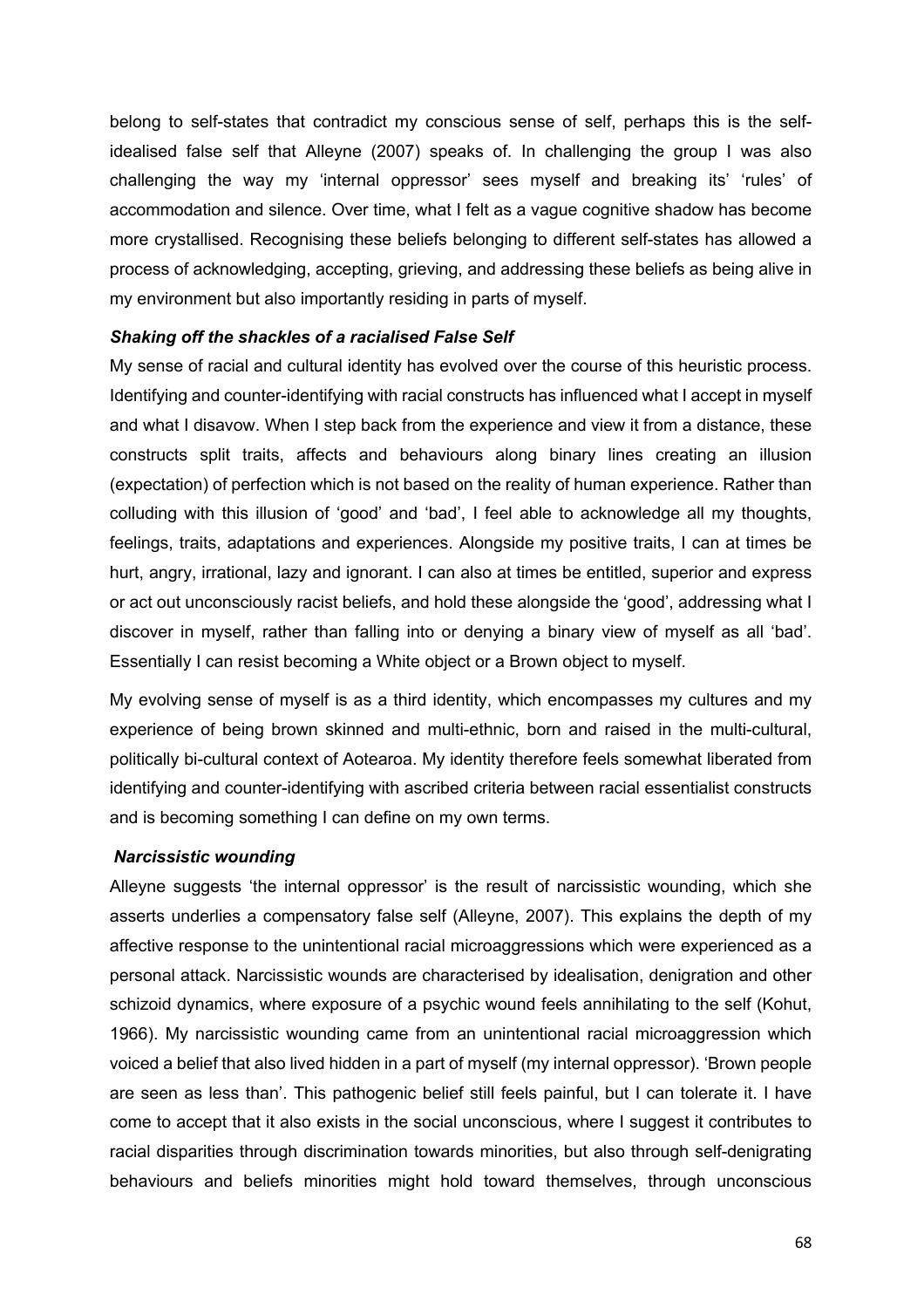racialisation. I find this heart breaking. If unconscious racialisation is the imprint of our external environment, it can exist in our psyche's in a similar way. Facing the truth that this belief has been internalised and exists in a part of myself, I can confront it, address it and heal it.

Looking at narcissistic wounding as it manifests in the minority psyche alone would constitute an example of normative unconscious processes which reinforce racial oppression. Layton (2009) suggests that narcissistic wounding is present on all sides of racialised enactments and results from attempts to defend against, or align with, societally constructed racial/ cultural identity norms. While I don't deny the sense of narcissistic wounding in my own experience, I perceived the group's response to indicate an essentially similar narcissistic wounding. Perhaps 'I am racist' is disavowed and defended against by Pākeha in the same way that 'I am inferior' was defended against in myself. The fear of recognising 'I am racist' might feel annihilating in a similar way to 'I am inferior'. I conceptualise the intrapsychic mechanisms of 'the group' as similar to my own in these interactions. Driven by fear, guilt, shame, and other disavowed affects that belonged to more than just this moment.

### **Acknowledging the disavowed.**

*I feel distraught, suffocating from the many current examples of how the minority perspective is positioned as subordinate, and the Eurocentric perspective is privileged. I feel infuriated that this is so unconscious that as it occurs, it is denied. I can't breathe.*

*Journal entry, 11<sup>th</sup> May, 2020.* 

When I look back on this journal entry, I recognise that although I was speaking to this dynamic in greater society, I was also speaking to my own 'internal oppressor'. Through sustained immersion I observed my internal oppression, my disavowal of the feelings involved in this phenomenon. I came to know the part of me that judged my grief as over-sensitivity or victimhood, and my anger as irrationality, the imprint of society on my psyche which manifested in denying these feelings as unacceptable or invalid.

*Grief*

*I felt the dam break today, and felt my grief for the transgenerational impact of 'race', class, and social inequities which are often denied. The impact of colonisation and adaptations to the experience of disenfranchisement and acculturation and it's connection to current socio-economic disparities, a trauma which is often dissociated from its outcomes and adaptations. I consider that these unacknowledged advantages/ disadvantages are both external and internal.*

*I grieve the pain involved in reckoning with this reality, and the sense of powerlessness which tempts me to submit, rebel or simply withdraw. I grieve the effort it takes to fight for a seat at the table and that having a seat at the table doesn't guarantee being heard. I grieve the internal oppressor, the gaslighting I experience even as I write this, the false belief that to entertain my sadness is positioning myself as a victim. I grieve the racism I find in my own psyche.*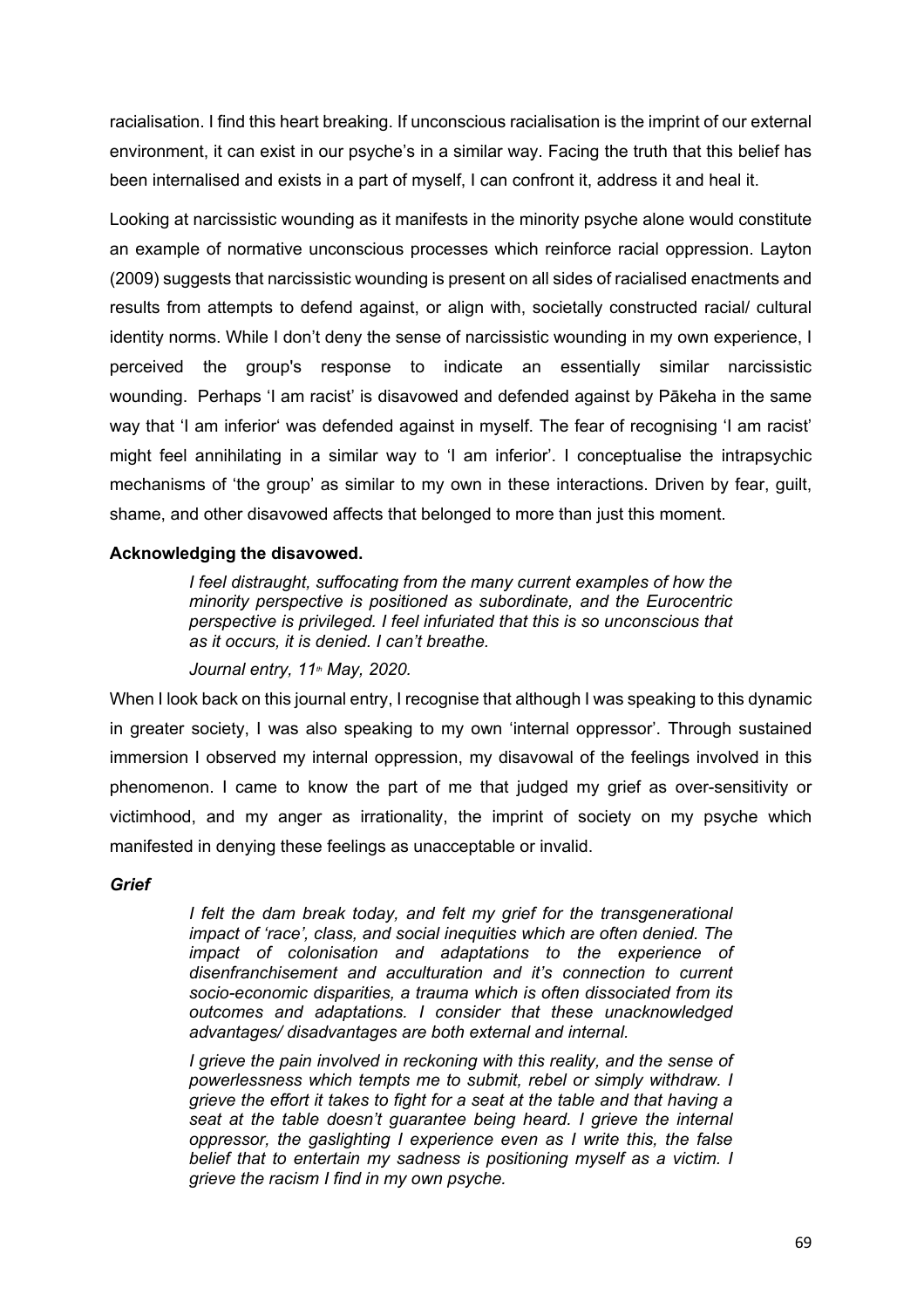### *Journal entry. January 14th, 2021.*

Responding emotionally to racial injustice is often attributed to over-sensitivity, which is "a coded language, a gas-lighting of the micro-aggressive moment and its structural implications" (Taffel, 2020. p. 384). It's an expression of White privilege which says "you don't get to challenge me about the impact of my biases" (Taffel, 2020. p. 383). Denying my sadness not only colluded with normative unconscious processes, but suspended an important grieving process. It feels healing to grieve without shame.

#### *Rage*

*I used to be ashamed of this rage in myself, now I want to use it. I am tired of trying not to be the angry Brown person. I am angry! How can I not be? I want to channel a healthy sense of entitlement. To give myself permission to feel my feelings, to fight for my own rights and to speak my truth. I feel I've been disarmed of the protective capacity of anger by the effort I make to disprove this stereotype of 'the angry Brown person'. What does this counter-identification cost?*

*Journal entry.*  $8<sup>th</sup>$  *September, 2020.* 

Taffel notes the impact of affectively charged moments of experiencing racial injustice and invalidation can re-emerge in flashes of deep anger and resentment (2020). Pathologizing these affects can lead to an endless second guessing of minorities affective realities in response to these moments, and reinforce these dynamics while denying they exist (Taffel, 2020). Taffell (2020) suggests that "although unnerving, the expression of enraged protest is better than the despair of silenced anger or dissociation" (p. 383). "Working psychoanalytically with cultural discrimination and trauma has the potential of reversing the colonizing process" (Hooks, 1995 cited in Guralnik, 2016. p. 654).

### *Shame and fear*

*Shame is what drives me to silence, to hide. I fear what will happen for stepping out of line.*

### *Journal entry. 5th May, 2020.*

I battled these feelings intermittently during this dissertation journey, in which I feel I am 'stepping out of line', I felt shame that I might be 'wrong' and fear that I will be villainized or pathologized. According to Woodard (2020), shame or whakamā is prone to develop in "hostile or infertile conditions where mana and self-image (are weakened), accompanied by corresponding experiences of powerlessness" (p102). Although whakamā has been explored in relation to Maori as a result of colonisation, my experience of this phenomenon as a woman of Pasifika/ Pākehā ethnicity, resonates with this research. There is relief in normalising the shame that comes with this phenomenon, in which I suspect I held shame for feeling shame, a self-perpetuating cycle. I realise that 'stepping out of line', not following the unwritten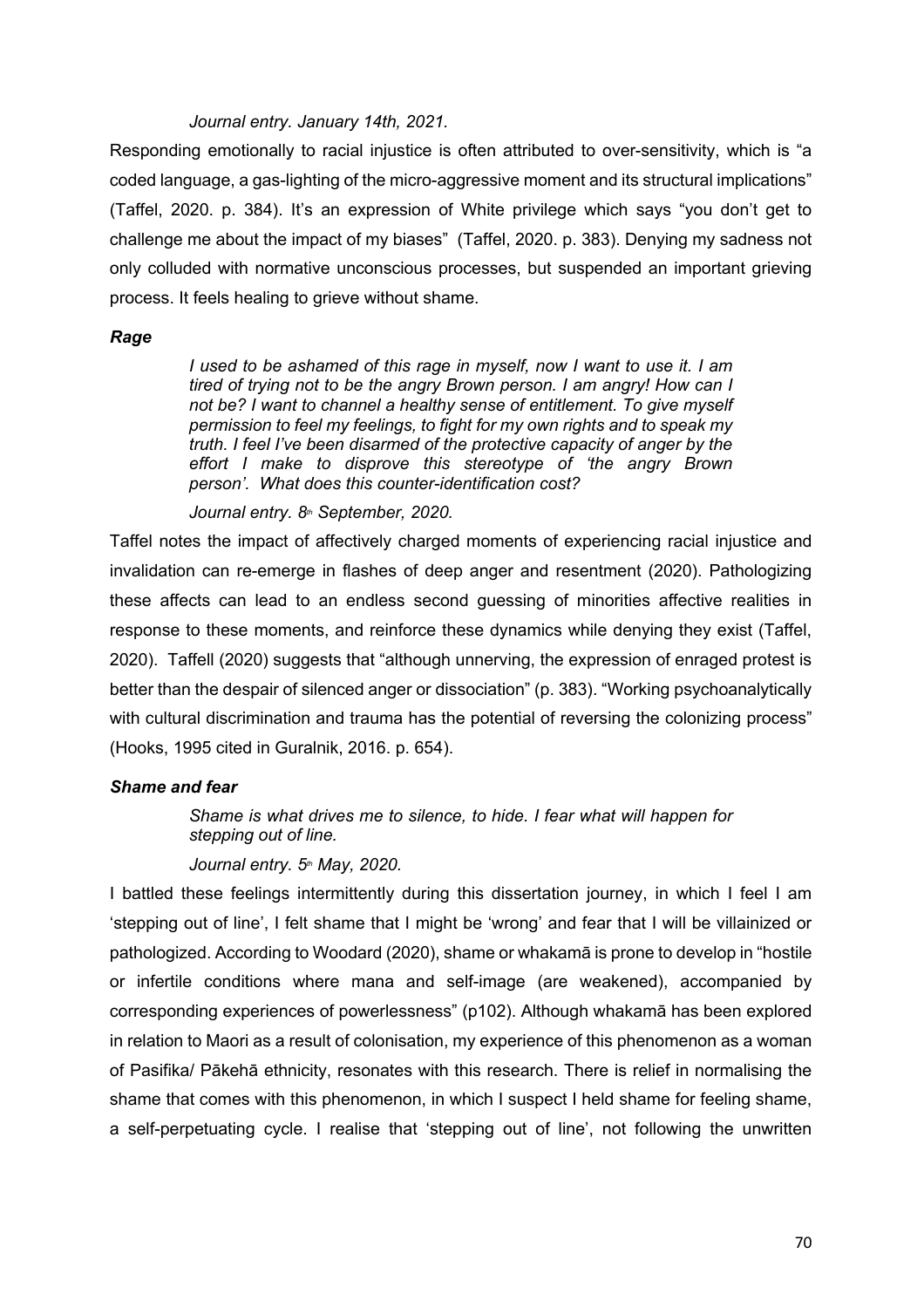protocols of racial engagement is the only way to shift the sense of powerlessness, both interpersonally and intra-psychically.

### *Assimilation, unconscious racism and privilege*

I strongly identify with my Pasifika self, and it is how I am identified in the world, it is what is most conscious in me. Perhaps in this I too am prone to over-identify and sidestep acknowledgement of my own privilege as a person of mixed 'race'. I am also Pākehā, western society is the environment in which I was raised and western culture is also my culture. I also hold a western perspective and am socialised into normalised unconscious processes which are still probably beyond my awareness at the present time. As well as costs, there are many privileges I hold due to my mixed heritage.

This is by far the hardest part of my disavowed to connect with, and where I experience the most resistance. Bringing this into the light and understanding it more deeply as an understandable response to my societal and familial context has changed my relationship to these aspects of myself. In claiming and reframing the disavowed, I feel the power of society's gaze on my inner self lessening, and at the same time my own sense of self strengthening.

### **Experiencing an interracial intersubjective third**

After reading my dissertation draft, an advisor challenged some aspects of the dissertation with which he held a different perspective. This was a vulnerable and courageous conversation; being an inter-racial dyad we spoke of the potential to enact the racialised dynamics in this dissertation because we were aware they were alive between us, whether conscious or not. We were able to consider and speak to our different perspectives and positions, shaped by our racial realities, societal positioning and life experience (as a Pākehā male and a Brown female), and how these impacted the lens through which we interpreted the world.

Awareness of dissociated racial self-states and willingness to hear the perspective of the other without losing our own, facilitated a feeling of safety where we could share the fragments of racialisation we found in society as reflected in ourselves, and grieve this painful reality together. I posit that awareness of our various self-states allowed us to be less defensive, to hear each other's perspectives without projecting into them, and feeling attacked by them. I perceived this as an emotionally vulnerable and open conversation where neither of us denied or submitted to the other (Benjamin 2004). Instead we held our different subjectivities alongside each other within the realities of our shared social context, creating an intersubjective racial third similar to Ogden's (2004) analytic third. Benjamin (2004) describes this recognition of mutual influence as 'surrender', "not to an idealized or projected version of either the accuser or the accused" (Benjamin, 2007, p 2). Rather a surrender to the possibility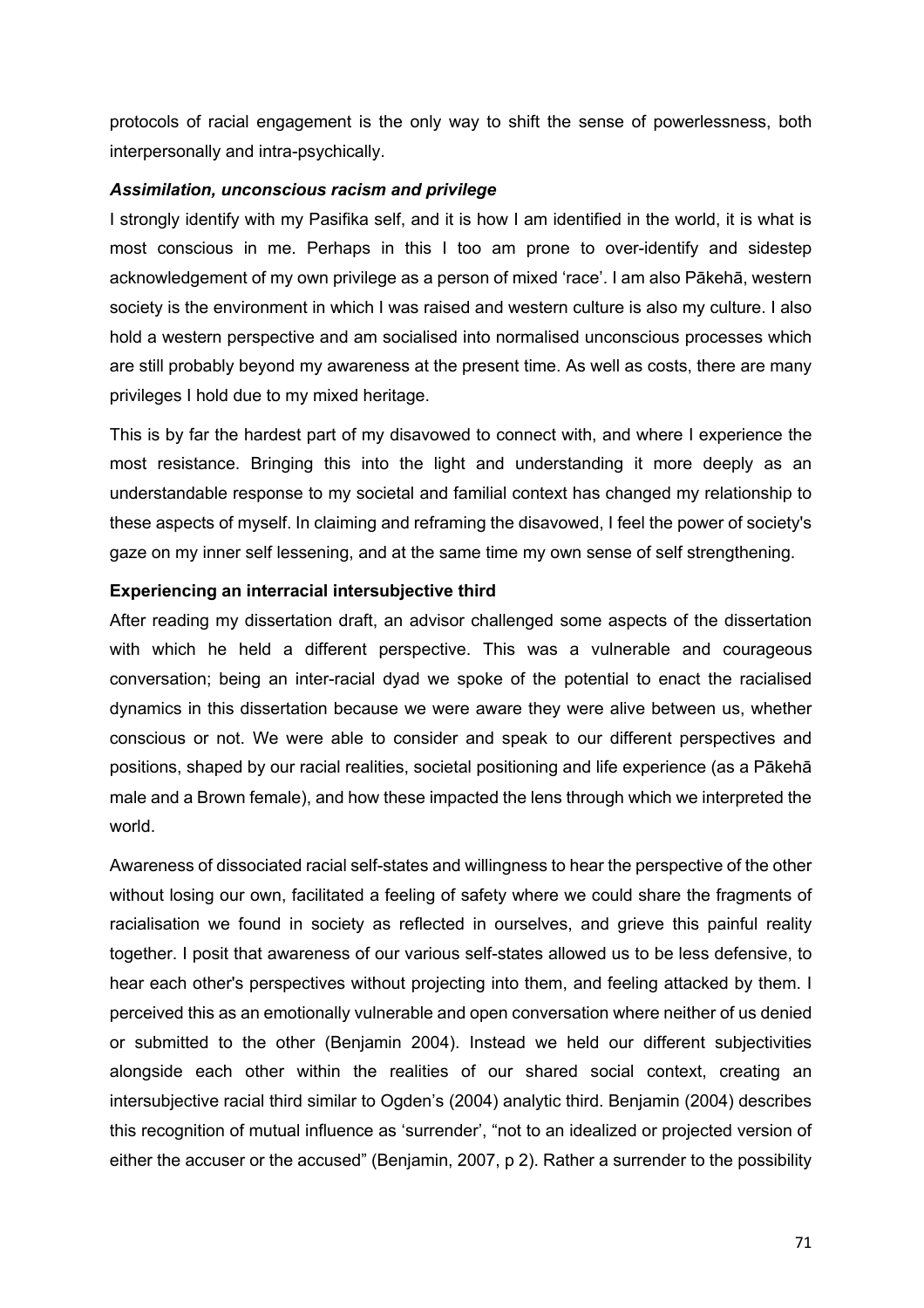of multiple selves and the multiple selves of the other, which facilitates vulnerable 'I and thou' relating (Stephens, 2020).

Considering double consciousness from the perspective of intersubjectivity, Stephen's (2020) suggests that in racial engagements, "projective identifications and affective enactments around racial identities are seen as engaging simultaneously, next to, and alongside each other" (p. 216) . Double consciousness is an essential component of the psychodynamics of intersubjectivity (Bromberg, 2008). The combination of "the experience of one's relationship to one's internal, disavowed 'not me's', and the stimulation by a real, experience-near, interaction with a racial other" (Stephens, 2020. p. 219), which if able to be held in an interracial intersubjective third, facilitates deeper knowing of both the 'not me's' of the 'other' and ourselves.

### **Figure 4**



*The intersubjective racial third.*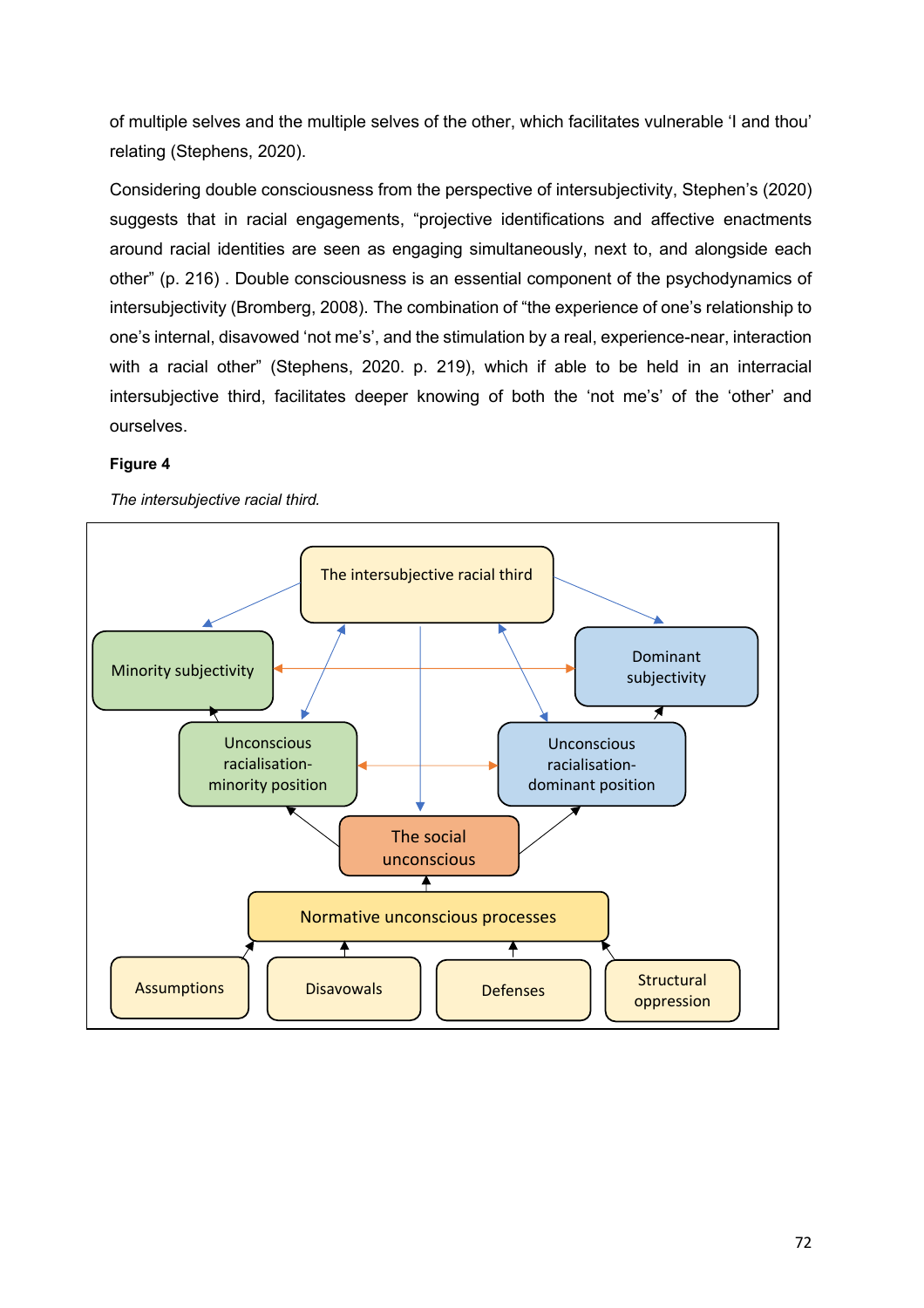Note: Figure 4. illustrates the interracial intersubjective third; capturing what could be observed through interracial intersubjective relating. The black arrows represent the flow of societal influences on individual psyches. The blue arrows represent what can be observed from the position of the intersubjective analytic third. The orange arrows represent relationships between the minority and dominant position both conscious and unconscious. The spaces between and the double consciousness which comes alive through the projective gaze of the other is how we may come to better understand normative unconscious processes and dissociated/ disavowed aspects of ourselves.

# **How unintentional racial microaggressions contribute to and reflect unconscious racialisation**

The encounter and challenge of unintentional racial microaggressions represent a moment of opportunity not only for mutual recognition but an opening for discovery and an intersubjective exploration of the interplay of racialisation in self and 'other'.

The flowchart below captures the role unintentional racial microaggressions play in the perpetuation of unconscious racialisation. I aim to depict a broad and generalised overview of this phenomenon. The processes in light yellow illustrate the relationship to historical context and resulting normative unconscious processes; the 'invisible norms' and assumptions which lead to unintentional racial microaggressions. Secondly, the light blue and green processes speak to the relationship between the external manifestations of unintentional racial microaggressions, and their internalisation as unconscious racialised positioning, representing the psychic privilege and disadvantage which result from an asymmetrical societal hierarchy. These result in further external and perpetuating manifestations of disparity. I suggest some iteration of this matrix is internalised into the psyche of all individuals, who orient to their relative racial position. I emphasise that these positions are dynamic and intersubjective, and depend on the specific context and the racial position of 'the other'. I highlight the cycle of transgenerational transmission of these positions/ constructs. Finally I draw particular attention to the benefits that can come from using the opportunity's offered in these moments of engagement with unintentional racial microaggressions both intra-psychically and societally (in bright yellow). If these moments of mutual double consciousness are able to be held and considered intersubjectively, they can lead to greater recognition.

Although the actual processes of unconscious racialisation into our object and selfobject relations from the external environment are, in reality, much more complex, I believe it is helpful to hold this simplified flow of processes in mind.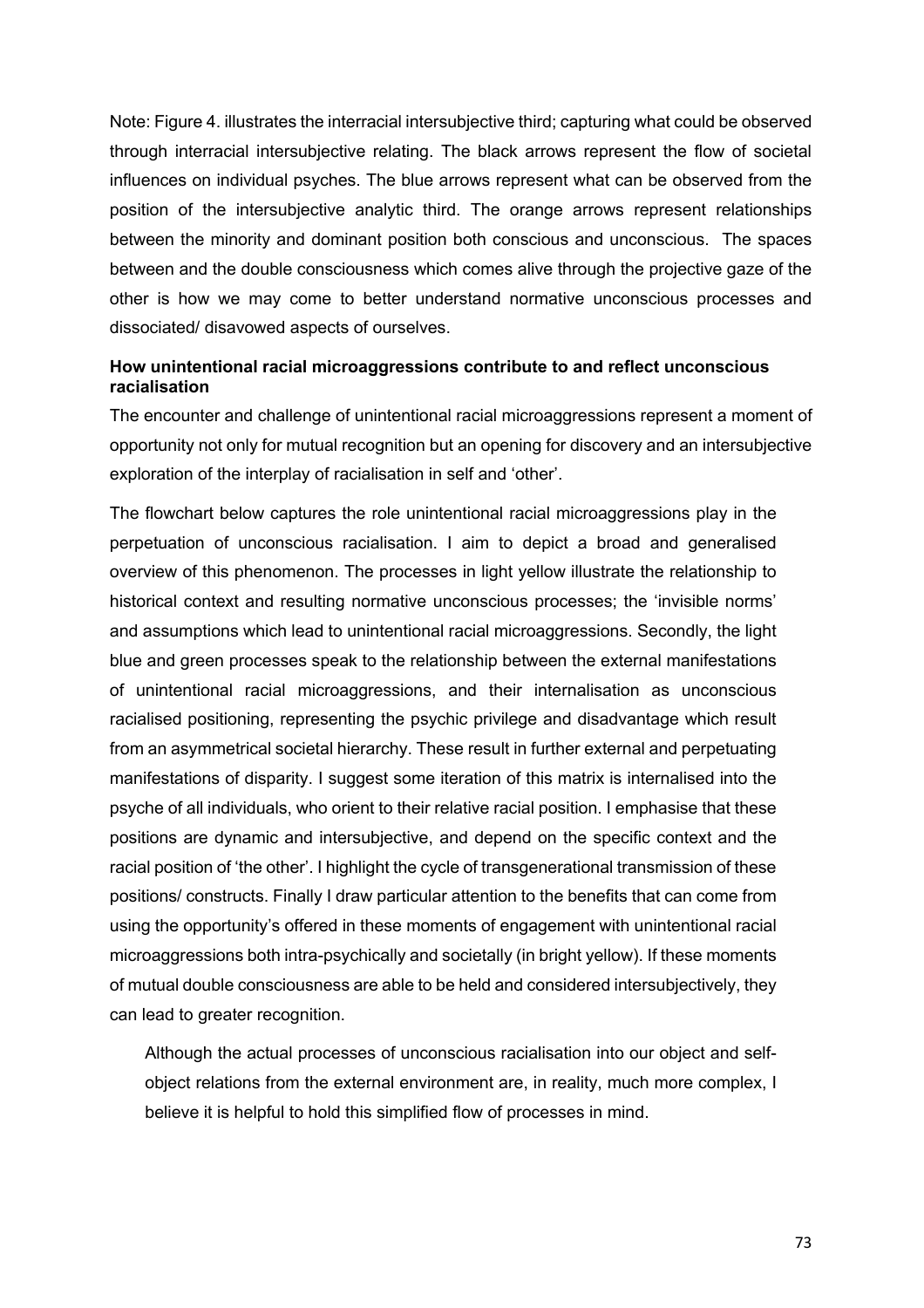# **Figure 5**

*Flow chart of unintentional racial microaggressions and their relationship to unconscious racialisation.* 

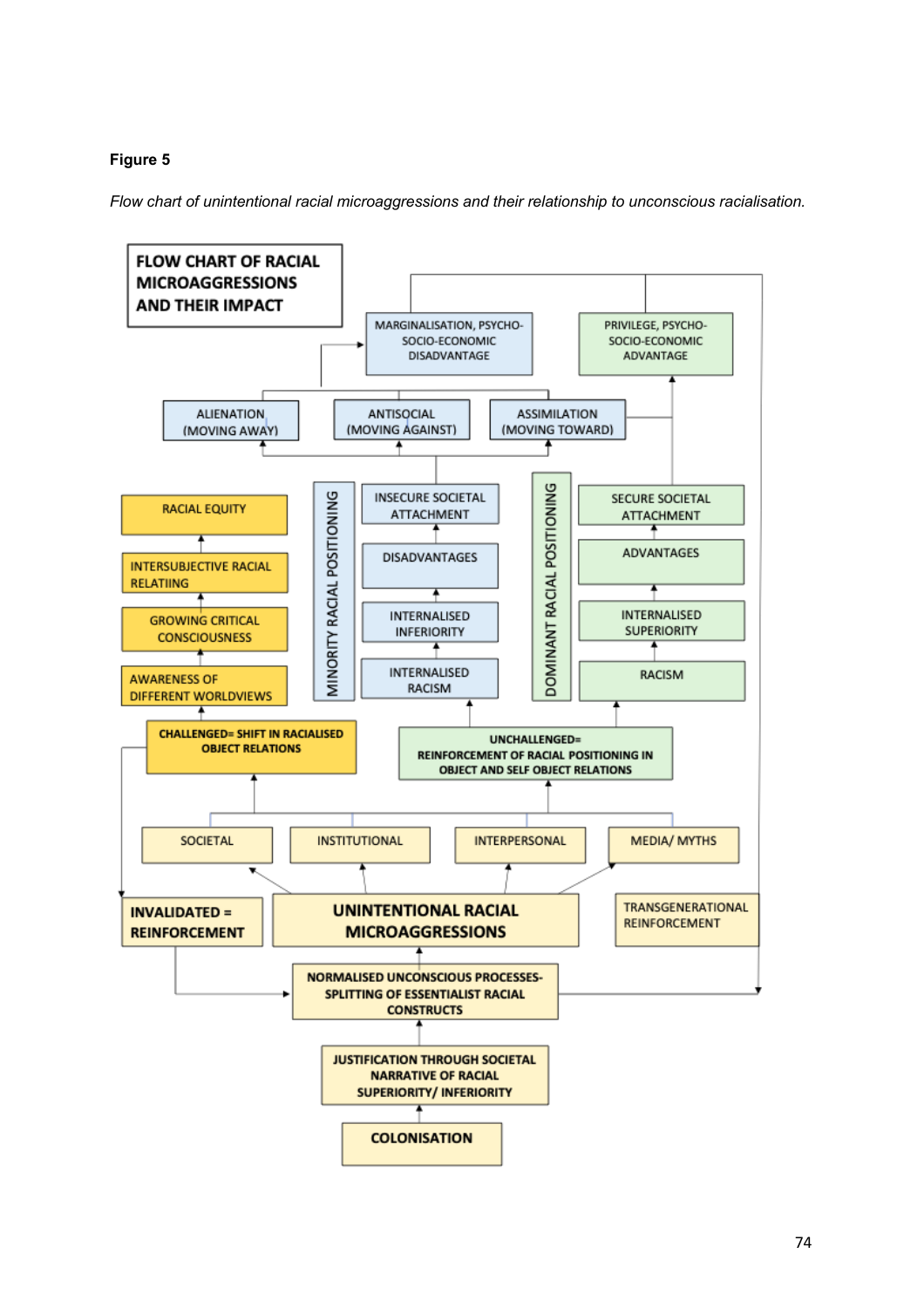### **Chapter Eight- Discussion**

## **Summary of findings**

This exploration was made with the intention to make meaning of unconscious racialisation through the experience of making, encountering and challenging, unintentional racial microaggressions. It was framed within the context of Aotearoa and my lived experience as a woman of mixed racial heritage. A vignette of my experience formed the basis of this exploration. I sought to elucidate the interplay of unconscious racial dynamics and the dissonance between my perception and that of others (a clash of racial realities) regarding these interactions. I used psychodynamic theories and conceptualisations of racism from an object relations and interpersonal perspective, and a consideration of the influence of societal dynamics on the psyche to frame this exploration.

Immersion included a micro-analysis of the interpersonal dynamics involved in the vignette from my perspective as a recipient of racial microaggressions. This focused on the processes and defenses of racialised relating, disseminating my perception of the dynamics underlying these interactions. I suggested that micro-aggressive encounters invoked a sense of double consciousness in both recipient and aggressor. 'Equivalent' enactments of dissociated historical trauma and mutual racialised projections were brought to life in these moments, which contributed to the immensity of affect involved in these ruptures. I discussed the interplay between the disavowed and persecutory anxiety in this phenomenon and my perception of the unconscious socially sanctioned defenses which reflected entrenched racial power asymmetry which invalidate the minority perspective.

The second focus of immersion was the socio-cultural-politico context in Aotearoa. An exploration of colonialism and a historical overview of societal racialisation, the external circumstances which shape unconscious racialisation. I perceived a dissonance between the conscious narrative of egalitarianism and progress, and the reality of disparity and continued discrimination, highlighting the split between what is conscious and what remains unconscious. I suggested that increased social discourse regarding Whiteness is raising 'White double consciousness'. I explored how the defenses of denial, over-identification, and manic reparation are utilised to avoid the unbearable affect that this White double consciousness may evoke and how these defenses keep awareness of 'internal racist organisations' unconscious. Disillusion was identified as necessary in order to recognise the impact of racism in our environment on our own psyches.

In chapter seven I summarised the findings of my own intrapsychic exploration. This included the discovery of my own racialised self-states (exposed through experiences of double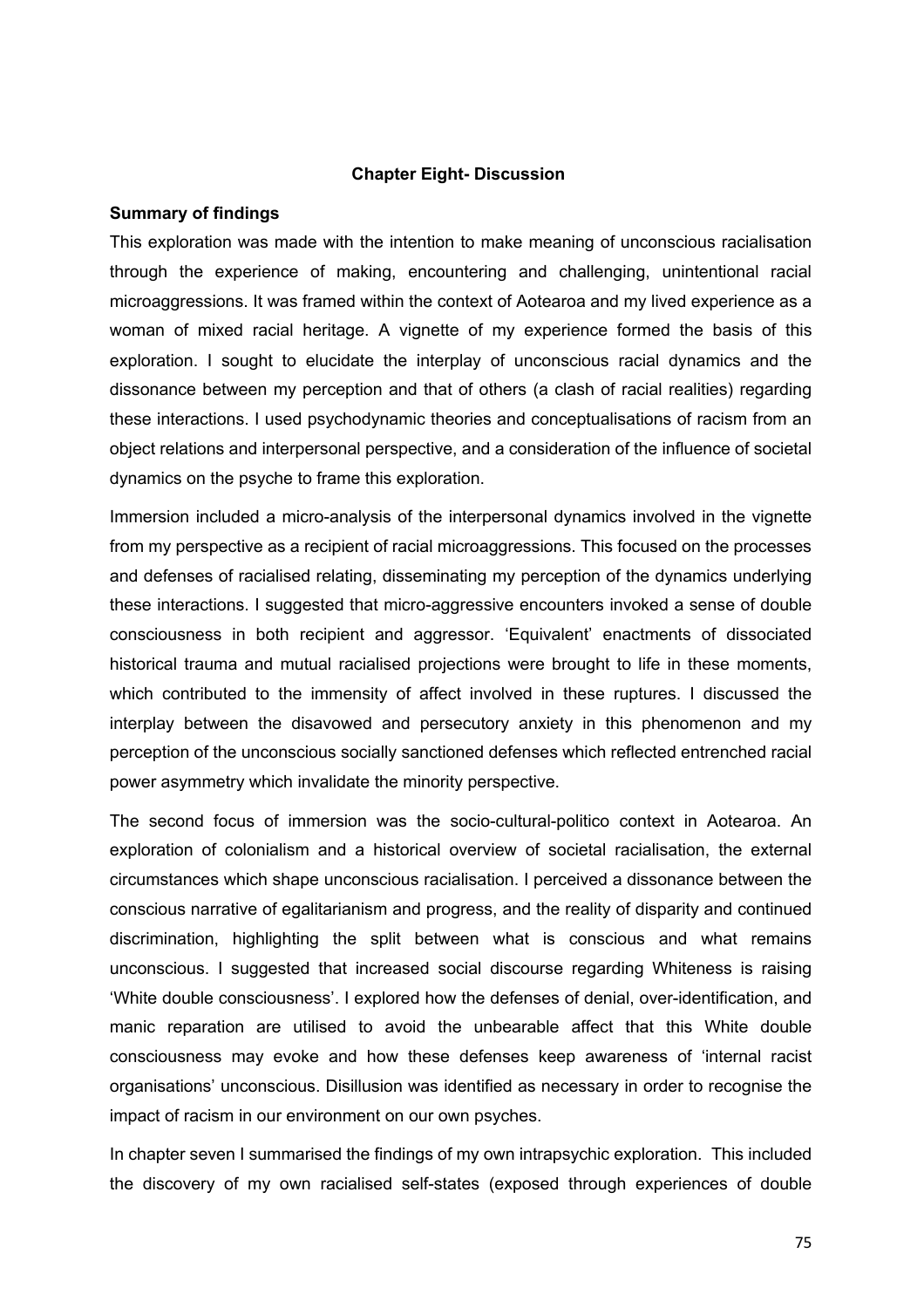consciousness) and their relationship to the 'I who feels'. I considered my distress in response to encountering unintentional racial microaggressions as narcissistic wounding, (and posited that narcissistic wounding is mutual in this phenomenon). I suggested this wounding occurred as a result of exposure to disavowed aspects of the self. The impact of discrete racial and cultural constructs, and the repressive nature of these constructs which influence what is disavowed, resulting in the formation of a 'false self' were explored. I share my awakening to my own disavowed unconscious racialisation, a form of recognition trauma, and a process of acknowledgement and grieving. Finally, I shared my healing experience of an intersubjective interracial third.

### **Relating to the literature view**

The Literature view in chapter four explored current racial microaggression research. It identified racial microaggressions as a common experience for minority peoples. It explored racial microaggression themes and the ways they are interpreted by minorities. It spoke to the impact of this messaging as cumulative and detrimental to psychological well-being.

The decision making process involved for recipients in how to respond to microaggressions was outlined (Sue et al., 2008b). Research explored minority perceptions of the risks to challenging racial microaggressions within academia in counselling training and supervision experiences, which included further racial invalidation; and the consequences of not challenging, which included feelings of powerlessness, resignation and invisibility (Constantine et al., 2008; Hernandez et al., 2010).

Therapeutic relationships served as a microcosm of participants' experiences in cross racial interactions in their greater lives (Miranda, 2013). It was noted that racial microaggressions were a common experience in therapy (Chang and Berk, 2009; Lee et al., 2018). It wasn't the microaggressions themselves, but the way they were met when challenged that determined whether minority clients in cross racial dyads remained in therapy. It was noted that challenging microaggressions can lead to more ruptures, and that mutual recognition is often not attained (Chang & Berk, 2009; Owen et al., 2014)

When the microaggression was raised, acknowledged, and understood by both parties, ruptures could be repaired and the therapeutic alliance became stronger because of it (Chang & Berk, 2009). Not responding well to conversations about difference created further ruptures that often resulted in client termination of therapy (Chang & Berk, 2009). The difficulty of talking about race and the necessary training to be able to hold these conversations was identified (Santos & Dallos, 2012)

In Aotearoa based research, Māori and Pasifika tertiary students identified racial microaggressions as inherent in their training, and detailed protective factors which countered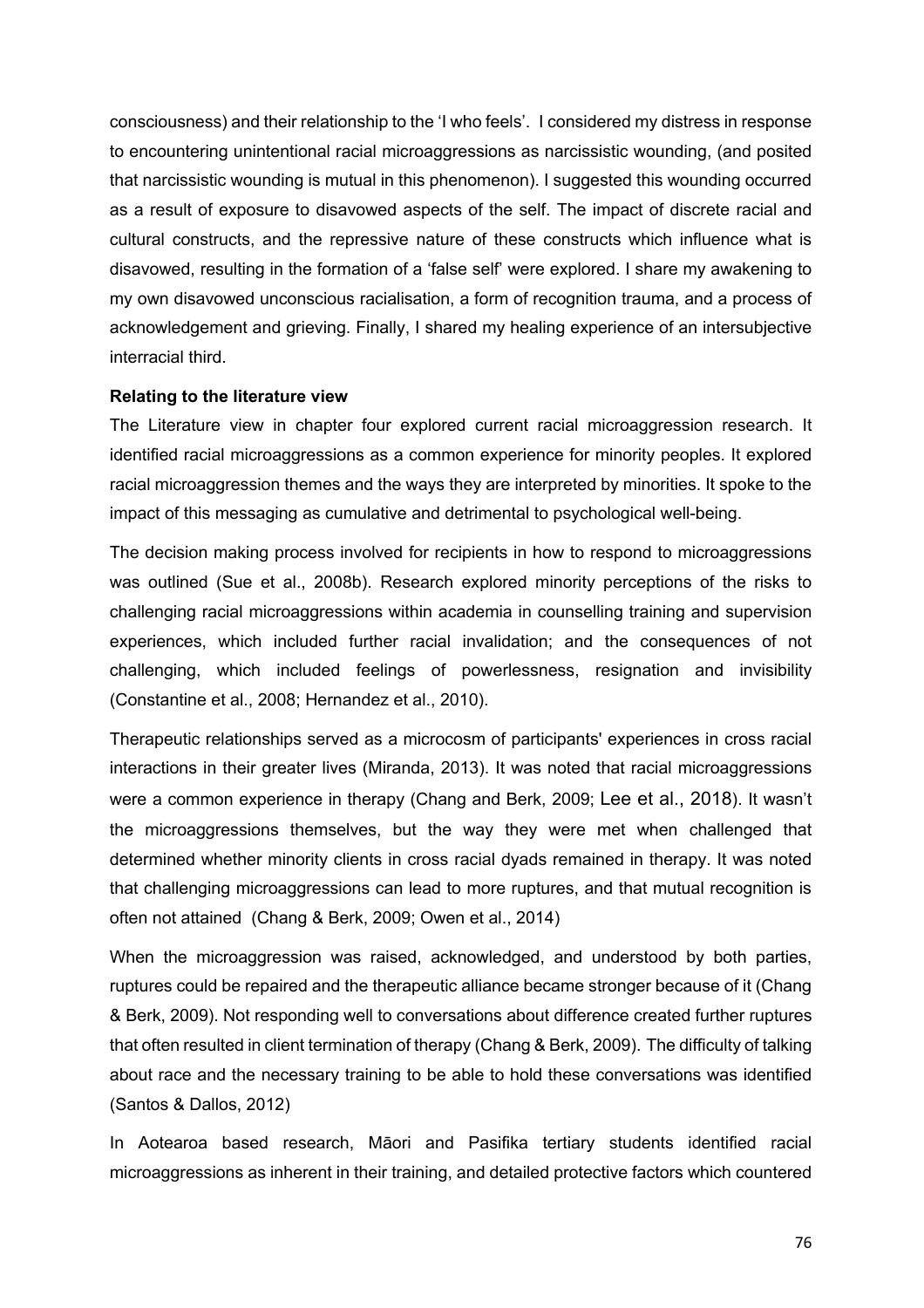these forces (Mayeda et al, 2014). Ellis (2016) considered how to work with clients' internalised racism and suggested an exploration of how therapists might be able to better recognise their own internal racism as an area for further research.

## **How my findings fit into previous research.**

Reflecting my perspective of the underlying dynamics in these interactions and the societal environment in which they occurred, I was able to contextualise my own internal exploration. I compared experiences of rupture which resulted in racialised object to object relating, to the creation of an intersubjective interracial third which enabled observation and exploration of unconscious racialisation, enabling mutual vulnerability and recognition.

## **Explication- A broader conceptualisation.**

Unintentional racial microaggressions are an instrument of indoctrination into racialised norms, as well as an expression and perpetuation of these norms, reinforcing unconscious racialisation. Racial microaggression ruptures are enactments which begin with the unconscious projection of denigrating constructs towards minorities as 'cultural objects'. This can evoke double consciousness in the recipient, who is then reacting not only to the external situation but to their own 'internal oppressor'. Challenges to these assumptions often evoke White double consciousness in the perpetrator, who in turn responds defensively to what is felt as an attack on the self-idealised non-racist self. Assumptions, behaviours or attitudes that the recipient is calling attention to with their challenges, are then not able to be considered.

The exposure of disavowed racialisation is commonly felt as narcissistic wounding. Mutual defensive and projective responses to this wounding lead to breakdowns in recognition and polarising paranoid-schizoid dynamics. This clash of racial realities can transform ordinarily empathic subject-to-subject relationships into hostile and polarised object-to-object relating. these re-enactments can result in the perpetuation and reinforcement of unconscious racialisation and hierarchical racialised positioning.

Unintentional racial microaggressions are inevitable, and can represent moments of opportunity for deeper recognition of differing racial realities, oppressive 'norms' and exploration of unconscious racialisation. Rather than a defensive response to challenges focused on who is right or wrong; a re-orientation towards 'what can I learn about myself and the other' and even 'can we feel the grief of our racialisation together', can create a different end to this story. Through the creation of an interracial intersubjective third, these ruptures can become moments of 'I and thou' relating. The mutual sense of double consciousness that can arise in both minority and dominant positions in this dynamic of unintentional racial microaggressions, if able to be held, then becomes valuable, facilitating a situation where both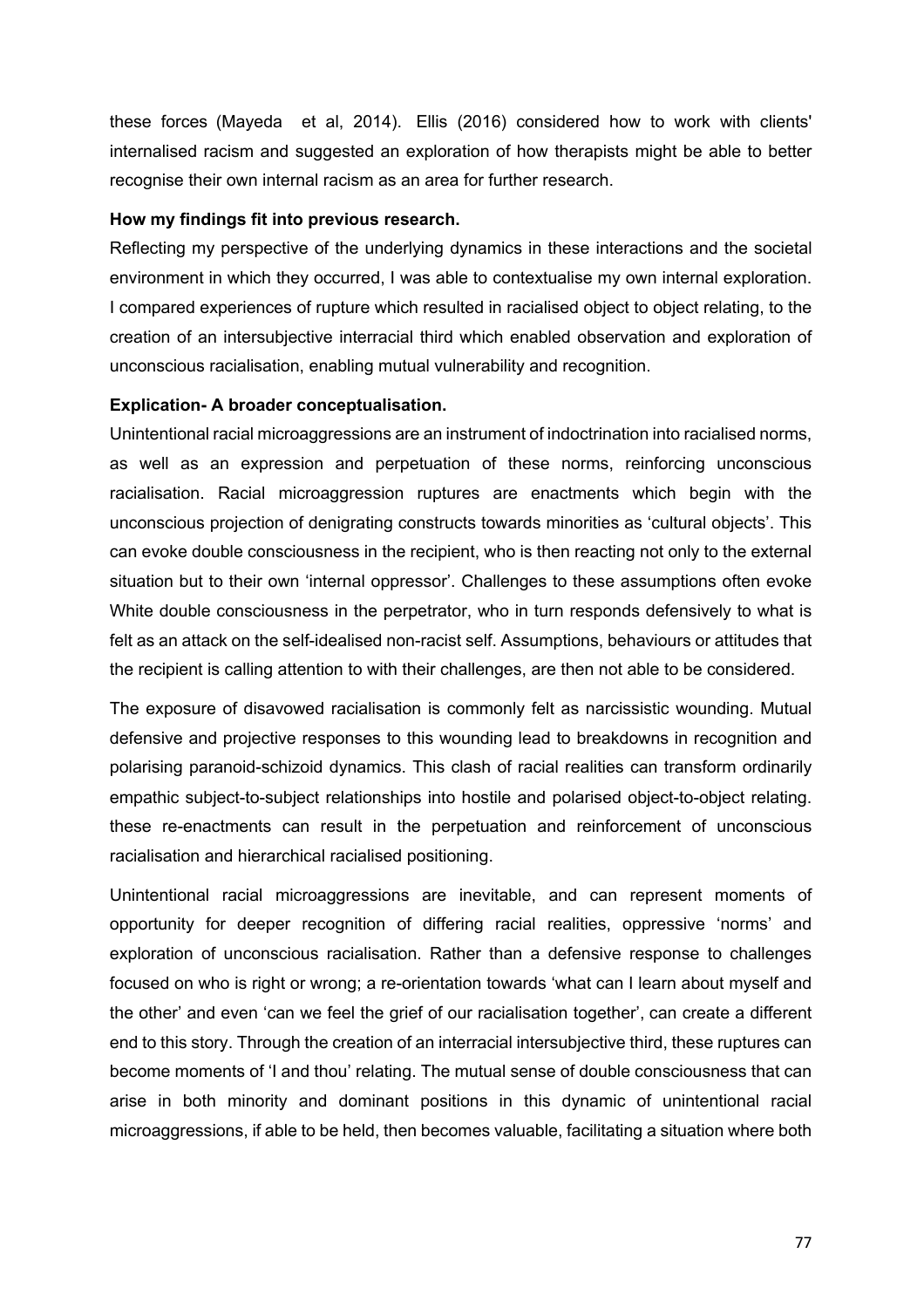recipient and offender can "sit (together) with sadness and a sense of mutual containment and recognition" (Swartz, 2020. p. 619).

I suggest the burden of responsibility to transform these moments lies with the person in the position of power. If those being challenged are willing to be open to the possibility of their 'not knowing', they have an opportunity to learn what they do not yet know. Rather than an irreparable rupture or splitting of good and bad, it is possible to navigate racial difference through surrender and acknowledgement of the inevitability of unconscious racialisation and wounding that lies in each of us as a response to a societal context in which unconscious racialisation is alive.

# **Relevance to discipline of psychotherapy**

Unintentional racial microaggressions are a window into exploring unconscious racialisation in both minorities and the dominant 'race'. With its focus on the unconscious, psychodynamic psychotherapy can help navigate this process.

## *Relevance to psychotherapy training*

I suggest that a strong foundation in recognising and addressing unconscious racialisation in the self, begins through the training process (Sue, 2013). Experiencing, exploring, and building tolerance for the discomfort which arises in these moments of racial rupture may assist psychotherapists to identify their own unconscious racialisation, their disavowed, and their resistance (Sue, 2013).

This includes framing unintentional racial microaggressions as an inevitable result of belonging to a society where binary assumptions about 'race' and culture exist in the social unconscious, alongside conscious egalitarian values. Emphasis must be given to the fact that it is not the microaggression itself, but the navigation of rupture and repair in these moments which determines the ability to maintain relationships (Lee et al,. 2018; Taffel, 2020; Sue, 2013; Caflisch, 2020).

The findings in this dissertation support further exploration of the influence of wider society on our internal framework of object relations. This includes not only a consideration of the social unconscious, but an explication of the normative unconscious processes which become the invisible norms by which power is maintained (Layton, 2019). Normalising the existence of unconscious racialisation would perhaps allay the sense of narcissistic wounding experienced by both recipient and perpetrator in these moments, reducing resistance to acknowledging unconscious racialisation when it comes alive in the self, and encourage self-reflexivity and willingness to explore these issues.

I suggest that tutors and supervisors do the work of self-reflection, to explore their own unconscious racialisation so they can facilitate discussions as allies, and speak to normative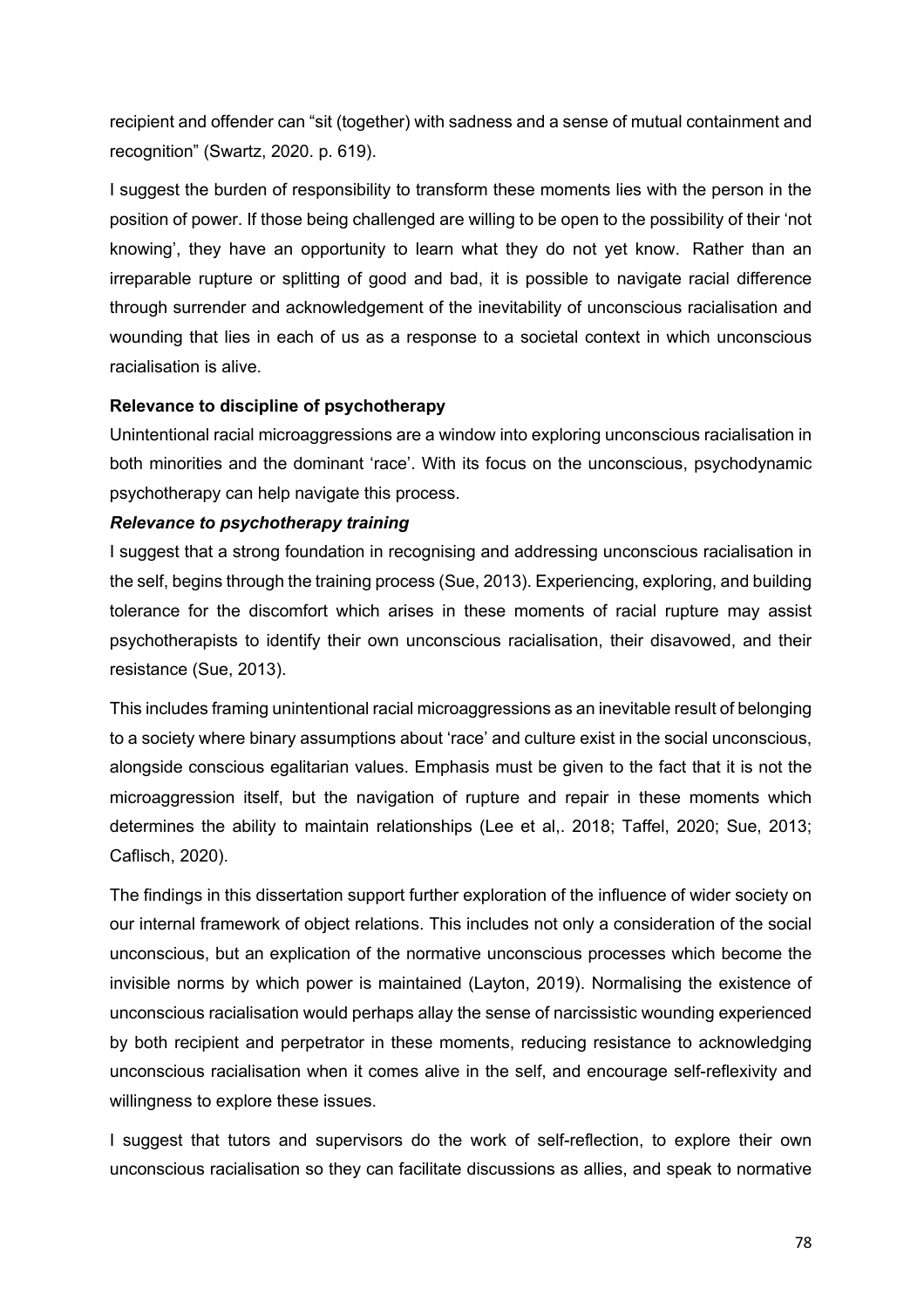unconscious processes and power asymmetries when they come alive in the classroom or experiential training setting (Sue, 2013; Morgan, 2008). Facilitated experience of an interracial intersubjective third in conversations around 'race' and culture, privilege and power, and unconscious racialisation which influences our perspectives and world views- provide an avenue by which we come to better know the racial/ cultural/ ethnic 'other' and ourselves. I recommend a formal process within institutions which allows trainees to address cultural issues (unconscious racialisation) that arise in cross-racial supervision relationships.

### *In the clinical encounter*

The therapy relationship has the potential to provide a reparative experience of intersubjective racial engagement. It can facilitate exploration of unconscious racialisation on the psyche, acknowledge the reality of racism, and the different societal experiences and world views which racial positions entail. This requires the therapist to be open to the possibility of their own unconscious racialisation and 'not knowing'. The awareness of normative unconscious processes and the interplay of unconscious racialisation may facilitate the therapists ability to acknowledge unintentional racial microaggressions non-defensively when challenged in the clinical encounter. Whether a clients sense of injury originates from projection of the perpetrator or the recipient in the moment is (in my view), essentially irrelevant. Minorities iteration of 'the internal oppressor' has formed through membership in a social environment in which we are all a part. We are all implicated in this phenomenon whether we are conscious or not and regardless of best intentions. If the therapist can neither deny, or collapse into a view of themselves as 'bad', I believe these moments are the pathway to true reparation.

My personal exploration of unconscious racialisation will be of value in understanding how to work with this phenomenon in the clinical encounter. I found, in interracial relationships both therapy and supervision, the acknowledgement of racial difference and openness to explore the differing experiences and world views this entails was valuable. Explicitly acknowledging the social reality of racism and the inescapable fact that unconscious racialisation exists in the room between therapist and client helps build safety in the therapeutic environment (Dalal, 2002). Dalal (2002) suggests a model of moving from the outside in will build sufficient trust for the client to look at the internal aspects of this reality, ie. how they have internalised racialisation. With the creation of what I now understand as an interracial intersubjective third, I was able to explore my own unconscious racialisation in a way that didn't feel pathologizing or reinforcing of my internal oppressor. Understanding the regressive and damaging influence of these constructs while acknowledging the aspects which are protective and positive helped me take ownership of my identity. This in turn allowed the disavowed of both my minority and dominant self-states to be recognised, addressed and accepted for both good and bad (the depressive position).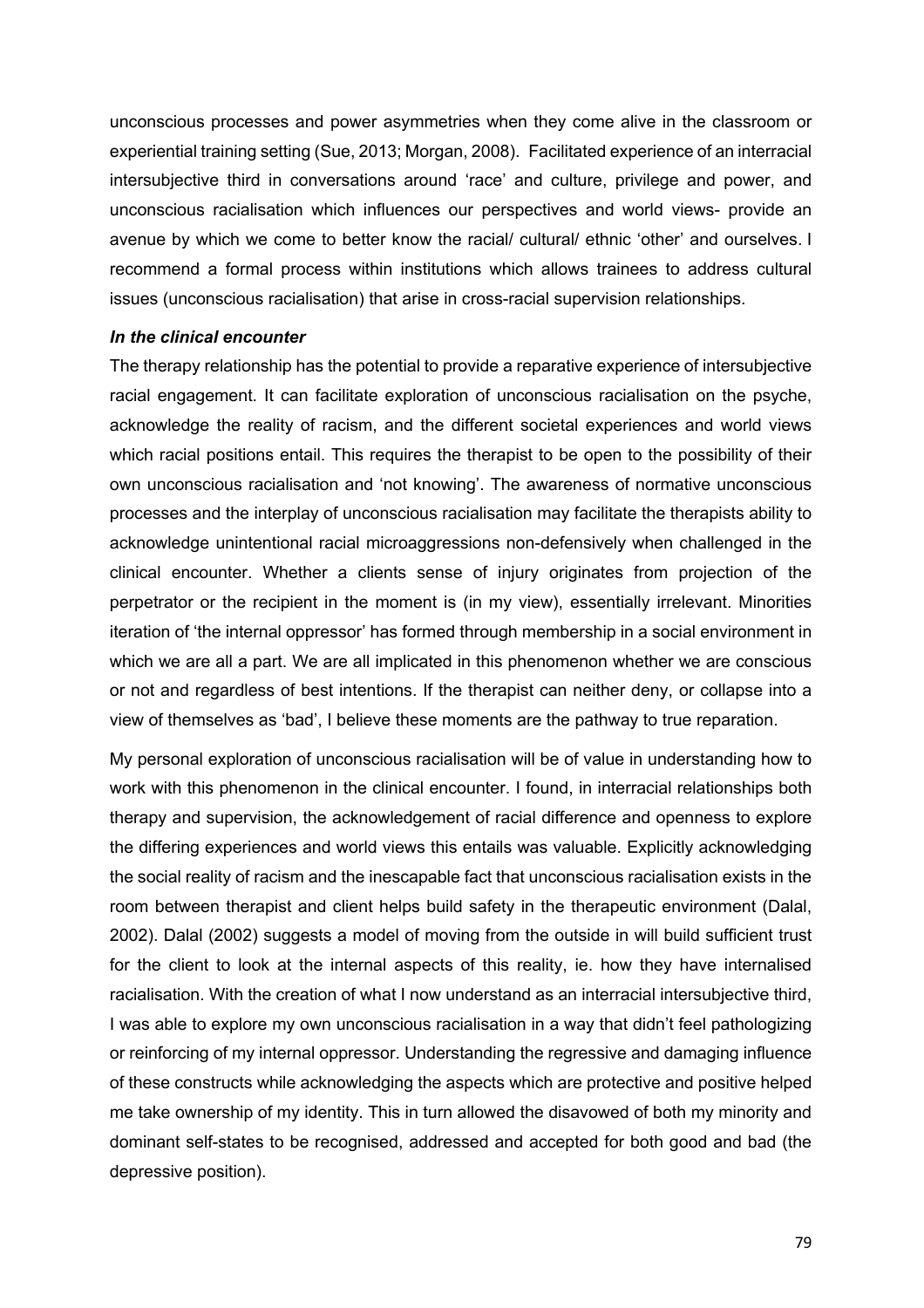### **Recommendations for further research**

Further research into the experience of racial microaggressions and navigation of these moments for both minority clients and Pākehā therapists in the cross-racial clinical encounter would be valuable to contextualise this experience in the Aotearoa context. I believe this dissertation gives weight to further exploration of unconscious racialisation, the influence of society and normalised unconscious processes on the psyche. A consideration of the possibility of 'societal object relations' and societal attachment from dominant and minority positions would also be valuable. For minorities, who may feel less secure and safe in society, an exploration of insecure attachment, the strategies of avoidance (moving away), anxious ambivalent (conforming) and mixed (moving against) responses to societal authority, (which I allude to in the flow chart above) would be an interesting and I believe a currently pertinent area for further research.

### **Final thoughts**

I had a dream early on in the dissertation process in which my class mates followed me home uninvited and sat in my lounge. I felt deeply exposed, powerless to protect myself and my family, and painfully self-conscious of their judgement. Aside from my initial interpretation of wanting to protect my children from the external forces of racism, I now intuit another meaning. My house is my psyche and my classmates represent the totality of the projective gazes I have internalised from my societal environment. I want to protect my children from my own unconscious racialisation and from my adaptations to it. Rather than compliance, silence and powerless toleration of this critical inner gaze, I feel capable of acknowledging these guests, understanding how they came to be there, and holding my sense of myself alongside their view of me. This sense of having agency, safety, and authenticity in my own psyche captures my sense of self-transformation in this process.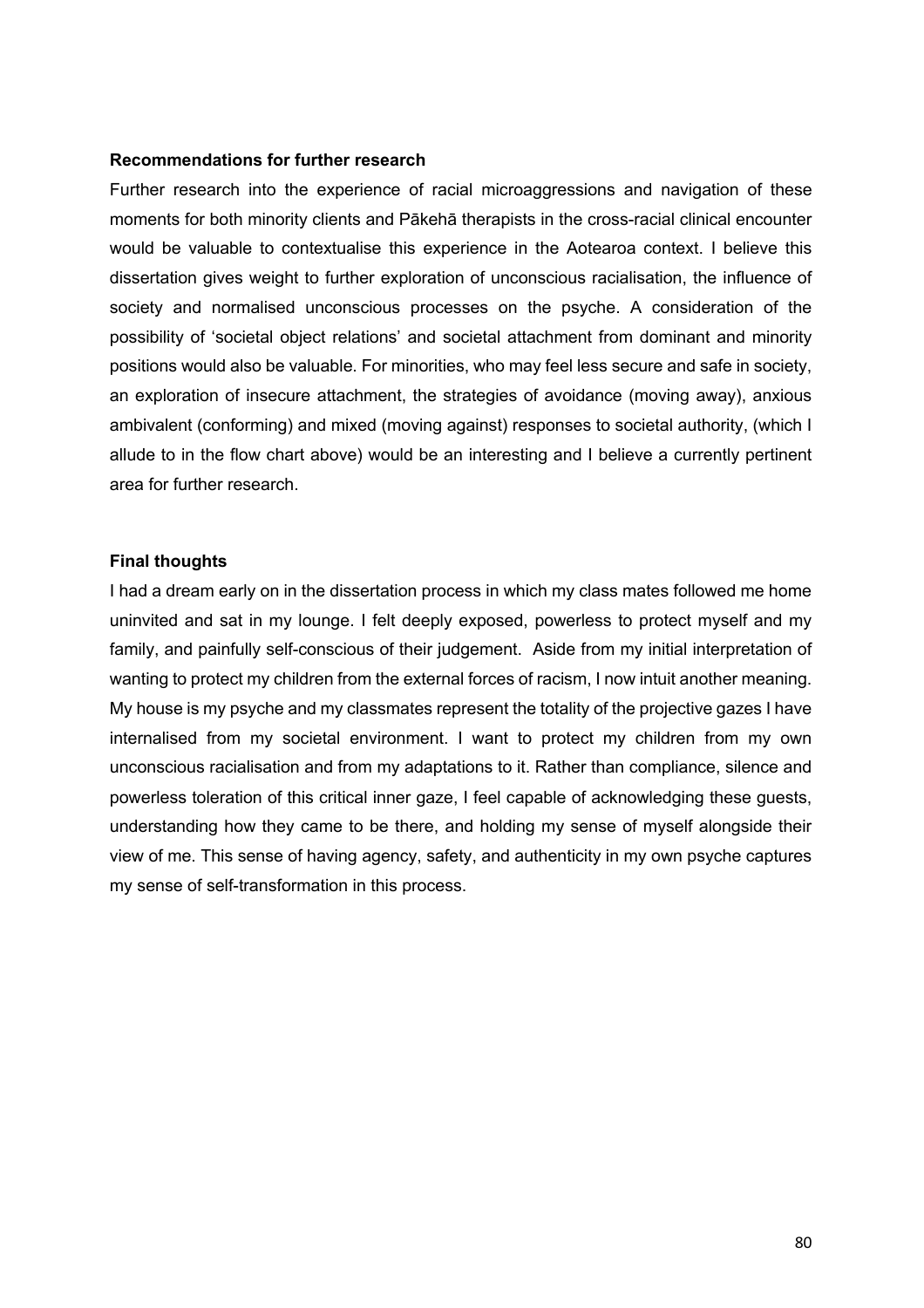## **References**

- Alleyne, A. (2007). The Internal Oppressor: The Veiled Companion of Racial Oppression. *New Directions in Psychotherapeutic Relational Psychoanalysis* ,*1(3):* 269-274
- Altman, N. (1995). The analyst in the inner city: Race, class, and culture through a psychoanalytic lens. Hillsdale, NJ: Analytic Press.
- Altman, M. (2000). Black and White thinking: A psychoanalyst re-considers race. *Psychoanalytic Dialogues*, *10(4),* 589 – 605
- Balbus, I. (2004). The Psycho Dynamics of Racial Reparations. *Psychoanalysis, Culture & Society, 9,* 159–185. https://doi.org/:10.1057/palgrave.pcs.2100016
- Barker, M. (1981). *The new racism : conservatives and the ideology of the tribe.* London : Junction Books.
- Barnes, H. M. & McCreanor, T. (2019) Colonisation, hauora and whenua in Aotearoa. *Journal of the Royal Society of New Zealand, 49(1),* 19-33, https://doi.org/ 10.1080/03036758.2019.1668439
- Bartneck, C., Yogeeswaran, K. S., Woodward, G., Sparrow, R., Wang, S., & Essel, S. (2018). *Robots And Racism.* In Proceedings of 2018 ACM/IEEE International Conference on Human- Robot Interaction. https://dl.acm.org/doi/10.1145/3171221.3171260
- Bassett, M. (2021). Racism on a grand scale. Northland Age. Retrieved  $6<sup>th</sup>$  June, 2021 https://www.hobsonspledge.nz/bassett racism on a grand scale
- Begley, S. (2008, February 29). Race and DNA. *Newsweek*. http://www.newsweek.com/blogs/lab-notes/2008/02/29/race-and-dna.html.
- Belich, J. (2011). 'European ideas about Māori Modern racial stereotypes', Te Ara the Encyclopedia of New Zealand. Retrieved 4<sup>th</sup> July, 2020 from https://teara.govt.nz/en/european-ideas-about-maori/page-6
- Benjamin, J. (2004). Beyond doer and done to: An intersubjective view of thirdness. *Psychoanalytic Quarterly,* 73, 5-46
- Benjamin, J. (2006). Crash: What we do when we cannot touch: Commentary on paper by Meira Likierman. *Psychoanalytic Dialogues*, 16, 377-385
- Benjamin, J. (2007). A review of awakening the dreamer: Clinical journeys by Philip M. Bromberg. *Contemporary Psychoanalysis, 43*, 666-680
- Bolognini S. (2004). Intrapsychic-interpsychic. *International Journal of Psychoanalysis, 85*(2), 337-57. https://doi: 10.1516/002075704773889788.
- Bromberg, P. (1996). Standing in the spaces: The multiplicity of self and the psychoanalytic relationship. *Contemporary Psychoanalysis, 32*(4), 509–535. https://doi.org/10.1080/00107530.1996.10746334
- Bromberg, P. M. (1993). Shadow and substance: A relational perspective on clinical process. *Psychoanalytic Psychology, 10*(2), 147– 168. https://doi.org/10.1037/h0079464
- Bromberg, P. M. (2008) Shrinking the Tsunami: Affect Regulation, Dissociation, and the Shadow of the Flood. *Contemporary Psychoanalysis 44,* 329-350
- Broughton, K. (2019). *A refugee in my own country.* Stuff News. https://interactives.stuff.co.nz/2019/12/being-kiwi-racism-survey-results/

Brown, D. (2001). A contribution to the understanding of the social unconscious. *Group- Analysis*, *34*(1), 29–

- 38. https://doi.org/10.1177/05333160122077695
- Brandchaft, B. (2007). Systems of pathological accommodation and change in analysis. *Psychoanalytic Psychology, 24*(4), 667–687. https://doi.org/10.1037/0736-9735.24.4.667
- Bryce, E. (2020) *What's the difference between race and ethnicity?* Live Science contributor. Retrieved Feb 8, 2020 from livescience.com/difference-between race-ethnicity.html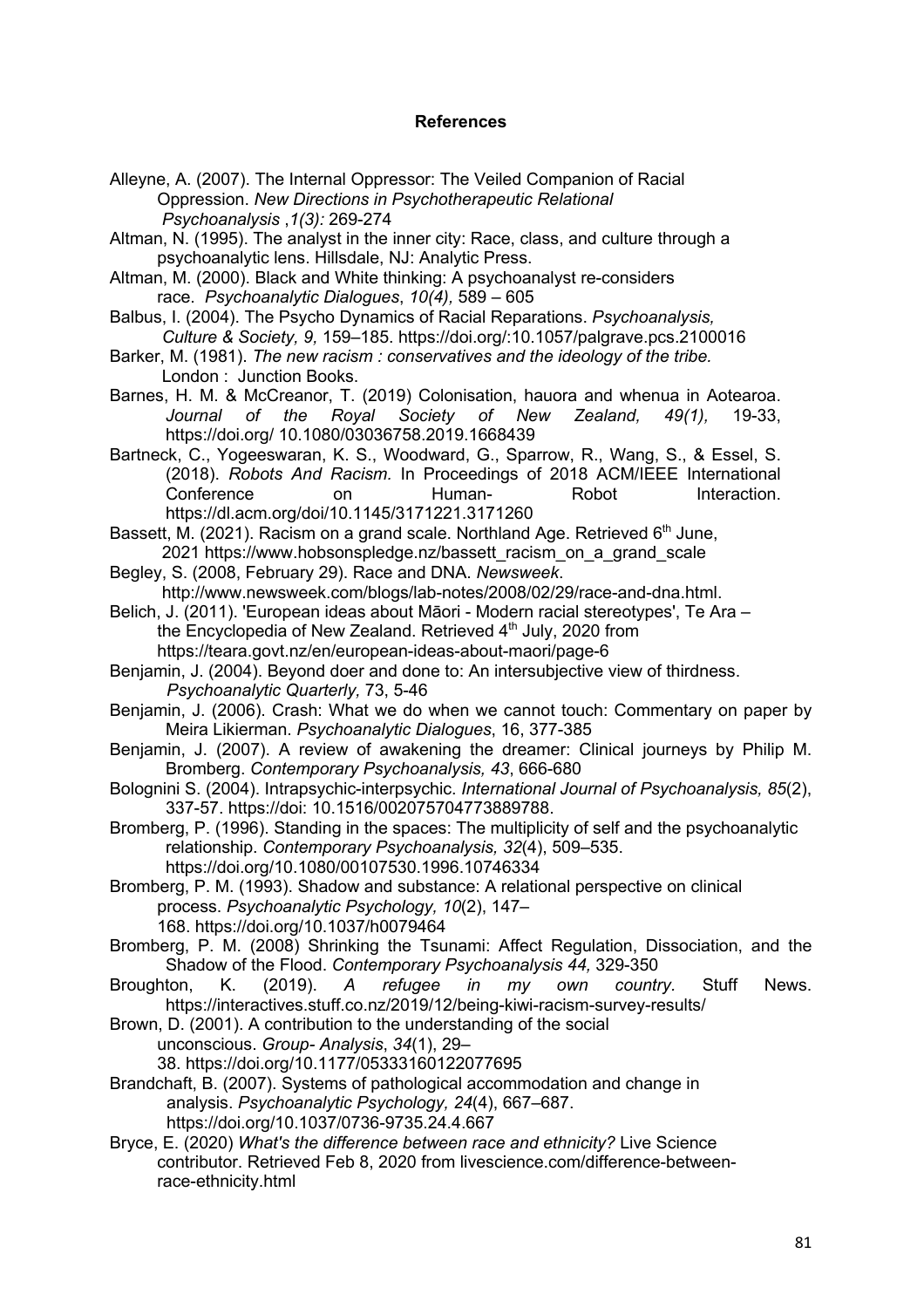Burkard, A. W., & Knox, S. (2004). Effect of therapist color-blindness on empathy and attributions in cross-cultural counseling. *Journal of Counseling Psychology, 51*(4), 387– 397. https://doi.org/10.1037/0022-0167.51.4.387

Caflisch, J. (2020) "When Reparation Is Felt to Be Impossible": Persecutory Guilt and Breakdowns in Thinking and Dialogue about Race. *Psychoanalytic* 

 *Dialogues*, *30*(5) 578-594, http://doi.org/10.1080/10481885.2020.1797402

Came, H. (2012). *Institutional Racism and the Dynamics of Privilege in Public Health* (Thesis, Doctor of Philosophy (PhD)). University of Waikato, Hamilton, New Zealand. Retrieved from https://hdl.handle.net/10289/6397

Came, H. McCreanor, T. Haenga-Collins, M. & Cornes, R. (2019). Māori and Pasifika leaders' experiences of government health advisory groups in New Zealand, *Kōtuitui: New Zealand Journal of Social Sciences Online, 14*(1), 126-135, https://doi.org.:10.1080/1177083X.2018.1561477

Canel-Çinarbas, D., & Yohani, S. (2019). Indigenous Canadian university students' experiences of microaggressions. *International Journal for the Advancement of Counselling*, 41(1), 41–60.

Chang, D. F., & Berk, A. (2009). Making cross-racial therapy work: A phenomenological study of clients' experiences of cross-racial therapy. *Journal of Counseling Psychology, 56*(4), 521–536. https://doi.org/10.1037/a0016905

Chakraborty, A., & McKenzie, K. (2002). Does racial discrimination cause mental illness? *British Journal of Psychiatry, 180,* 475–477.

Clark, A D<sup>,</sup> Kleiman, S., Spanierman, L.B.<sup>,</sup> Isaac, P., & Poolokasingham, G. (2014). "Do you live in a Teepee?" Aboriginal students' experiences with racial microaggressions in Canada. *Journal of higher education*, 7(2), 112-125

Clark, R., Anderson, N. B., Clark, V. R., & Williams, D. R. (1999). Racism as a stressor for African Americans. *American Psychologist, 54,* 805– 816.

Collins, S. (2020). *South Auckland cry: "New Zealand wants to rebuild, but on our backs.* NZ Herald. May 20, 2020.

Cormack, D., Stanley, J. & Harris, R. (2018). Multiple forms of discrimination and relationships with health and wellbeing: findings from national cross-sectional surveys in Aotearoa/ New Zealand. *International Journal of Equity in Health* ,*17***,** 26. https://doi.org/10.1186/s12939-018-0735-y

Cornell, Stephen & Fleras, Augie & Spoonley, Paul. (2001). Recalling Aotearoa: Indigenous politics and ethnic relations in New Zealand. *Contemporary Sociology, 30,* 617. http://doi.org/10.2307/3089023.

Consedine, R.(2011). 'Anti-racism and Treaty of Waitangi activism', Te Ara - the Encyclopedia of New Zealand. Retrieved 14<sup>th</sup> November, 2020 http://www.TeAra.govt.nz/en/anti-racism-and-treaty-of-waitangi-activism

Constantine, M. & Sue, D. (2007). Perceptions of racial microaggressions among Black supervisees in cross-racial dyads. *Journal of Counseling Psychology, 54, 142-153.* https://doi.org/10.1037/0022-0167.54.2.142

Constantine, M. G., Smith, L., Redington, R. M., & Owens, D. (2008). Racial microaggressions against Black counseling and counseling psychology faculty: A central challenge in the multicultural counseling movement. *Journal of Counseling & Development*, *86*(3), 348–355.

Constantine, M. G. (2007). Racial microaggressions against African American clients in cross- racial counseling relationships. *Journal of Counseling Psychology, 54,* 1-15.

Crone, K. & Huemer, W. (2018). Self-consciousness and intersubjectivity: dimensions of the social self. *Phenomenology and the Cognitive Sciences, 17* (2), 225-229.

Curtis, E., Wikaire, E., Jiang, Y. (2015). A tertiary approach to improving equity in health: quantitative analysis of the Māori and Pacific admission scheme (MAPAS) process, 2008–2012. *International Journal of Equity in Health, 14,* 7 https://doi.org/10.1186/s12939-015-0133-7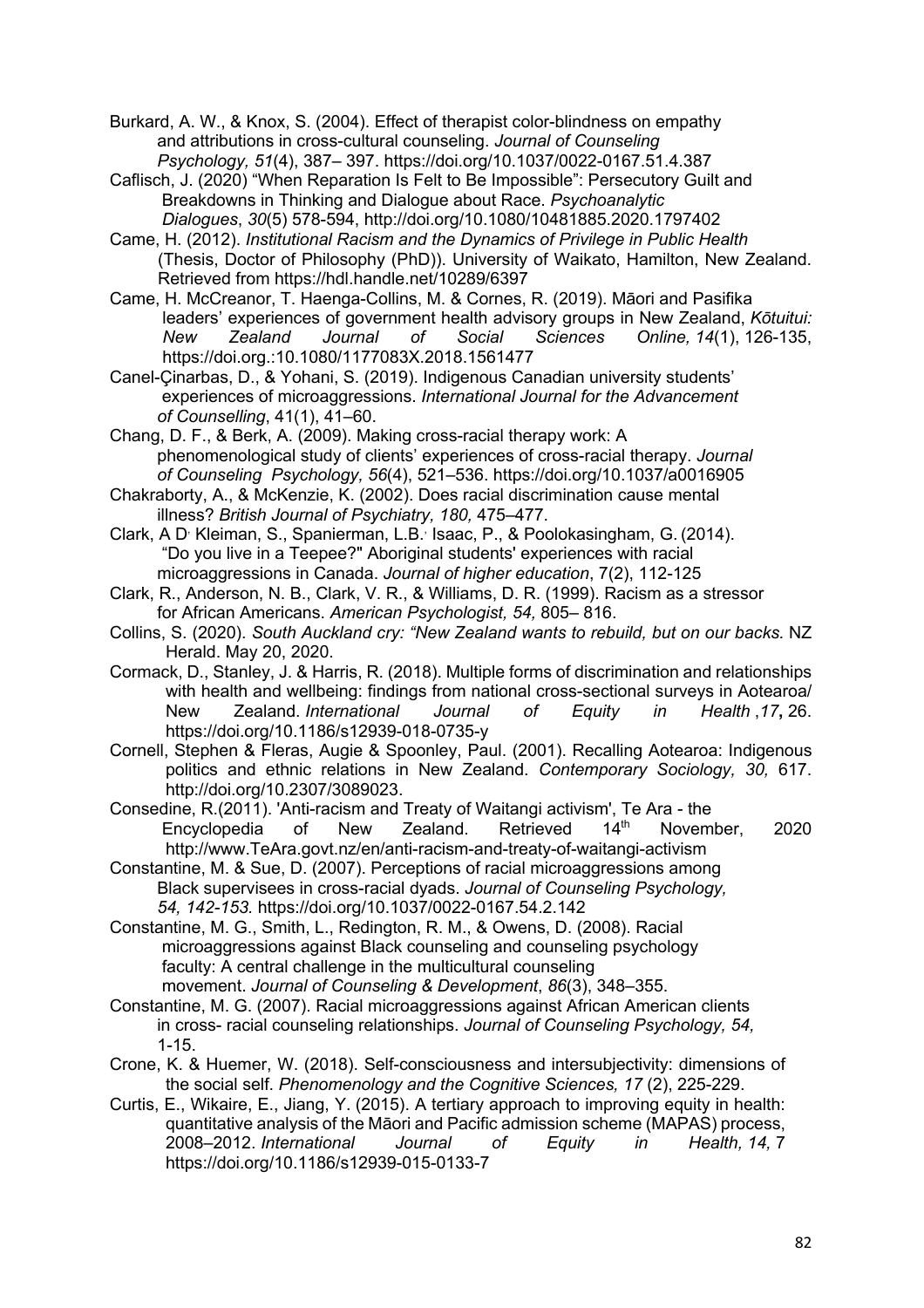- Dalal, F., and Ferguson, H. (2002) *Race, colour and the processes of racialization : New perspectives from group analysis, psychoanalysis and sociology*; Taylor & Francis Group.
- Dalal, F.(2012).*Thought paralysis: The virtues of discrimination: Exploring psycho- social studies.* London, England: Karnac. .
- Dalal, F. (2001). The Social Unconscious: A Post-Foulkesian Perspective. *Group Analysis*, *34*(4), 539–555. https://doi.org/10.1177/0533316401344011
- Davies, J. E. (2011). Cultural dimensions of intersubjectivity: Negotiating "sameness" and "otherness" in the analytic relationship. *Psychoanalytic Psychology, 28*(4), 549– 559. https://doi.org/10.1037/a0022393
- Davids, M. F. (2003) Race, colour and the processes of racialization: New perspectives from group analysis, psychoanalysis and sociology. By Farhad Dalal, Hove, New York: Brunner-Routledge. 2002. 251 pp.. *International Journal of Psychoanalysis, 84,* 1648-1652
- Davids, M. F. (2006) Internal racism, anxiety and the world outside: Islamophobia Post-9/111. *Organizational and Social Dynamics, 6,* 63-85
- Davids, M. F. (2011). *Internal racism: A psychoanalytic approach to race and difference.* London, England: Palgrave Macmillan
- DiAngelo, R. (2011). White Fragility: Why it's so hard for white people to talk about racism. *The international journal of critical pedagogy*. 3 (3) (2011) pp 54-70
- DiAngelo, R. (2018). *White Fragility. Why it's so hard for white people to talk about racism.* Boston. Beacon Press.
- Dorpat, T.L. (1996). *Gaslighting, the double whammy, interrogation and other methods of covert control in psychotherapy and analysis*. Northvale (N.J.)
- Douglass, B. G., & Moustakas, C. (1985). Heuristic inquiry: The internal search to know. *Journal of humanistic psychology, 25*(3), 39, 55, https://doi.org/10.1177/0022167885253004
- Dovidio, J. F., & Gaertner, S. L. (2004). Aversive racism. In M. P. Zanna (Ed.), *Advances in experimental social psychology, 36,* 1–52. Elsevier Academic Press. https://doi.org/10.1016/S0065-2601(04)36001-6
- Du Bois, W. E. B. (1903/1994). *The souls of black folk*. Dover Publications, Inc.
- Durie, M. (1999). Mental Health and Maori Development. *Australian & New Zealand Journal of Psychiatry*, *33*(1), 5–12. https://doi.org/10.1046/j.1440-1614.1999.00526.x
- Edirisingha, P. (2012). *Research paradigms and approaches: Interpretivism and Positivism (ontological and epistemological perspectives)*, http://prabash78.wordpress.com/2012/03/14/interpretivism-and-positivismontological-and-epistemological-perspective/.
- Elias, N. (1969) *The Civilizing Process,* Oxford: Blackwell.
- Ellis, E. (2015). Internalised racism: In the client, the therapist, and the therapeutic relationship. [Master's dissertation. Auckland University of Technology].
- Ellis, E. (2018). Internalised Racism: In the client, the therapist, and the therapeutic relationship. *Ata: Journal of Psychotherapy Aotearoa New Zealand*, *22*(1), 85-102. https://doi.org/10.9791/ajpanz.2018.07
- Ellis, M. (2021). *Survey reveals Māori grief and anger at daily experiences of racism.* Te Atawhai o Te Ao. Maori Institute for health and environment.
- Esprey, Y. M. (2017) The problem of thinking in Black and White: Race in the South African clinical dyad, *Psychoanalytic Dialogues,* 27:1, 20- 35, https://doi/ 10.1080/10481885.2017.1260940
- Fanon, F. (1952). *Black Skin, White Masks,* New York: Grove Press
- Fanon, F. (1968). *The wretched of the earth.* New York: Grove Press
- Fiske, S. T. (2021). *Prejudice, discrimination, and stereotyping.* In R. Biswas-Diener & E. Diener (Eds), Noba textbook series: Psychology. Champaign, IL: DEF publishers.
- Fleischer, L.M. (2017) Ego Psychological Contributions to Understanding Microaggressions in Clinical Social Work Practice, *Psychoanalytic Social Work, 24*(1) 117, DOI: 10.1080/15228878.2016.1226905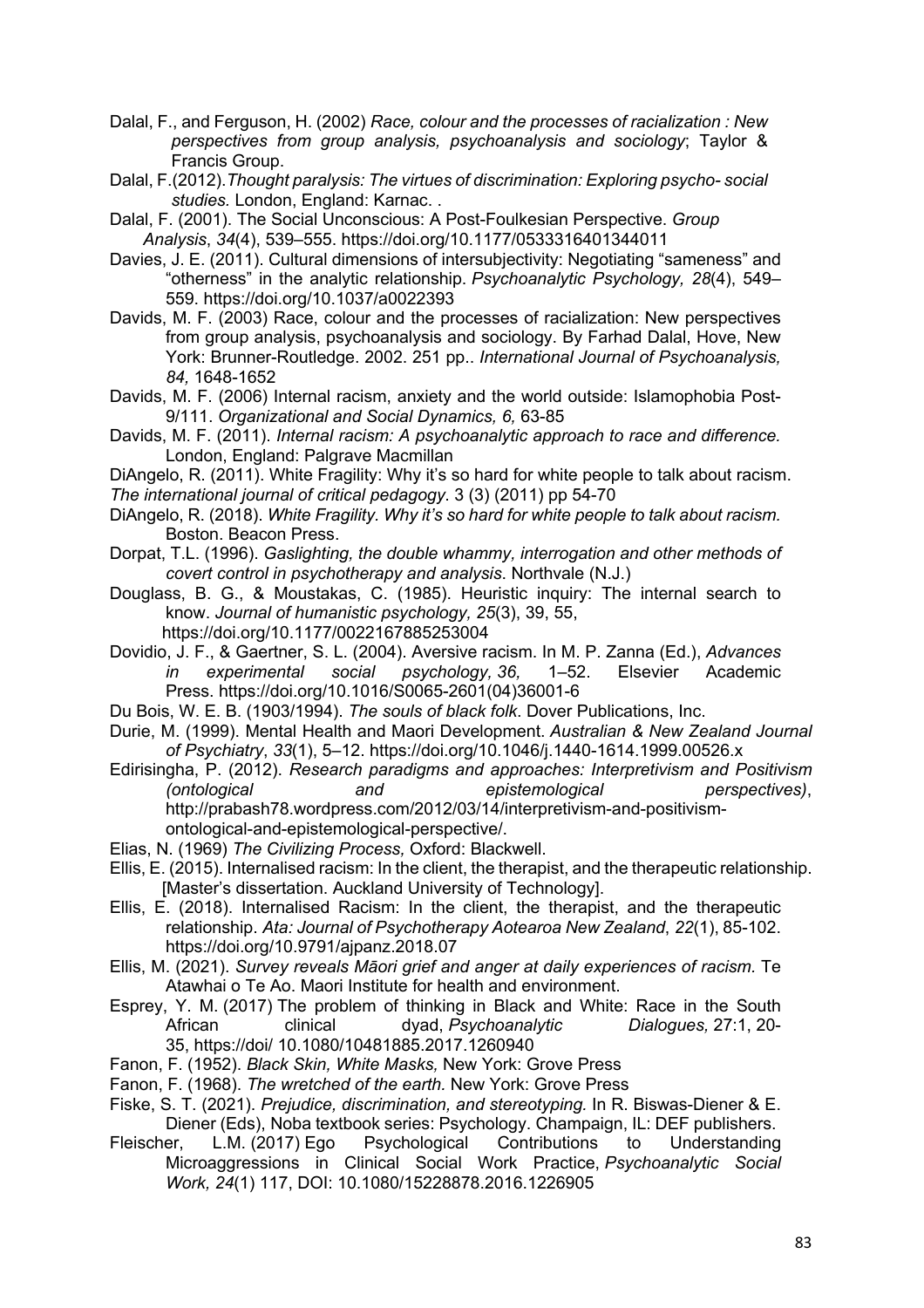Forman, M. D. (2010). *A Guide to Integral Psychotherapy: Complexity, Integration, and Spirituality in Practice*. Albany, NY: SUNY Press.

Foulkes, S. H. (1964). *Therapeutic group analysis*. London : Allen & Unwin

- Foucault, M., & Gordon, C. (1980). *Power/knowledge: Selected interviews and other writings, 1972-1977.* New York: Pantheon Books.
- Forliti, A. (2020). *Body camera video could offer more detail in Floyd encounter*. AP News. https://abcnews.go.com/US/wireStory/body-camera-video-offer-detail-floydencounter-71236121
- Franklin, A. J. (2004). *From brotherhood to manhood*: *How Black men rescue their relationships and dreams from the invisibility syndrome.* Hoboken, NJ: Wiley.
- Frie, R. (2017) History flows through us: Psychoanalysis and historical understanding. *Psychoanalysis, Self, and Context 12*, 221-229
- Freire, P. (1994). *Pedagogy of the oppressed.* New York, NY: Continuum
- Freud, S. (1901) *The Psychopathology of Everyday Life: Forgetting, Slips of the Tongue, Bungled Actions, Superstitions and Errors.* The Standard Edition of the Complete Psychological Works of Sigmund Freud 6:vii-296
- Gabel, J. & Nielson, M. (2021). *Dawn raids apology 'very small start to the healing process'- Polynesian Panthers.* NZ Herald. https://www.nzherald.co.nz/nz/dawn-raids-apologyvery-small-start-to-the-healing-process-polynesian-panthers
- Kovel, J. (2000) Reflections on White Racism. *Psychoanalytic Dialogues 10,* 579-587
- Gerritson, J. (2020). *Classroom ability 'streaming' racist, new research claims.* RNZ. https://www.rnz.co.nz/news/national/423933/classroom-ability-streaming-racistnew-research-claims
- Gerritson, J. (2021). *NZ history in schools could be confrontational, expert panel says.*  Radio New Zealand. https://www.rnz.co.nz/news/national/442949/nz-history-inschools-could-be-confrontational-expert-panel-says
- Geyer, C. (2017). The social unconscious in action: Linking theory to group work with young adults. *Group Analysis*, *50*(2), 203- 216. https://doi.org/10.1177/0533316417702265
- Goedert, M. (2020) Racism in the Countertransference. *The Psychoanalytic Quarterly,* 89:4, 715-740, https://doi:10.1080/00332828.2020.1805270
- Greenwald, A. G., & Banaji, M. R. (1995). Implicit social cognition: Attitudes, self-esteem, and stereotypes. *Psychological Review, 102*(1), 4– 27. https://doi.org/10.1037/0033-295X.102.1.4
- Grant, B.M., Giddings, L.S. (2002) Making sense of methodologies: A paradigm framework for the novice researcher. *Contemporary Nurse, 13*(1), *10- 28,* https://doi:10.5172/conu.13.1.10
- Grimes, A. & MacCulloch, R. & Mckay, F. (2015). *Indigenous Belief in a Just World: New Zealand Māori and Other Ethnicities Compared.* SSRN Electronic Journal. 10.2139/ssrn.2668388.
- Guba, E.G. and Lincoln, Y.S. (1994). *Competing paradigms in qualitative research.* In: Denzin, N.K. and Lincoln, Y.S., Eds., Handbook of Qualitative Research, Sage Publications, Inc., Thousand Oaks,105-117.
- Guralnik, O. (2016) Sleeping Dogs: Psychoanalysis and the Socio-Political. *Psychoanalytic Dialogues 26*, 655-663
- Harris, R. B., Stanley, J., & Cormack, D. M. (2018). Racism and health in New Zealand: Prevalence over time and associations between recent experience of racism and health and wellbeing measures using national survey data. *PloS One*, *13*(5), e0196476. https://doi.org/10.1371/journal.pone.0196476
- Harris, R., Cormack, D., Stanley, J. *et al.* Ethnic bias and clinical decision-making among New Zealand medical students: an observational study. *BMC Medical Education 18,* 18, https://doi.org/10.1186/s12909-018-1120-7
- Hart, A. (2017). From multicultural competence to radical openness: A psychoanalytic engagement of otherness. The American Psychoanalyst, 51(1), 12–13, 26–27.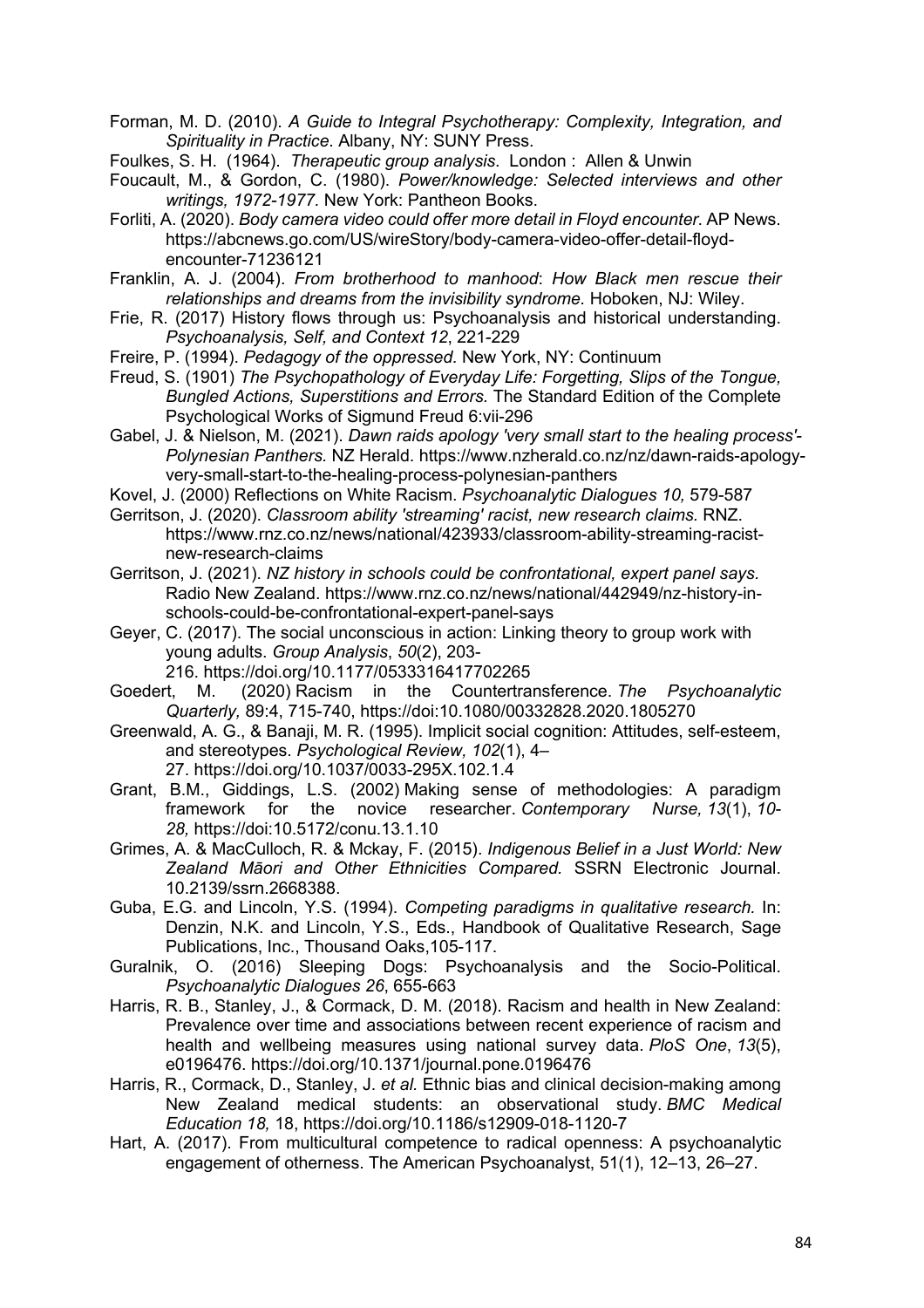- Helms, J. E. (1992). *A race is a nice thing to have: A guide to being a white person or understanding the white persons in your life.* Topeka, KS: Content Communications.
- Hernandez, P., Carranza, M. & Almeida, R. (2010). Mental health professional's adaptive responses to racial microaggressions: An exploratory study. *Professional Psychology: Research and Practice. 41*(3) 202–209 American Psychological Association.
- Hirschman, E. C. (1986). Humanistic inquiry in marketing research: Philosophy, method, and criteria. *Journal of Marketing Research, 23*(3), 237–249. https://doi.org/10.1177/002224378602300304
- Hoffman, I. (2002). *Forging difference out of similarity.* Paper presented at the Stephen Mitchell Memorial Conference of the Int. Assn. for Relational Psychoanalytic **Psychotherapy**
- Hoggett, P. (1992). *Partisans in an Uncertain World: The Psychoanalysis of Engagement.* Free Association Books.
- Holder, A. M. B., Jackson, M. A., & Ponterotto, J. G. (2015). Racial microaggression experiences and coping strategies of Black women in corporate leadership. *Qualitative Psychology, 2*(2), 164– 180. https://doi.org/10.1037/qup0000024
- Hopkinson, J. (2020). *Viewed through history*, *racism is a lot more than black and white.* University of Hudderson. U.K. News. https://www.hud.ac.uk/news/2020/june/george-floyd-murder-and-the-history-ofracism/
- Hopper, H. (2003) Aspects of aggression in groups characterized by Incohesion: Aggregation/Massification or (ba) I:A/M, *Psychodynamic Practice, 9*(3), 335- 352, DOI: 10.1080/1353333031000139264
- Hopper, E., & Weinberg, H. (Eds.). (2016). *The Social Unconscious in Persons, Groups, and Societies*: Mainly Foundation Matrices (1st ed.). Routledge. https://doi.org/10.4324/9780429483240
- *Houkamau, C. A., Stronge, S., & Sibley, C. G,. (2017). The prevalence and impact of racism toward indigenous Maori in New Zealand. International Perspectives in Psychology: Research, Practice, Consultation, 6(2), 61–80. https://doiorg.ezproxy.aut.ac.nz*
- Human Rights Commission. (2021). *COVID-19 fueling discrimination against Tangata Whenua and Chinese communities.* Human Rights Commission. https://www.hrc.co.nz/news/covid-19-fueling-discrimination-against-tangatawhenua-and-chinese-communities/
- Jones, J. M. (1997). *Prejudice and racism* (2nd ed.). Washington, DC: McGraw-Hill.
- Keddell, E. (2006). Pavlova and pineapple pie: selected identity influences on Samoan-Pakeha people in Aotearoa/New Zealand. *Kōtuitui: New Zealand Journal of Social Sciences Online*, 1(1), 45-63
- Keltner, D., & Robinson, R. J. (1996). Extremism, power, and imagined basis of social conflict. *Current Directions in Psychological Science, 5,* 101–105.
- Kinder, D. R., & Sears, D. O. (1981). Prejudice and politics: Symbolic racism versus racial threats to the good life. *Journal of Personality and Social Psychology, 40*(3), 414– 431. https://doi.org/10.1037/0022-3514.40.3.414
- King, M. (2003). *The Penguin History of New Zealand*. Auckland NZ. Penguin Books.
- Kivunja, C. and Kuyini, A., 2017. Understanding and Applying Research Paradigms in Educational Contexts. *International Journal of Higher Education*, 6(5), 26.
- Klein, M. (1928) *'Early stages of the Oedipus conflict', in M. Klein (1988a) Love, Guilt and Reparation and Other Works 1921-1945*, London: Virago Press.
- Klein, M. (1940) Mourning and its Relation to Manic-Depressive States. *International Journal of Psychoanalysis 21,* 125-153
- Klein, M. (1935) A Contribution to the Psychogenesis of Manic-Depressive States. *International Journal of Psychoanalysis 16,* 145-174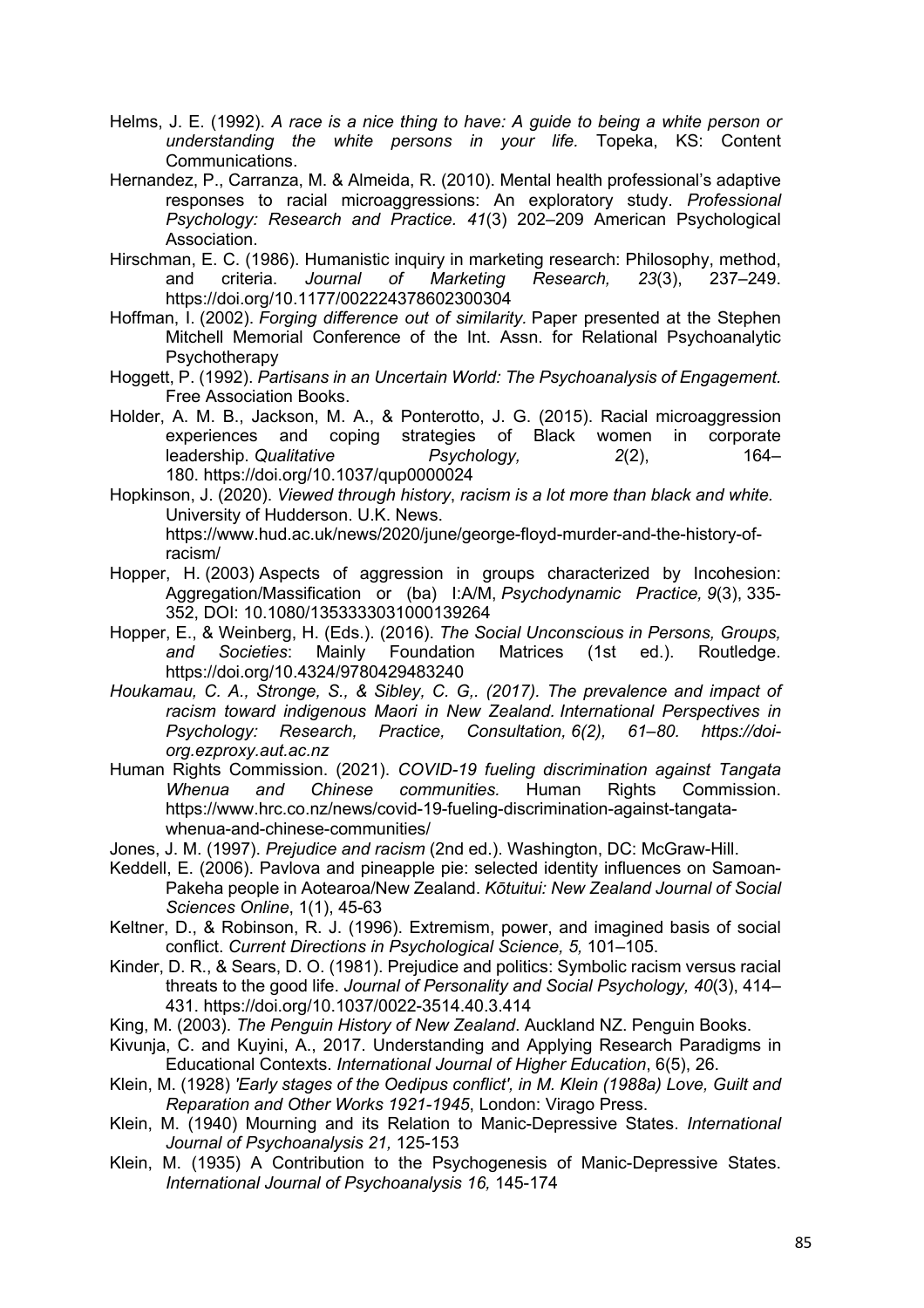- Klein, M. (1946) Notes on Some Schizoid Mechanisms. *International Journal of Psychoanalysis* 27:99-110
- Klein M (1952). *Notes on some schizoid mechanisms. In: Klein M et al., editors. Developments in psycho-analysis*, 292–320. London: Hogarth. Klein M (1960).
- Kohut, H. (1966) Forms and Transformations of Narcissism. *Journal of the American Psychoanalytic Association* 14:243-272
- Kovel, J. (1995). *On racism and psychoanalysis*.

- Laking, R. (2012). *'State-owned enterprises - State-owned enterprises' performance'*, Te Ara - the Encyclopedia of New Zealand, Retrieved 14<sup>th</sup> April 2021 from http://www.TeAra.govt.nz/en/state-owned-enterprises/page-2
- Layton, L. (2006). Racial identities, racial enactments, and normative unconscious processes. *The Psychoanalytic Quarterly, 75*(1), 237– 269. https://doi.org/10.1002/j.2167-4086.2006.tb00039.x
- Layton, L. (2006b). *Attacks on linking: The unconscious pull to dissociate individuals from their social context.* In L. Layton, N. C. Hollander, & S. Gutwill (Eds.), Psychoanalysis, class and politics: Encounters in the clinical *setting* (pp. 107–117). Routledge
- Layton, L. (2009) Who's Responsible? Our Mutual Implication in Each Other's Suffering. *Psychoanalytic Dialogues* 19, 105-120
- Layton, L. (2019). Transgenerational hauntings: Toward a social psychoanalysis and an ethic of dis-illusionment*. Psychoanalytic Dialogues*, *29(*2), 105–121. https://doi.org/10.1080/10481885.2019.1587992
- Layton, L. (2020). *Toward a social psychoanalysis: Culture, character, and normative unconscious processes.* (M. Leavy-Sperounis, Ed.). Routledge /Taylor & Francis Group. https://doi.org/10.4324/9781003023098
- Lee, E. A., Tsang, K.T., Bogo., M. Johnstone, M & Herschman, J. (2018) Enactments of racial microaggression in everyday therapeutic encounters, *Smith College Studies in Social Work,* 88 (3) 211-236,
- Lexico (n.d.). Challenge. Oxford English Dictionary. Retrieved July 16<sup>th</sup>, 2020 from https://www.lexico.com/definition/challenge
- Lexico (n.d.). Encounter. *Oxford English Dictionary*. Retrieved July 16<sup>th</sup>, 2020 from https://www.lexico.com/definition/encounter
- Lilienfeld, S. O. (2017). Microaggressions: Strong claims, inadequate evidence. *Perspectives on Psychological Science, 12*(1), 138– 169. https://doi.org/10.1177/1745691616659391
- Lousada, J. (1997) The hidden history of an idea: the difficulties of adopting antiracism. In E. Smith (ed.),*Integrity and Change, Mental Health in the Market Place*, pp. 34– 48. London: Routledge
- Loewenthal, D., & Winter, D. (2006). *What is Psychotherapeutic Research?* Karnac.
- Long, C. (2011). Transitioning racialized spaces. *Psychoanalytic Culture and Society 16,* 49–70 https://doi.org/10.1057/pcs.2010.39
- Loto, R., Hodgetts, D., Nikora, L. W., Chamberlain, K., Karapu, R., & Barnett, A. (2006). Pasifika in the news: the portrayal of pacific peoples in the New Zealand press. *Journal of Community and Applied Social Psychology*, 16(2), 100-118.
- Lovchik, J. (2018). *Racism : Reality Built on a Myth*, Wipf and Stock Publishers.
- Mackley-Crump, J. (2015). A 'Pacific renaissance'?: Exploring the Pacific diaspora in Aotearoa New Zealand through the evolution of festivals and popular music. *Journal of New Zealand & Pacific Studies 3*(2):149-166
- Marriot, L. and Sim, D. (2014*). Indicators of Inequality for Māori and Pacific People.* Working papers in finance. Victoria University.
- Martin, A. & O'Connell Rapira, L. (2018). They're our whanau. A community-powered and collaborative research report on Māori perspectives of New Zealand's justice system. *Action station Aotearoa*. https://apo.org.au/node/241686

In A. Elliot & S. Frosh (Eds.), Psychoanalysis in context (pp 205 - 222). London, England: Routledge.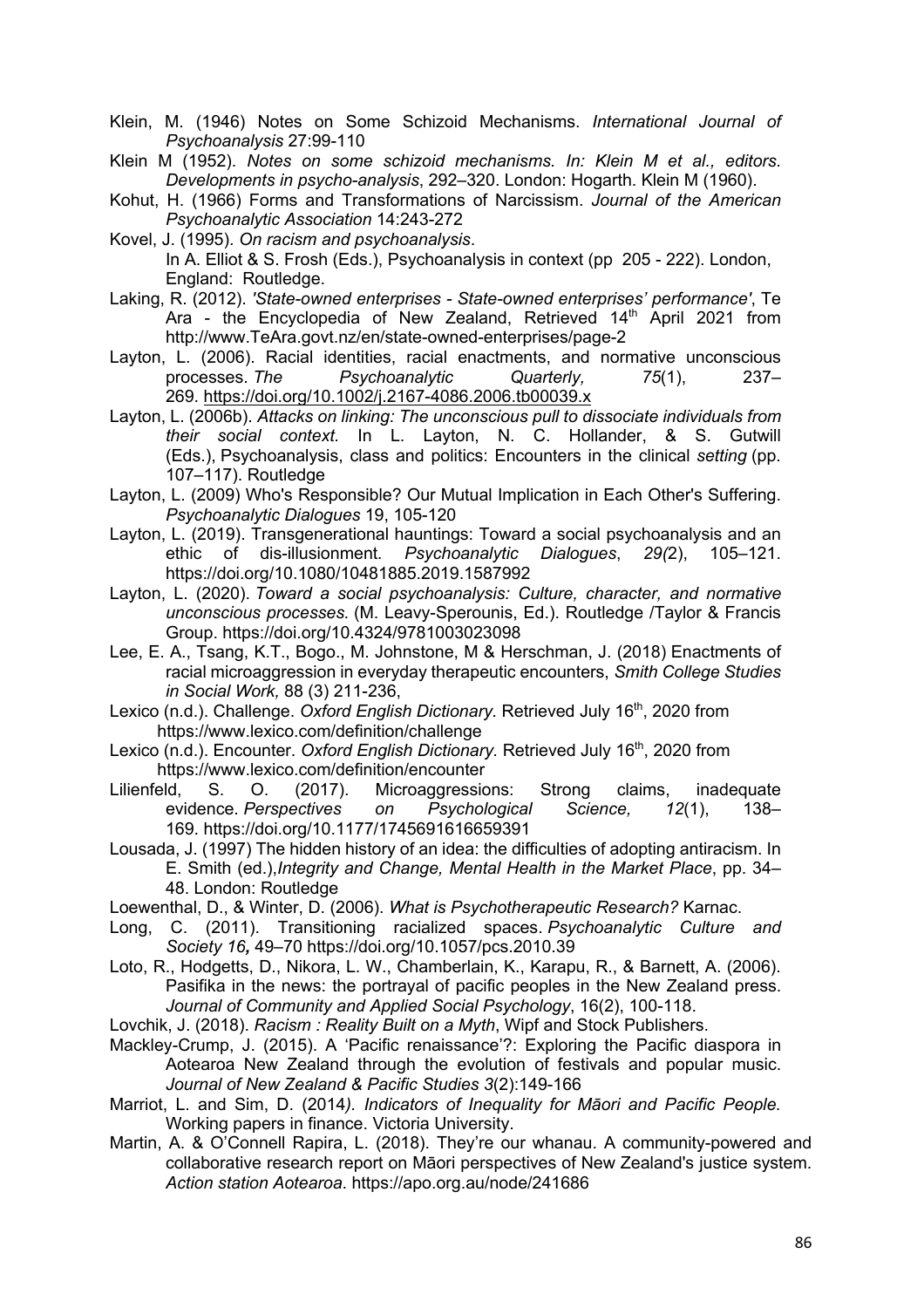- Matte-Blanco, I. (1988) 2 Bi-Logical Structures, the Unconscious, and the Mathematical Infinite. Thinking, Feeling, and Being: Clinical Reflections on the Fundamental Antinomy of Human Beings and World 5:43-69
- Mayeda, D. T., Keil, M., Dutton, H. D., & Ofamo'Oni, I.-F.-H. (2014). "You've gotta set a precedent": Māori and Pacific voices on student success in higher education. *AlterNative: An International Journal of Indigenous Peoples*, *10*(2), 165–179. https://doi.org/10.1177/117718011401000206
- McCann, M (2019). Racial microaggressions: How are they experienced and how are they broached in the therapeutic environment. Literature review.[Unpublished manuscript]. Auckland University of Technology.
- McConahay, J. B. (1986). Modern racism, ambivalence, and the Modern Racism Scale. In J. F. Dovidio & S. L. Gaertner (Eds.), *Prejudice, discrimination, and racism* (pp. 91–125). Academic Press
- McCreanor, T. When racism stepped ashore. (1997) Antecedents of Anti- Māori discourse in Aotearoa. *New Zealand Journal of Psychology.26, 36-44.*  https://www.psychology.org.nz/journal-archive/NZJP-Vol261-1997-4- McCreanor.pdf
- McDonald, L. (2018). *Silencing and institutional racism in settler colonial education.* Thesis University of Victoria, Wellington. Philosophy.
- McGregor, S.L.T., & Murnane, J. A. (2010). Paradigm, methodology and method: Intellectual integrity in consumer scholarship. *International Journal of Consumer Studies*, 34(4), 419-427. Wiley Blackwell
- McKenzie, P. (2020).*NZ's perverse economic wealth gap*. Newsroom media. https://www.newsroom.co.nz/pete-mckenzie-on-the-ethnic-wealth-gap
- Mckenzie-Mavinga I. (2005). Understanding black issues in postgraduate counsellor training. *Counselling & Psychotherapy Research*, *5*(4), 295–300.
- Meredith, K. (2020). *Stop blaming and shaming Pasifika.* Newsroom. https://www.newsroom.co.nz/kim-meredith-naming-and-blaming-pasifika
- Minikel-Lacocque, J. (2013). Racism, college, and the power of words: Racial microaggressions reconsidered. *American Educational Research Journal*, 50, 432–465
- Ministry of Treasury. (2019). *The Wellbeing budget.* Wellington. Ministry of Treasury. ISBN: 978-1-98-858041-8 https://www.treasury.govt.nz/publications/wellbeingbudget/wellbeing-budget-2019-html
- Miranda, L. (2013). *Racial microaggressions and the therapeutic encounter*: A *qualitative study on the exploration of the intersection in a cross-racial dyad with white clinicians and clients who are second generation Asian and Latina American women of colour.* Doctorate in Social Work (DSW). 50. https://repository.upenn.edu/edissertations\_sp2/50
- Mitchell, S. A. (2000) Juggling Paradoxes: Commentary on the Work of Jessica Benjamin. *Studies in Gender and Sexuality* 1:251-269.
- Morgan, H. (2002). Exploring racism. *Journal of Analytical Psychology 45*, 567-581
- Morgan, H. (2008), Issues of 'Race' in Psychoanalytic Psychotherapy: Whose problem is it anyway?. *British Journal of Psychotherapy*, 24, 34- 49. https://doi.org/10.1111/j.1752-0118.2007.00062.x
- Morrison, B. (2009*). Identifying and Responding to Bias in the Criminal Jusitice System: A Review of International and New Zealand Research.* Ministry of Justice.

 https://www.justice.govt.nz/assets/Documents/Publications/Identifying-and responding-to-bias-in-the-criminal-justice-system.pdf

- Moustakas, C. E. (1990). *Heuristic research: Design, methodology, and applications.* Sage Publications, Inc.
- Muru- Lanning, C. (2020). *Endless stories of racism in New Zealand schools.* Renews. July 14<sup>th</sup> Retrieved from https://www.renews.co.nz/endless-stories-of-racism-innz-schools/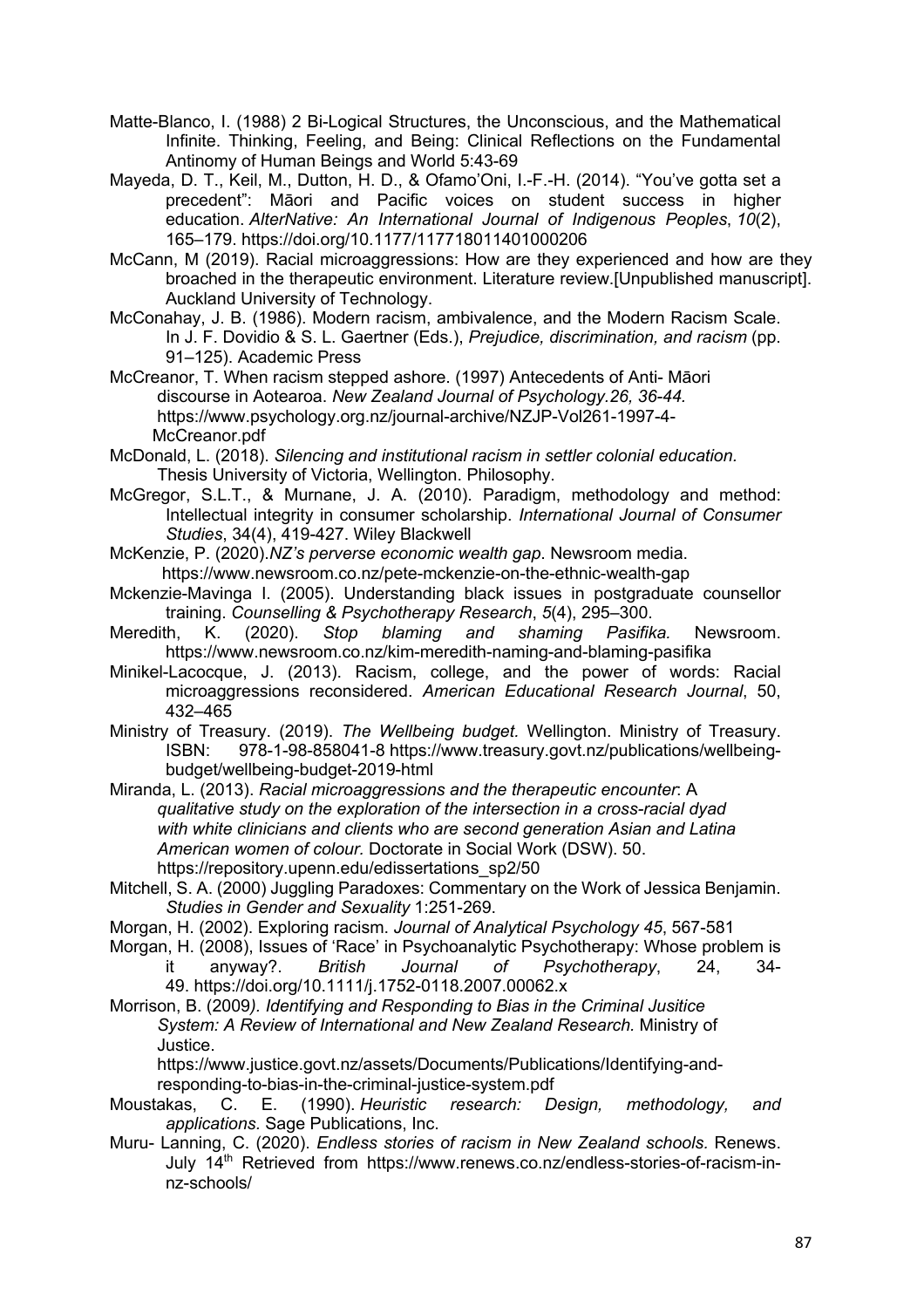- Mutu M. (2019). *The Treaty Claims Settlement Process in New Zealand and Its Impact on Māori.* Land.; 8(10):152. https://doi.org/10.3390/land8100152
- Nadal, K. L., Vigilia Escobar, K. M., Prado, G. T., David, E. J. R., & Haynes, K. (2012). Racial Microaggressions and the Filipino American Experience: Recommendations for Counseling and Development. *Journal of Multicultural Counseling & Development 40*(3), 156–173. https://doiorg.ezproxy.aut.ac.nz/10.1002/j.2161-1912.2012.00015.x
- Neville, H. A., Lilly, R. L., Duran, G., Lee, R., & Browne, L. (2000). Construction and initial validation of the Color Blind Racial Attitudes Scale (COBRAS). *Journal of Counseling Psychology, 47,* 59–70.
- New Zealand Human rights commission (NZHRC). (2013). *Tui tui tuituia: Race relations in 2013. The annual review of race relations in New Zealand*. Auckland. New Zealand.
- Nicholas, L. (2017). Beyond quiet tolerance to diversity perspectives : when you're accustomed to privilege, equality feels like oppression. *Ethos, 25*(4), 9-11. https://researchdirect.westernsydney.edu.au/islandora/object/uws:53053/
- Nielson, M. (2020). *Police use of force report: Māori seven times more likely than Pākehā to be on receiving end.* New Zealand Herald. https://www.nzherald.co.nz/kahu/police-use-of-force-report-maori-seven-timesmore-likely-than-pakeha-to-be-on-receiving-end/
- Norrie, S.(2013). Invisible privilege: Spoken Word. South Auckland poet's collective. https://www.youtube.com/watch?v=QdmdC2Ud9j0
- 'Ofamo'oni, T., Dutton, I. F., Keil, H.D., Lauaki-Vea, M. E. (2014). Māori and Pacific student experiences with every-day colonialism and racism. *Social Space,* 8 (2), 1-25*.* https://researchspace.auckland.ac.nz/handle/2292/25353
- Ogden, T. H. (2004). The Analytic Third: Implications for Psychoanalytic Theory and Technique. *The Psychoanalytic Quarterly, 73*(1), 167– 195. https://doi.org/10.1002/j.2167-4086.2004.tb00156.x
- O'Hara, M. W. (1986). Social support, life events, and depression during pregnancy and the puerperium. *Archives of General Psychiatry, 43*(6), 569– 573. https://doi.org/10.1001/archpsyc.1986.01800060063008
- Palmer, S. (2021*). CORONAVIRUS COVID-19: Anti-racism group hits out against 'online hate' after new south Auckland community cases*. Newshub. Retrieved from https://www.newshub.co.nz/home/new-zealand/2021/02/covid-19-anti-racismgroup-hits-out-against-online-hate-after-new-south-auckland-communitycases.html
- Pearson, D. (n.d.) '*Race, ethnicity and inequality'*, Te Ara the Encyclopedia of New Zealand. Retrieved 19<sup>th</sup>, October, 2020 from https://teara.govt.nz/
- Phillips, J. (2011). 'Class New groupings', Te Ara the Encyclopedia of New Zealand, Retrieved 2nd February, 2021 from https://teara.govt.nz/en/class
- Pickering- Martin, E. (2020). *Racism, privilege and Covid-19 rumours*. New Zealand Herald. https://www.nzherald.co.nz/nz/emmaline-pickering-martin-racismprivilege-and-covid-19-rumours/LIK3OKAQX3DDNA3AGK3AUO5YAU/
- Pierce, C., Carew, Pierce-Gonzalez, D., & Willis, D. (1978). *An experiment in racism: TV commercials.* In C. Pierce (Ed.), Television and education (pp. 62-88). Beverly Hills: Sage.
- Polanyi, M. (1969). *Knowing and being* (M. Grene, Ed.). Chicago: University of Chicago Press.
- Rasmussen, B. (2013) Making Sense of Walt: A Psychoanalytic Understanding of Racism. *Psychoanalytic Social Work 20,* 50-61
- Reid, L. D., & Radhakrishnan, P. (2003). Race matters: The relations between race and general campus climate. *Cultural Diversity and Ethnic Minority Psychology, 9,*  263–275.).
- Rini, R. A. (2018). How to take offense: Responding to microaggression. *Journal of the American Philosophical Association, 4,* 332–351. https://doi:10.1017/apa.2018.23.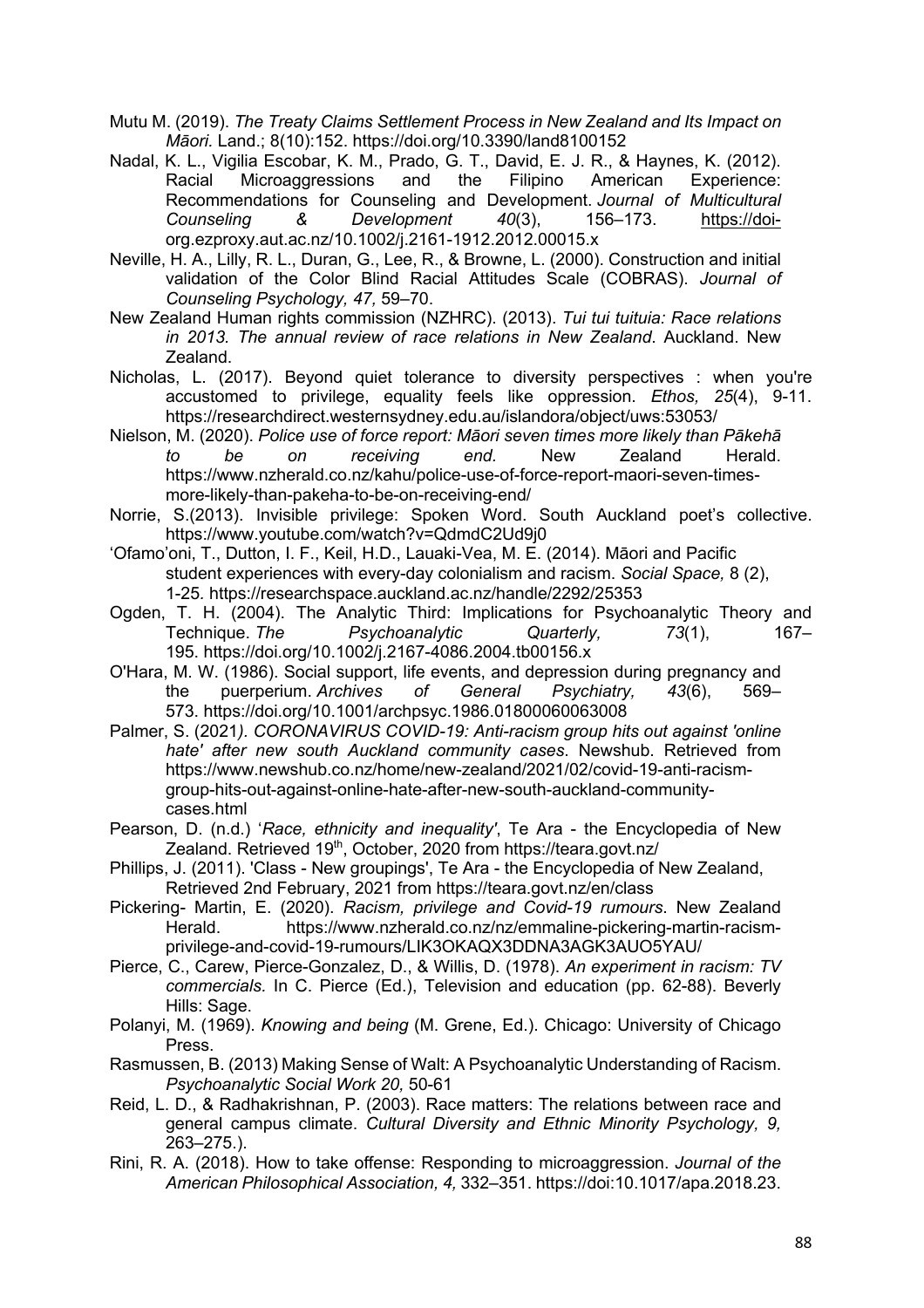- Rose, T., & Loewenthal, D. (2006). *Heuristic research.* In D. Loewenthal & D. Winter (Eds.), What is psychotherapeutic research? (133–143). Karnac Books.
- Ruddick, S.M. (2009). International Encyclopedia of human geography. *Elsevier Science.* ISBN 978-0-08-044910-4
- Rustin, M. (2001). *Reason and Unreason: Psychoanalysis, Science and Politics*. Wesleyan University Press.
- Rustin, M. (1991) *The good society and the inner world: psychoanalysis, politics, and culture.* London: Verso.
- Salmond, A. (2019). *"Racist underbelly seethes beneath surface".* Otago Daily Times. https://www.nzherald.co.nz/kahu/dame-anne-salmond-racist-underbelly-seethesjust-beneath-surface/S564NH64JNI3YDPMZ75VFFX2AQ/
- Salpitikorala, M. (2015). The 'other-other' perspective: perceptions and experiences of non-Maori ethnic-minority psychotherapists practicing in the bicultural context of Aotearoa New Zealand. [Unpublished Masters dissertation] Auckland University of Technology. http://hdl.handle.net/10292/8925

Santos, O. & Dallos, R. (2012). The Process of Cross-Cultural Therapy between. White Therapists and Clients of African-Caribbean Descent, *Qualitative Research in Psychology,* 9:1,62-74, https://doi.org/10.1080/14780887.2012.630827.

- Sartre, J.-P., & MacCombie, J. (1964). Black Orpheus. *The Massachusetts Review, 6*(1), 13–52. http://www.jstor.org/stable/25087216
- Schmidt, C. (2018) Anatomy of racial micro-aggressions, *International Journal of Group Psychotherapy, 68*(4), 585-607, https://doi.org/ 10.1080/00207284.2017.1421469
- Segal, H. (1973). *Introduction to the work of Melanie Klein.* New York, Basic Books
- Sela-Smith, S. (2002). Heuristic research: A review and critique of Moustakas's method. *Journal of Humanistic Psychology*, *42*(3), 53– 88. https://doi.org/10.1177/0022167802423004
- Shaw, D. (2018) Terror, Love and Brainwashing: Attachment in Cults and Totalitarian Systems, by Alexandra Stein. London: Routledge, 2017.. Attachment: New Directions in Relational Psychoanalysis and Psychotherapy 12:206-210Sidanius, J., Devereux, E., & Pratto, F. (1992). A comparison of symbolic racism theory and social dominance theory as explanations for racial policy attitudes. *The Journal of Social Psychology, 132*(3), 377–395. https://doi.org/10.1080/00224545.1992.9924713
- Sidanius, J., & Pratto, F. (2012). *Social dominance theory.* In P. A. M. Van Lange, A. W. Kruglanski, & E. T. Higgins (Eds.), Handbook of theories of social psychology (pp. 418–438). Sage Publications Ltd. https://doi.org/10.4135/9781446249222.n47
- Smith, J. A., Chang, C. Y., & Orr, J. J. (2017). A Phenomenological Investigation: Microaggressions and Counselors-in-Training. *Journal of Creativity in Mental Health*, *12*(2), 213–229. https://doi-org.ezproxy.aut.ac.nz
- Solorzano, D., Ceja, M., & Yosso, T. (2000), Winter. Critical race theory, racial microaggressions, and campus racial climate: The experiences of African American college students. *Journal of Negro Education, 69,* 60 –73.
- Spoonley, P. (n.d.). *'Ethnic and religious intolerance - Intolerance towards Pacific migrants'*, Te Ara - the Encyclopedia of New Zealand. Retrieved 11<sup>th</sup> October, 2020 from http://www.TeAra.govt.nz/en/ethnic-and-religious-intolerance/page-4
- Steiner, John. (2018). The trauma and disillusionment of Oedipus. *The International Journal of Psychoanalysis. 99*, 1-14. https://doi:10.1080/00207578.2018.1452570.
- Stern, D. N. (1985). *The interpersonal world of the infant: A view from psychoanalysis and developmental psychology.* New York: Basic Books.
- Stephens, M. (2020). Getting next to ourselves: The interpersonal dimensions of doubleconsciousness, *Contemporary Psychoanalysis, 56*,(2-3), 201- 225, https://doi: 10.1080/00107530.2020.1776095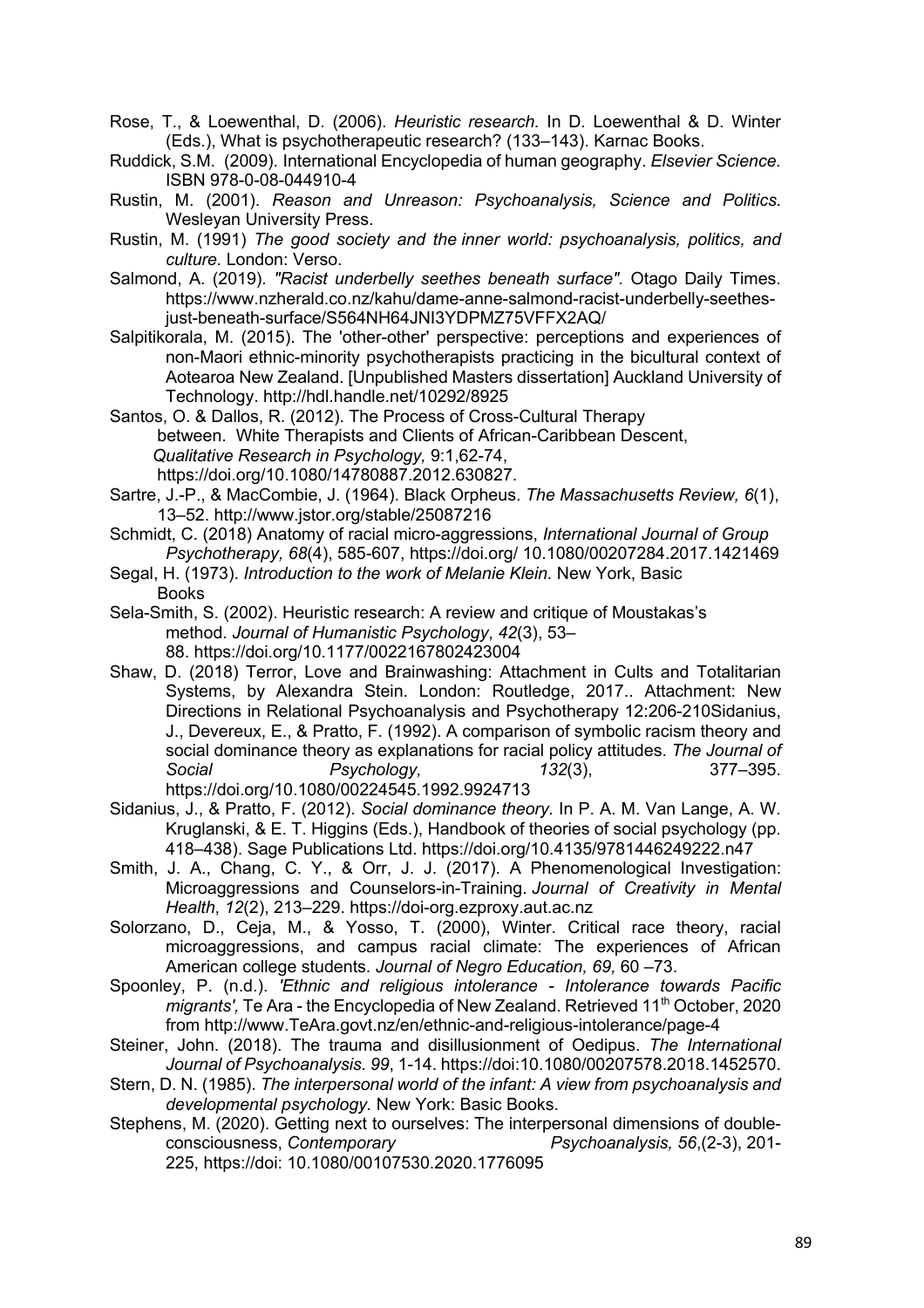- Stoute, B. (2017). Race and Racism: Ghost in our Nursery, *The American Psychoanalyst.* 51(1).
- Straker, G. (2018). Reaping the whirlwind: Reply to Garth Stevens, Gillian Eagle, Margarita Kahn, and Donna Orange. *Psychology Dialogues* , 28(3), 292– 301. https://doi-org.ezproxy.aut.ac.nz/10.1080/10481885.2018.1459388
- Sue, D. (2003). *Overcoming our racism. A journey to liberation.* Wiley. ISBN 9781118533659, 1118533658
- Sue, D. W. (2005). Racism and the Conspiracy of Silence: Presidential Address. *The Counseling Psychologist*, *33*(1), 100- 114. https://doi.org/10.1177/0011000004270686
- Sue, D. Capodilupo, C. Torino, G. Bucceri, J. Holder, A. Nadal, K. et al. (2007a). Racial microaggressions in everyday life: Implications for clinical practice. *American Psychologist, 62, 271-286.* https://doi.org/10.1037/0003-066X.62.4.271
- Sue, D. Bucceri, J. Lin, A. Nadal, K. & Torino, G. (2007b). Racial microaggressions and the Asian American experience. *Cultural Diversity & Ethnic Minority Psychology, 13, 72-81.* https://doi.org/10.1037/1099-9809.13.1.72
- Sue, D.W., Capodilupo, C.M., & Holder, A.M.B. (2008a). Racial microaggressions in the life experience of Black Americans. *Professional Psychology, Research and Practice, 39, 329-336.http://dx.doi.org.10.1037/0735-7028.39.3.329*
- Sue, D. Capodilupo, C. & Holder, A. (2008b). Racial Microaggressions in the Life Experience of Black Americans. *Professional Psychology - Research & Practice, 39, 329-336.* https://doi.org/10.1037/0735-7028.39.3.329
- Sue, D. W. (2010). *Microaggressions, marginality, and oppression: An introduction*. In D. W. Sue (Ed.), Microaggressions and marginality: Manifestation, dynamics, and impac*t* (pp. 3–22). John Wiley & Sons Inc.
- Sue, D. W. (2013). Race talk: The psychology of racial dialogues. *American Psychologist, 68*(8), 663–672. https://doi.org/10.1037/a0033681
- Sue, D. W. (2015). Therapeutic harm and cultural oppression. *The Counseling Psychologist*, *43*(3), 359–369. https://doi.org/10.1177/0011000014565713
- Sultan, N. (2019). *Heuristic inquiry: Researching human experience holistically.* . SAGE Publications, Inc. https://www.doi.org/10.4135/9781071802632
- Swartz, S. (2020) Giving In, Giving Up, and Being Blown to Smithereens: A Discussion of "'When Reparation Is Felt to Be Impossible': Persecutory Guilt and Breakdowns in Thinking and Dialogue about Race". Psychoanalytic Dialogues 30:613-620
- Tajfel, H., Turner, J. C., Austin, W. G., & Worchel, S. (1979). *An integrative theory of intergroup conflict.* Organizational identity: A reader, 56-65.
- Taffel, R (2020) The myth of micro-aggression, *Contemporary Psychoanalysis, 56:2- 3, 375-393,* https://doi.org: 10.1080/00107530.2020.1780816
- Takezawa, Y. I. , Smedley, . A., Wade, P. (2020). November 23. *race*. *Encyclopedia Britannica*. https://www.britannica.com/topic/race-human
- Talamaivao N, Harris R, Cormack D, Paine SJ, King P. (2020). Racism and health in Aotearoa New Zealand: a systematic review of quantitative studies. *New Zealand Medical Journal. 133*(1521), 55-68. PMID: 32994637.
- Taonui, R. (2012). 'Te ture Māori and legislation Restoring Māori customary law', Te *Ara - the Encyclopedia of New Zealand*, http://www.TeAra.govt.nz/en/te-turemaori-and-legislation/page-5 (accessed 7 February 2020)
- Te Kawa Mataaho (2020). Ethnic pay gaps. Public service commission. New Zealand government.https://www.publicservice.govt.nz/our-work/pay-gaps-and-pay equity/gender-maori-pacific-and-ethnic-pay-gaps/
- Tokalau, T. (2021). *Dawn Raids apology: PM sorry for 'hurt and distress' of racially targeted policy.* Stuff News.
- Triponel, T.R. (2021). *Viewers unhappy with use of te reo in television, BSA declines complaints.* NZ Herald. Retrieved from www.nzherald.co.nz.
- Tukuitonga, L. (2021). Māori and Pasifika input key in new dawn of health reforms. Auckland University News. Retrieved from